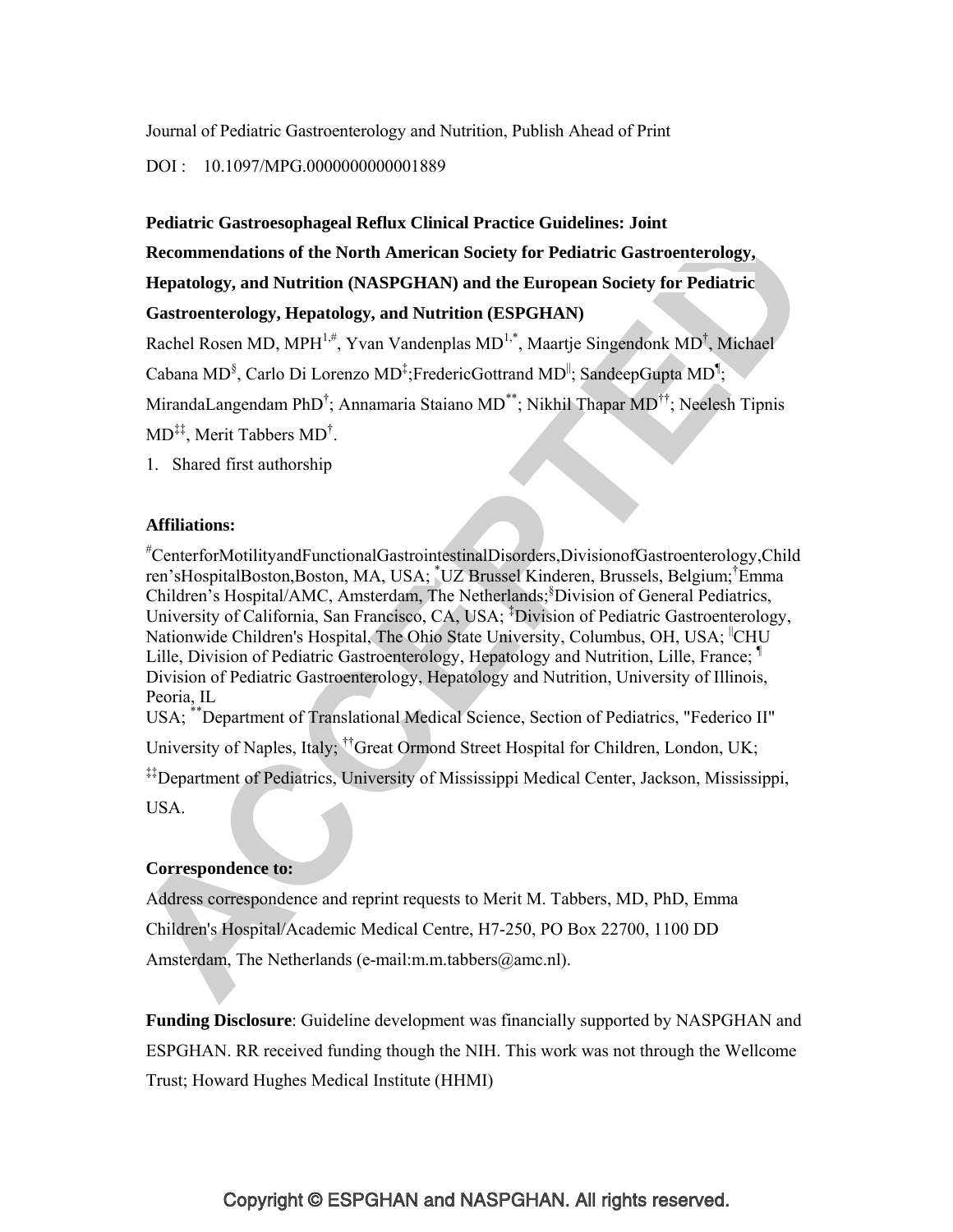#### **Word count:**

**Figure Number: 3 Table Number: 4 Appendices: 6** 

#### **Potential conflict of interest statement:**

C.D.L. is a consultant for Allergan, QOL, IBHealth, Nestlé and Merck. Y.V.has participated as a clinical investigator, and/or advisory board member, and/or consultant, and/or speaker for Abbott Nutrition, Aspen, Biogaia, Biocodex, Danone, Hero, Hypocrata, Mead Johnson Nutrition, Merck, Nestle Nutrition Institute, Nutricia,Olygose, Orafti, Phacobel, Rontis, Sari Husada, United Pharmaceuticals, Wyeth and Yakult. M.C. is a consultant for Abbott Nutrition, Biogaia, Nestec, Mead Johnson Nutrition, Merck Wyeth and Yakult. S.G. is a consultant for Recepots and QOL. F.G. is a consultant for Nestlé, Nutricia and Halyard. A.S. has participated as a clinical investigator, and/or advisory board member, and/or consultant, and/or speaker for Aboca, Angelini, Danone, D.M.G. Italy ,Menarini, Miltè, Nestlé, Sucampo, Valeas. N.Th. is a consultant for Danone, Nutricia, Shire Movetis and Sucampo. N.Ti. is a consultant for Rock West Medical and Sucampo. The other authors report no conflicts of interest.

Rachel Rosen MD, MPH: RR is an expert in gastroesophageal reflux disease and aerodigestive disorders.

Yvan Vandenplas MD, PhD: YV is an expert in gastroesophageal reflux disease. Maartje Singendonk MD: MS is an expert in esophageal physiology. Michael Cabana MD: MC is a pediatrician with expertise in consensus guideline Carlo Di Lorenzo MD: CD is an expert in pediatric motility disorders and gastroesophageal reflux disease

FredericGottrand MD: FG is an expert in esophagitis and gastroesophageal reflux disease SandeepGupta MD: SG is an expert in esophageal diseases.

Miranda Langendam PhD: ML is aguideline methodologist

Annamaria Staiano MD: AS is an expert in pediatric motility disorders and gastroesophageal reflux disease.

NikhilThapar MD: NT is an expert in pediatric motility disorders.

Neelesh Tipnis MD: NT is an expert in pediatric motility disorders.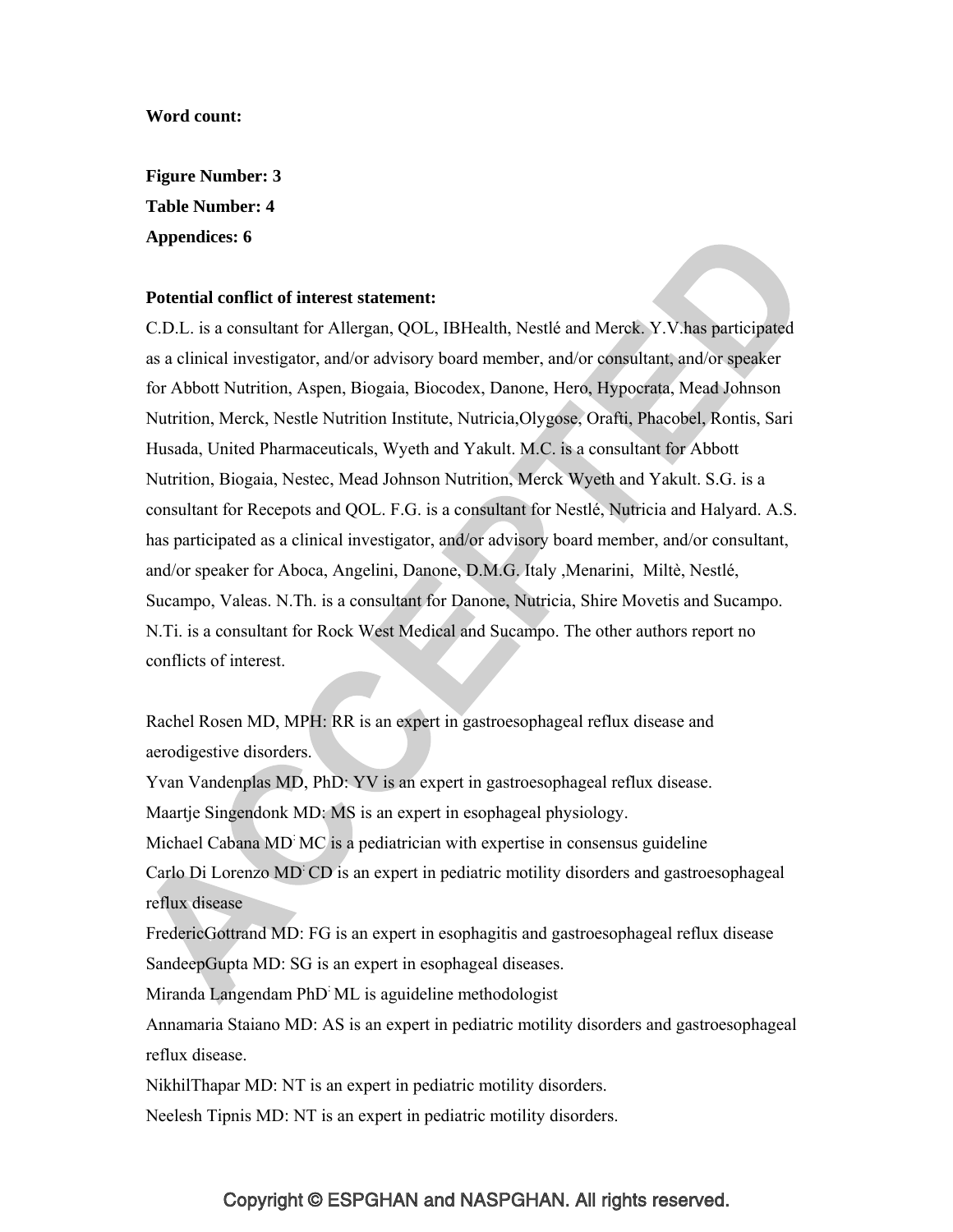Merit Tabbers MD, PhD: MT is an expert in gastroesophageal reflux disease.

# **DISCLAIMER**

S

**"ESPGHAN is not responsible for the practices of physicians and provides guidelines**

 **and position papers as indicators of best practice only. Diagnosis and treatment is at the discretion of physicians".**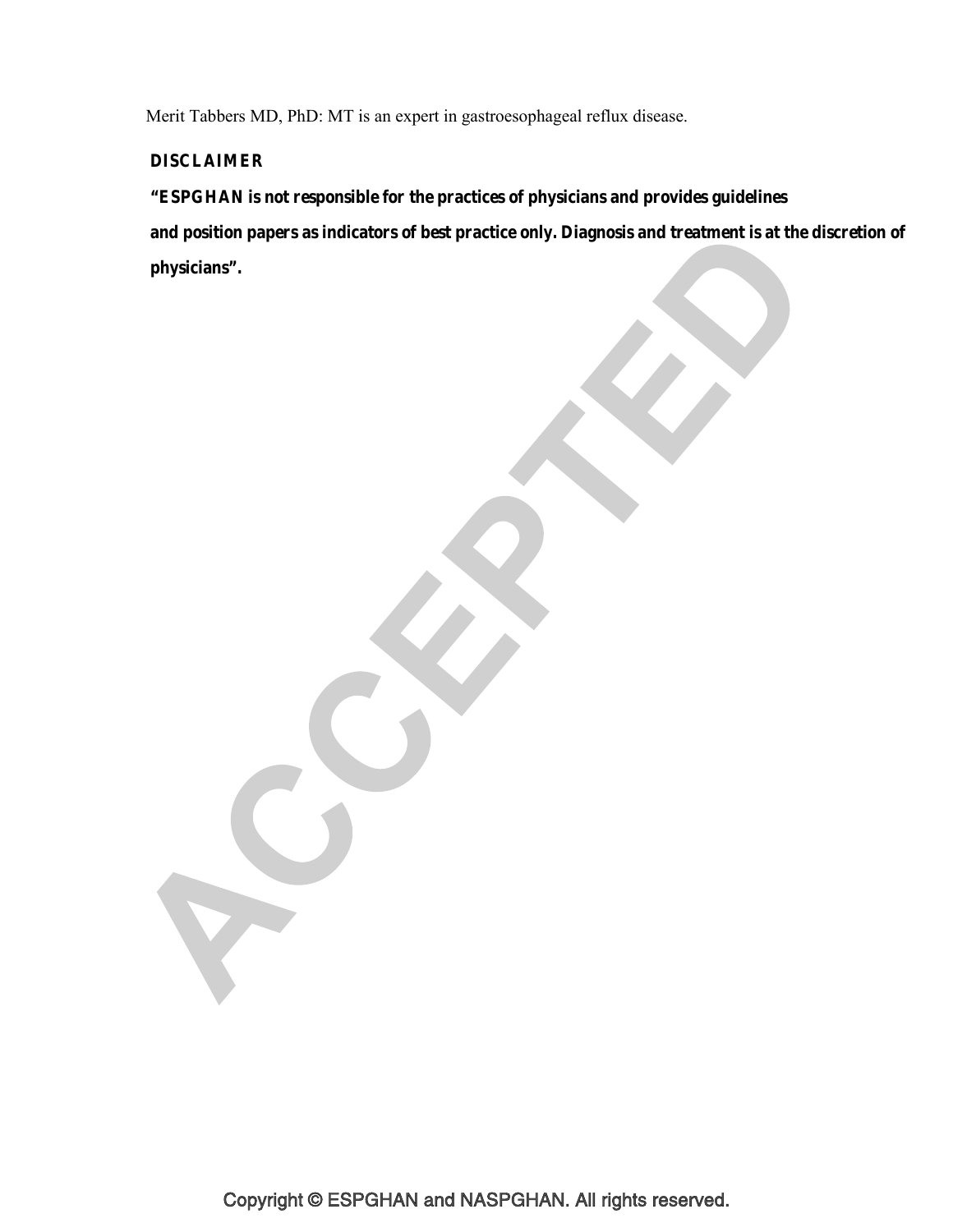#### **Abstract**

This document serves as an update of the North American Society for Pediatric Gastroenterology, Hepatology, and Nutrition (NASPGHAN) and the European Society for Pediatric Gastroenterology, Hepatology, and Nutrition (ESPGHAN) 2009 clinical guidelines for the diagnosis and management of gastroesophageal reflux disease (GERD) in infants and children and is intended to be applied in daily practice and as a basis for clinical trials. Eight clinical questions addressing diagnostic, therapeutic and prognostic topics were formulated. A systematic literature search was performed from October 1, 2008 (if the question was addressed by 2009 guidelines) or from inception to June 1, 2015 using Embase, MEDLINE, the Cochrane Database of Systematic Reviews and the Cochrane Central Register of Controlled Clinical Trials. The approach of the Grading of Recommendations Assessment, Development and Evaluation (GRADE) was applied to define and prioritize outcomes. For therapeutic questions, the quality of evidence was also assessed using GRADE. Grading the quality of evidence for other questions was performed according to the Quality Assessment of Studies of Diagnostic Accuracy (QUADAS) and Quality in Prognostic Studies (QUIPS) tools. During a three-day consensus meeting, all recommendations were discussed and finalized. In cases where no randomized controlled trials (RCT; therapeutic questions) or diagnostic accuracy studies were available to support the recommendations, expert opinion was used. The group members voted on each recommendation, using the nominal voting technique.

With this approach, recommendations regarding evaluation and management of infants and children with GERD to standardize and improve quality of care were formulated. Additionally, two algorithms were developed, one for infants < 12 months of age and the other for older infants and children.

Keywords: gastroesophageal reflux disease; Proton pump inhibitor; impedance; endoscopy; fundoplication.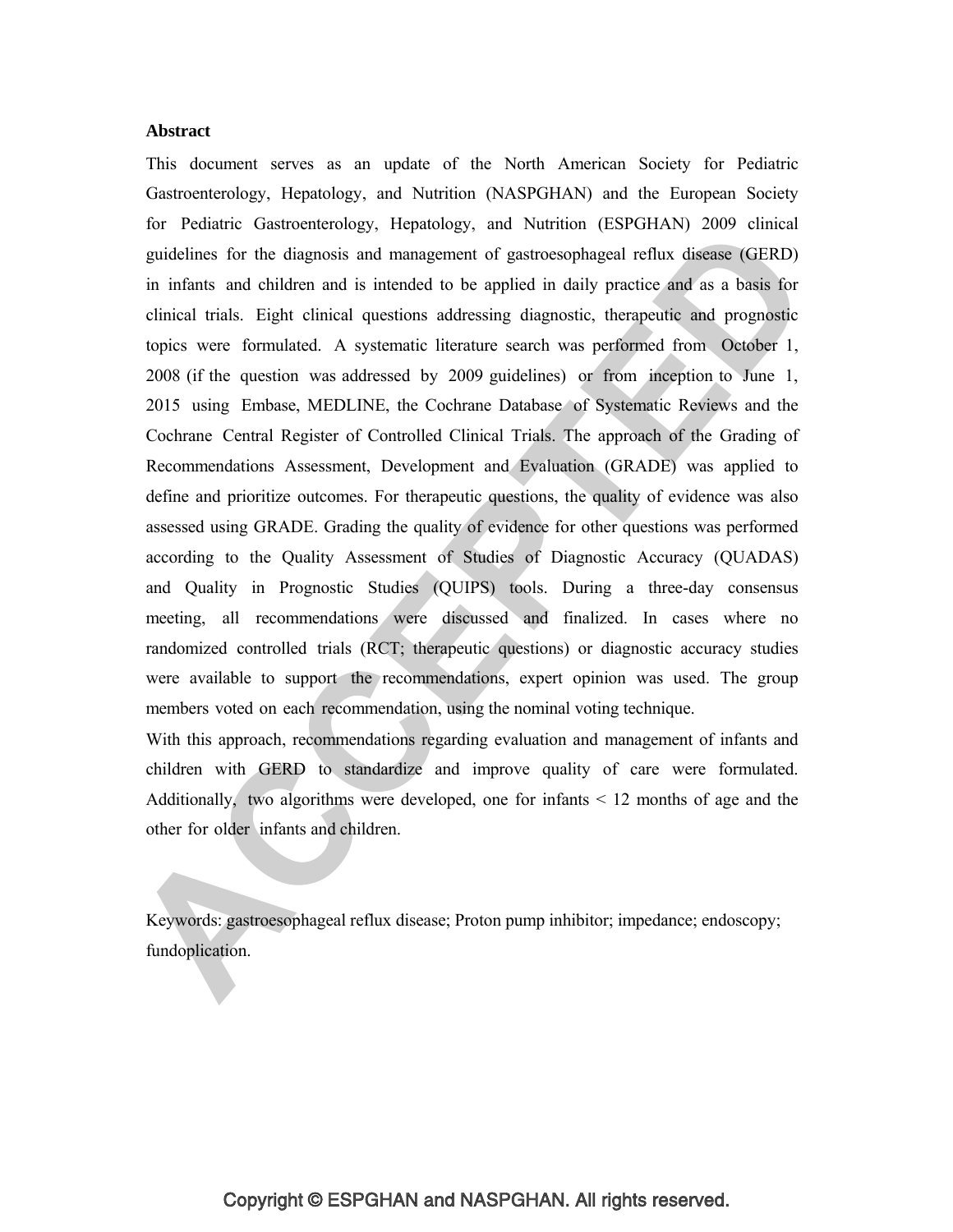#### **Introduction**

In 2009, the joint committee of the North American Society for Pediatric Gastroenterology, Hepatology, and Nutrition (NASPGHAN) and the European Society for Pediatric Gastroenterology, Hepatology, and Nutrition (ESPGHAN) published a medical position paper on gastro-esophageal reflux (GER) and GER disease (GERD) in infants and children (search until 2008), using the 2001 NASPGHAN guidelines as an outline.(1) Recommendations were based on an integration of comprehensive and systematic review of the medical literature combined with expert opinion.

Since 2009, additional publications on the existing benefits and harms of interventions in the outcomes considered important and resources available for health care justify the development of new a guideline.(2) This current guideline aimed to identify studies that address the diagnostic and therapeutic approach to infants and children with GERD, where GERD is defined as bothersome symptoms related to GER. This definition is not based on the amount of measured reflux or on symptoms not clearly attributable to reflux, and therefore the literature review and discussion is focused on studies fulfilling this definition. The aim of these guidelines is to offer guidance to both pediatric gastroenterologists and primary care physicians with and without easy access to pediatric gastroenterologists. Referral to a pediatric gastroenterologist for the diagnosis and management of complicated pediatric clinical situations is ideal; however, in situations where a pediatric subspecialist in not easily available, this guideline considers potential alternative options. The present document provides recommendations for the diagnosis and management of GER and GERD in infants and children. The intent is to serve as a general guideline and should not be considered a substitute for clinical judgement or as a protocol applicable to all patients.

This set of guidelines differs from the 2009 guidelines in several ways: (1) it focuses on reducing acid suppression whenever possible with short empiric trials of 4-8 weeks recommended for GERD symptoms; (2) it shifts away from attributing respiratory and laryngeal symptoms to GER; (3) it adds an algorithm for typical symptoms to incorporate reflux testing to further characterize patients to differentiate patients with reflux based diagnoses versus functional diagnoses; and (4) it adds a recommendation for change of formula to a protein hydrolysate or amino acid based formula before acid suppression in infants.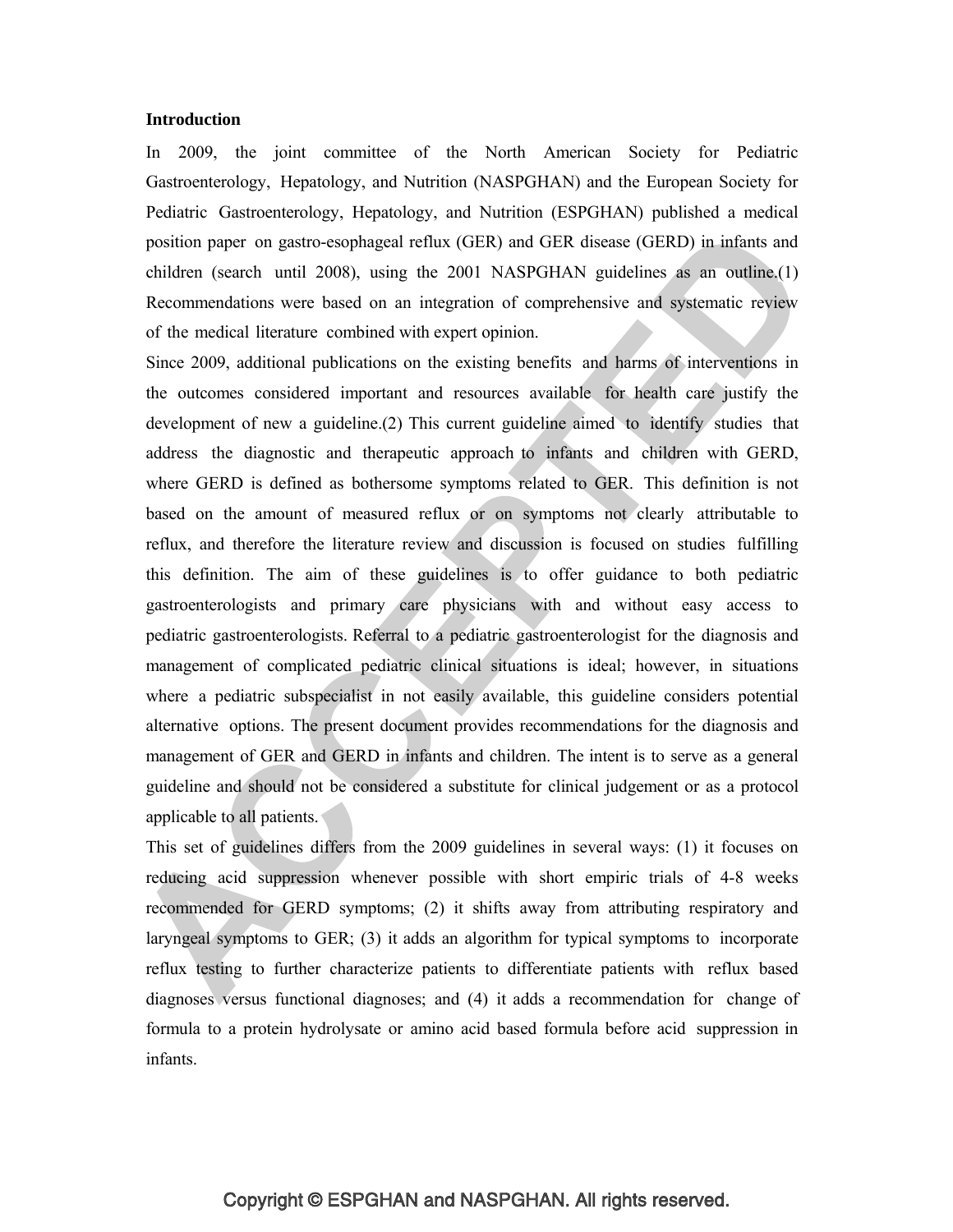#### **Methods**

This project started in March 2015 with a literature search for international guidelines concerning pediatric GERD. This search identified two guidelines; i.e. the 2009 guidelines of the NASPGHAN/ESPGHAN and the more recent 2015 National Institute for Health and Care Excellence (NICE) guideline.(1, 3) Two reviewers (M.T. and M.S.) independently appraised guideline quality using the 23-item AGREE-II instrument, which rates reporting of the guidance development across six domains: scope and purpose, stakeholder involvement, rigour of development, clarity of presentation, applicability and editorial independence (available online through: http://www.agreetrust.org/wpcontent/uploads/2013/10/AGREE-II- Users-Manual-and-23-item-

Instrument\_2009\_UPDATE\_2013.pdf.(4)Total scores were calculated as standardized averages by domain. In conclusion, the NASPGHAN/ESPGHAN 2009 guidelines were considered of poor overall quality, lacking of appropriate guideline development methodology (i.e. due to no clear description of aims and purpose of guideline, target population(s) and outcome measures; lack of reproducibility and complexity of data representation). The 2015 NICE guidelines were considered to overall be of high quality.

The working group agreed that many statements and recommendations of the 2009 guidelines are largely still applicable, despite its limitations in methodology. It was therefore decided to use relevant and applicable information from the 2009 guidelines in the development of this present document. The updating process was then performed by using the approach of the Grading of Recommendations, Assessment, Development, and Evaluation (GRADE) from October 1, 2008 onwards (the end of the 2009 guideline's literature search).(5)

Using this approach, the project started by formulating eight clinical questions. Questions were chosen first to update the topics already addressed by the 2009 ESPGHAN/NASPGHAN GERD guidelines. Second, additional (sub)questions were determined by consensus agreement on current gaps in knowledge on diagnosis and management of pediatric GERD. After the questions were formulated, the guidelines committee was subdivided into groups that dealt with each question separately. Questions 1, 2 and 8 were answered based on expert opinions and earlier published guidelines and literature relevant to the research question. $(1, 3)$  Questions 3, 4, 5, 6 and 7 were answered using the results of systematic literature searches. Two algorithms, one for infants and one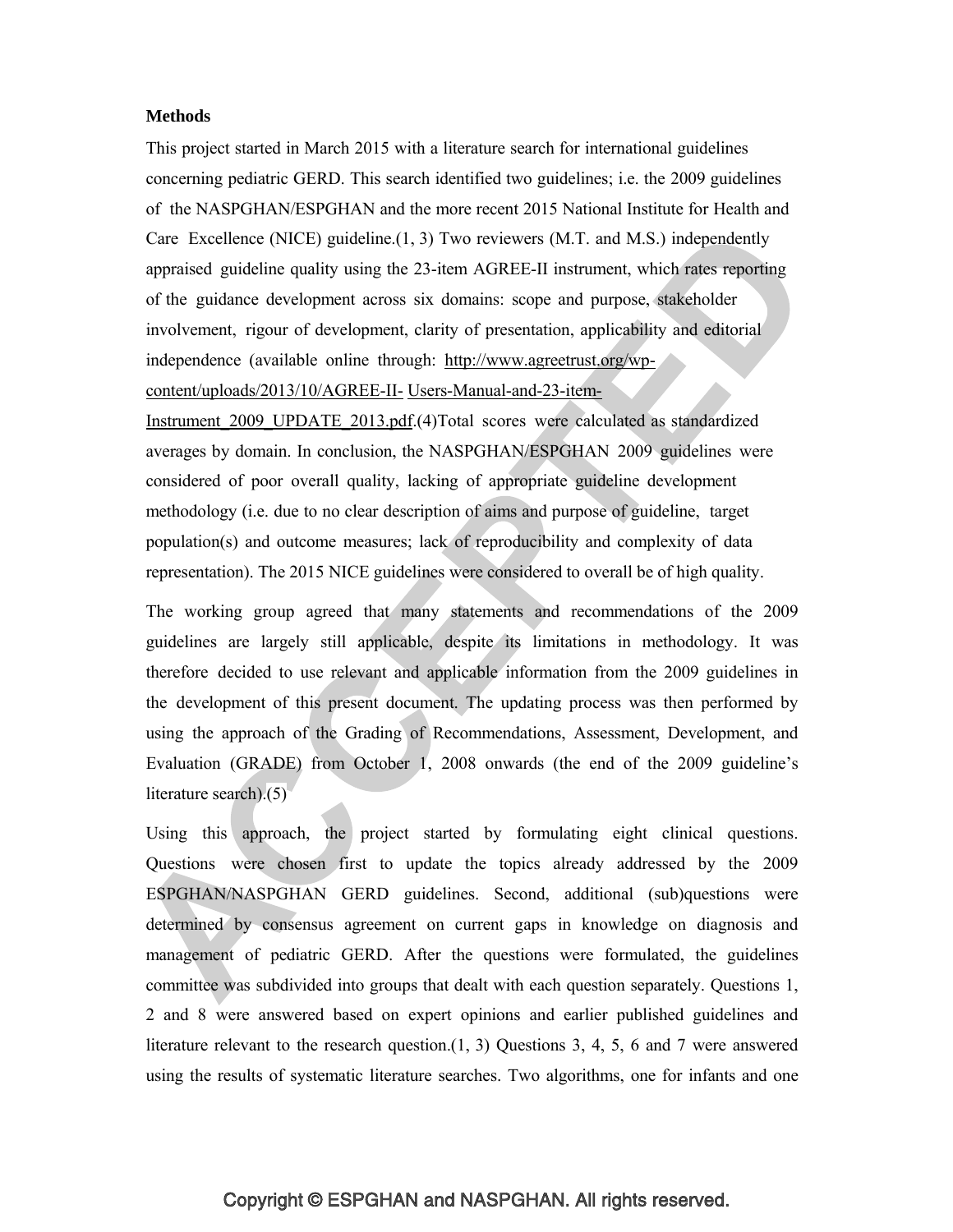for children, for the diagnostic and therapeutic work-up for GERD were developed (Algorithm 1 and 2 respectively).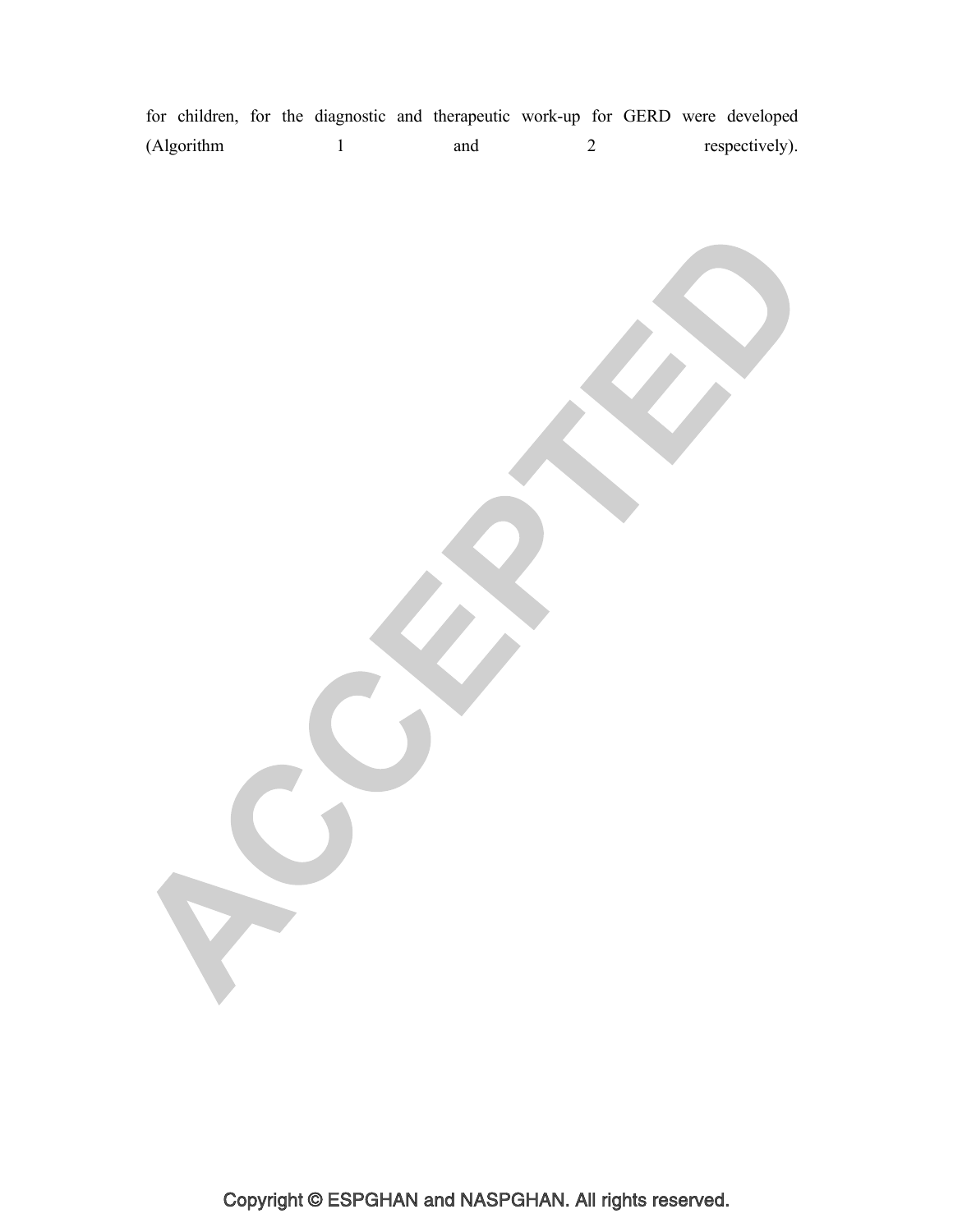#### **Overview of the Clinical Research Questions**

**Question 1:** What is the definition of GER/GERD in infants and children 0-18 years?

**Question 2:** What are the "red flag" findings and diagnostic clues to distinguish infants and children with GERD (or conditions other than GERD), from GER?

- **Question 3:** What diagnostic interventions have additional value to history taking and physical examination in infants and children with suspected GERD?
- **Question 4:** What non-pharmacologic treatment options are effective and safe for the reduction of signs and symptoms of GERD?
- **Question 5:** What are effective and safe pharmacologic treatment options for the reduction of signs and symptoms of GERD
- **Question 6:** Which infants and children would benefit from surgical treatment such as fundoplication and what are the efficacies of other surgical therapies for GERD?
- **Question 7:** What is the prognosis of GERD in infants and children and what are prognostic factors?
- **Question 8:** What is the appropriate evaluation of infants and children 0-18 years with GERD refractory to non-pharmacological and pharmacological treatment?

 $PPI =$  proton pump inhibitor;  $pH-MII = pH$  multichannel intraluminal impedance;  $H2 =$  histamine receptor  $H2$ 

# **Literature search:**

Systematic literature searches were performed by a clinical librarian. The Embase, MEDLINE, PubMed and the Cochrane Database of Systematic Reviews and the Cochrane Central Register of Controlled Clinical Trials databases were searched from October 1st 2008 or from inception for those aspects not addressed in the 2009 guideline, to June 1st 2015. Searches were also conducted from inception in case of large inconsistency in findings in comparison to findings of the 2009 guidelines. Inclusion criteria were as follows (all inclusion criteria relevant to the research question

to be met):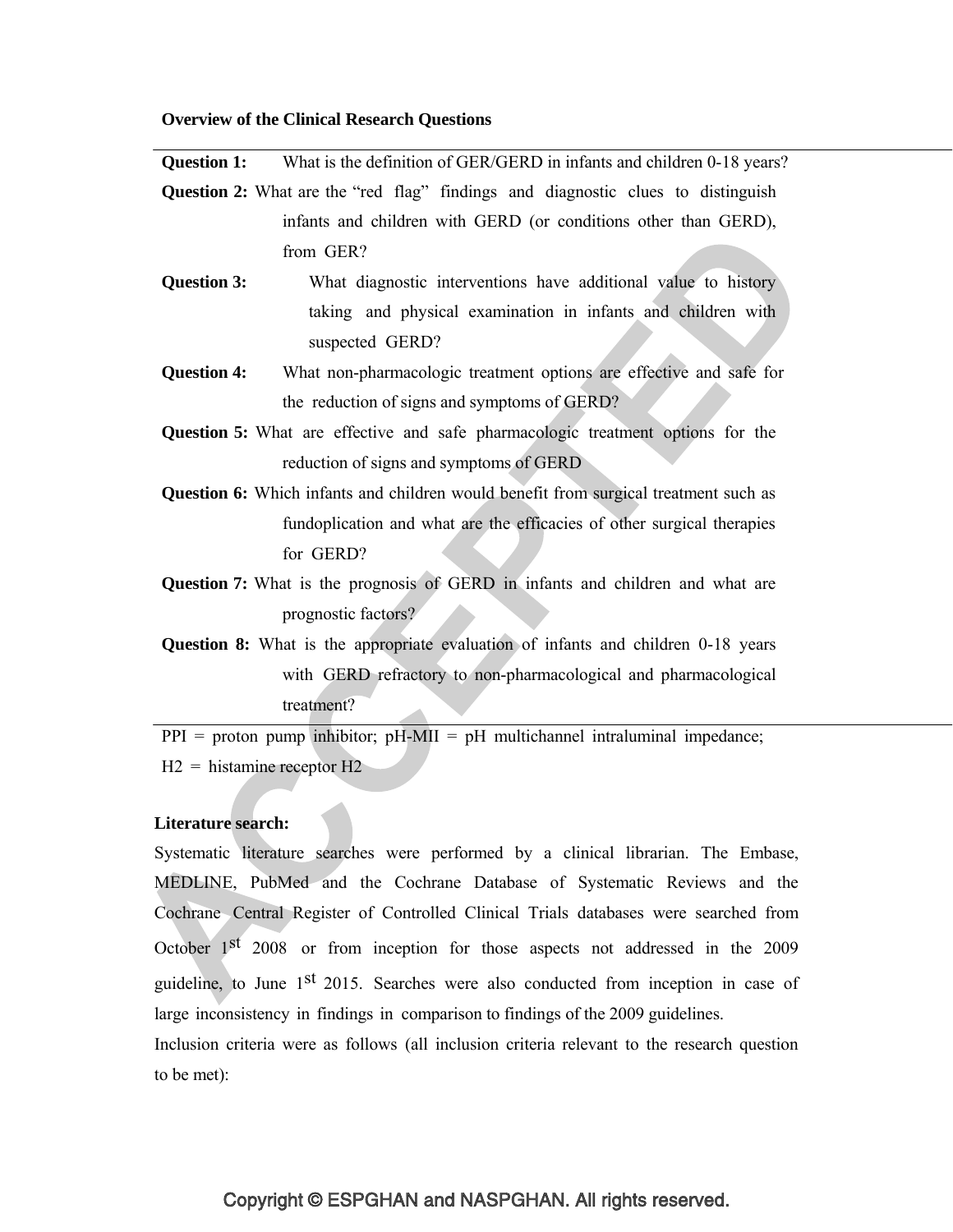- 1. Study population consisting of children aged 0–18 years with GER(D). The key words to describe GERD were "Gastroesophageal Reflux" and its abbreviations, "gastric acid reflux" and "esophagitis", taking into account differences in British and American spelling. Additionally, a clear definition of GER(D) had to be provided by the authors.
- 2. To evaluate the value of tests in diagnosing GERD (question 2), the following inclusion criteria were used: systematic reviews and original studies related to the diagnostic accuracy of the specific tests. The reference standard for GERD had to be defined by the authors in terms of findings at history and physical exam.
- 3. In studies evaluating the effect of treatments or interventions for GERD (questions 4, 5, 6) the following inclusion criteria were used: systematic reviews of randomized controlled trials (RCT) and/or RCTs containing at least 10 individuals per arm.
- 4. In studies evaluating the outcome of GERD (question 7), the following inclusion criteria were used: systematic reviews of prospective or retrospective controlled studies, one of the aims of the study was to evaluate the prognosis and clinical course of GERD expressed as duration or recurrence of GERD and determinants that influence prognosis, baseline measurement of at least one of the outcomes of the research population should be provided and a follow-up of at least eight weeks was required.

Additional strategies to identify studies involved searching the reference lists of review articles. No language restriction was applied. In addition, all guideline members were asked to search the literature with respect to their assigned topics in order to possibly uncover further studies that may have been missed by the former search.

#### **Special considerations and limitations**

Because GERD was defined as the presence of bothersome symptoms related to the passage of gastric contents from the stomach into the esophagus and the included studies needed to use symptom resolution as an outcome as part of one of the predefined outcome measures, no extraesophageal studies met the inclusion criteria using the GRADE methodology. However, because extraesophageal symptoms are a primary reason for referral to pediatric gastroenterologists, whenever possible a narrative review of the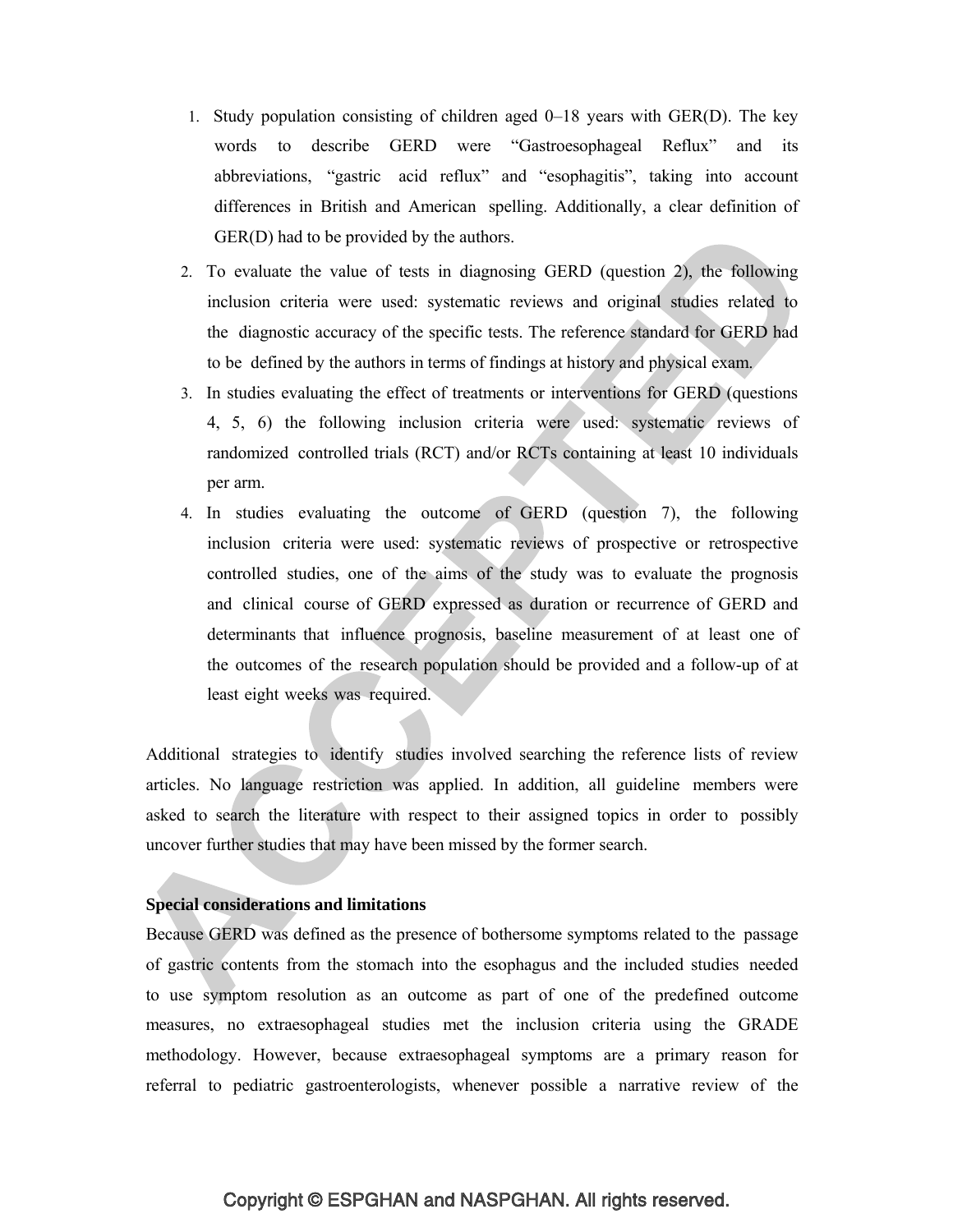literature was included on this topic to provide clinical guidance for the diagnosis and management of these patients.

## **Selection of outcome measures**

The GRADE approach was used to identify outcome measures for the research questions.(5) A draft version was circulated by M.T. and M.S., and every workgroup member was allowed to add outcomes. Group members were asked to rate relative importance of the outcomes on a 9-point scale: limited  $(1-3)$ , important but not critical  $(4-$ 6), or critical (7–9) for decision making. The workgroup members were also asked to discuss personal experience and to discuss outcome measures of interest with their patients in daily practice. Finally eight outcome measures were selected: esophagitis (endoscopic/histologic), complications of GERD (Barrett's metaplasia, esophageal stenosis, and others as specified by authors), GERD related signs and symptoms (assessed by the I-GERQ-R instrument  $(6)$ ), quality of life (both parent and patient reported when applicable), crying and distress (parent reported), visible vomiting and/or regurgitation (both parent and patient reported when applicable), heartburn (both parent and patient reported when applicable) and side-effects of treatment. All outcome measures were considered of critical importance based on the mean scores of the guidelines group members.

## **Levels and quality of evidence, grade of recommendations.**

Levels of evidence and quality of evidence were assessed using the Quality Assessment of Studies of Diagnostic Accuracy (QUADAS; diagnostic questions) and the GRADE system (Cochrane Risk of Bias Tool; therapeutic questions) and are summarized in the appendices.(7) The items in the QUADAS tool include patient spectrum, reference standard, disease progression bias, verification bias, review bias, clinical review bias, incorporation bias, test execution, study withdrawals, and indeterminate results. The QUADAS tool is presented together with recommendations for scoring each of the items included. To assess risk of bias of studies evaluating the outcome of GERD the Quality in Prognostic Studies (QUIPS) tool was used by two reviewers (MT and ML).(7-9) The QUIPS tool assesses risk of bias in six domains: study participation, study attrition, prognostic factor measurement, outcome measurement, study confounding and statistical analysis and presentation. Ratings of the quality of evidence for each statement are based on the grading of the literature. For the diagnostic and prognostic questions, for which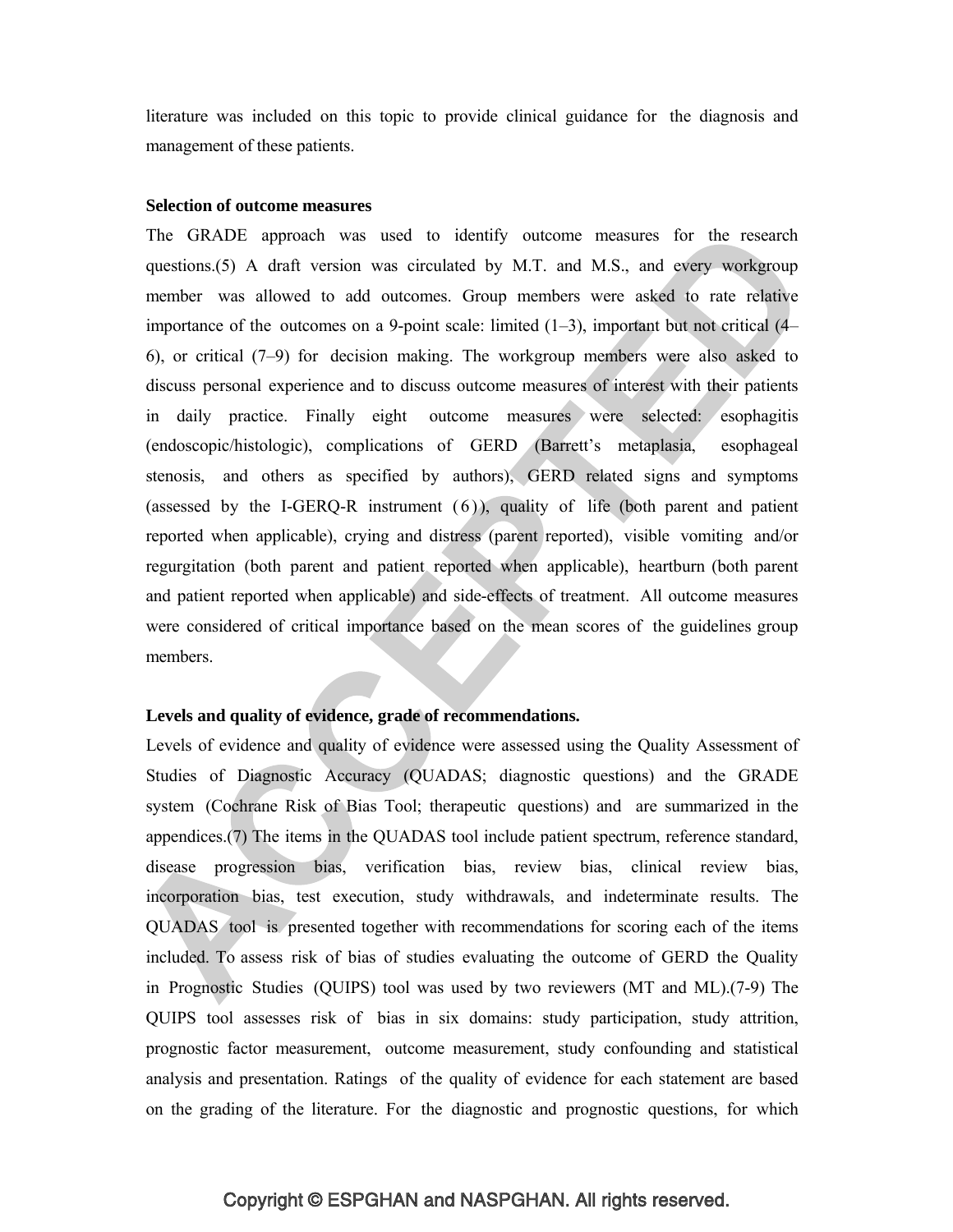the GRADE approach is still in development, conclusions were formulated taking into account overall risk of bias. The results of the risk of bias and quality of the evidence assessment are summarized in Appendices C and D.

#### **Therapeutic questions (Question 4 and 5)**

Using the GRADE system, the quality of evidence for therapeutic interventions was graded as follows:

- High: Further research is unlikely to change our confidence in the estimate of effect.
- Moderate: Further research is likely to have an important impact on our confidence in the estimate of effect and may change the estimate.
- Low: Further research is very likely to have an important impact on our confidence in the estimate of effect and may change the estimate.
- Very low: Any estimate of effect is uncertain.

Strength of recommendations was defined as follows:

**Strong:** when the desirable effects of an intervention clearly outweigh the undesirable effects, or they clearly do not. Strong recommendations are formulated as 'the working group recommends (…)'.

**Weak:** when the tradeoffs are less certain (either because of the low quality of evidence or because the evidence suggests that desirable and undesirable effects are closely balanced). Weak recommendations are formulated as 'the working group suggests  $(\ldots)$ .'

A summary of the definitions and recommendations is provided at the end of this document.

## **Non-therapeutic questions (Question 3)**

Because of a lack of a validated method for determining the strength of the recommendation for questions other than therapy, we elected to classify recommendations based on the quality of available evidence including the methodology and outcomes assessed. We categorized the evidence as:

**Strong**: if there were adequately powered, prospective studies supporting the conclusions.

**Moderate:** if there were large retrospective studies or small prospective studies supporting the evidence.

**Weak**: if there were only retrospective studies or expert opinion supporting the results.

#### **Consensus meeting and voting**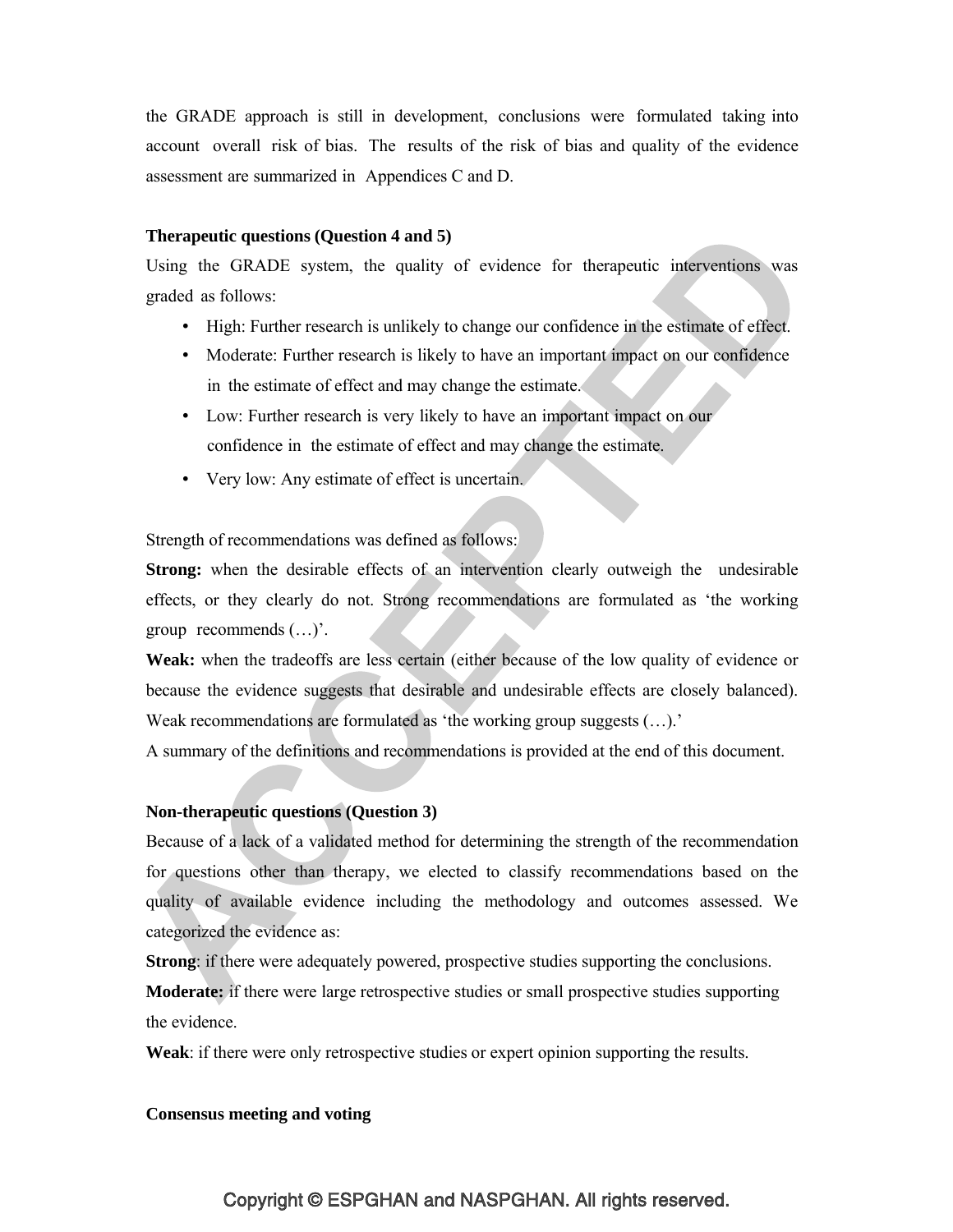A three-day consensus meeting was held in April 2016 (Keflavik, Iceland) in order to achieve consensus on and formulate all recommendations. Each subgroup presented the recommendations during these consensus meetings, wherein these were discussed and modified according to the comments of the attendees. Committee members with conflict of interest with a specific topic excused themselves from the discussion of that topic. Consensus was formally achieved through nominal group technique, a structured quantitative method. The group anonymously voted on each recommendation. A nine-point scale was used ( $1 =$  strongly disagree to  $9 =$  fully agree), and votes are reported for each recommendation. Consensus was reached if  $> 75\%$  of the working group members voted  $>$ 6. The consensus was reached for all of the questions. The final draft of the guidelines was sent to all of the committee members for approval in November 2016.

#### **Question 1: What is the definition of pediatric gastroesophageal reflux disease?**

A definition of gastroesophageal reflux (GER) and gastroesophageal reflux disease (GERD) specific to the pediatric population was developed in 2009 as an international consensus document, based on evidence reviewed from pediatric studies.(10) This document was developed in recognition of the special clinical and scientific needs of the pediatric population, not fully addressed by the Montreal consensus document on the adult definition and classification of GERD).(11) Both documents define GER as the passage of gastri contents into the esophagus with or without regurgitation and/or vomiting. GER is considered to be pathologic and referred to as GERD when the reflux leads to troublesome symptoms and/or complications, such as esophagitis or stricturing.

This definition of GERD was adopted in the 2009 published guidelines of NASPGHAN and ESPGHAN and in the 2015 published NICE guideline.(1, 3) However, as a direct consequence of its patient-centered and symptom based nature, this definition is subject to several caveats, which are even more relevant in the pediatric population. In clinical practice, it may be difficult to differentiate GER from GERD in children, and the terms are used interchangeably by health professionals and parents alike. Symptoms of GERD are known to vary widely by age and are non-specific. As a consequence proving that reflux events cause one or multiple symptoms is often difficult. $(1, 12)$  This is particularly true in nonverbal infants in whom defining *troublesome* is problematic. Reported symptoms of infant GERD vary widely and may include excessive crying, back arching,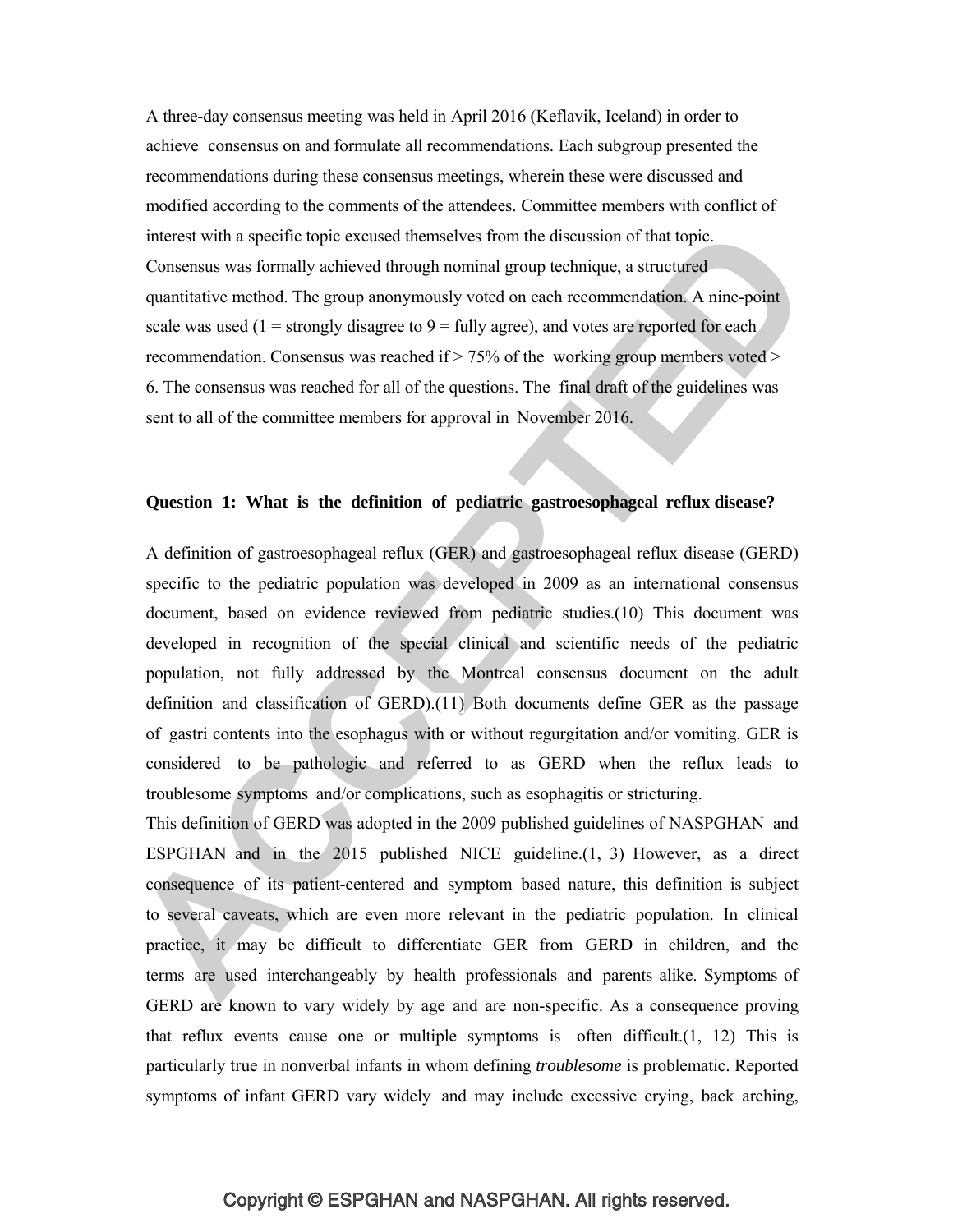regurgitation and irritability. Many of these symptoms, however, occur in all babies with or without GERD, making a definitive diagnosis challenging. Therefore, the degree of concern of parents is often the factor driving the need for a diagnosis. For older children (particularly those older than the age of 8) and adolescents who can communicate more effectively, typical symptoms such as heartburn and regurgitation mimic those seen in adults with GERD.(11, 13-16)

Definitions of GER and GERD are therefore blurred for the pediatric population, making it difficult to identify infants and children who genuinely suffer from GERD and to estimate the true prevalence and burden of the problem. Moreover, to date no gold standard diagnostic tool exists for the diagnosis of GERD in infants and children. Despite these limitations, and given the need for definitions, the working group decided to adapt the definition of pediatric GERD as formulated in the 2009 consensus statements for all age groups. To date, no other definitions for pediatric GERD have been proposed, and validation studies on this definition have not been performed. In the present guideline, every effort was made to use the terms GER and GERD strictly as defined.

GERD is also known to be a prominent phenomenon in children who have other underlying medical conditions such as prematurity, neurologic impairment and pulmonary problems, including cystic fibrosis. The present guideline was not intended to specifically focus on patients with congenital anomalies, including esophageal atresia (EA) among others, since these are addressed in specific guidelines concerning these entities.(3, 17-19)

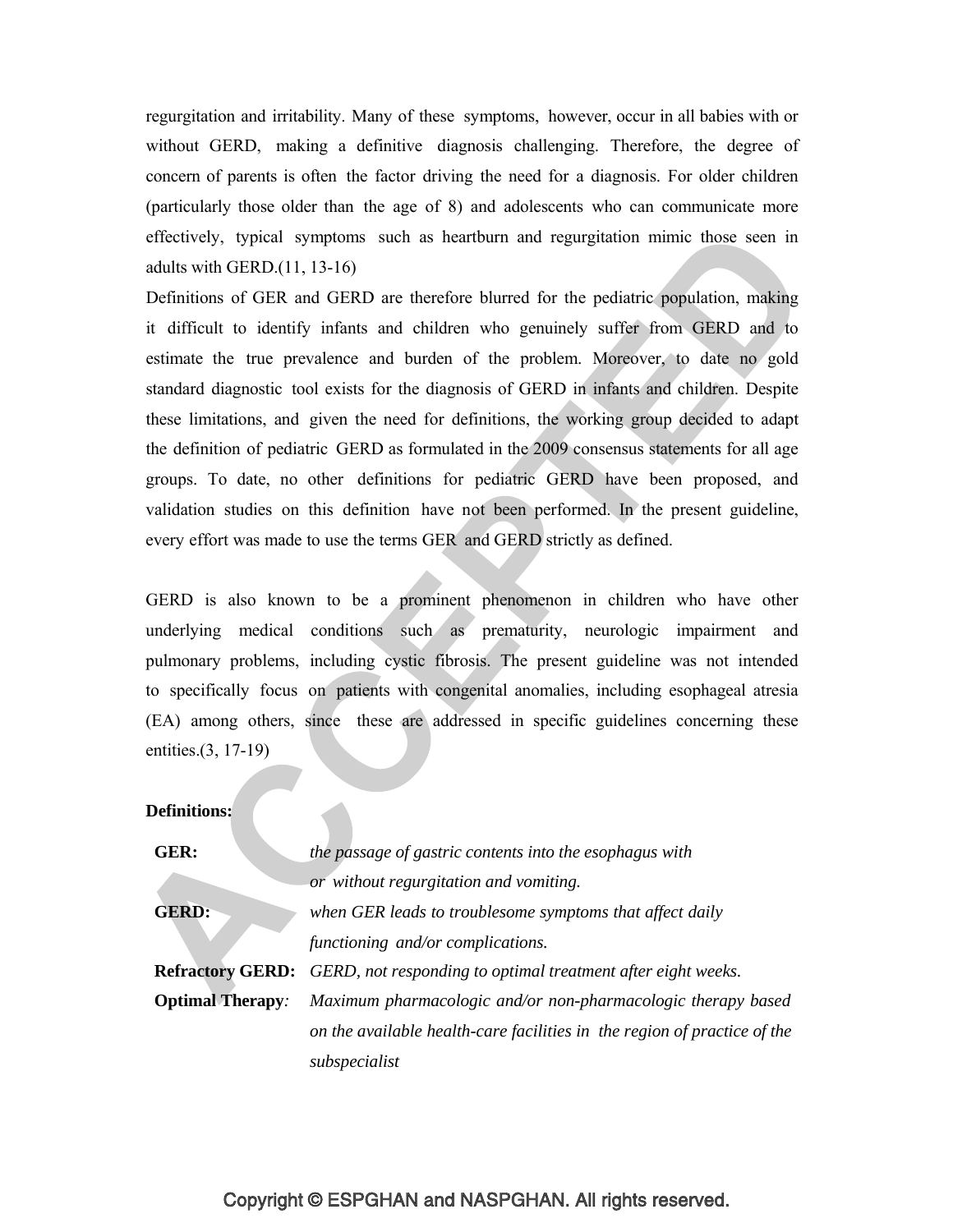(See under "Summary of the Definitions" for an overview of other definitions used in this guideline).

#### **Recommendation:**

Based on expert opinion, the working group recommends to use the definitions of

GER/GERD as described in this section for all infants and children.

**VOTING: 7, 7, 7, 7, 8, 8, 8, 8, 8, 9. (Moderate strength)**

# **Question 2: What are the "red flag" findings and diagnostic clues to distinguish infants and children with GERD (or conditions other than GERD), from GER?**

Clinical history of disease and physical examination in the evaluation of GERD is important to distinguish GER from GERD, to identify possible complications of GERD and also to exclude more worrisome disorders requiring further investigation and management. Infants and children present with a wide range of non-specific symptoms that may be interpreted as GERD symptoms, but the reliability of these clinical manifestations as a consequence of GER is not always clear. As this may lead to both over- and under-diagnoses and –treatment, the working group considered it important to provide an overview of common symptoms and signs to identify GERD. Clarifying 'red flags' (alarm features) red flags should warrant further investigation by health-care professionals to rule out complications of GERD and to uncover underlying disorders presenting with signs or symptoms of GER, particularly regurgitation and/or vomiting (Algorithms 1 (infants) and 2 (children), Tables 1, 2 and 3).

For this purpose, the working group critically reviewed evidence from existing guidelines, systematic reviews and consensus documents to establish a comprehensive list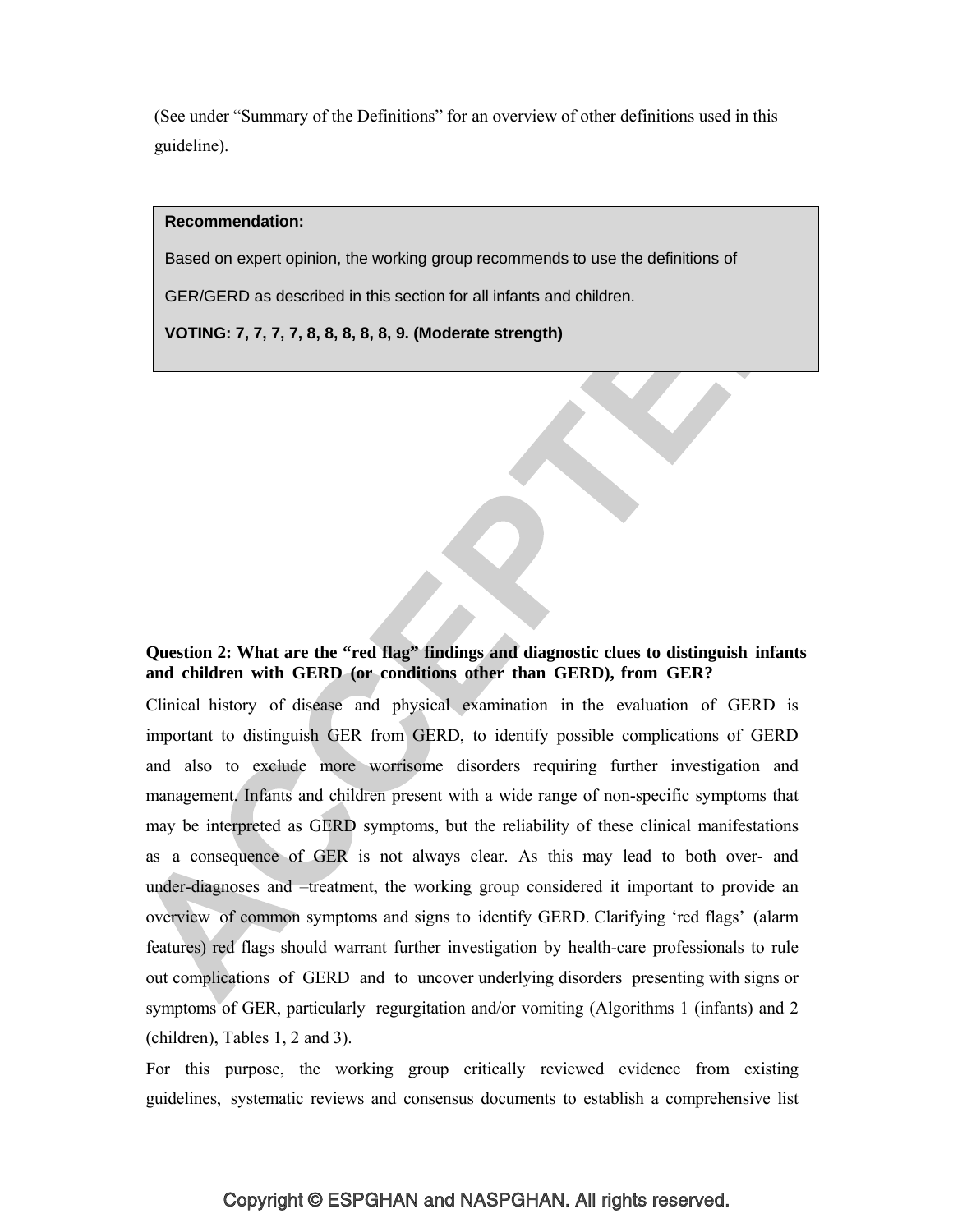of symptoms and signs indicative of GERD (Question 2, Table 1).(1, 3, 20, 21) Additionally, the working group highlighted a number of clinical manifestations and features, including gastrointestinal and systemic manifestations, which they considered to be recognized as 'red flags' suggesting possible other disorders apart from GERD in the infant or child presenting with regurgitation and/or vomiting (Question 2, Table 2).

It should be noted that a general concern is that the reported definitions of GERD and outcome measures used to assess treatment efficacy vary widely among studies with outcomes ranging from symptom resolution to reduction in the number of reflux events or healing of esophagitis. This heterogeneity makes comparisons among studies difficult.

# **Diagnostic approach of infants (age 0-12 months) with frequent regurgitation and/or vomiting**

In the infant with recurrent regurgitation or 'spitting', a thorough history (Table 1) and physical examination with attention to warning signals suggesting other diagnoses (Table 1, 3) is generally sufficient to establish a clinical diagnosis of uncomplicated infant GER (Algorithm 1). The history should include the age of onset of symptoms, a thorough feeding and dietary history (e.g. length of feeding period, volume of each feed, type of formula, quality of milk supply when breast feeding, methods of mixing the formula, size of the feeds, additives to the feeds, restriction of allergens, time interval between feeding), the pattern of regurgitation/spitting/vomiting (e.g. nocturnal, immediately post prandial, long after meals, digested versus undigested) , a family medical history, possible environmental triggers (including family psychosocial history and factors such as tobacco use and second-hand tobacco smoke-exposure), the patient's growth trajectory, prior pharmacologic and dietary interventions and the presence of warning signs (Table 2).(22, 23) Physiologic GER seldom starts before the age of one week or after the age of six months.(24)

While most reflux in infants is benign, some infants merit additional testing. While the presence of warning signs obviously merits additional testing, the more difficult subgroup of patients is the group of infants presenting with fussiness, crying and arching with or without spitting but who otherwise are thriving. In this population, there is often intense pressure by families to start anti-reflux therapies or pursue diagnostic testing because of the perceived severity of symptoms. In the absence of warning signs, diagnostic testing and/or therapies including acid suppression are NOT needed if there is no impact of the symptoms on feeding, growth or acquisition of developmental milestones. In the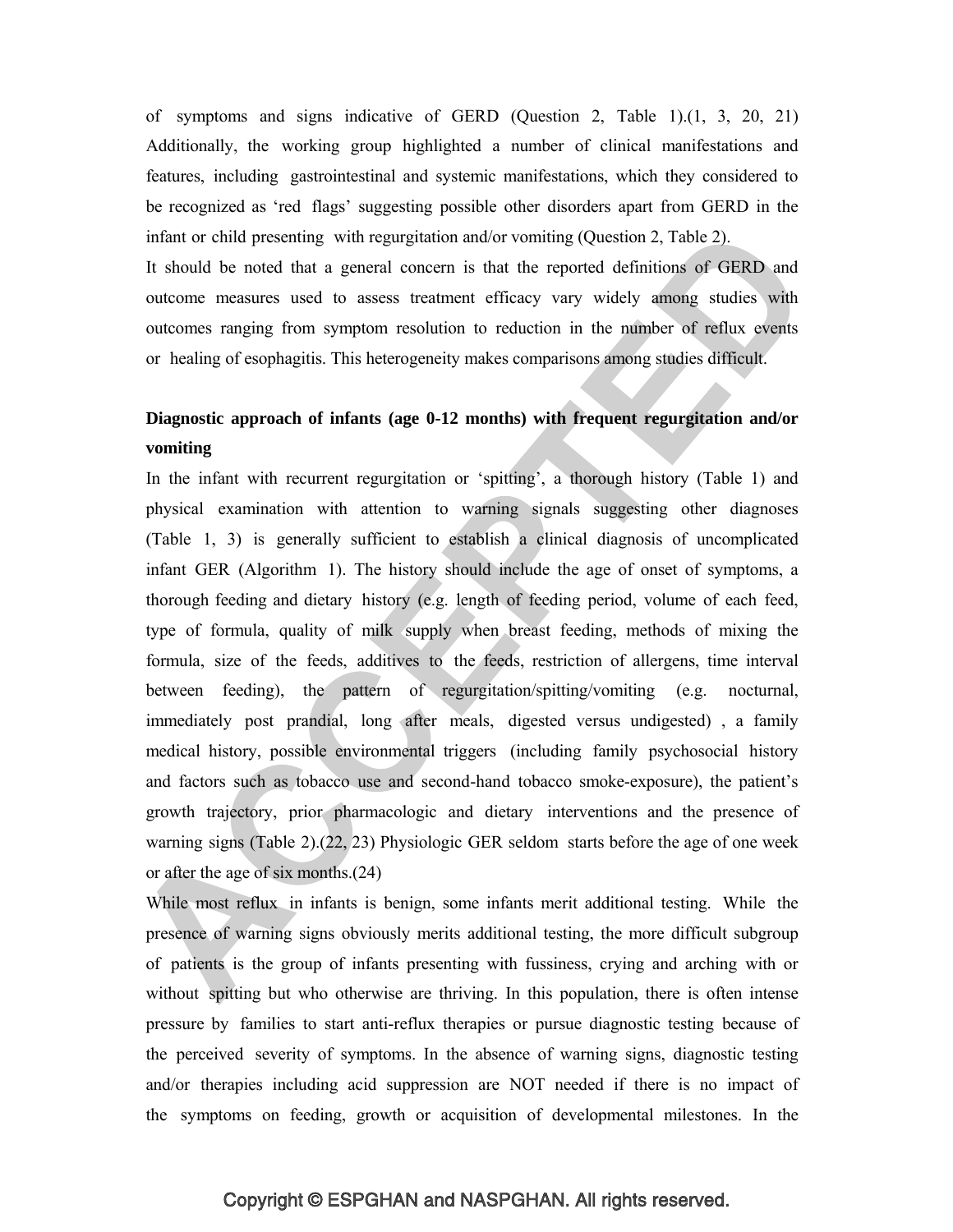presence of 'red flags' (Table 2), conditions other than GERD may be more likely (differential diagnosis of GERD, Table 3). The diagnostic approach of infants with frequent regurgitation or vomiting is presented in Algorithm 2.

# **Diagnostic approach of children (age 12 months – 18 years) with frequent regurgitation and/or vomiting**

Physiologic regurgitation and episodic vomiting are frequent in infants. Onset of GERD symptoms after the age of 6 months or persistence of symptoms beyond 12 months raises the possibility of alternative diagnoses to infant GER. Because these symptoms are not unique to GERD, referral to a pediatric gastroenterologist for evaluation to diagnose possible GERD and to rule out other diagnoses is recommended based on expert opinion. The goal of additional testing is to rule out mimickers or complications of GERD. Testing may include laboratory tests, contrast imaging, upper GI endoscopy and/or esophageal pH/MII, depending on presenting symptoms (Table 2 and 3). The diagnostic approach of children with frequent regurgitation or vomiting is presented in Algorithm 2.

# **Diagnostic and therapeutic approach to infants and children with possible extraesophageal reflux disease**

Because the outcome evaluated for these guidelines is based on the evaluation and treatment of bothersome GERD symptoms, extraesophageal symptoms were not included due to the heterogeneous nature of the symptoms and the lack of a clear way to prove that symptoms are actually related to movement of gastric contents from the stomach into the esophagus. However, because these symptoms are a frequent cause for referral and parental concern, the literature is reviewed and presented narratively, whenever possible.

#### **Recommendation:**

Based on expert opinion, the working group recommends to use Tables 1-3 for symptoms and signs that may be associated with gastroesophageal reflux disease (GERD), for alarm symptoms and diagnostic clues to identify an alternative underlying disease which are responsible for the symptoms.

**Voting: 7, 7, 8, 8, 8, 8, 8, 8, 9, 9. (Weak Recommendation)**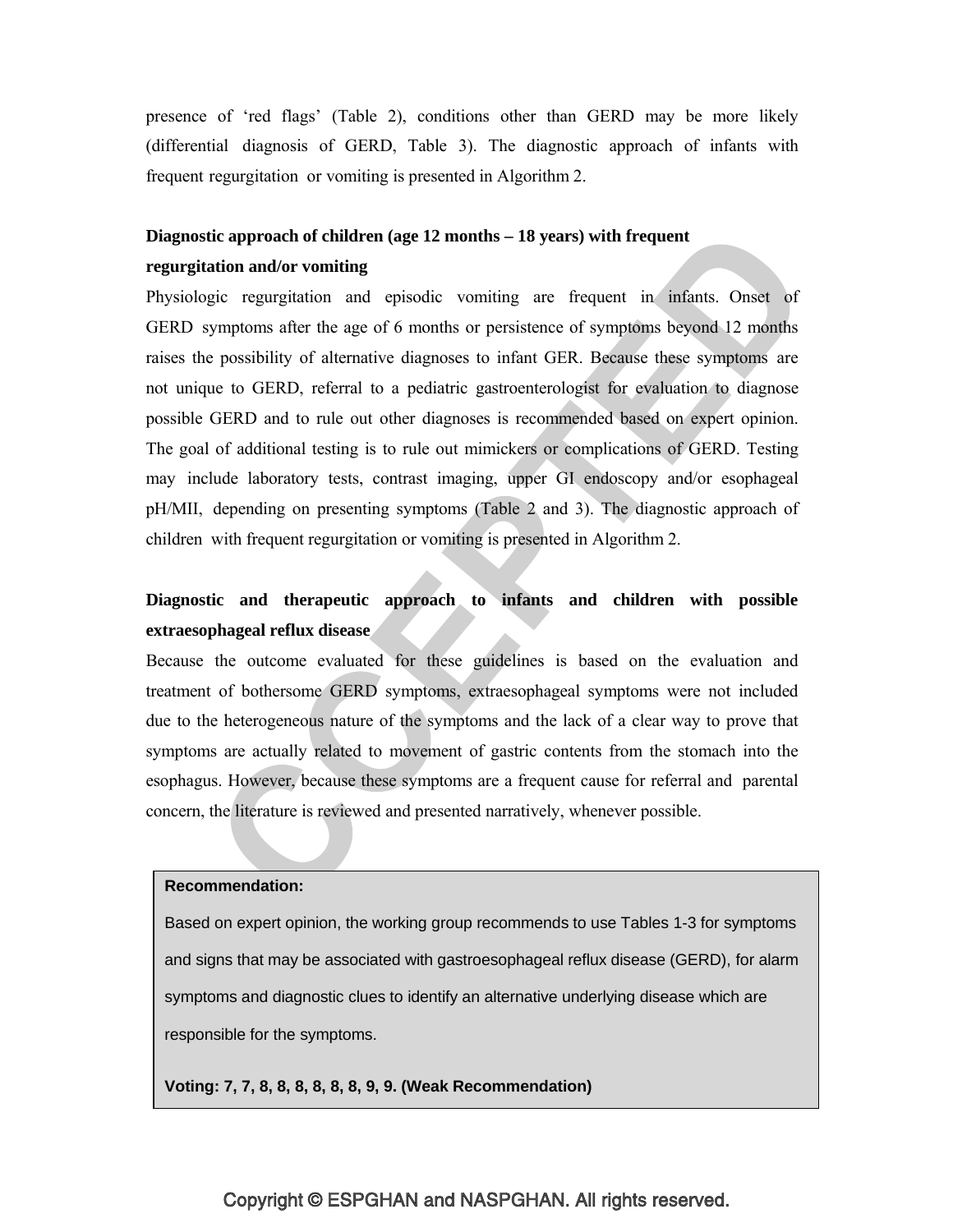**Question 3: What diagnostic interventions have additional value to history taking and physical examination in infants and children with suspected GERD?**

The diagnosis of GERD is based primarily on clinical suspicion, which can be strengthened by additional diagnostic investigations that are aimed to quantify and qualify GERD). Other diagnostic interventions may be utilized to rule out conditions other than GERD in the presence of specific diagnostic clues. In the absence of a single 'gold standard' investigation to diagnose GERD in infants or children, the diagnostic tests discussed in this section should be seen in this light.

Our search resulted in two original studies and one systematic review that were eligible for inclusion.(25-27) After checking reference lists of this systematic review and the ESPGHAN/NASPGHAN 2009 and NICE 2015 guidelines (See Appendix A, Supplemental Digital Content 1, http://links.lww.com/MPG/B265, for summary of search strategy, results and study selection), seven other original studies could be included,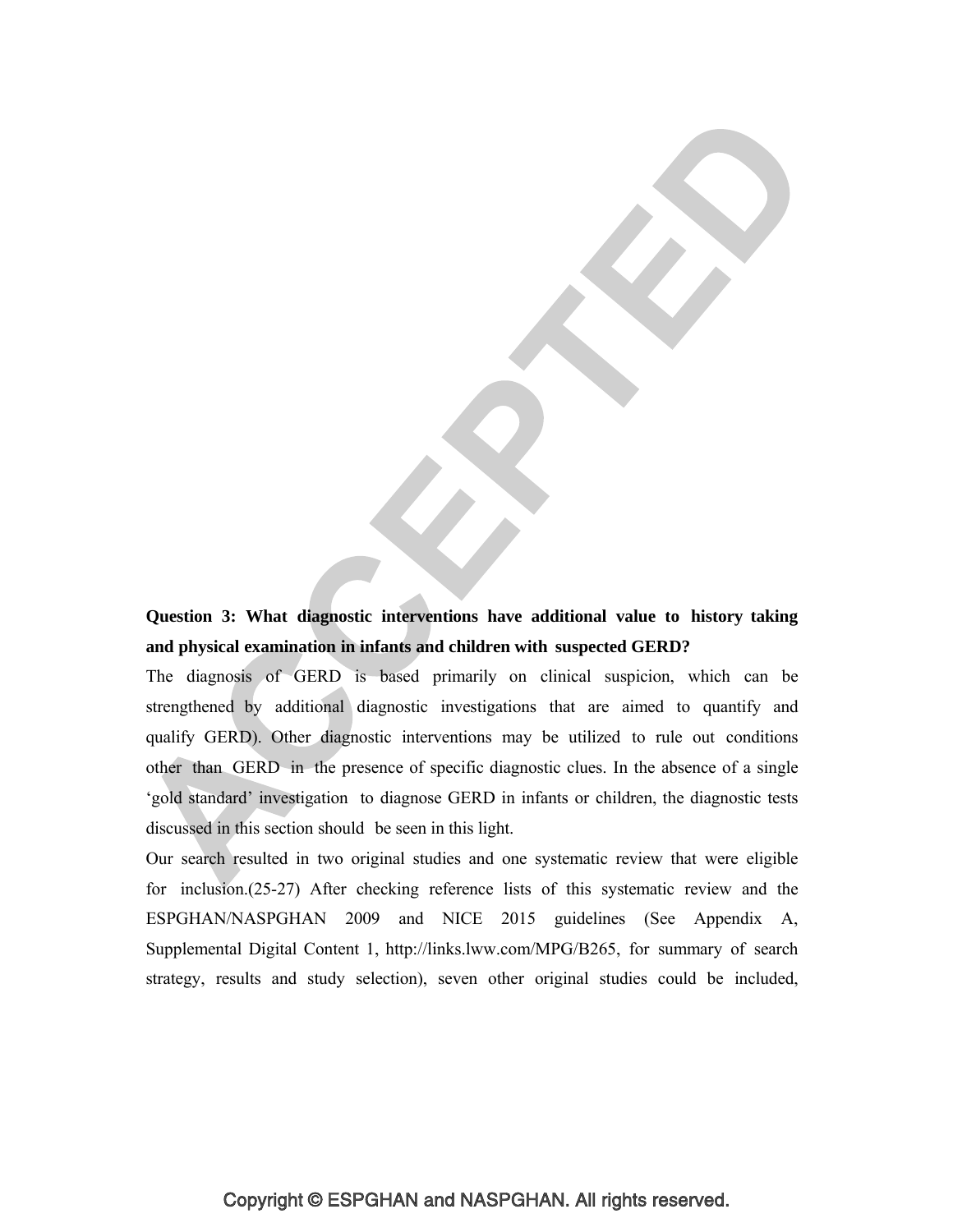resulting in a total of nine original studies with eight studies reporting on pH-metry (27- 34), three on endoscopy (28, 30, 33), two on GI-scintigraphy (27, 28) and one each on biomarkers (26) and upper GI series(28). Characteristics of included studies can be found in Appendix B1 (Supplemental Digital Content 2, http://links.lww.com/MPG/B266). The QUADAS checklist can be found in Appendix C1 (Supplemental Digital Content 3, http://links.lww.com/MPG/B267).(7)

#### **Barium contrast study:**

The search identified one study comparing rates of gastroesophageal reflux events seen during barium imaging in symptomatic and asymptomatic infants and children ages 3 month old to 17 years old.(28) In this study, there were no definitions of how a positive test was defined so calculation of specificity or sensitivity was not possible.

#### **Other considerations for the use of barium imaging**

Other studies, while not meeting inclusion criteria, have shown that reflux events can be detected in as many as 50% of children undergoing radiologic imaging, regardless of symptoms. As such, routine use of upper GI barium contrast study in the evaluation of infants and children with GERD, especially uncomplicated GERD, is not supported by literature or clinical practice.

While the use of upper GI barium contrast to establish or negate a diagnosis of GERD in infants and children is not supported by literature nor clinical practice, the test does carry some utility in the evaluation of infants and children with alarm signs or in patients with symptoms that are particularly intense or not responsive to traditional therapies in order to evaluate for anatomic abnormalities. The test can be used to evaluate for other conditions that might mimic or predispose to GERD such as hiatal hernia, malrotation, pyloric stenosis, duodenal web, duodenal stenosis, antral web, esophageal narrowing, Schatzki's ring, achalasia, esophageal stricture, and esophageal extrinsic compression. One of the most important roles for barium imaging is in the evaluation of children who have had anti-reflux surgery who are symptomatic with persistent typical or atypical reflux symptoms, dysphagia or pain; barium imaging can be helpful to differentiate an obstructing fundoplication with esophageal stasis from a slipped or loose fundoplication.(35, 36)

#### **Barium imaging in the evaluation of extraesophageal symptoms:**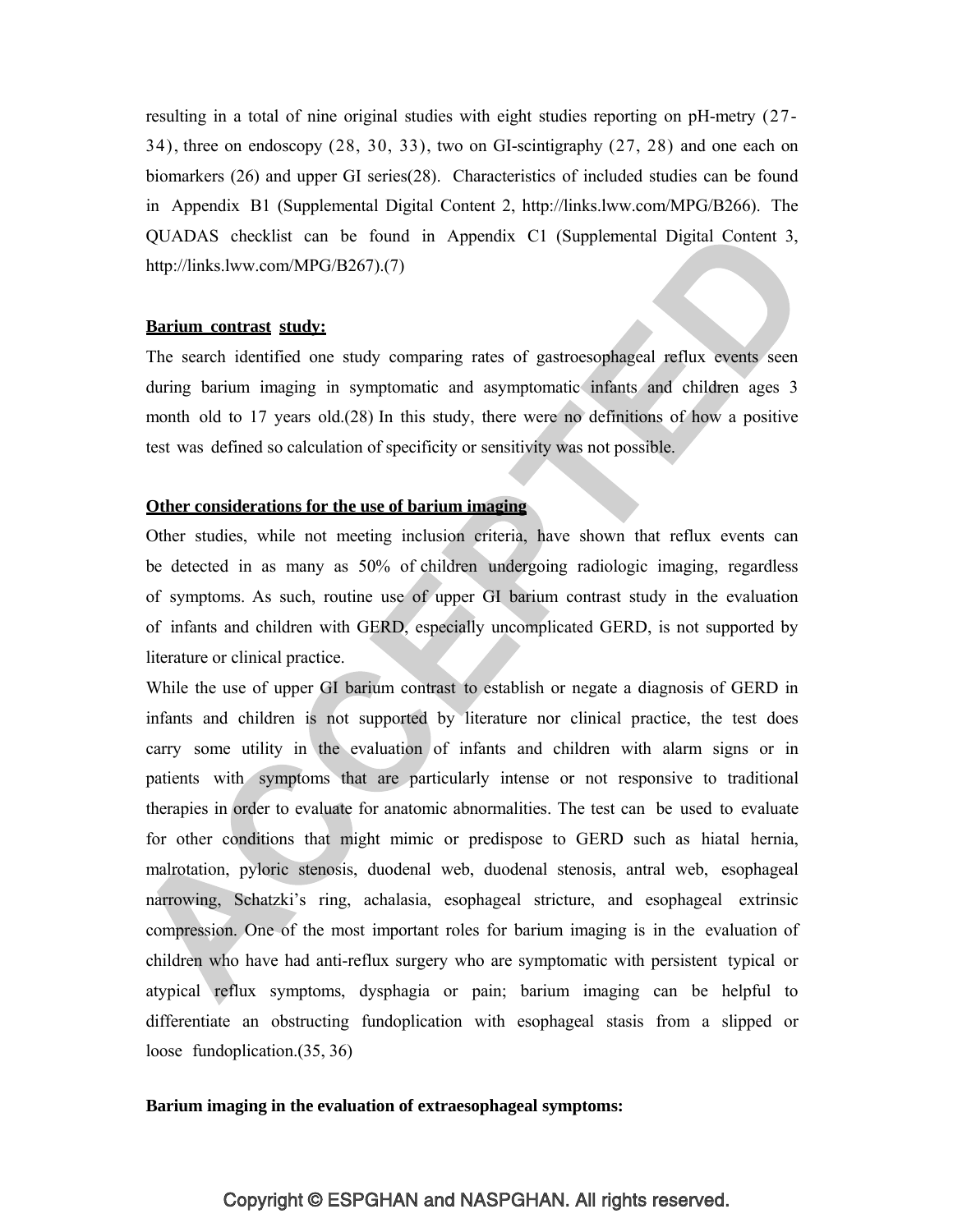For patients with extraesophageal symptoms, barium imaging can serve several important roles, including evaluation for tracheoesophageal fistulae or of esophageal stasis putting patients at risk for aspiration. Videofluroscopic swallow studies (VFSS), while not assessing for gastroesophageal reflux, do assess for oropharyngeal dysphagia with resultant aspiration, the symptoms of which are mimickers of GERD.(37, 38) Pediatric studies have shown that neither the clinical history nor observed feeding sessions can accurately predict which patients have oropharyngeal dysphagia versus gastroesophageal reflux disease.(37, 39)

**In conclusion, there is insufficient evidence to support the use of a barium contrast study for the primary diagnosis of GERD in infants and children.**

#### **Recommendations:**

3.1 Based on expert opinion, the working group suggests not to use barium contrast

studies for the diagnosis of GERD in infants and children.

#### **VOTING: 8, 8, 9, 9, 9, 9, 9, 9, 9, 9. (Weak Recommendation)**

3.2 Based on expert opinion, the working group suggests to use barium contrast studies

to exclude anatomical abnormalities.

**VOTING: 8, 8, 8, 9, 9, 9, 9, 9, 9, 9. (Weak Recommendation)**

#### **Ultrasonography:**

The search did not identify any studies fulfilling our inclusion criteria.

#### **Other considerations related to ultrasonography in the diagnosis of GERD:**

Compared with the results of 24-hour esophageal pH testing as a diagnostic test for GERD, the sensitivity of color Doppler ultrasound performed for 15 minutes post-prandially is about 95% with a specificity of only 11%, and reflux frequency detected by ultrasound does not correlate with reflux index (RI) detected by pH monitoring.(40, 41) At present, ultrasound has no role as a routine diagnostic tool for GERD in children, but this test may be of use to evaluate for other conditions that might mimic GERD including, most importantly in the infant population, pyloric stenosis. Abdominal ultrasound may also pick up other diagnoses which may trigger symptoms of discomfort and vomiting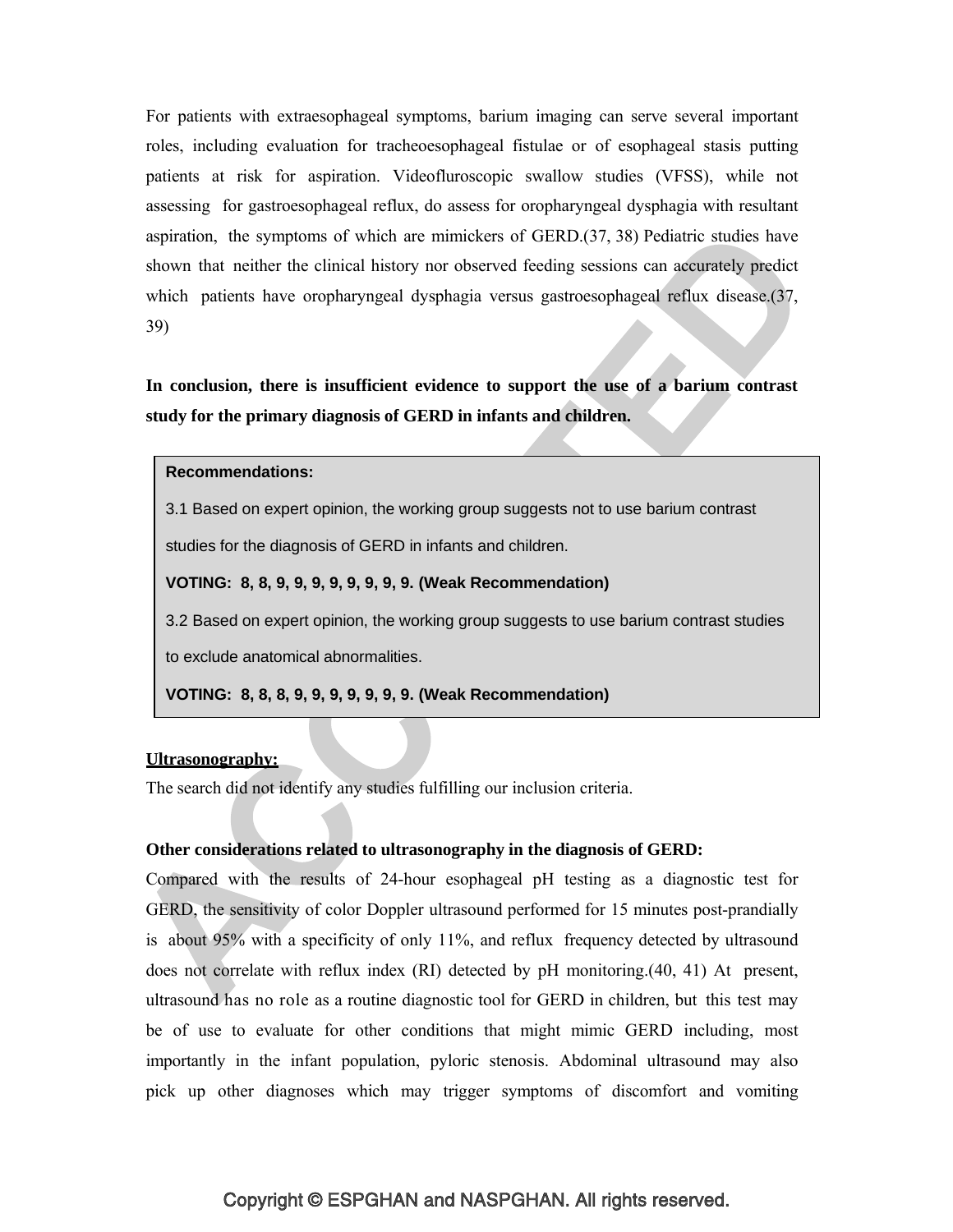including diagnoses such as hydronephrosis, uretero-pelvic obstruction, gallstones and ovarian torsion. Similar to barium study, ultrasound can detect hiatal hernia, length and position of the LES relative to the diaphragm and magnitude of the gastro-esophageal angle of His. It has also been proposed as a diagnostic test for gastric dysmotility, which may have implications from a reflux perspective.

**In conclusion, there is no evidence to support ultrasonography for the diagnosis of GERD in infants and children.**

#### **Recommendations:**

3.3 Based on expert opinion, the working group suggests not to use ultrasonography for the diagnosis of GERD in infants and children.

**VOTING: 8, 8, 8, 9, 9, 9, 9, 9, 9, 9. (Weak Recommendation)**

3.4 Based on expert opinion, the working group suggests to use ultrasonography to

exclude anatomical abnormalities.

**VOTING: 8, 8, 8, 9, 9, 9, 9, 9, 9, 9. (Weak Recommendation)**

#### **Esophago-gastro-duodenoscopy (EGD) with/without biopsy:**

The search identified three studies meeting our inclusion criteria.(28, 33, 42) EGD has three roles in the evaluation of symptomatic children: to diagnose erosive esophagitis, to diagnose microscopic esophagitis, and to diagnose other conditions mimicking GERD. Erosive esophagitis is defined as visible breaks in esophageal mucosa. Microscopic esophagitis is defined as the presence of eosinophils, papillary lengthening, and/or basal cell hyperplasia. All three studies included in this analysis reported on the visual presence of erosions, and two studies also reported on histologic esophagitis. In patients with GERD defined as the presence of troublesome symptoms, the likelihood of having erosive esophagitis endoscopically ranges from 15-71% among studies. Similarly, in patients with troublesome symptoms, the likelihood of finding (i.e. sensitivity) microscopic esophagitis was 83-88%. In these studies, the negative predictive value (NPV) of a macroscopically and histologically normal endoscopy was relatively low ranging from 62-73%, which suggests that a normal endoscopy does not necessarily rule out the possibility of GERD.(33,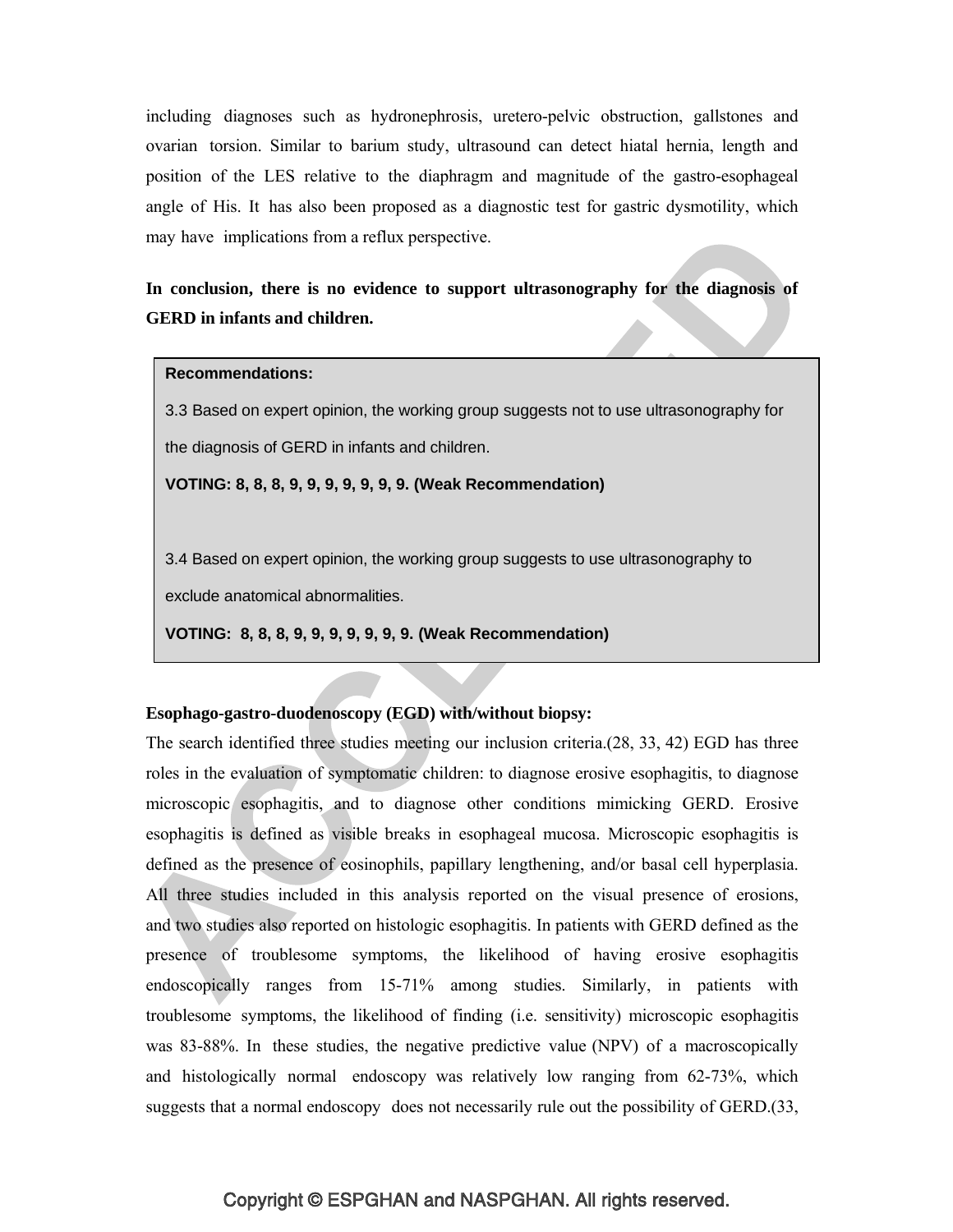42) In the studies by Ravelli et al. and Cucchiara et al., no data on the endoscopic appearance of the mucosa were provided for the control group.(33, 42) Arasu et al., reporting on the endoscopic mucosal appearance in control patients, found that the NPV was only 33% in diagnosing GERD.(28) These findings indicate that biopsy without hallmarks of esophagitis or the absence of macroscopic lesions does not rule out the presence of GERD. In all three studies, if mentioned, histology and macroscopic appearance were normal in the control group, which automatically leads to a reported specificity and NPV of 100%. Visible, endoscopic erosions seen during EGD in the appropriate clinical context confirm a diagnosis of GERD. However, GERD may be present despite normal endoscopic appearance of the esophageal mucosa as well as in the absence of histological abnormalities.

# **In conclusion, there is insufficient evidence to support the use of EGD with/without biopsy for the diagnosis of GERD in infants and children.**

#### **Other considerations related to EGD in the diagnosis of GERD:**

EGD is useful to evaluate the mucosa in the presence of alarm symptoms (such as hematemesis), to detect complications of GERD (such as strictures, Barrett esophagus), to diagnose conditions that predispose to GERD (such as hiatal hernia) or to diagnose conditions that might mimic GERD (such as eosinophilic esophagitis, infectious esophagitis). Visible breaks in the esophageal mucosa are the endoscopic sign of greatest inter-observer reliability based on adult studies.(11) However, no studies in adults or in children support that microscopic esophagitis without evidence of erosive esophagitis is adequate to diagnose GERD defined as the presence of troublesome symptoms though microscopic esophagitis may, in some contexts, signify the presence of pathologic acid reflux defined by pH-metry.(43) The primary role for esophageal histology is to rule out other conditions in the differential diagnosis, such as eosinophilic esophagitis, Crohn's disease, Barrett esophagus, infection and others.

When biopsies from endoscopically suspected esophageal metaplasia show columnar epithelium, the term Barrett esophagus should be applied and the presence or absence of intestinal metaplasia specified.

EGD under general anesthesia can be regarded as a safe procedure in pediatric patients. A study involving 13 pediatric facilities that used the PEDS-CORI (Pediatric Endoscopy Database System Clinical Outcomes Research Initiative) found an overall immediate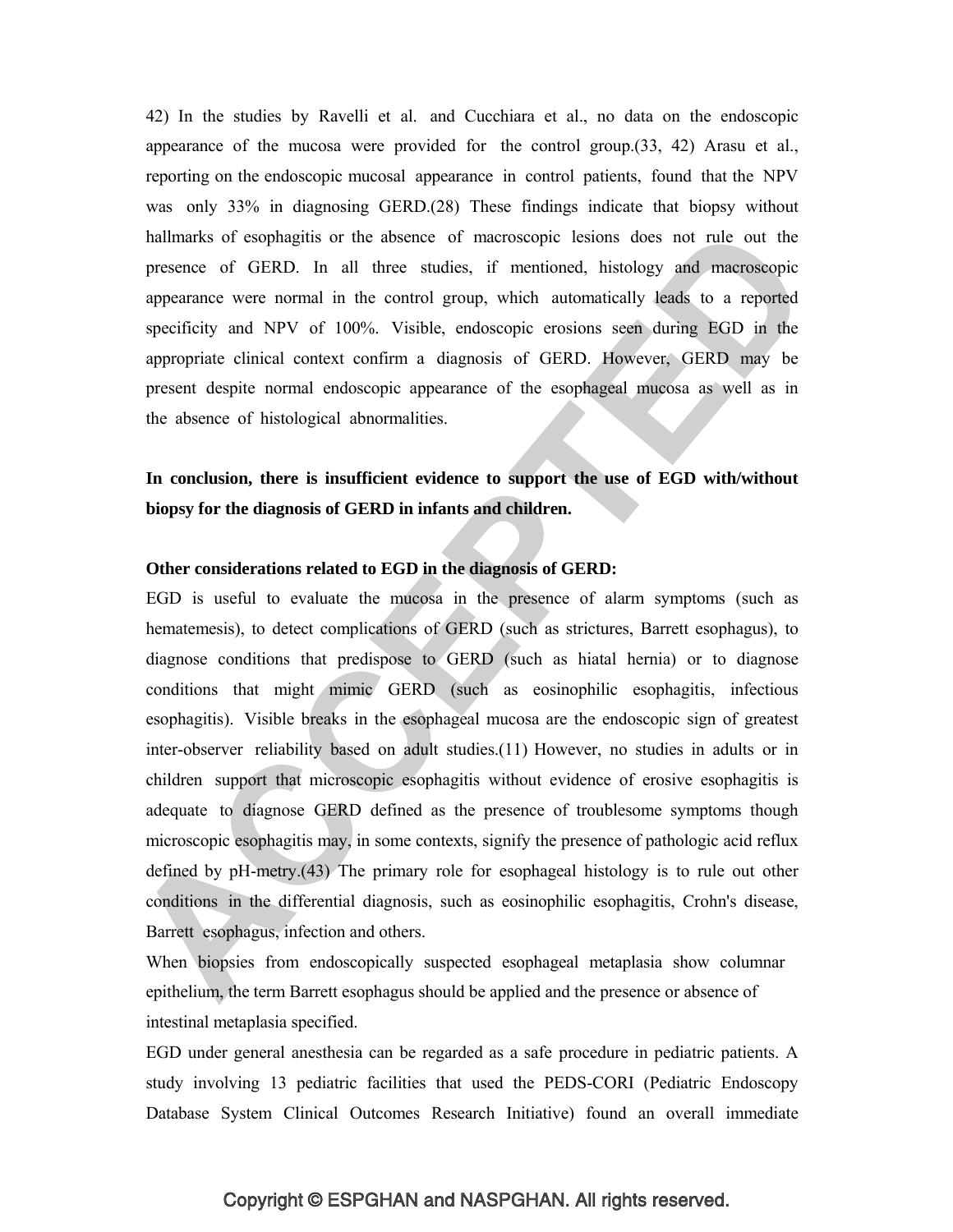complication rate of pediatric EGD of 2.3% over 10,236 procedures performed in 9,234 patients (complication rates of 1.7% for general anesthesia vs 3.7% for IV sedation).(44) Based upon a survey in almost 400 children undergoing EGD under general anesthesia, most common complications or adverse events were only minor, including sore throat or hoarseness in approximately one third of patients.(45) Nevertheless, EGD cannot be considered a non-invasive procedure, as it involves preprocedure assessments, dietary restrictions, patient preparation, and specialized teams of pediatric gastroenterologists, pediatric intensive care physicians and pediatric endoscopy nurses.(46)

#### **The role of endoscopy in the evaluation of extraesophageal symptoms**:

The rate of erosive esophagitis in children presenting with solely extraesophageal symptoms is not known and is complicated by the widespread use of PPIs. Up to 32% of children presenting solely with extraesophageal symptoms have microscopic esophagitis, and up to 8% of children with these symptoms have eosinophilic esophagitis, only presenting with cough or other respiratory symptoms.(47-49) Therefore, the main reason for endoscopy in this population with extraesophageal symptoms is to uncover reflux masqueraders such as eosinophilic esophagitis. Endoscopy can also be used (1) to relieve esophageal outlet obstruction (from fundoplication, and untreated or partially treated achalasia) causing stasis with resultant cough and aspiration, or (2) to diagnose candida esophagitis in children treated with inhaled steroids.

#### **Performance of endoscopy on or off therapy:**

One of the most controversial issues currently around the performance of endoscopy is whether it should be performed while the patient is on or off acid suppression. The field has evolved over time with a greater understanding of eosinophilic esophagitis and, more recently, proton-pump-inhibitor-responsive EoE. While originally the diagnosis of EoE was made upon the presence of esophageal eosinophils in patients with either a normal pH-metry study or unresponsiveness to an 8 week course of PPI-therapy, recently a subgroup of EoE has emerged that is responsive to PPIs. Therefore, if patients are treated initially with a course of PPIs, esophageal biopsies may not show inflammation and the patient will thereby be misdiagnosed as having non-erosive reflux disease (NERD), hypersensitive esophagus, or may undergo additional unnecessary testing because the initial diagnosis was missed. In light of these concerns, recent guidelines for adults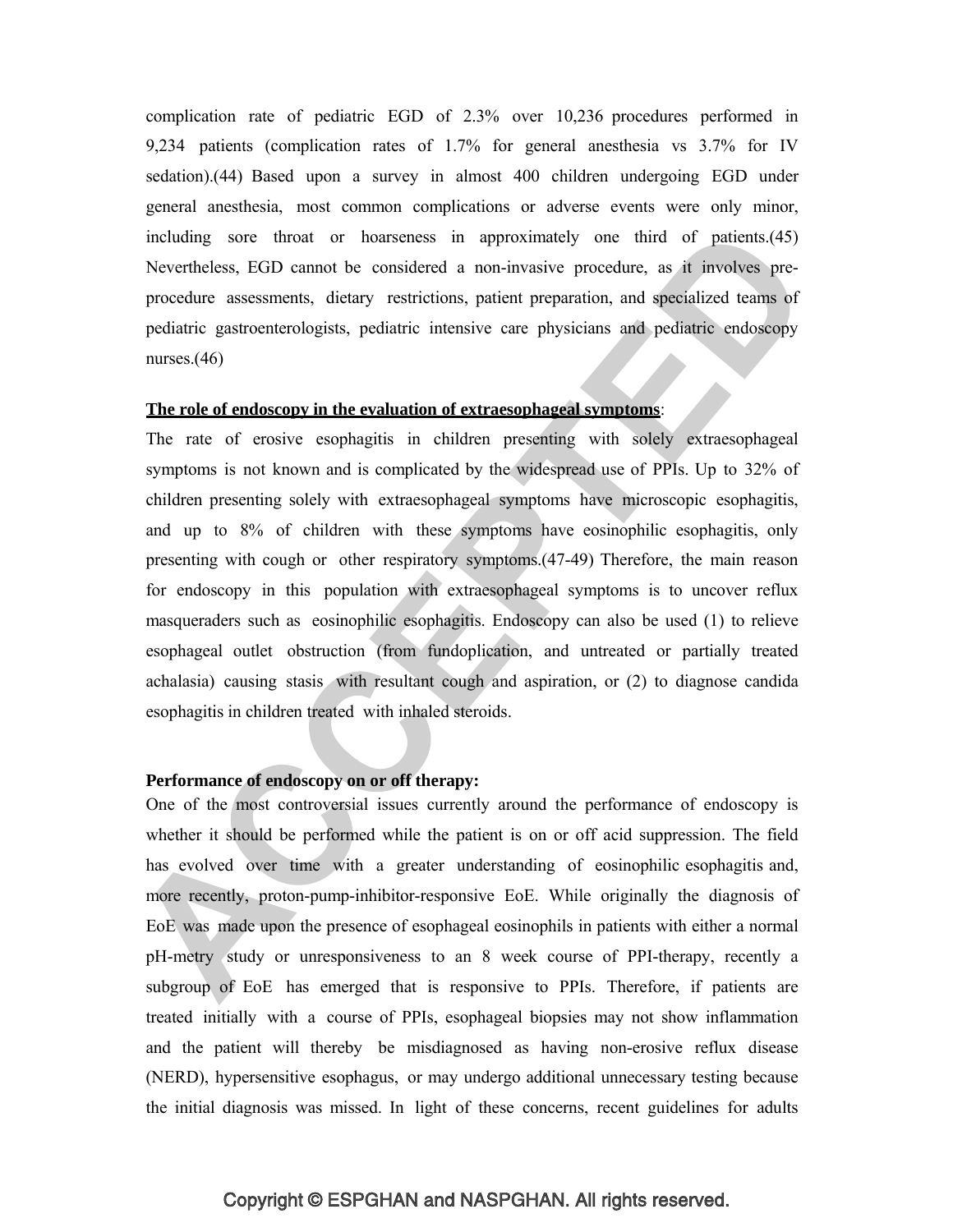have suggested that patients undergo endoscopy off of acid suppression therapy.(50, 51) The benefit to this approach is that patients will receive a definitive diagnosis at the time of the first endoscopy but the negative side is that patients will need to undergo a second endoscopy to assess for healing after instituting therapy. Prospective studies are clearly needed to determine an algorithm that maximizes diagnostic yield, reduces unnecessary medication and procedure costs, and results in more rapid improvement in outcomes. At this time, there is insufficient prospective data to recommend a single approach, and the pros and cons to both approaches should thus be discussed with patients and their families.

#### **Recommendations:**

3.5 The working group suggests not to use esophago-gastro-duodenoscopy to diagnose GERD in infants and children.

**VOTING: 7, 8, 8, 8, 9, 9, 9, 9, 9, 9. (Weak Recommendation)**

3.6 Based on expert opinion, the working group suggests to use esophago-gastroduodenoscopy with biopsies to assess complications of GERD, in case an underlying mucosal disease is suspected, or prior to escalation of therapy.

**VOTING: 6, 8, 8, 9, 9, 9, 9, 9, 9, 9. (Strong Recommendation)**

#### **Extraesophageal Biomarkers:**

Using the GRADE criteria, the only study eligible for inclusion in this section was one on salivary pepsin in which the authors compared the rate of salivary pepsin positivity in preterm infants with clinical signs and symptoms of GERD.(26) Salivary pepsin was detected in 45/101 (44.5%) infants. Mouth swabs were positive in 26/36 (72%) infants with GERD and in only 19/65 (29%) infants without GERD ( $p \le 0.001$ ). Overall, the sensitivity, specificity, positive predictive value and negative predictive value of pepsin to diagnose GERD were of 72%, 71%, 58% and 82%, respectively. Because almost one third of control patients was pepsin positive, the utility of salivary pepsin is still debated, and the technology is limited by a lack of normative values for salivary pepsin in the pediatric population.

#### **Other considerations for the use of extraesophageal biomarkers:**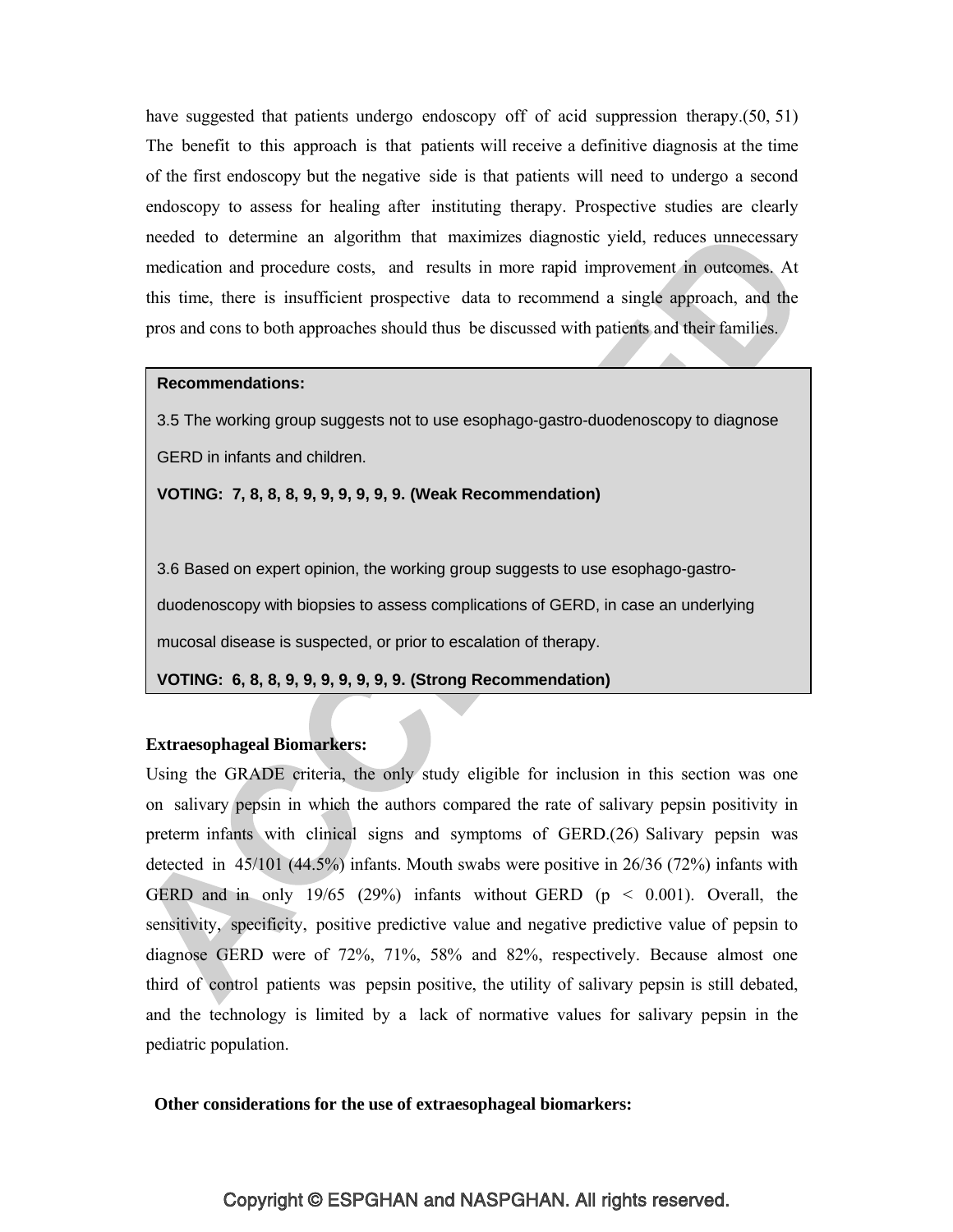### - Pepsin

Other studies, not fulfilling the conclusion criteria of the present guideline, measured the diagnostic value of salivary pepsin by comparing it to results from pH-MII testing and found this technique to be of limited sensitivity with results depending on concentration cut-off used.(52, 53) Apart from saliva, pepsin has also been measured in bronchoalveolar lavage (BAL) and middle ear fluid. Findings of these studies also most importantly suggest a lack of sensitivity (ranging from 57-84%) of the biomarker.(54-60)

#### - Lipid-laden macrophage index

Studies comparing the lipid-laden macrophage index in BAL fluid to impedance and endoscopy fail to show any relationship. This suggests that the lipid laden macrophage index is not a biomarker of gastroesophageal reflux and should therefore not be used for diagnosis.(52, 54, 61)

- Bilirubin

Continuous monitoring of bilirubin using fiberoptic measurements in the esophagus is limited by the required dietary restriction during testing, thereby limiting its reliability and sensitivity. This test is therefore not recommended for use in clinical practice.(62, 63)

# **In conclusion, evidence to support routine use of biomarkers such as salivary pepsin is insufficient to establish a diagnosis of extraesophageal reflux disease.**

### **Recommendations:**

3.7 The working group suggests that salivary pepsin should not be used for the diagnosis of GERD in infants and children.

**VOTING: 7, 7, 8, 8, 8, 8, 8, 9, 9, 9. (Strong Recommendation)**

3.8 Based on expert opinion, the working group suggests not to use currently available extraesophageal biomarkers for the diagnosis of GERD in infants and children.

**VOTING: 7, 7, 8, 8, 8, 8, 8, 9, 9, 9. (Strong Recommendation)**

#### 3.5 **Manometry/motility studies:**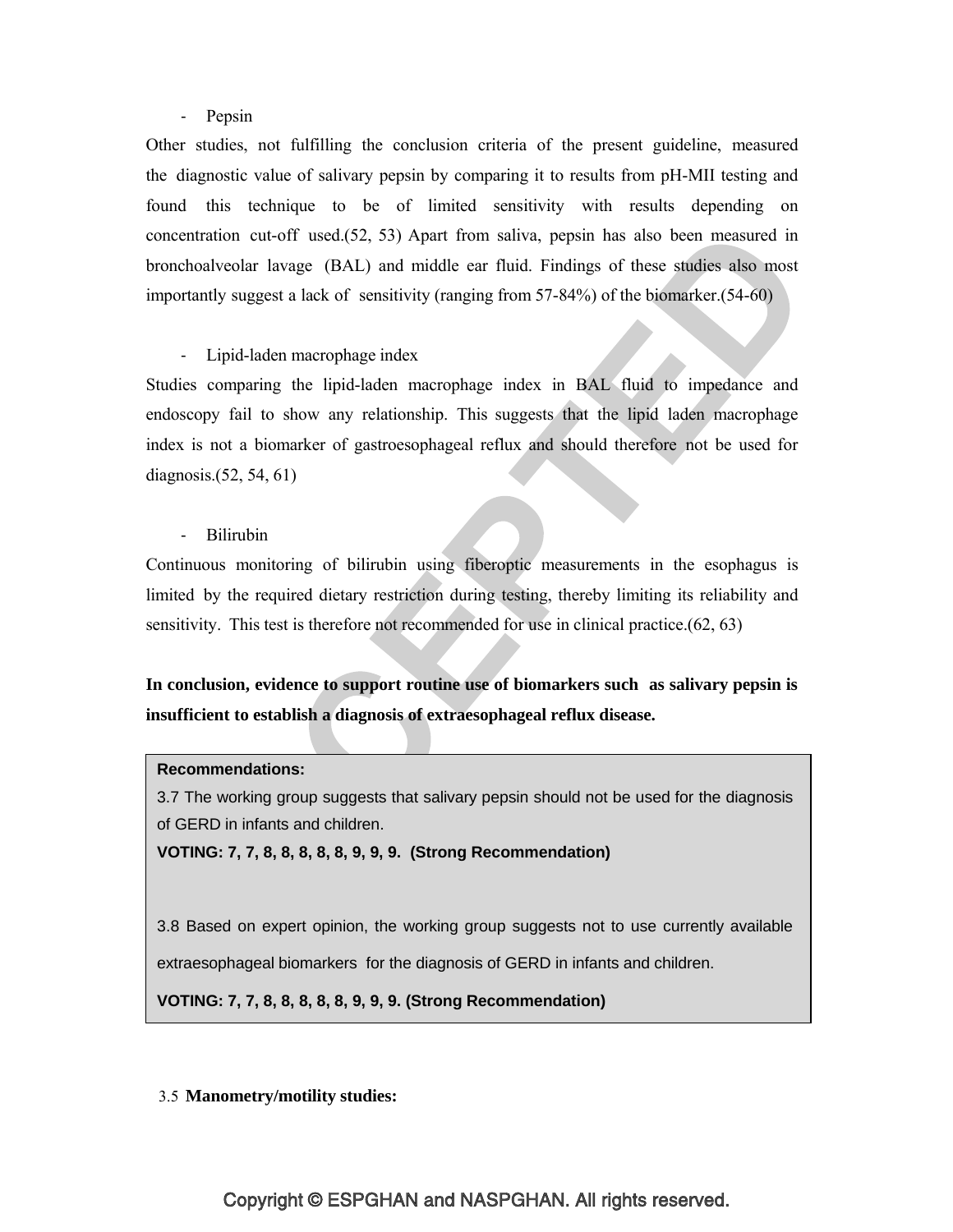The search did not identify any studies fulfilling our inclusion criteria.

#### **Other considerations related to esophageal manometry in the diagnosis of GERD:**

Manometry and other motility studies are designed to discriminate between normal GI physiology and neuromuscular diseases and can be used to identify the lower esophageal sphincter in order to accurately place pH- or pH-impedance probes. The current gold standard for the evaluation of esophageal motility is high-resolution manometry, which utilizes a catheter with closely placed pressure sensors  $(1 - 2cm$  apart) to allow a more detailed view of intraluminal pressure activity than conventional manometry. High resolution manometry was the key technique used to identify transient lower esophageal sphincter relaxations (TLESRs) as the predominant mechanism of GER in patients and it is also helpful in identifying other mechanisms of reflux such as hypotensive LES pressure or other risk factors for reflux such as the presence of a hiatal hernia. When combined with impedance, high resolution esophageal manometry (HRM) can also quantify the proportion of TLESRs associated with bolus movement into the esophagus, but is not predictive of GERD. Another possible application for HRM is in the pre- and post-operative evaluation of children undergoing fundoplication for the treatment of GERD. Although previous studies suggested that there was little role for manometry in predicting the outcome of fundoplication (64), newer modalities may confer some practical benefit. Loots et al, for example, used a novel pressure-flow analysis technique to identify esophageal motility parameters that are associated with post-operative complications such as dysphagia. They created a Dysphagia Risk Index that seemed better able to predict post-operative dysphagia in both adults supported by an uncontrolled pilot study of 10 children.(65, 66) Additionally, based upon pediatric studies, HRM with or without impedance may be of value to assess for "R waves" and retrograde bolus flow to diagnose rumination, a mimicker of intractable reflux symptoms. $(67-71)$ 

HRM in the evaluation of extraesophageal symptoms HRM with impedance can rule out esophageal motility disorders whose presenting symptoms are often similar to GERD. HRM with impedance can not only detect abnormalities of peristalsis and esophageal outlet obstruction but also associated abnormalities in bolus transit. Esophageal stasis puts patients at high risk for aspiration, not from reflux but due to the retained fluid secondary to the dysmotility or obstruction, with signs and symptoms often being similar to GERD.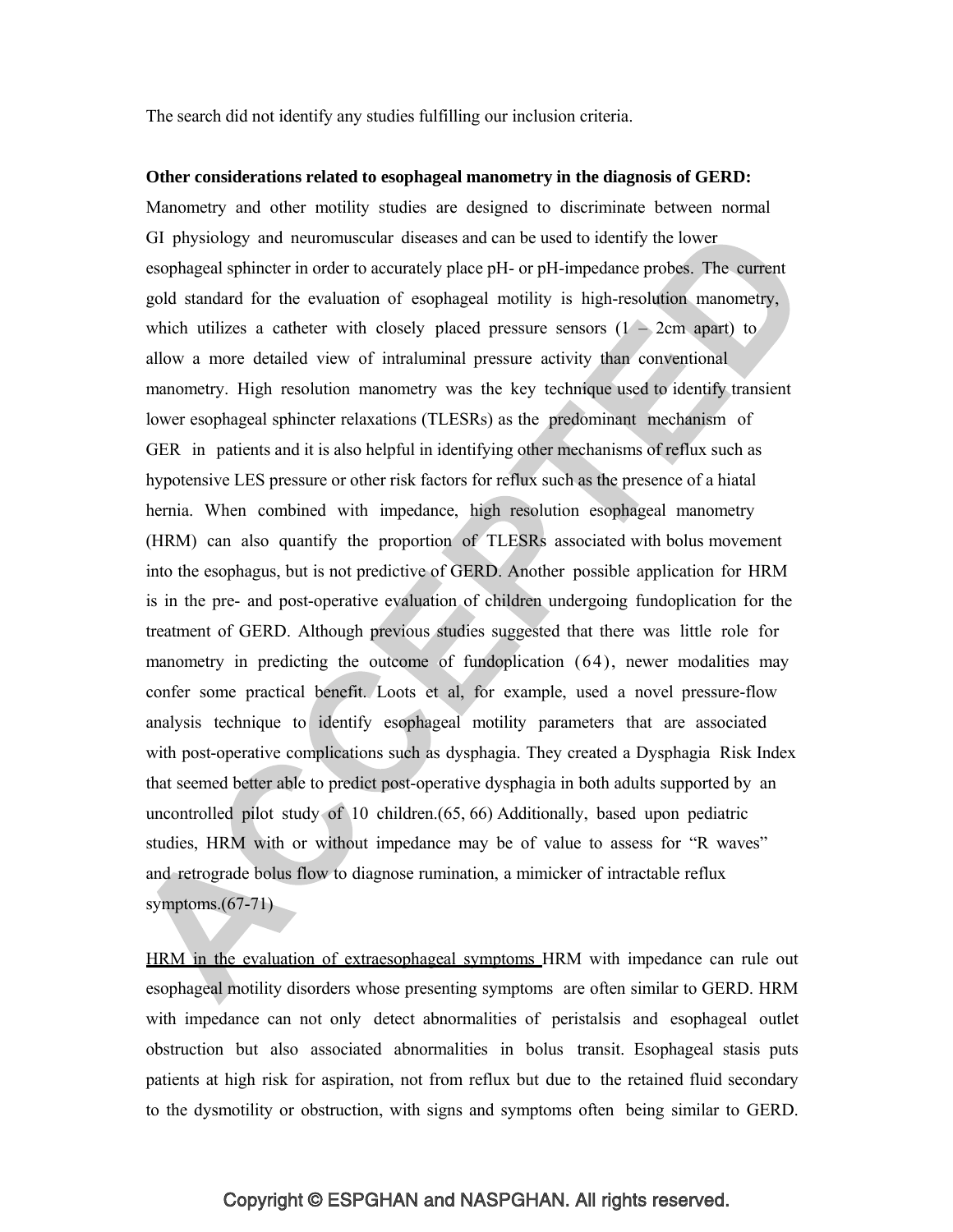Manometry can also be paired with pH-MII in 24-hour reflux studies to improve the cough-reflux correlation; manometrically coughs appear as high pressure, simultaneous pressure spikes on the pH-MII tracing. The accuracy of the device is increased by the fact that every cough-reflux pair can be detected.(72)

# **In conclusion, there is no evidence to support the use manometry for the diagnosis of GERD in infants and children.**

#### **Recommendations:**

3.9 Based on expert opinion, the working group suggests not to use manometry for the diagnosis of GERD in infants and children.

**VOTING: 8, 8, 8, 8, 8, 8, 8, 9, 9, 9. (Strong Recommendation)**

3.10 Based on expert opinion, the working group suggests to consider the use of manometry when a motility disorder is suspected.

**VOTING: 6, 8, 8, 8, 8, 8, 9, 9, 9, 9. (Strong Recommendation)**

#### **Scintigraphy:**

The search identified two studies on scintigraphy.(27, 28) Of these, one was carried out in children aged up to  $17$  years  $(28)$  and the other in infants/children up to two years with wheezing symptoms.(27) In one study, there was no clear definition of GERD provided by authors making interpretation of the results difficult.(27, 28) In the study by Arasu et al., where positive scintigraphy (defined as 'any esophageal activity') was identified, sensitivity and specificity were only moderate (69 and 78% respectively).(28) The other study did not provide cut-off values for test positivity, and no calculations on sensitivity or specificity could be performed.(27, 28)

#### **Other considerations for the use of scintigraphy in the evaluation of GERD:**

Gastric scintigraphy is the standard technique for the assessment of gastric emptying, but protocols also exist for the evaluation of GER in children.(73-75) Although guidelines now exist for its use to diagnose reflux in children, clinical application has been limited by a lack of standardization of the technique.(76) Apart from showing refluxed tracer into the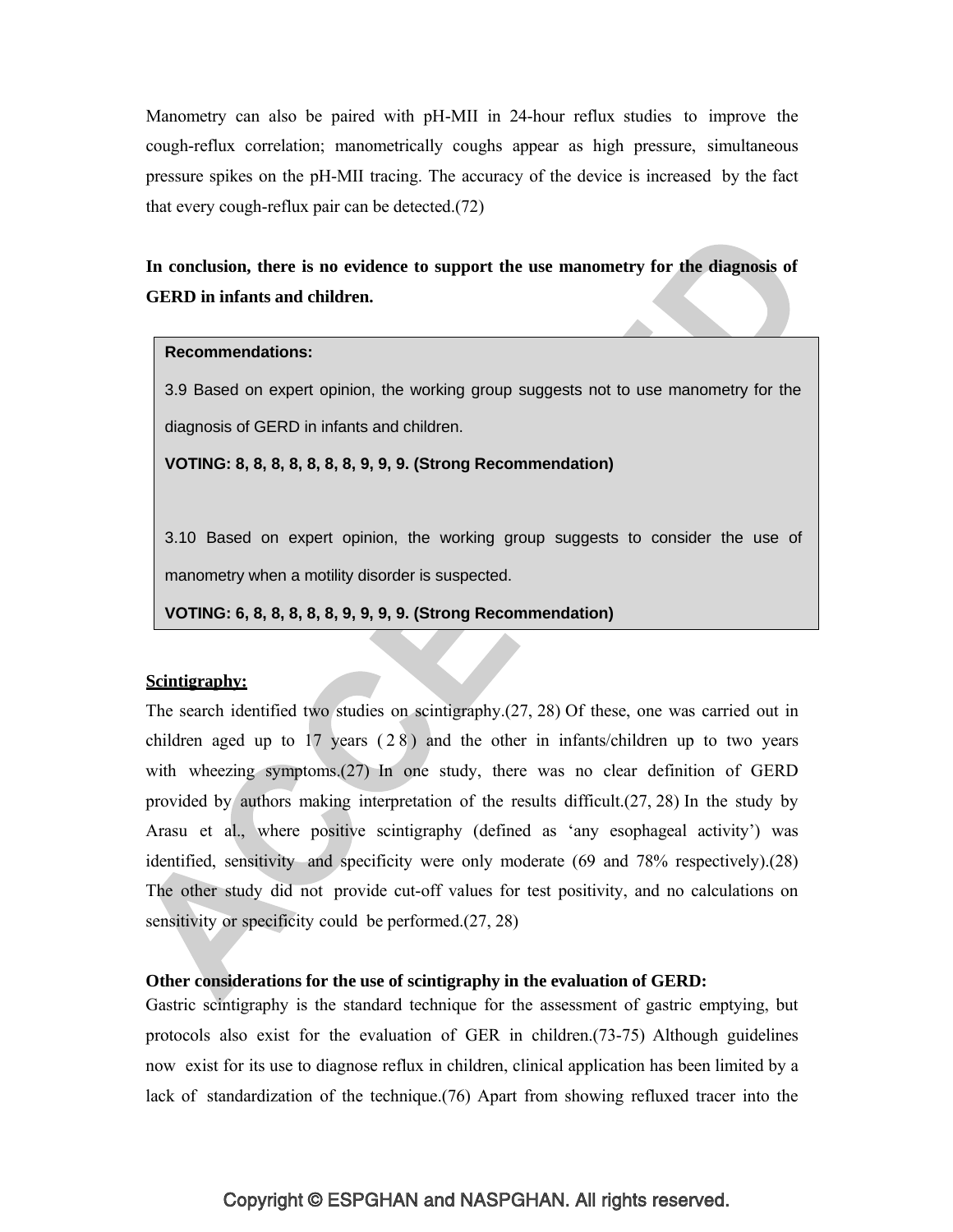esophagus, gastric scintigraphy may reveal impaired gastric emptying which may be a risk factor for GERD or may reveal tracer in the bronchi suggesting pulmonary aspiration either from direct aspiration of the tracer or from aspiration of refluxed gastric contents.(77) Performance of gastric scintigraphy may be indicated when GERD symptoms are not responding to standard therapies and other diagnoses or triggers such as delays in gastric emptying are being considered.

**In conclusion, there is insufficient evidence to support the use of scintigraphy for the diagnosis of GERD in infants and children.**

#### **Recommendation:**

3.11 Based on expert opinion, the working group suggests scintigraphy should not be used for the diagnosis of GERD in infants and children.

**VOTING: 8, 8, 8, 9, 9, 9, 9, 9, 9, 9. (Strong Recommendation)**

## **Trial of transpyloric or jejunal feeding:**

The search did not identify any studies fulfilling our inclusion criteria.

#### **Other considerations for the use of transpyloric feeding to diagnose GERD:**

While transpyloric feeding is often used to treat intractable GERD (Question 6), the use of transpyloric feeding as a diagnostic test for GERD has not been studied. However, because transpyloric feeding reduces the reflux burden to a similar extent as fundoplication, additional studies using transpyloric feeding as a diagnostic test are needed.(78, 79)

**In conclusion, there is no evidence to support the use of transpyloric feeding trials for the diagnosis of GERD in infants and children.**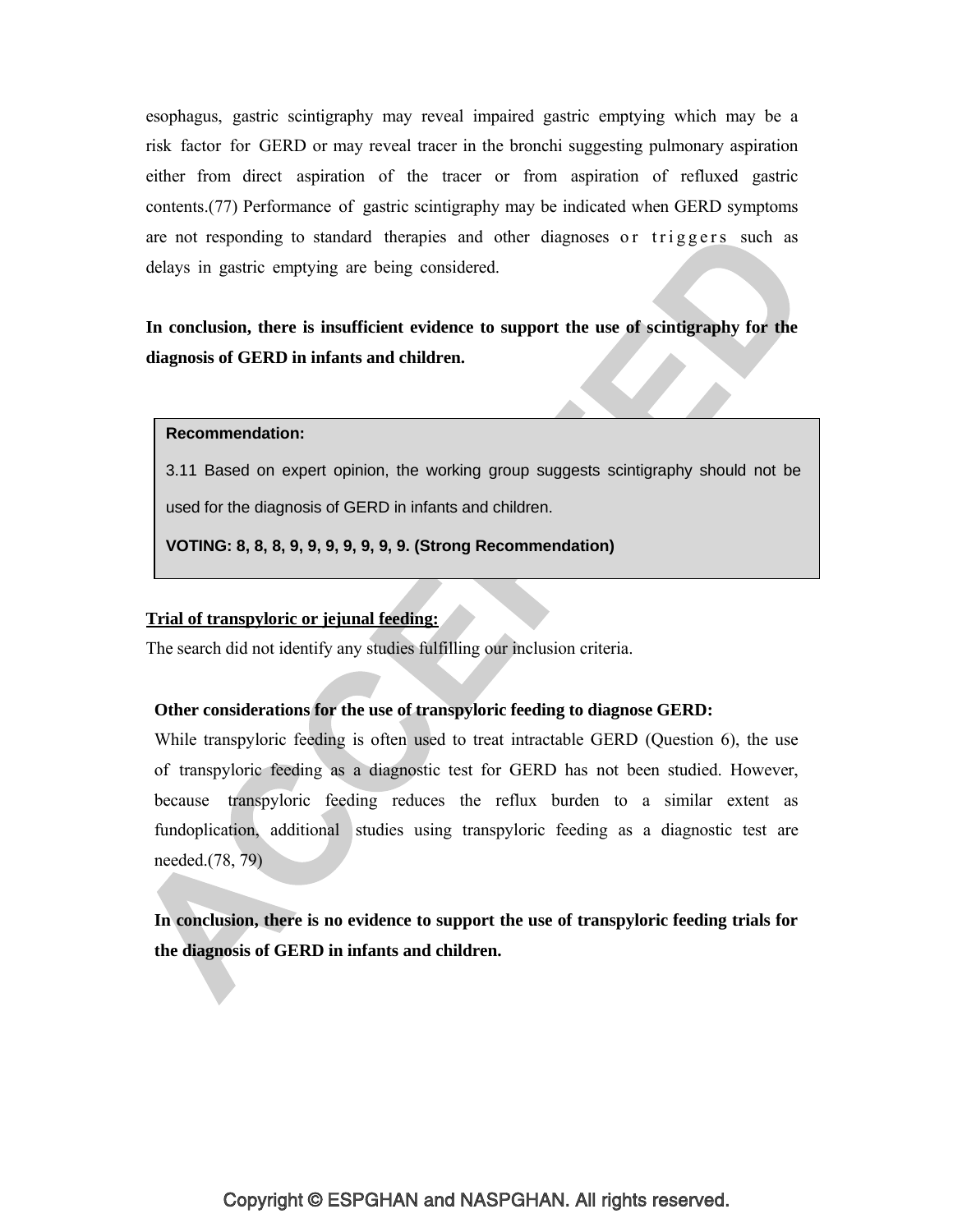#### **Recommendation:**

3.12 Based on expert opinion, the working group suggests that transpyloric/jejunal feedi ng trials should not be used for the diagnosis of GERD in infants and children.

**VOTING: 6, 7, 8, 8, 8, 9, 9, 9, 9, 9. (Moderate Recommendation)**3

#### **Proton pump inhibitor (PPI) trials:**

The search did not identify any studies fulfilling our inclusion criteria.

#### **Other considerations for the use of PPIs as a diagnostic test for GERD:**

Short 1-2-week trials of proton pump inhibitor trials (PPIs) have been used diagnostically in adults with typical reflux symptoms ("PPI test"). This test is based on the hypothesis that if symptoms respond to PPIs, they are therefore GERD-related and a diagnosis is made. While no pediatric studies have been designed to validate this test, we did evaluate therapeutic trials in infants and children during which early time points for symptom resolution were assessed. The discussion below relates to acid suppression for diagnosis, and not for treatment of GERD. Because no studies meet inclusion criteria, the recommendations are based on assessment of intermediate endpoints of treatment trials.

#### - Results from studies in infants

Five RCTs of PPIs in preterm and full term infants with treatment periods ranging from 2 – 4 weeks have been published. None of the trials show symptom reduction over placebo regardless of the trial length. Based on these results, a short trial of a PPI is not recommended as a diagnostic test for infants.(80)

# - Results from studies in children

Several studies, both open-label and therapeutic RCTs, assessing the effect of PPIs on GERD symptom reduction in children with and without esophagitis, showed that the greatest symptomatic improvement occurs in the first 2-4 weeks of PPI administration, suggesting that this duration may be sufficient as a diagnostic test for GERD in this population(81-84) Other treatment trials have used longer courses of PPIs for treatment without assessment of symptom resolution at earlier endpoints so the assessment of a shorter "PPI test" for symptom resolution could not be evaluated.(85) Because these studies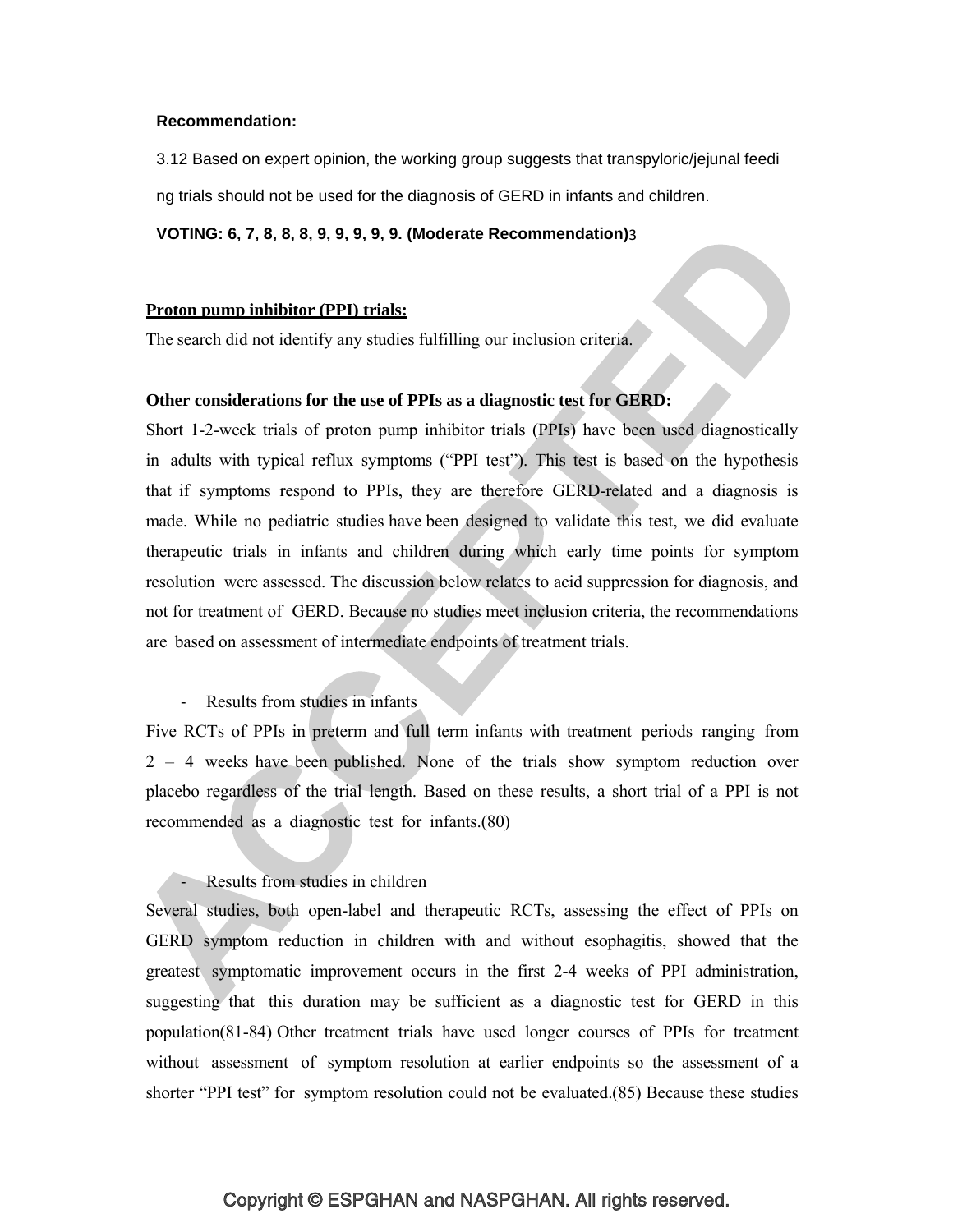were not powered to assess symptom resolution at interim time points and because of concern that some patients have persistent symptoms related to inflammation after only 2-4 weeks of therapy, a diagnostic trial window of 4-8 weeks was chosen by the working group. However, shorter courses may be applicable and preferred, particularly when the clinical suspicion for reflux is low or the concern for side effects is high.

### - Results from studies in adults

There are data supporting the use of a PPI trial in the diagnosis of GERD in adult patients presenting with typical symptoms. Initial studies suggest that a 1-2 week trial is adequate for the diagnosis with a sensitivity ranging from 78% - 83% compared with the reference test used (erosive esophagitis or pH-detected pathologic reflux).(86-88) In another adult study, PPI responsiveness after a seven day trial in adults with non-erosive disease predicted an 85% probability of complete resolution of heartburn after four weeks; this study is of particular importance as it is the only one that applies symptom resolution as the "gold standard" for diagnosis of GERD, the definition used in these guidelines.(89) Despite the possible value of a PPI trial as a diagnostic test for GERD, in adults with typical symptoms, more than 50% of patients with typical symptoms may not respond to acid suppression and require additional testing.(90, 91)

#### - PPI use as a diagnostic test for extraesophageal symptoms

No data conclusively support the use of PPIs in the diagnosis of extraesophageal symptoms in the pediatric literature.(92, 93) Because of the heterogeneous nature of extraesophageal symptoms, patient selection and the assessment of clinical improvement in these symptoms, which may have a multitude of causes, are difficult. In pediatrics, only one randomized, blinded placebo controlled study by Holbrook et al. addresses the use of PPIs in the treatment of asthma.(93) While this was powered as a 24 week treatment trial, interval analyses at earlier time points (1 or 2 months) after starting therapy show no symptomatic improvement suggesting that even short trials (i.e. diagnostic trials) are not beneficial. In the infant population, one 2 week RCT of lansoprazole was powered to assess improvement in GERD symptoms but as secondary outcomes, Orenstein et al assessed changes in the extraesophageal symptoms of coughing, wheezing and hoarseness. The authors found no benefit of lansoprazole compared with placebo for extraesophageal symptoms, but again this study was not powered for these outcomes. Based on these two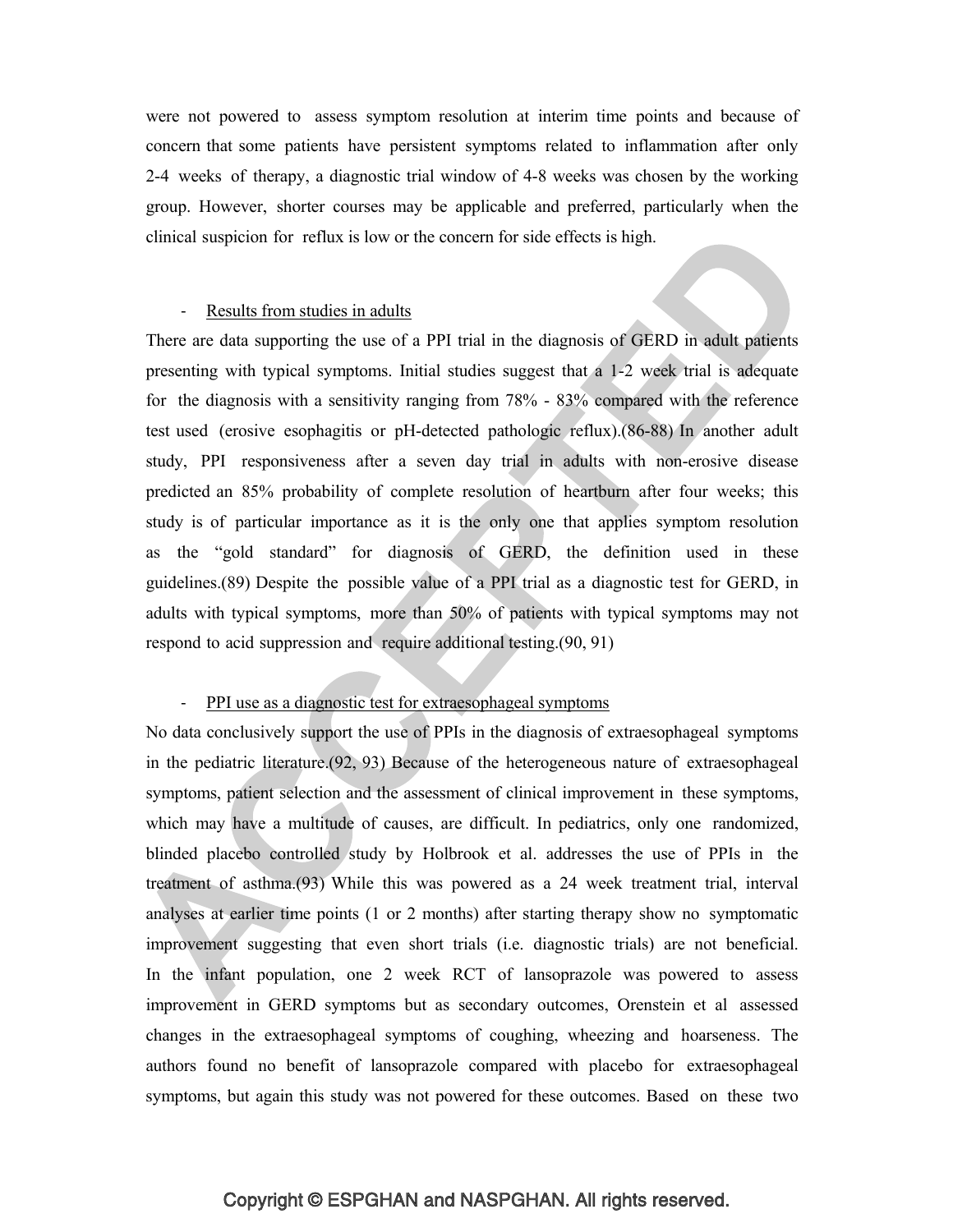RCTS, insufficient evidence exists to support a short trial of PPIs as a diagnostic test for extraesophageal reflux symptoms. Finally, a recent Cochrane review failed to show a benefit of PPIs for cough in children.(94)

**In conclusion, there is no evidence to support empirical PPI therapy for the diagnosis of GERD in infants. Expert opinion suggests that in an older child or adolescent with typical symptoms suggesting GERD, a diagnostic trial of PPIs can be justified for 4-8 weeks.**

#### **Recommendations:**

3.13 Based on expert opinion, the working group suggests that a trial of PPIs should not be used as a diagnostic test for GERD in infants.

**VOTING: 5, 6, 7, 7, 7, 8, 8, 9, 9, 9. (Weak Recommendation)**

3.14 Based on expert opinion, the working group suggests a 4-8 week trial of PPIs for typical symptoms (heartburn, retrosternal or epigastric pain) in children as a diagnostic test for GERD.

**VOTING: 3, 7, 7, 7, 8, 8, 8, 9, 9, 9. (Weak Recommendation)**

3.15 Based on expert opinion, the working group suggests that trial of PPIs should not be used as a diagnostic test for GERD in patients presenting with extraesophageal symptoms.

**VOTING: 7, 8, 8, 8, 8, 8, 8, 9, 9, 9. (Weak Recommendation)**

## **pH-metry/wireless pH recording**

The search identified seven studies assessing the value of pH-metry for the diagnosis of GERD in children.(27-34) In three studies, no p-values or cut-off values for test-positivity were provided, so neither sensitivity nor specificity data could be extracted for these studies.(29, 34, 42) In the study by Ravelli et al., none of the controls underwent pH-metry, also hampering sensitivity and specificity analysis.(33) Two studies used values of controls as normal values and inherently show a pH-metry specificity of 100%.(31, 32) The last and most recent study used the Reflux Index (RI, defined as the percentage of time that  $pH < 4$ )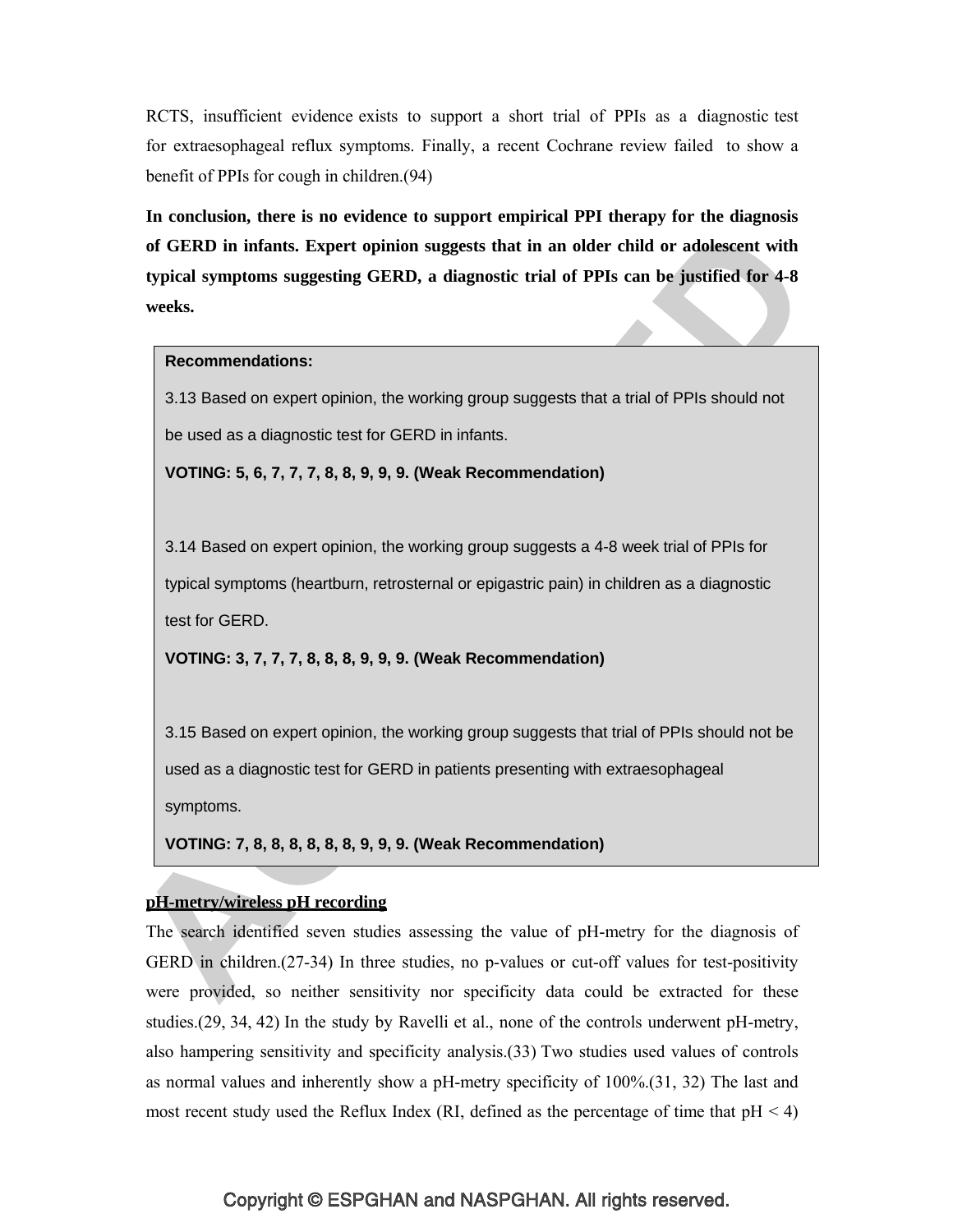to determine pathological GERD (where abnormal was defined as  $pH \le 4$  for  $>10\%$  for infants  $\leq 1$  year and 5% infants  $\geq 1$  year).(27) It should however be noted that for this population, although attempts have been made, no 'true' normative values have been established because of the ethics of performing invasive studies in healthy infants and children.(75, 95) The authors found the RI measured by pH-metry had a sensitivity and specificity 50% and 82%, respectively, using history and physical examination as the gold standard method for diagnosing GERD.

## **Other considerations for the use of pH-metry as a diagnostic test for GERD:**

Limitations to pH-metry technology include:

- 1. Determination of the value pH-metry as a diagnostic tool for GERD and to differentiate it from GER is difficult because of lack of a gold standard for comparison. Early pH-metry studies used esophageal manometry, endoscopy, scintigraphy, symptom presence and barium imaging as the gold standard methods to diagnose reflux events.(28, 29, 31) All of these "gold standards" have significant limitations, with high rates of false positivity.
- 2. Obtaining data in healthy controls is not ethically feasible because of the invasive nature of pH-metry, hindering determination of true "normal" values.
- 3. Non-acid reflux particularly in young infants and children is common, and pHmetry is blind to reflux episodes with pH>4, which comprises 45-89% of pediatric reflux episodes.(96)
- 4. pH-metry poorly identifies full column reflux (97, 98) and fails to correlate symptoms with esophageal acid events,(97) making it an inadequate tool for the diagnosis of extraesophageal symptoms.
- 5. While correlation of symptoms with reflux events is one of the main indications for pH- metry, patients/parents often fail to report symptoms, a factor which compromises symptom correlation.(72) In addition, the appropriate time frame in which to consider a symptom correlated with reflux is debated.(99, 100)

# Indications for pH-metry:

Despite these limitations, the working group considers several indications for performance of pH-metry in the evaluation of GERD when pH-MII is not available (See also under pH-MII):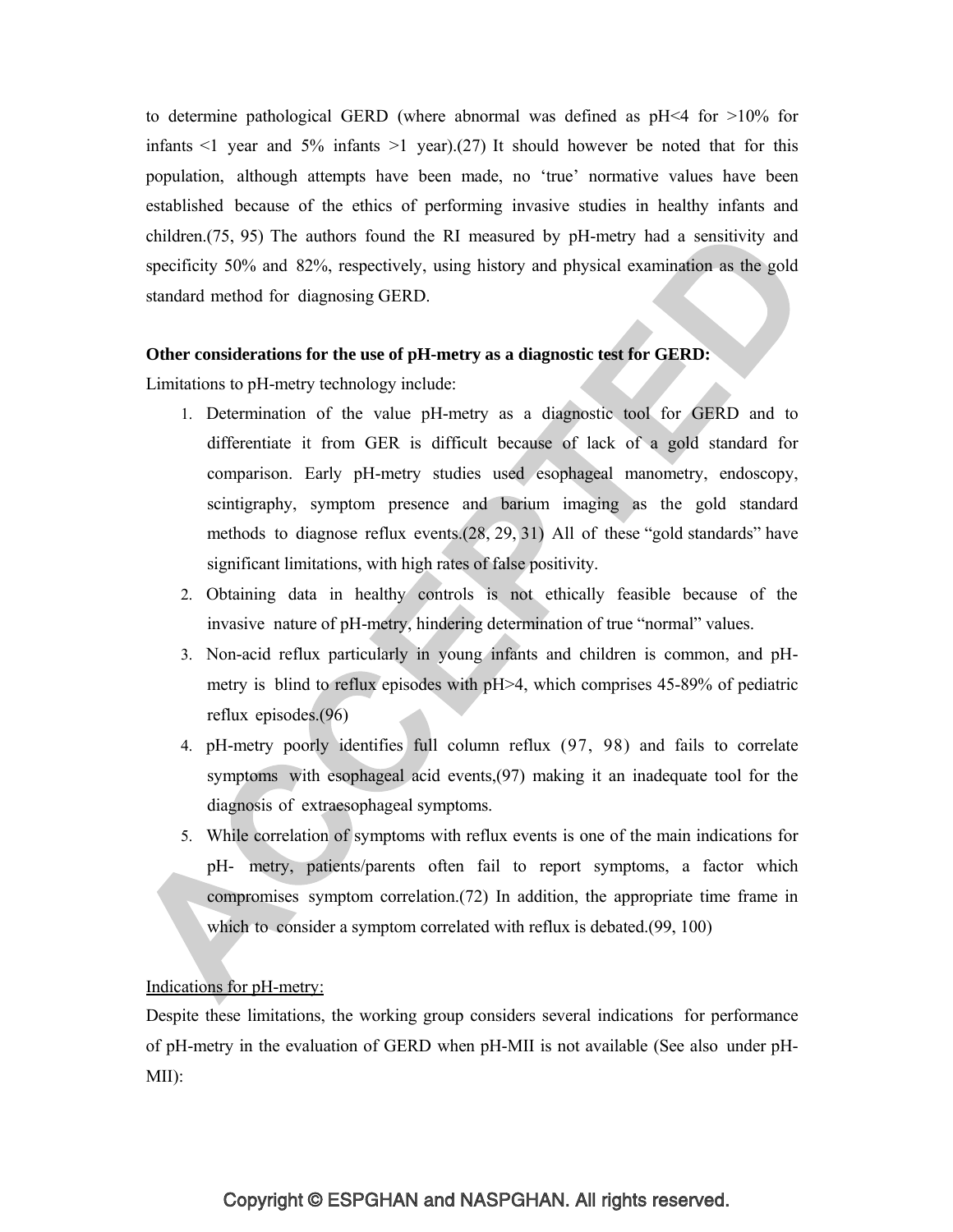#### **1.** Diagnosis of acid related disorders:

pH-metry can be helpful in correlating symptoms with acid reflux episodes. This is of particular importance in differentiating non-erosive reflux disease (NERD) from other acid disorders, such as functional heartburn and hypersensitive esophagus or in conditions that are clearly acid related such as dental erosions.(101, 102) In addition, pH-metry can be helpful in clarifying the role of acid in patients with esophageal eosinophilia.(103-105)

## **2.** Correlate persistent symptoms with acid GER events (See also under pH-MII)

#### **3.** Efficacy of acid suppression

In patients with persistent symptoms or esophagitis in high risk patients (e.g. esophageal atresia, cystic fibrosis, or neurologically compromised patients) despite acid suppression, performance of pH-metry may be helpful in determining the degree of breakthrough acid in patients on therapy as these patients may be inadequately acid suppressed on standard medication doses.(106, 107) (Limitations – see also under pH-MII)

# **In conclusion, there is insufficient evidence to support the routine use of pH-metry for the diagnosis of GERD in infants and children.**

## **Other pH-based diagnostic testing options:**

Wireless pH recording has been proposed as an alternative to pH probe monitoring. During endoscopy, the wireless recording device is clipped to the esophagus. The advantage of the device is that the patient does not have a catheter in the nose, so for some children (for example, those with developmental delay or autism or in patients with cystic fibrosis and chronic cough) the wireless device is preferable. In addition, for patients with exercise induced GERD symptoms, the wireless recording device is often more comfortable when exercising (including swimming). Finally, the wireless device records pH changes for a minimum of 48 hours but some studies have reported up to 5 days of recording. Pediatric studies have shown that the wireless pH recording results are comparable to the pH probe in patients that underwent both simultaneously.(108) Pediatric studies have also shown that 2 days of recording may allow for improved reflux detection due to the additional recording time.(109) Complications of the device occurred in  $0-15%$ of patients, including esophageal tears, chest pain, and device failure (failure to record or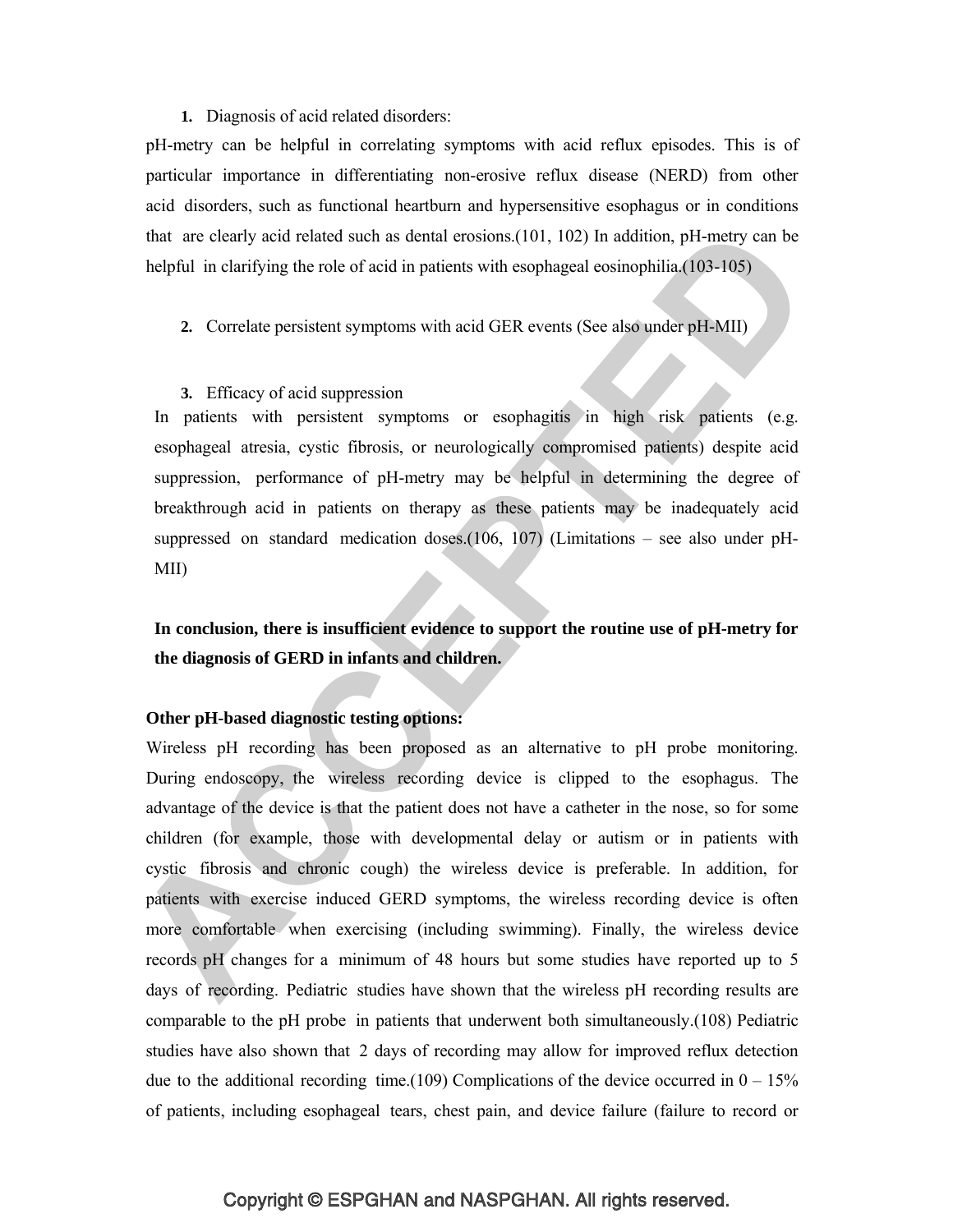early detachment).(108-110) While concerns have been raised about performing the studies after sedation, pediatric studies have failed to show a significant anesthesia effect beyond  $2 - 6$  hours after placement. (111, 112)

Oropharyngeal pH monitoring has also been proposed as a less invasive test to measure changes in pharyngeal pH as an indicator of extraesophageal reflux. A catheter is placed in the nose with the sensor lying immediately above the uvula. In a single pediatric study by Chiou et al, 15 patients underwent simultaneous oropharyngeal pH monitoring and pH-MII testing.(97) The authors failed to show any relationship between changes in the oropharyngeal pH and esophageal reflux events detected by pH-MII suggesting that oropharyngeal monitoring does not represent GER events. Adult studies have since shown similar results.(113, 114) Therefore, because of this inadequate sensitivity, oropharyngeal monitoring is not recommended.

pH of exhaled breath condensate has been proposed as a method for diagnosing extraesophageal reflux, but preliminary data indicate that it lacks the sensitivity needed to discriminate between patients with and without pathologic reflux.(115)

## **Other testing for extraesophageal symptoms:**

Airway appearance: While earlier studies in adults and children suggested that there may be a relationship between the appearance of the larynx and evidence of GER, these studies were limited because they were neither prospective nor blinded and the diagnosis of reflux was made using insensitive tools such as oropharyngeal pH monitoring or barium imaging. In a single prospective pediatric study, in which airway exams were blindly scored by three otolaryngologists in children undergoing pH-MII testing for respiratory symptoms, no relationship was found between laryngeal appearance scored by using a validated scoring system, the reflux finding score, and any reflux parameter by pH-MII. These findings suggest that the appearance of the airway does not correlate with pathologic reflux.(116)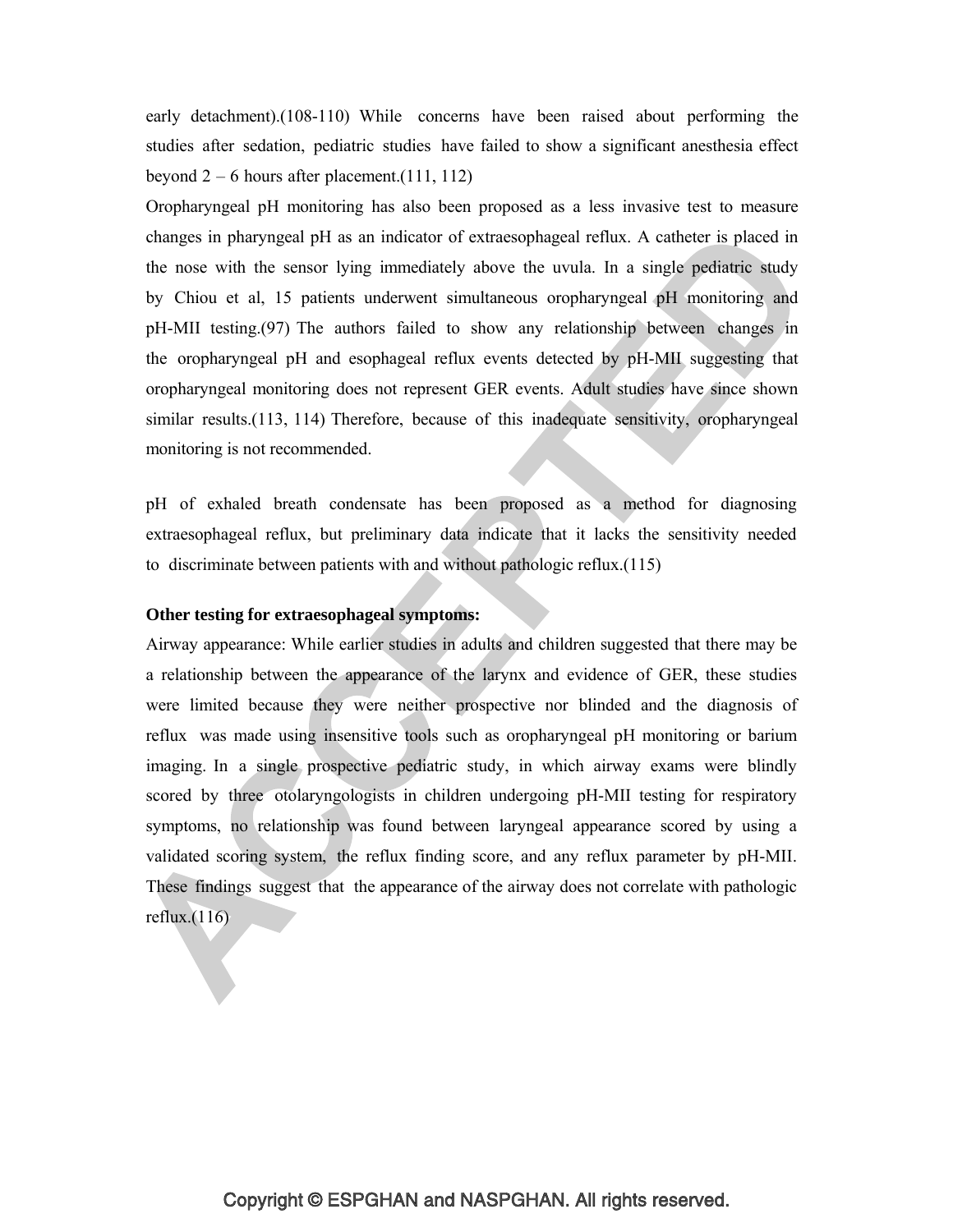# **Recommendations:**

3.16 Based on expert opinion, when pH-MII is not available, the working group suggests to consider to use pH-metry only to

1. Correlate persistent troublesome symptoms with acid gastroesophageal reflux events (See also under pH-MII)

**VOTING: 6, 7, 7, 7, 7, 8, 8, 9, 9. (Strong Recommendation)**

2. Clarify the role of acid reflux in the etiology of esophagitis and other signs and symptoms suggestive for GERD.

**VOTING: 6, 7, 7, 7, 7, 8, 8, 9, 9. (Strong Recommendation)**

3. Determine the efficacy of acid suppression therapy.

**VOTING: 6, 7, 7, 7, 7, 9, 8, 8, 9. (Strong Recommendation)**

# **pH-impedance monitoring (pH-MII)**

The search did not identify any studies fulfilling our inclusion criteria.

## **Other considerations when using pH-MII for the diagnosis of GERD:**

- pH based testing versus pH-MII

The advantage of pH-MII above the sole monitoring of the esophageal pH lays its ability to accurately detect (1) refluxate with  $pH \leq 4$  and greater than 4, (2) full column refluxate, (3) liquid and gas reflux, and (4) drops in esophageal pH due to reflux versus swallow-related drops in pH. Because of these advantages, in validation studies, pH-MII had a high sensitivity compared to pH-metry for the detection of reflux episodes, particularly when non-acid reflux was prevalent (e.g. patients taking acid suppression, infants who are fed frequently).(117-125) With the advent of pH-MII, the importance of refluxate with pH>4 was realized. In the literature, two terms are used interchangeably to describe reflux with pH>4: non-acid reflux and weakly acidic reflux. For the purposes of this discussion, we will use the term non-acid reflux, which may also include (weakly) acidic reflux.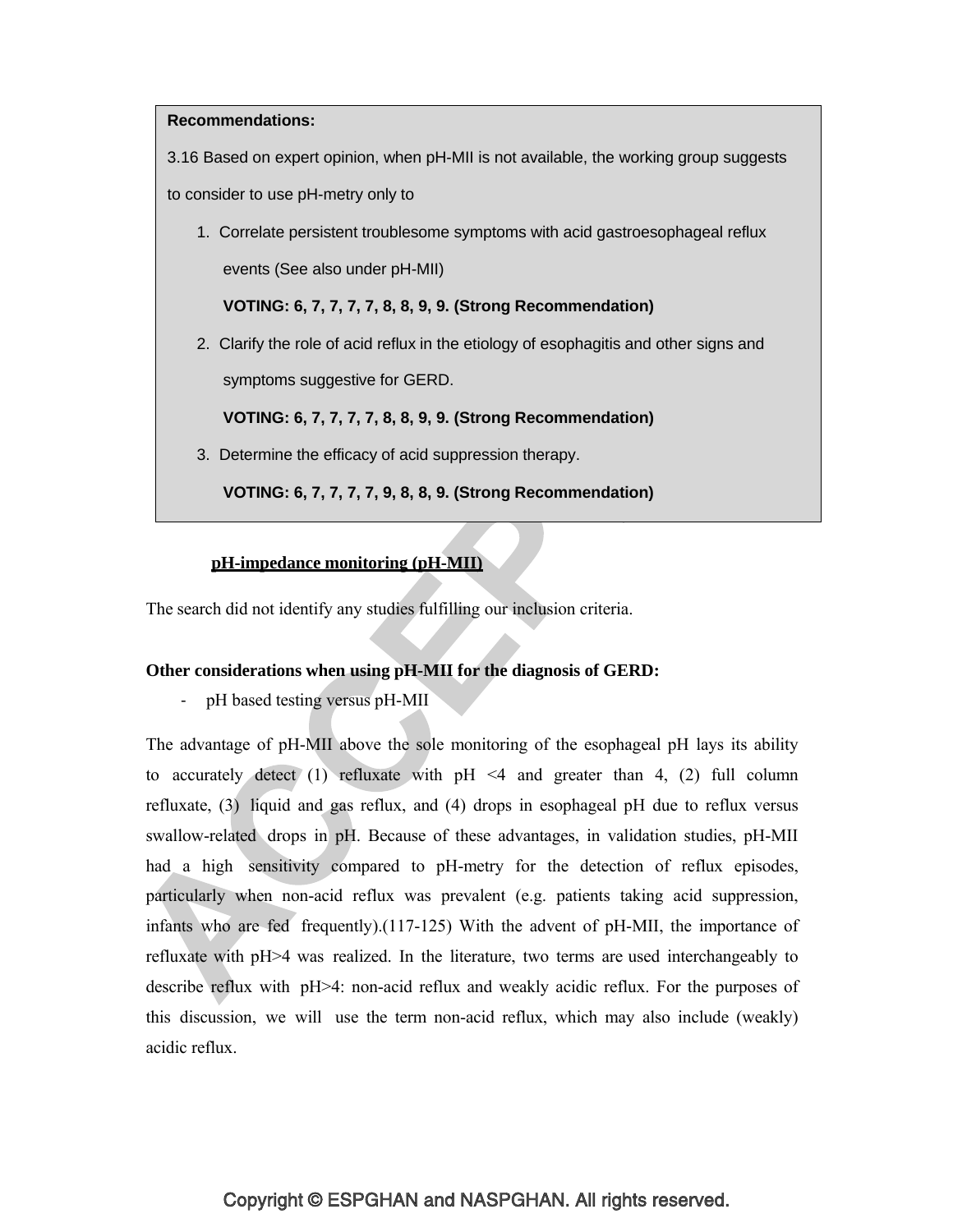Despite the advantages of pH-MII over pH-metry, there are still some limitations to the technology:

- 1. pH-MII technology is not available in all medical centers.
- 2. As with pH-metry, defining reference ranges is limited by the lack of true control patients. Nevertheless, some attempts to establish normal values in pediatrics have been made, albeit all in symptomatic children.(126, 127)
- 3. In patients with motility disorders or significant esophagitis, pH-MII (both software and manually analyzed) may underestimate the amount of reflux episodes as a result of low baseline impedance values, compromising the ability for baselines to drop by more than 50%, the accepted definition of reflux by impedance. While a low impedance baseline may alert the clinician to the presence of esophagitis, it does not avert the need for endoscopy.(128, 129)
- 4. Despite availability of guidelines  $(130)$ , considerable diversity exists in performance and interpretation of pH-MII recordings among users, with diverging results of inter- and intra-observer reproducibility of studies.(130-133) Additionally, analysis is time-consuming and is best performed by those with considerable expertise.
- 5. No studies have yet been performed in pediatrics that convincingly show that the results of pH-MII testing influence clinical outcomes.(134, 135)
- 6. While correlation of symptoms with reflux events is one of the main indications for pH- MII, patients/parents fail to report more than 50% of symptoms (as with all reflux testing) compromising symptom correlation.(72) In addition, the appropriate time window by which it can be established that a symptom is correlated with reflux is debated.(99, 100)
- Clinical considerations to perform pH-MII

Despite the above limitations, the working group endorses several indications for the performance of pH-MII in the evaluation of GERD.

# 1. **Differentiate patients with non-erosive reflux disease (NERD), hypersensitive esophagus and functional heartburn in patients with normal endoscopy.**

The recently published Rome IV criteria for esophageal disorders included new classifications for adults with typical GERD symptoms including chest pain and heart burn. In patients with persistent typical symptoms despite acid suppression, pH-MII can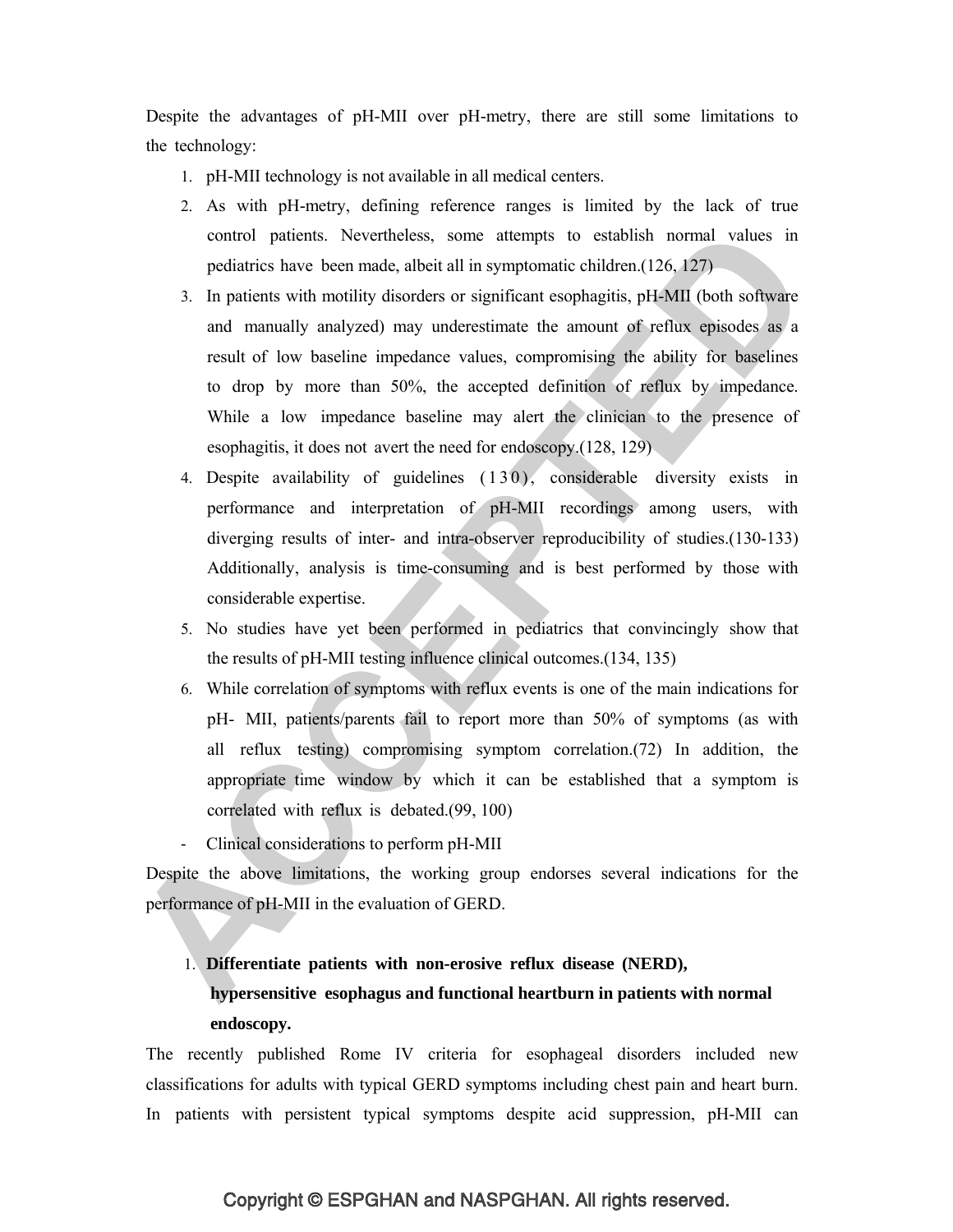clarify the diagnosis of non-erosive reflux disease (NERD; pathologic reflux regardless of symptom correlation), hypersensitive esophagus (*positive* symptom correlation with either acid or nonacid reflux events but no pathologic reflux), and functional heartburn (*negative* symptom correlation and no pathologic reflux; see "Summary of the Definitions for full definitions).(136) A single pediatric study examines the incidence of the Rome IV subgroups in pediatrics. Mahoney et al. used these new Rome IV criteria to classify 45 children with typical reflux symptoms with no evidence of endoscopic erosions. Of these 45 patients, 27% of were categorized with NERD, 29%, with reflux hypersensitivity and 44% with functional heartburn.(137) Distinguishing these disease entities may have therapeutic impact. Based upon adult literature, reflux hypersensitivity may be treated with traditional reflux therapies (medications, fundoplication), whereas functional heartburn may be treated with neuromodulators.(138-140)

## 2. **Determine the efficacy of acid suppression therapy.**

While pH-metry can be used to determine if there is persistent esophageal acid exposure despite therapy, pH-MII catheters can determine this as well as how much non-acid reflux is present in children taking acid suppression. Rosen et al. found that the mean-sensitivity of MII-pH was  $76\pm13\%$  compared to pH-metry whose mean-sensitivity was  $80 \pm 18\%$ . When patients taking acid suppression were studied, the mean-sensitivity of the pH-metry dropped to 47 $\pm$ 36%, whereas the mean-sensitivity of MII-pH in treated patients was 80  $\pm$ 21%.(123) Therefore, pH-MII should be considered as a diagnostic test in symptomatic patients taking acid suppression.

# 3. **Correlate persistent troublesome symptoms with acid and nonacid gastroesophageal reflux events**

Several studies in infants and children using pH-MII in the postprandial period highlight the importance of non-acid reflux events in this period, making pH-MII the preferred choice for measurement of reflux events in children with predominant postprandial symptoms that would be missed by standard pH-metry alone.(119, 124, 141-143) The 7 impedance sensors distributed throughout the esophagus on the pH-MII catheter allow accurate detection of full column reflux events which may be important in patients with extraesophageal symptoms.(97, 118)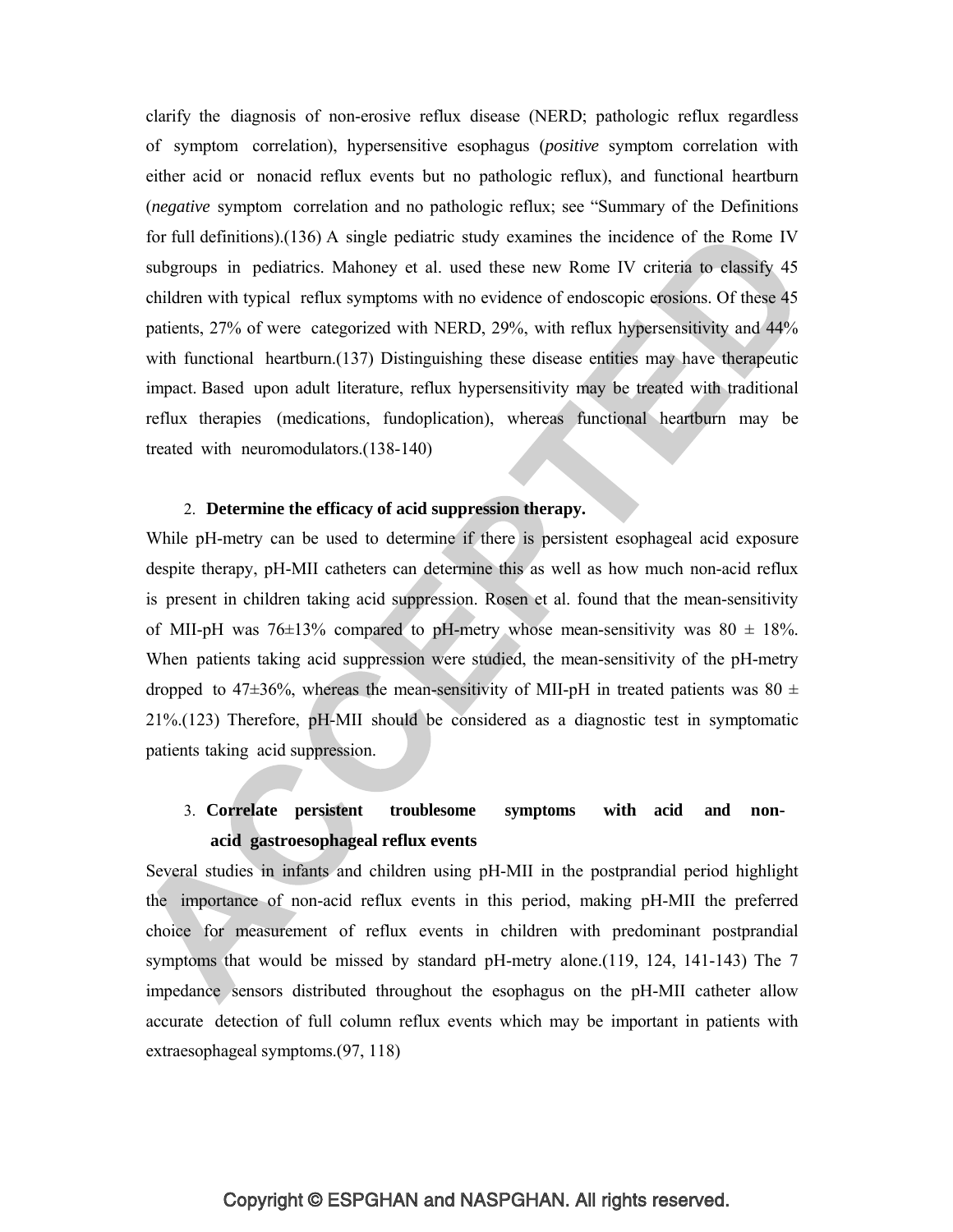# 4. **Clarify the role of acid and non-acid reflux in the etiology of esophagitis and other signs and symptoms suggestive for GERD.**

pH-MII monitoring plays an important role in the correlation of symptoms with both acid and non-acid reflux events with improved symptom correlation compared to pH-metry alone. The combination of pH-MII has proven useful for the evaluation of symptom correlations between reflux episodes and symptoms such as pain/irritability, apnea, cough, other respiratory symptoms, and behavioral symptoms.(118, 144-147) pH-MII, as with pH-metry, may also clarify the role of acid and non-acid reflux in the generation of esophagitis, though data are conflicting on the relationship between esophagitis and acid and non-acid reflux events measured by pH-MII.(148, 149)

# - **Study to be done on or off acid suppression?**

No pediatric studies have examined if pH-MII testing should be performed on or off acid suppression. If the goal of testing is to determine the efficacy of therapy in persistently symptomatic patients, testing should be performed *on* acid suppression. If the goal is symptom correlation, several adult studies support the performance of pH-MII testing *off*  acid suppression because of an increased yield of acid-related symptoms.(150, 151)

### - **Symptom Association**:

Three main symptom indices are used to correlate reflux episodes with symptoms: the symptom index (SI), symptom sensitivity index (SSI), and symptom association probability (SAP).(152-154) While some conflicting data exist depending on the symptom index chosen, pH-MII results in a higher degree of symptom association compared with pH-metry alone. However the theoretical benefits of individual symptom indices is still being debated. Although pediatric studies suggest the SI and the SAP are most frequently positive, no studies prove that one index is superior to another in predicting response to therapies in children. Due to a lack of evidence showing benefit in predicting outcomes, no index is recommended over another at this time.(130)

**In conclusion, there is insufficient evidence to support the use of pH-MII as a single technique for the diagnosis of GERD in infants and children.**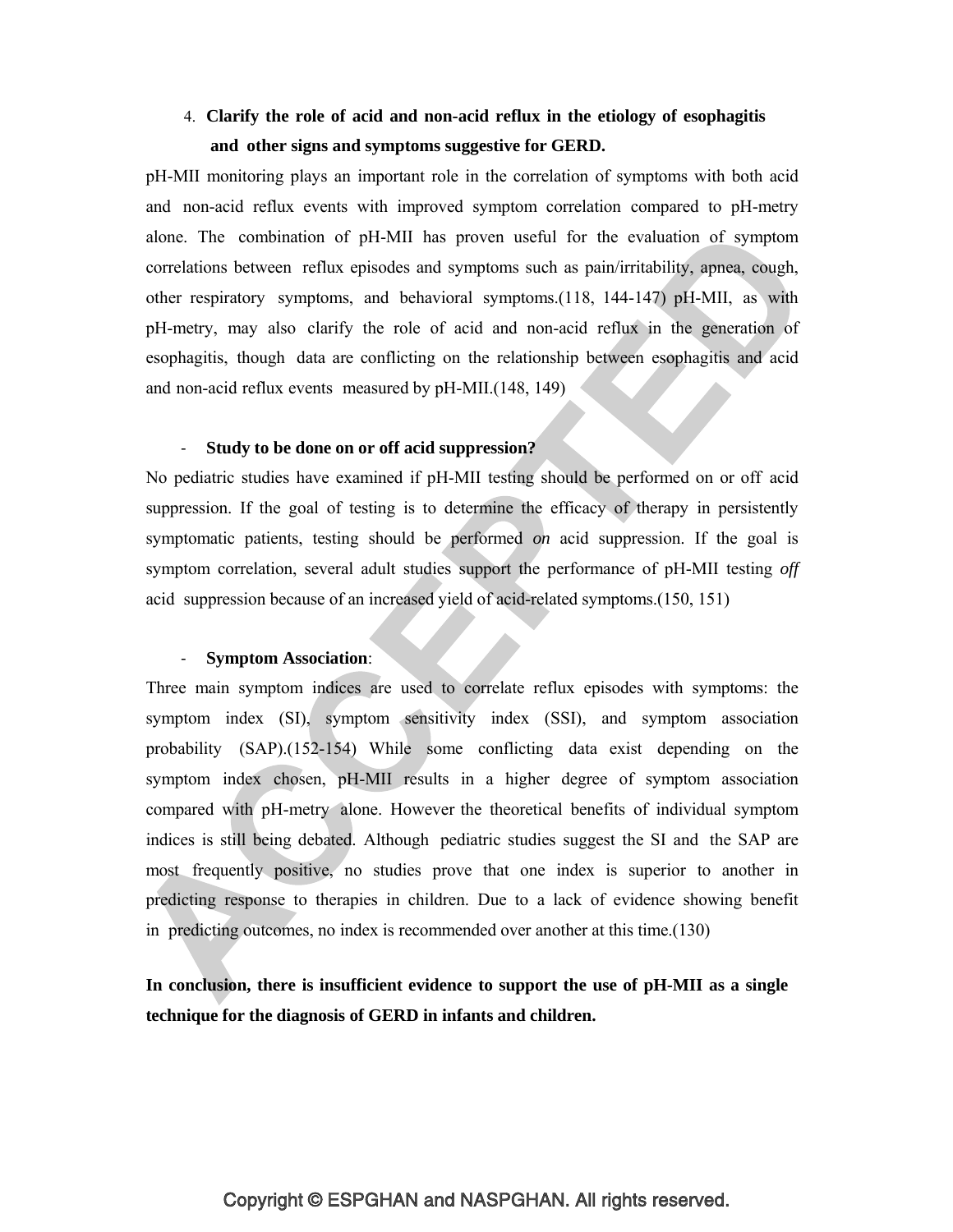### **3.17 Recommendations:**

T

Based on expert opinion, the working group suggests to consider to use pH-MII testing only to:

1. Correlate persistent troublesome symptoms with acid and non-acid gastroesophageal reflux events

**VOTING: 6, 7, 7, 7, 8, 8, 8, 9, 9. (Strong Recommendation)**

2. Clarify the role of acid and non-acid reflux in the etiology of esophagitis and other signs and symptoms suggestive for GERD.

**VOTING: 6, 7, 7, 7, 8, 8, 8, 9, 9. (Weak Recommendation)**

3. Determine the efficacy of acid suppression therapy.

**VOTING: 6, 6, 7, 7, 7, 9, 8, 8, 9. (Weak Recommendation)**

4. Differentiate NERD, hypersensitive esophagus and functional heartburn in patients with normal endoscopy.

**VOTING: 6, 6, 6, 7, 7, 7, 8, 9, 9, 9, 9. (Weak Recommendation)**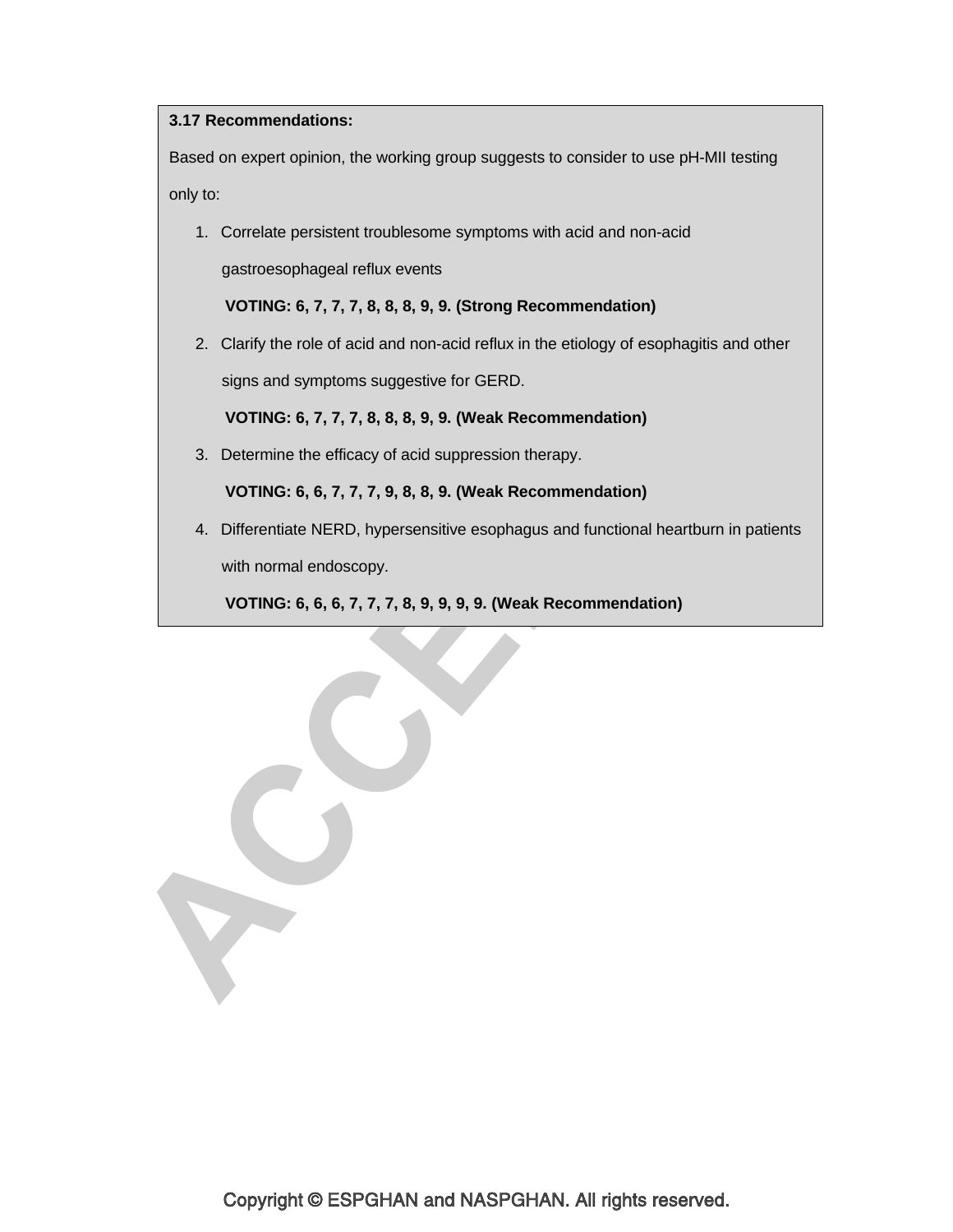# **Question 4: What non-pharmacologic treatment options are effective and safe for the reduction of signs and symptoms of GERD?**

Three original studies and two systematic reviews were eligible for inclusion. After checking reference lists of these systematic reviews and the ESPGHAN/NASPGHAN 2009 and NICE 2015 guidelines (See Appendix A, Supplemental Digital Content 1, http://links.lww.com/MPG/B265, for summary of search strategy, results and study selection), 16 original studies could be included: one trial on positional therapy, one on massage therapy and 14 on feeding modifications.(1, 3, 155-170) Characteristics of included studies can be found in Appendix B2 (Supplemental Digital Content 2, http://links.lww.com/MPG/B266). GRADE profiles can be found in Appendix D1 (Supplemental Digital Content 4, http://links.lww.com/MPG/B268).

**Feeding modifications including formula or food thickeners, reduced feeding volumes or more frequent feedings and extensively hydrolyzed or amino-acid based formula, the latter of which should be reserved for patients with severe symptoms not responsive to a protein hydrolysate formula.** 

#### **Thickened feeding**

The search identified 14 studies on the use of thickened feedings. No studies on the use of reduced feeding volumes, more frequent feedings, or extensively hydrolyzed or aminoacid based formula met our inclusion criteria. All studies were conducted in infants with signs and symptoms of GER as defined by the authors. $(1, 156-169)$  Although no studies meet the inclusion criteria specifically assessing the use of thickened feedings in infants or children in GERD, based on expert opinion, the results found on the occurrence of regurgitation/vomiting in infants with GER are most likely to be extrapolated to infants with GERD. The overall quality of evidence of included studies was low to very low and methodology and definitions for GER varied widely among studies (Appendices B2 and D1, Supplemental Digital Content 2 and 4, http://links.lww.com/MPG/B266, http://links.lww.com/MPG/B268). No definitive data showed that one particular thickening agent is more effective than another. In ten studies, visible vomiting and/or regurgitation was used as an outcome measure.(157, 160, 161, 163-167, 169, 170) Three studies showed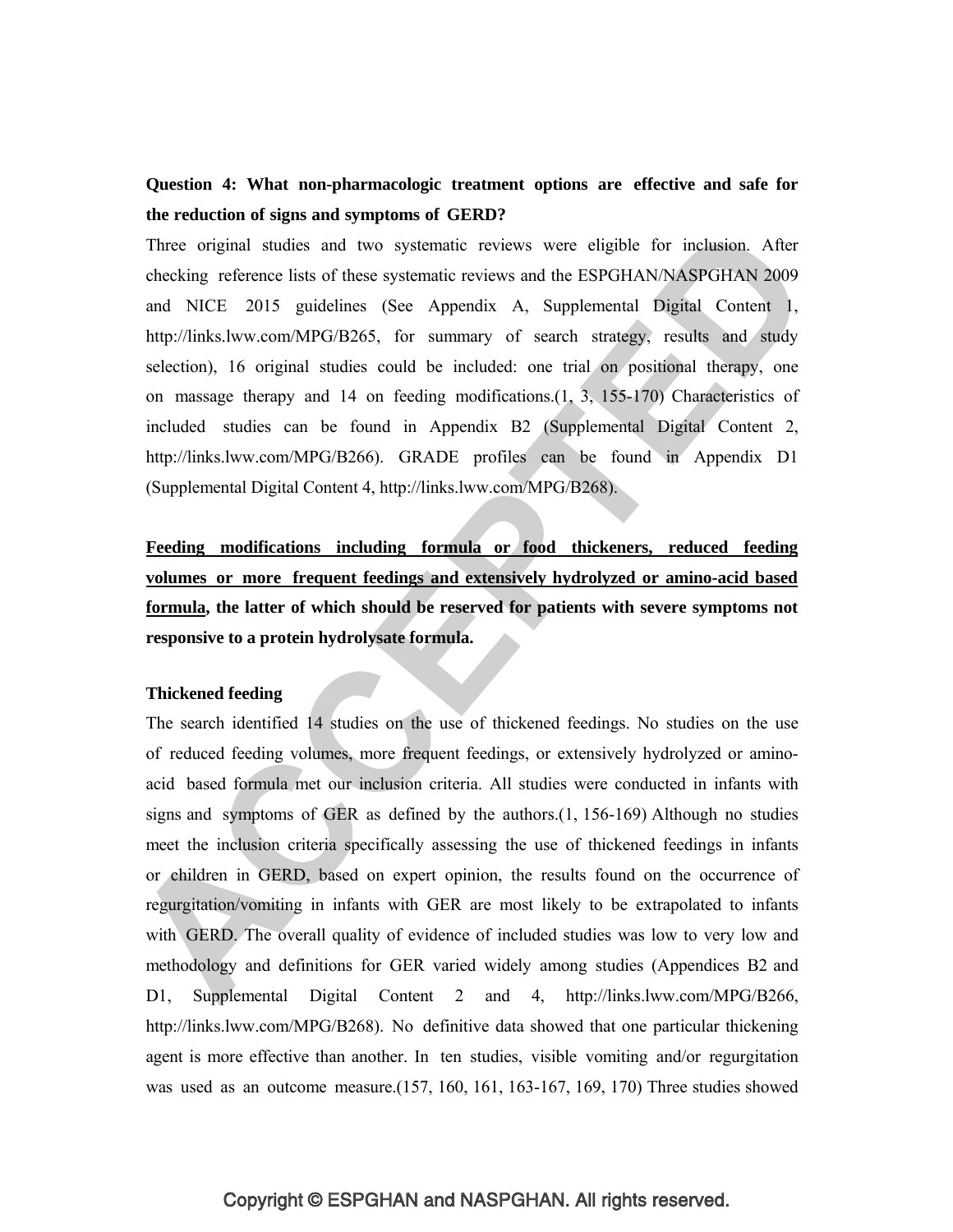a reduction in the number of episodes of regurgitation per day (Pooled Mean Difference: - 1.18, 95%CI -1.96 – -0.66), (160, 161, 164) and two studies showed a reduction in vomiting per day (Pooled Mean Difference -0.93 (95%CI -1.31 – -0.55).(160, 166) Ostrom et al. compared soy formula with added fiber (as a thickener) to cow's milk in a double blinded randomized controlled trial and found a significant reduction in the percentage of feedings with regurgitation and the number of subjects with any regurgitation at the end of the 4 week trial in those patients that received the soy formula with fiber  $(p < 0.03)$ .(161) In contrast, Ummarino et al. performed an open label randomized controlled trial of thickened feedings versus patient/family reassurance versus magnesium alginate with simethicone. In this study, the authors found that thickening reduced median symptom scores over the course of the eight week study to a greater extent than reassurance alone  $(p < 0.001)$ .(170) Grade of severity of regurgitation was reduced in another study, albeit not significantly  $(MD -1.10, 95\% CI -2.49 - 0.29)$ .(157) The remaining studies did not report sufficient data to draw group-group comparisons at the end of study period compared with baseline.

While the previously discussed studies focused on symptom scores and the amount of regurgitation, four studies used crying/distress as an outcome measure, although only two studies presented adequate data upon which it was possible to draw conclusions.(159, 161, 167, 168) In a randomized trial, regurgitation, vomiting, and other symptoms such as irritability were significantly reduced in the corn starch-thickened formula group compared with enriched formula-fed patients four and eight weeks after initiating the formula changes.(159) Ostrom et al. found, in their four week trial, no significant differences in GERD symptoms in infants receiving soy formula with fiber compared with cow's milk formula without added fiber  $(p>0.05)$ .(161)

In summary, across all studies, thickening of feedings improves visible regurgitation but the impact on non-regurgitation symptoms is less clear (i.e. as determined by predefined outcome measures and/or occurrence of side-effects and adverse events), .(158, 159, 162- 165, 167, 168)

#### Other considerations with thickeners

- The efficacy of thickeners as assessed by pH-MII

The search yielded one systematic review published after 2008 on the use of thickened feedings for the treatment of GER in healthy infants.(171) As this study applied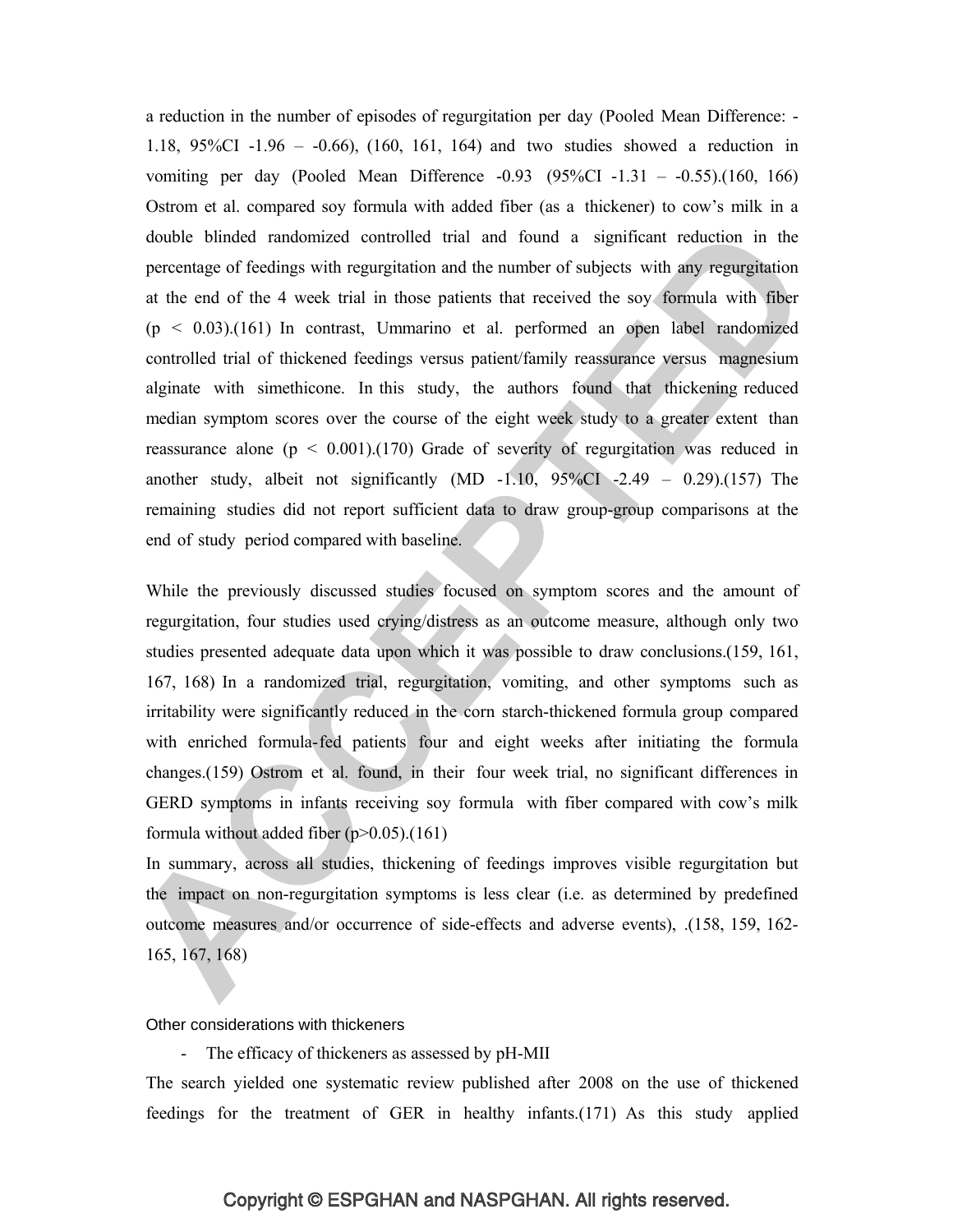different inclusion and exclusion criteria, fourteen studies were included for metaanalysis and the conclusion of the analysis was that the thickening: 1) reduced vomiting and visible regurgitations per day, 2) increased the number of days without regurgitation, and 3) reduced symptoms such as crying and irritability. Horvath et al. also highlighted that thickening does not improve the acid reflux parameters measured by pH-metry including the RI, number of acid gastroesophageal reflux episodes per hour, or number of reflux episodes lasting >5 minutes. In this systematic review, there was a reduction in the duration of the longest reflux episode of  $pH < 4$  based on the pooled results of two RCTs  $(n = 116)$ .(171) One argument for a lack of improvement in pH-metry parameters is that thickening would be expected to reduce post-prandial reflux which is typically non-acid and therefore may be missed by pH-metry. However, in two trials of thickening performed using pH-MII parameters as outcomes, thickening still did not result in reducing the total reflux burden when comparing feeding periods with and without thickening within individual patients.(172, 173)

#### **Safety of thickeners**

#### - Cereal based

Recent reports have raised concerns about the safety of rice cereal as a thickening agent for infants and children. Safety concerns were raised because of elevated levels of inorganic arsenic in all forms of rice including infant cereals. Arsenic exposure has been linked to neurotoxicity and long term cancer risk in areas with environmental arsenic contamination. In April 2016, the United States Food and Drug Administration (FDA) proposed an action level, or limit, of 100 parts per billion for inorganic arsenic in infant rice cereal, which corresponds to a level proposed by the European Commission for rice destined for the production of food for infants and young children. Despite this FDA warning, rice cereal still enjoys advantages as a thickener, including its ability to dissolve more thoroughly than other cereals without clogging nipples, its affordability, and its long track record of use in infants. Whenever possible, using rice cereal with low or no arsenic is recommended.

### - Commercial thickeners

The search did not identify any studies on the efficacy of thickening of breastmilk. In a cross- over study, Corvaglia et al. evaluated the effect of thickening of human milk by precooked starch in reducing GER in five preterm infants and found no significant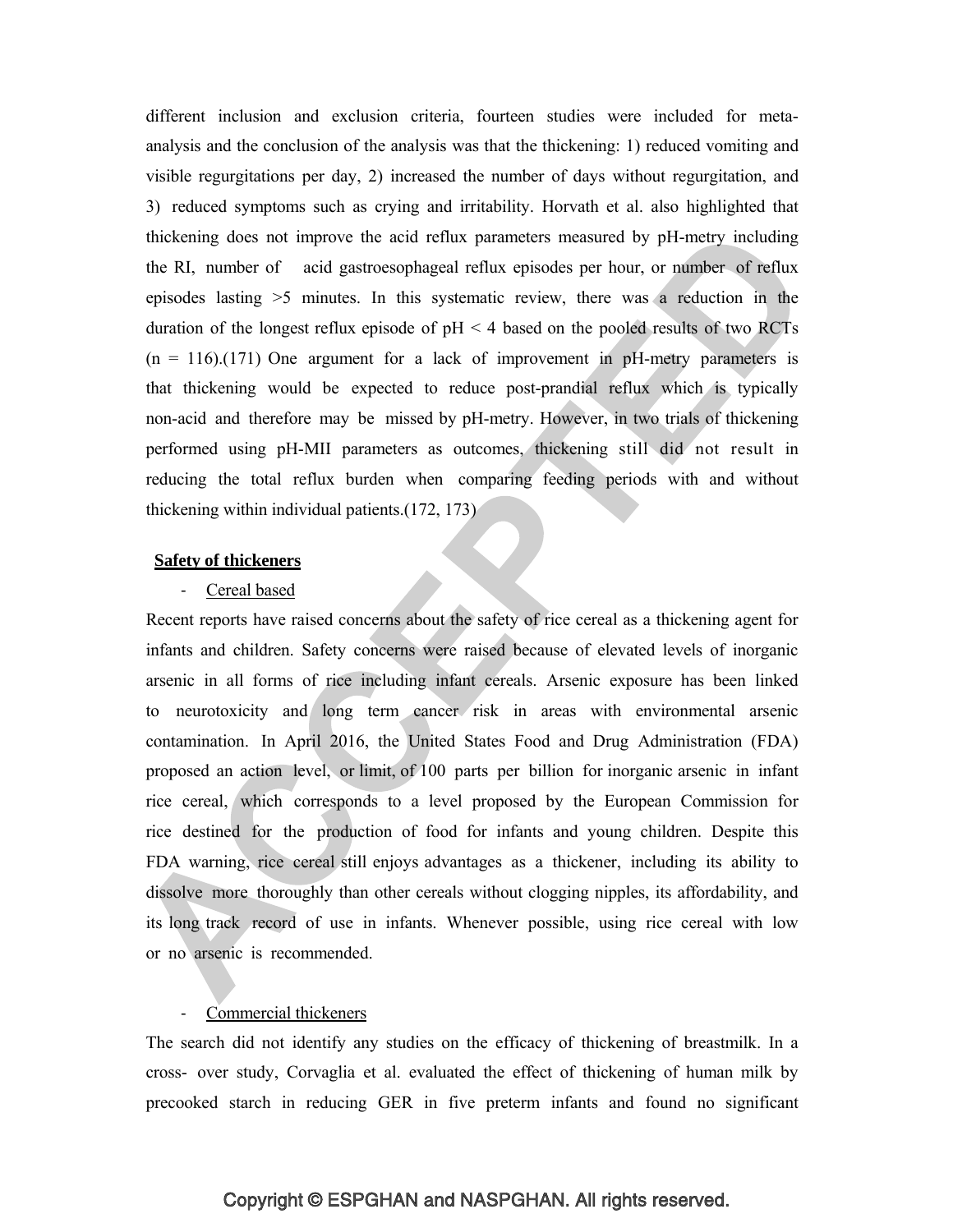reduction in the number of pH-MII detected reflux episodes with thickened feeds when compared to unthickened feeds.(173) In the vast majority of infants presenting with physiological GER, breastfeeding should be further encouraged. However, for babies with significant reflux such that thickening is being considered, breastmilk can be thickened with xanthum gum or carob bean based thickeners but not with cereal, the latter of which is digested by the amylases in breast milk. While these commercial thickeners are available for use in breast milk, some cautions exist. Carob bean thickeners are approved for use in infants after 42 weeks gestation. Xanthum gum thickeners are approved for infants greater than 1 year old because of concerns of necrotizing enterocolitis.(174, 175)

#### - **Reduction of ingested volume**

A reduction of the ingested volume per feeding is a common recommendation that can be found in many reviews, guidelines and recommendations for GERD treatment.(1, 3, 176) No RCTs have studied reduced feeding volumes. Omari et al. showed that in preterm and term infants with GERD, using more frequent feedings led to a reduced RI in this specific group.(119) Although no data relate ingested volume to frequency and volume of regurgitation, avoiding overfeeding by adjusting feeding frequency and volume for age and weight while maintaining an appropriate total daily amount of formula or breastmilk is recommended (Algorithm 1).

### - **Elimination of cow 's milk protein**

No RCTs evaluate extensively hydrolyzed or amino acid based formulas for the treatment of GERD. However, a subset of infants with allergy to cow's milk protein (CMPA) experience regurgitation and vomiting indistinguishable from that associated with physiologic GER or GERD and it is for this reason that, even in acid suppression trials, cow's milk elimination trials are often performed prior to randomization for reflux medications.(177) In these infants, vomiting frequency decreases significantly (usually within 2 weeks) after the elimination of cow's milk protein from the diet, and reintroduction causes recurrence of symptoms. Because regurgitation is sometimes the sole manifestation of CMPA in healthy-appearing infants, non-breast-fed infants with suspected CMPA should receive a formula with an extensively hydrolyzed protein. In breast-fed infants, the mother can achieve similar results by restricting all dairy including casein and whey from her diet. According to the recently published ESPGHAN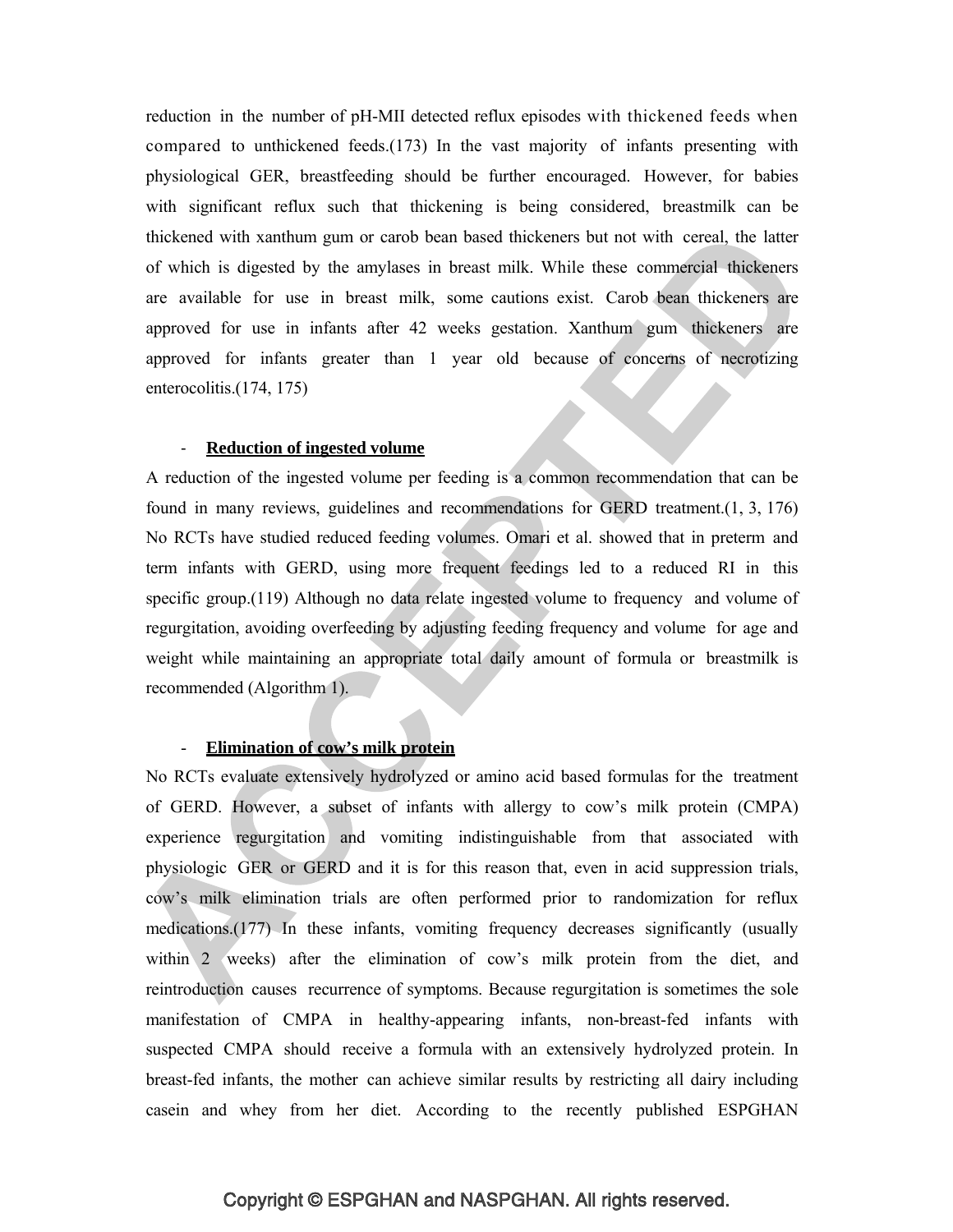guidelines on CMPA, amino acids-based formulae should be reserved for the patients with intractable or severe symptoms.(178) While no trials compare the use of protein hydrolysate formulas to milk based formulas in the treatment of symptoms of GERD, children with suspected CMPA who are given an amino acid based formula for 24 hours followed by a cow's milk containing formula for 24 hours have significantly more reflux events measured by pH-MII during the cow's milk feeding compared to the amino acid based feeds.(179) Corvaglia et al. studied 18 infants with symptoms of feeding intolerance, constipation or distension that were treated for one week with a hydrolyzed protein formula.(180) After this one week trial, if the infants had GERD symptoms, they underwent pH-MII testing while receiving cow's milk formula alternating with protein hydrolysate formula as part of a randomized cross over design trial. The authors found that RI improves during hydrolysate feeds compared with the cow's milk feedings, but they found no other differences in any of the reflux parameters as measured by pH-MII. ESPGHAN guidelines recommend against the use of soy-based infant formula, and in Europe soy based formulas are no longer commercially available.(181, 182) Among 10 – 15% of the infants with CMPA will also become allergic to soy.(183) Rice hydrolysates are commercially available, but the data are too limited to be considered in these guidelines. Any patient placed on a protein hydrolysate formula or an amino acid based formula needs close follow up to determine how and when dairy can be safely introduced. Studies have shown that infants and children on CMP restriction may have increased disordered eating patterns and may even develop anaphylaxis to milk protein.(184, 185)

**In conclusion, the use of thickeners may improve slightly the occurrence of overt regurgitation/vomiting as symptoms of GER in infants. It is uncertain whether the use of food thickeners improves other signs and symptoms of GER and whether their use leads to side-effects in infants. While evidence supporting modification of feeding volumes or intervals is lacking, these modifications are without risk or cost, so feeding modification should be considered before more costly or risky interventions. While there is no evidence to support the use of extensively hydrolyzed formula or amino acid–based formula for the treatment of GERD in infants and children who do not have CMPA, symptoms of GERD and CMPA are identical. Therefore, a trial of extensively hydrolyzed formula or amino acid–based formula is indicated in patients who have not responded to conventional GERD therapies. For each of**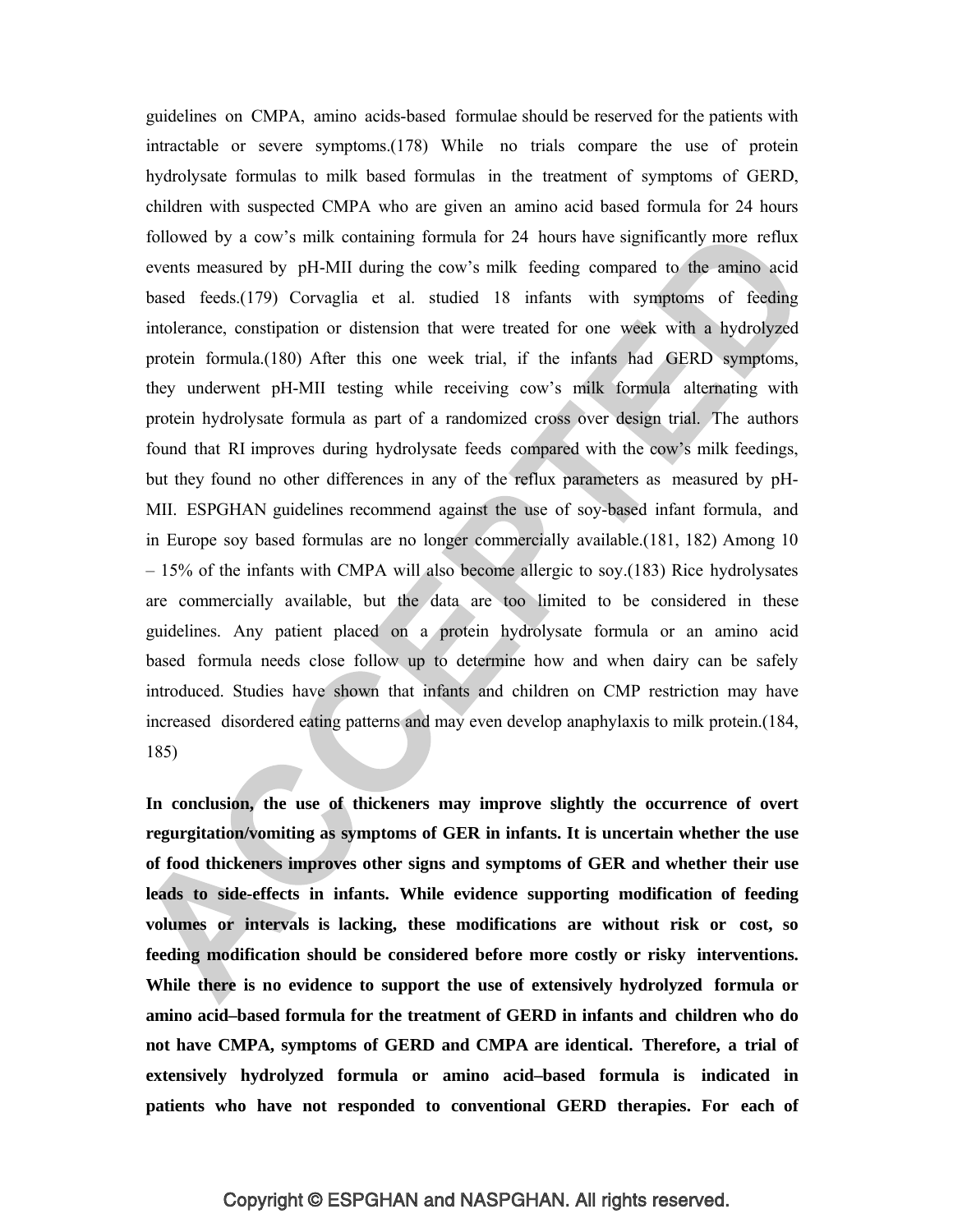**these non-pharmacologic therapies, a minimum 2 week trial is recommended to assess for symptom improvement before considering other therapeutic alternatives.**

### **Recommendations:**

4.1 The working group suggests to use thickened feed for treating visible regurgitation/vomiting in infants with GERD (Algorithm 1).

**VOTING: 6, 7, 7, 8, 8, 8, 9, 9, 9, 9. (weak recommendation)**

4.2 Based on expert opinion, the working group suggests to modify feeding volumes and frequency according to age and weight to avoid overfeeding in infants with GERD (Algorithm 1).

**VOTING: 7, 7, 8, 8, 8, 8, 8, 9, 9, 9. (weak recommendation)**

4.3 Based on expert opinion, the working group suggests a  $2 - 4$  week trial of formula with extensively hydrolyzed protein (or amino-acid based formula) in formula fed infants suspected of GERD after optimal non-pharmacological treatment has failed (Algorithm 1, or see ESPGHAN 2012 CMPA guidelines).

**VOTING: 4, 6, 7, 8, 8, 8, 8, 9, 9, 9. (weak recommendation)**

# **Positioning therapy**

One study was identified that met the inclusion criteria.(156) Loots et al. conducted a study of infants with a positive symptom correlation on pH-MII testing who were randomized to left side or head elevation positioning in addition to medications (PPI or Mylanta). The primary outcome of the study, measured 14 days after initiation of treatment, was change in reflux measured by pH-MII testing, but symptom improvement was also assessed. Regardless of the medication given, left lateral positioning (LLP) resulted in reduction in the total number of reflux episodes. Vomiting also declined in infants given Mylanta and placed in LLP.(156)

# **Other considerations on the effect of positioning on reflux parameters:**

pH-MII and motility parameters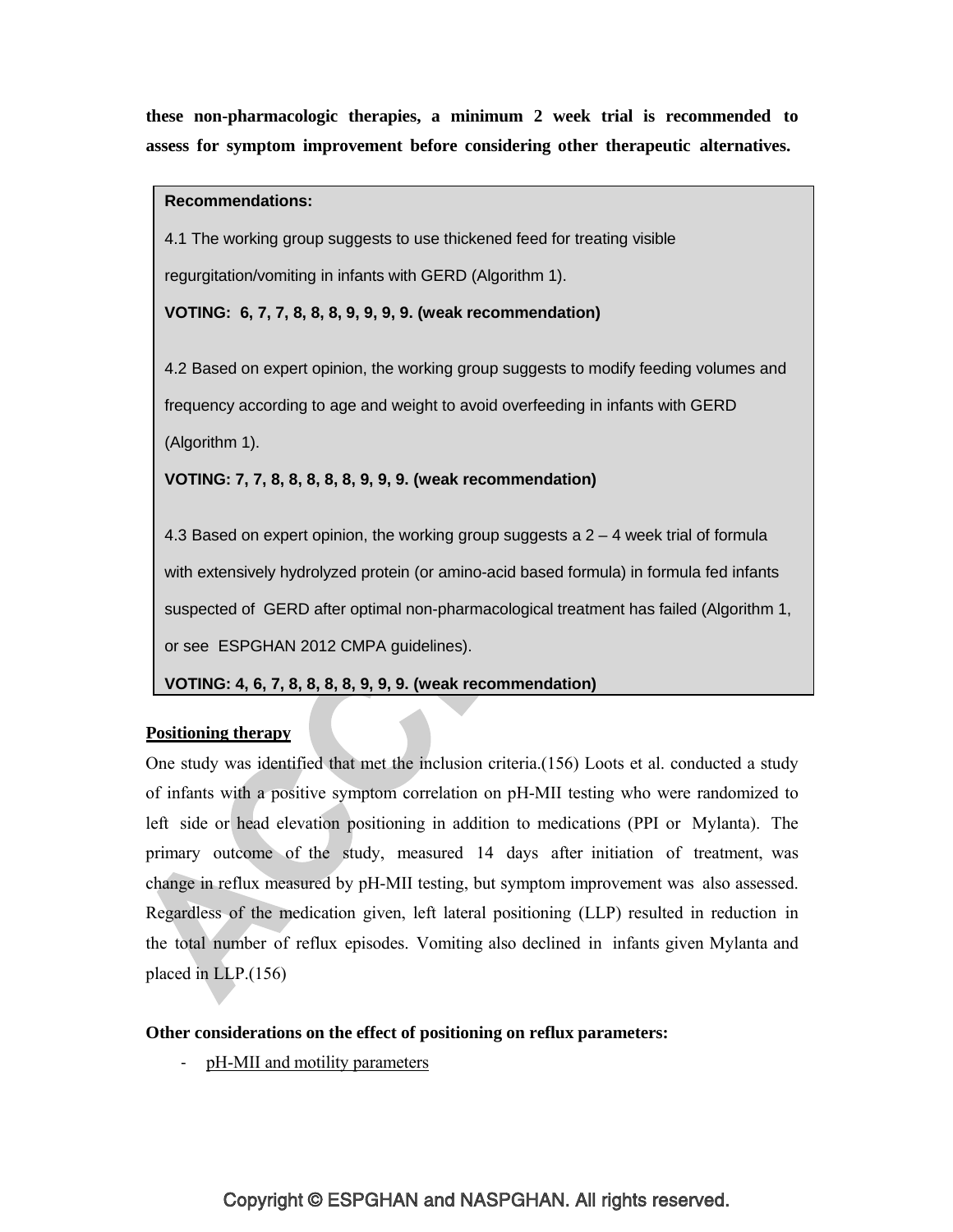As mentioned above, LLP reduced the total number of reflux episodes measured by pH-MII. In a study by Omari et al., the authors measured by impedance and LES pressures in 10 preterm infants placed in the right and left lateral decubitus positions.(186) In this study, both the number of reflux episodes and the TLESRs significantly decreased in infants in LLP compared to right lateral positioning (RLP). A subsequent study by van Wijk et al. found identical effects of positioning on reflux by impedance, and the effect of positioning was immediate; when babies were switched from RLP to LLP and vice versa, the impact on reflux and TLESRs was immediate.(187) No studies met our inclusion criteria on the impact of positioning on symptom reduction as the primary outcome. An uncontrolled trial by Vandenplas et al showed that a 40° specially constructed antireflux bed resulted in a significant decrease of objective reflux parameters, reflux symptoms and anti-acid medications in infants that tolerated this position.(188) Corvaglia et al. showed that prone and left side position were associated with a decreased number of reflux episodes measured by impedance in premature infants.(189)

### - Safety

Despite possible benefits to positioning in the treatment of reflux, no position other than supine position is recommended for infants because of the risk of sudden infant death syndrome (SIDS). Supine sleeping is universally recommended by the National Health Service and the American Academy of Pediatrics as the safest position to prevent the risk of SIDS. Because elevating the head of an infant's crib while the infant is supine may result in the infant rolling to the foot of the crib into a position that may comprise respiration, elevating the head of the crib is not recommended by the American Academy of Pediatrics.(189)

No studies are published on positioning therapy in older children. However, in adults, head-of-the-bed elevation modestly decreases time with supine acid exposure compared with a flat position (from 21% to 15%,  $p \le 0.05$ ).(190) In another small study by Loots et al. in 10 adult GERD patients, TLESRs, reflux events, distension of proximal stomach, and gastric emptying were increased in the right lateral position compared to left lateral position, whilst this effect was not found in 10 healthy controls.(191)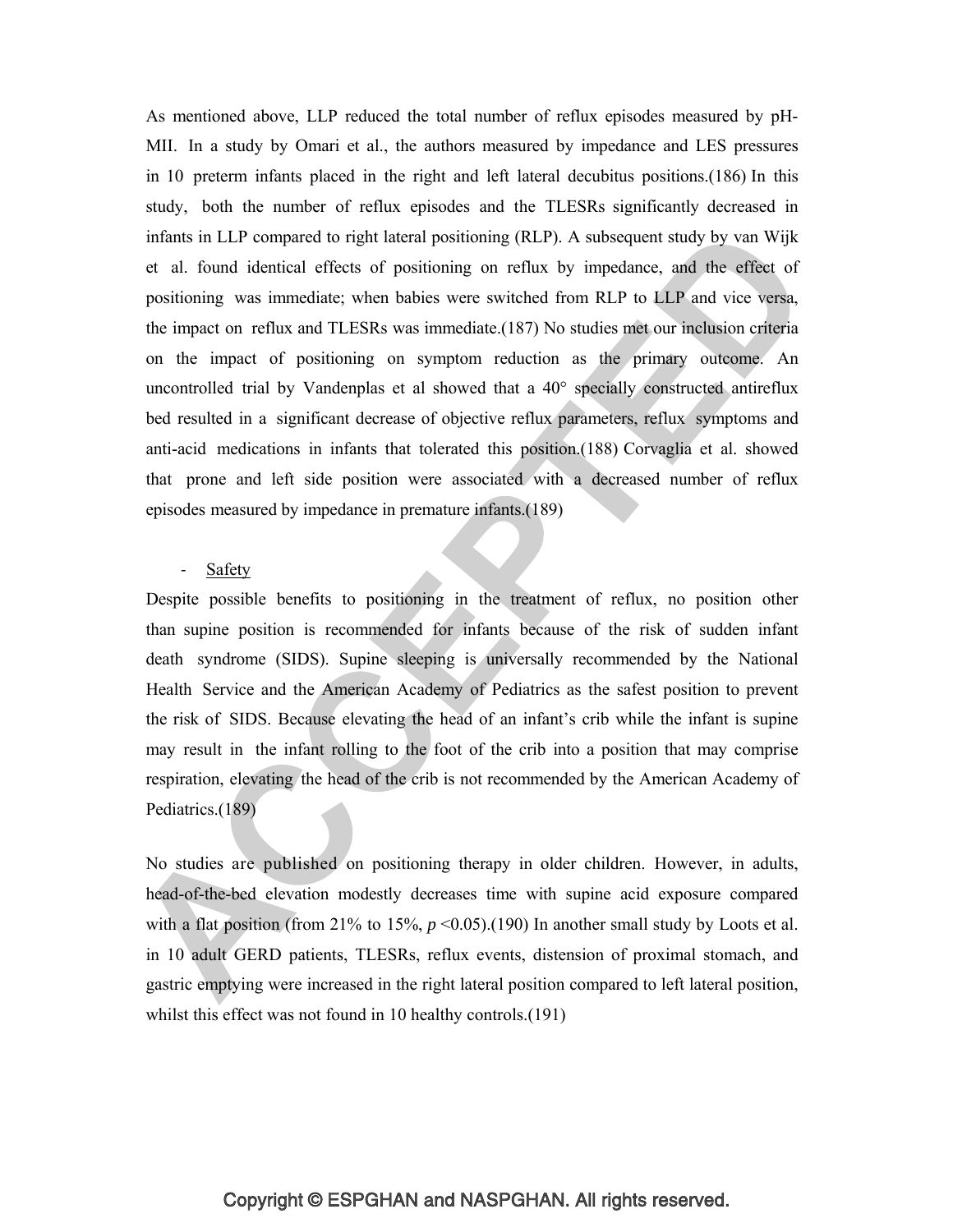**In conclusion, it is uncertain whether the use of positioning therapy (left side or head elevation positioning) improves the occurrence of crying/distress as signs and symptoms of GERD in infants.**

**Recommendations:**

4.4 The working group recommends not to use positional therapy (i.e. head elevation, lateral and prone positioning) to treat symptoms of GERD in sleeping infants.

**VOTING: 6, 6, 7, 8, 8, 8, 9, 9, 9, 9. (strong recommendation)**

4.5 Based on expert opinion, the working group suggests to consider the use of head

elevation or left lateral positioning to treat symptoms of GERD in children.

**VOTING: 7, 8, 8, 8, 9, 9, 9, 9, 9, 9. (weak recommendation)**

**Other non-pharmacological interventions including life-style modifications (alcohol and tobacco use/exposure), massage therapy, complementary therapy (hypnotherapy, homeopathy, acupuncture, herbal medicine), pre- and probiotics.**

The search yielded one study on the use of massage therapy in infants with a diagnosis of GERD according to their treating pediatrician, but no studies met our inclusion criteria on any of the other interventions.(155) In this single study by Neu et al., 36 infants with GERD diagnosed by I-GERQ-R were randomized to massage therapy or sham therapy including rocking and holding. Both groups experienced improvement in GERD symptoms, measured by I-GERQ-R scores, and no difference was found between groups after the six week intervention. This study was limited by its small size and short length of intervention.

### **Other considerations for non-pharmacologic therapies:**

**Probiotics** 

No studies met the criteria for inclusion. However, one placebo-controlled RCT investigated the efficacy of *Lactobacillus reuteri* DSM 17938 given as drops daily for 90 days in 589 term newborns (age  $\leq 1$  week) in the prevention of colic, regurgitation, and functional constipation. Since this study was a prevention study conducted in infants  $\leq$  3 months of age, regardless of the presence of GERD, this study did not meet inclusion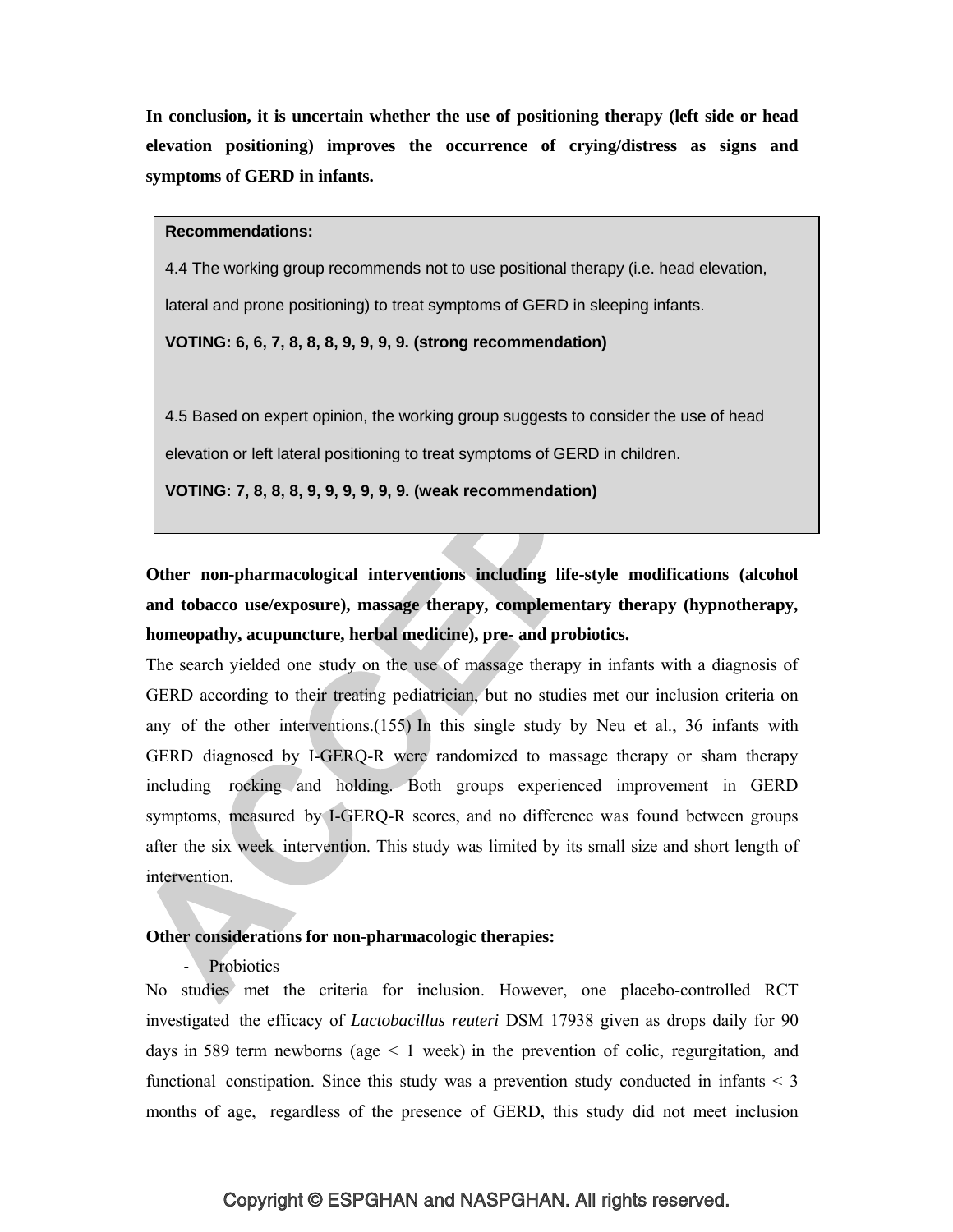criteria. Nevertheless, regurgitation frequency was addressed as a primary outcome in the study. At the conclusion of the three month trial, the mean number of regurgitations per day in the *L. reuteri* DSM 17938 and placebo groups were significantly different: 2.9 vs 4.6;  $p < 0.01$ .(192) Significant improvement was also noted in crying time per day (p  $\le$ 0.01), but this is a symptom not unique to GERD. No studies have been published on the effect of infant formula with probiotics on GERD symptoms.

#### - Weight loss in obesity

In children, obesity has been associated with a small increase in risk of GERD symptoms compared to non-obese children.(193, 194) However the impact of obesity on GERD complications such as erosive esophagitis is less clear.(3, 195, 196) No pediatric intervention studies determine if weight reduction changes GERD symptoms. No pediatric studies show a relationship between obesity and reflux events by pH-metry or pH-MII. A review of lifestyle changes in adults with GERD concluded that only weight loss improved pH-metry profiles and symptoms.(197)

**In conclusion, it is uncertain whether the use of massage therapy reduces crying/distress or other signs and symptoms of GERD in infants based on the I-GERQ-R questionnaire. While there is a lack of evidence supporting non-pharmacologic interventions, some interventions (such as tobacco avoidance) are low to no cost and risk and may merit a trial before considering more costly or risky therapies. Other interventions massage therapy, complementary therapy (hypnotherapy, homeopathy, acupuncture, and herbal medicine), dietary supplementation, pre-and probiotics have not been adequately studied and may pose more risk and cost so therefore cannot be recommended for the reduction of symptoms of GERD in infants and children.**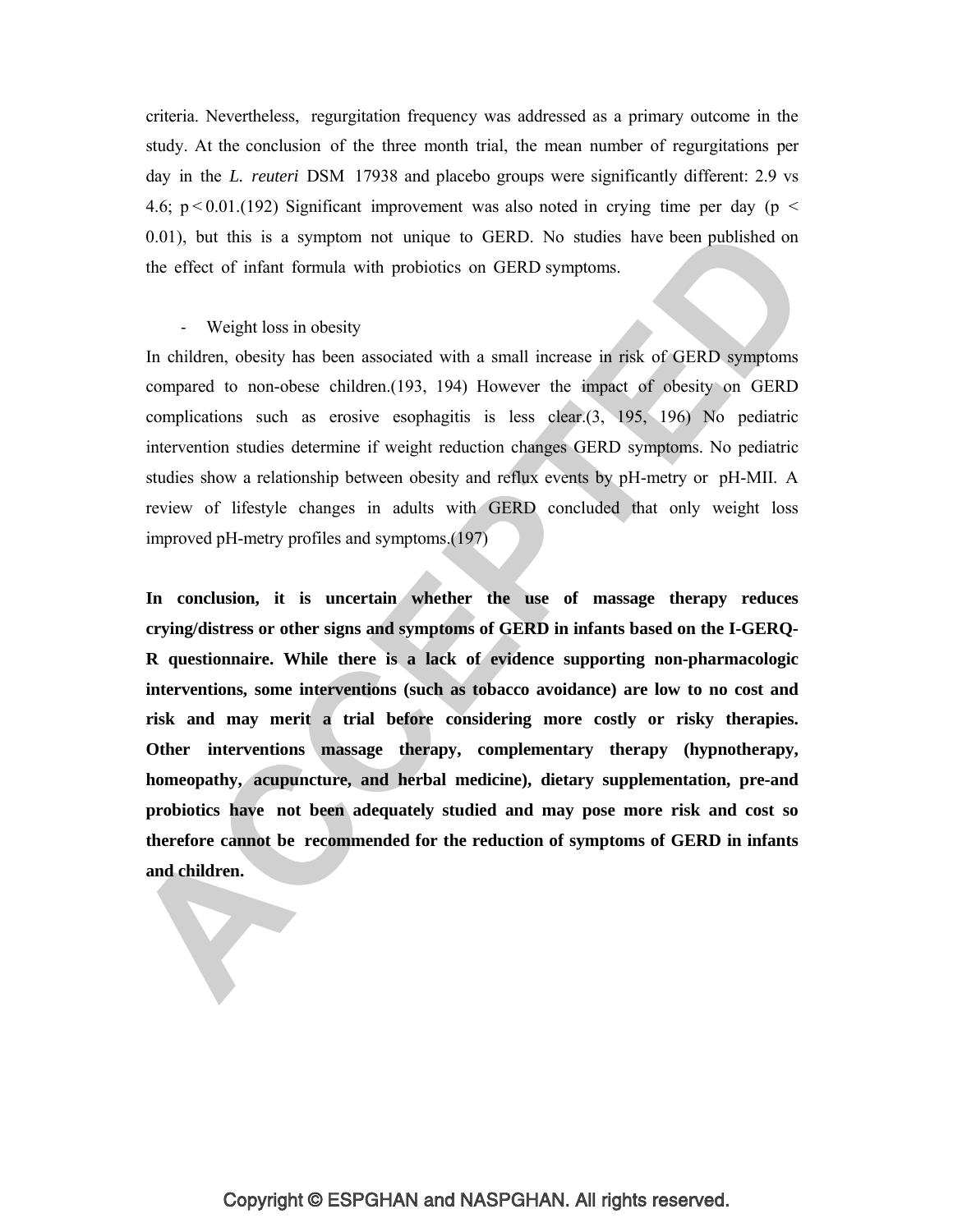**Recommendations:**

4.6 The working group suggests not to use massage therapy to treat infant GERD.

**VOTING: 7, 7, 7, 8, 8, 8, 9, 9, 9, 9. (weak recommendation)**

4.7 Based on expert opinion, the working group suggests not to use currently available lifestyle interventions or complementary treatments such as prebiotics, probiotics, or herbal medications to treat GERD.

**VOTING: 5, 6, 7, 7, 8, 9, 9, 9, 9, 9. (weak recommendation)**

4.8 Based on expert opinion, the working group suggests informing caregivers and children that excessive body weight is associated with an increased prevalence of GERD.

**VOTING: 6, 7, 7, 7, 7, 8, 8, 9, 9, 9. (weak recommendation)**

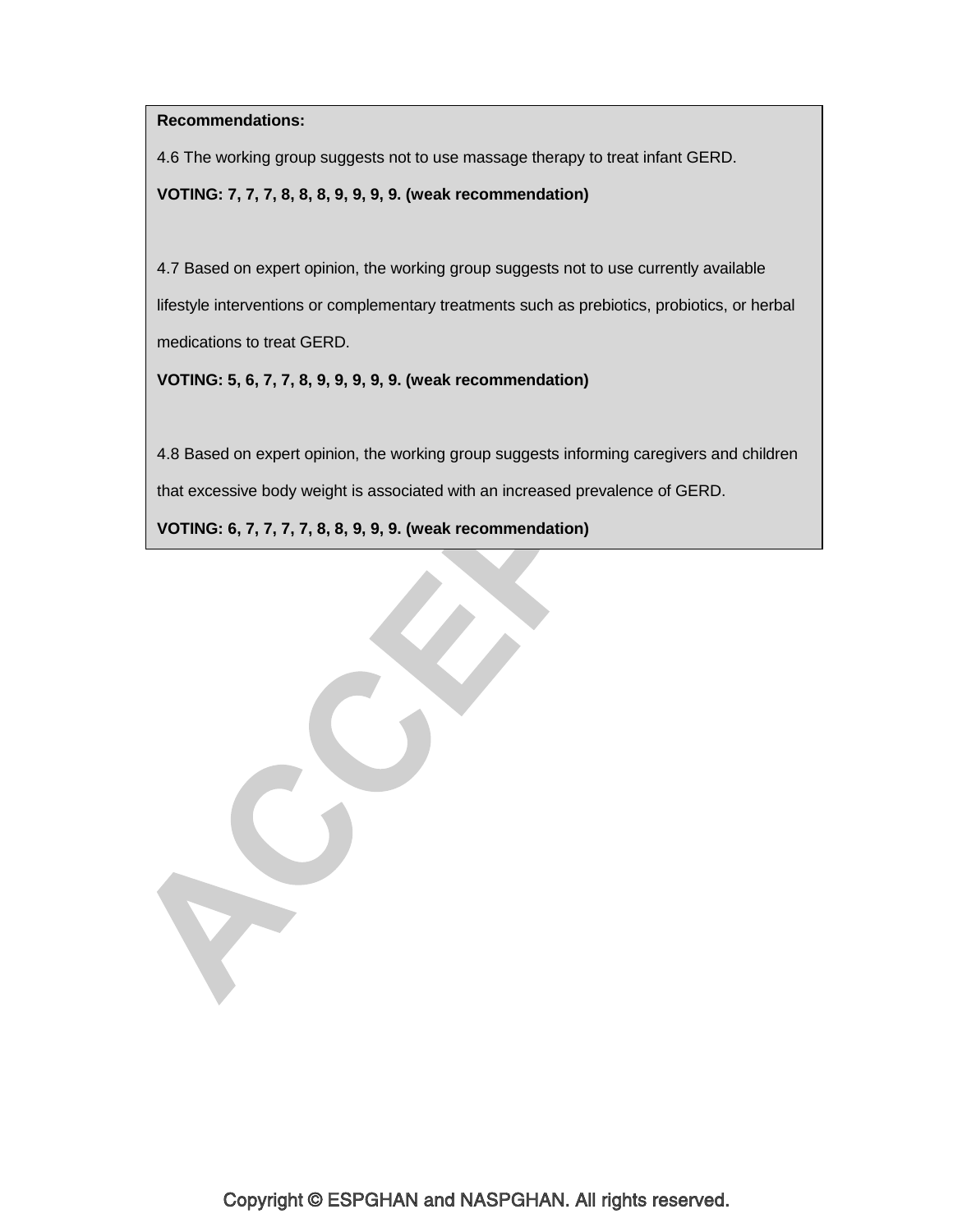#### **Parental guidance, education and support**

The search did not identify any studies fulfilling our inclusion criteria.

### - Other considerations on education

Patient and parental education, guidance, and support are always considered to be required as part of the treatment of GERD. It is important to inform caregivers about diagnostic and treatment options, side-effects, complications and prognosis (also see section Prognosis). These measures are usually sufficient to manage healthy, thriving infants with symptoms likely to result from physiologic GER.(1) A RCT on physician counseling of families of patients with chronic conditions, such as asthma, has shown that patient education on specific pathophysiology of the disorder, specific methods to prevent or treat symptoms, and patient empowerment, can help improve parent understanding of the disorder, decrease patient symptoms of the chronic disorder and decrease health care utilization.(198, 199) However, no studies specifically in pediatric GERD patients have been performed.

# **In conclusion, there is no evidence to support parental guidance, education and support for the reduction of signs and symptoms of GERD in infants and children.**

### **Recommendation:**

Y

4.9 Based on expert opinion, the working group recommends providing patient/parental

education and support as part of the treatment of GERD (Algorithm 1).

**VOTING: 8, 8, 9, 9, 9, 9, 9, 9, 9, 9. (strong recommendation)**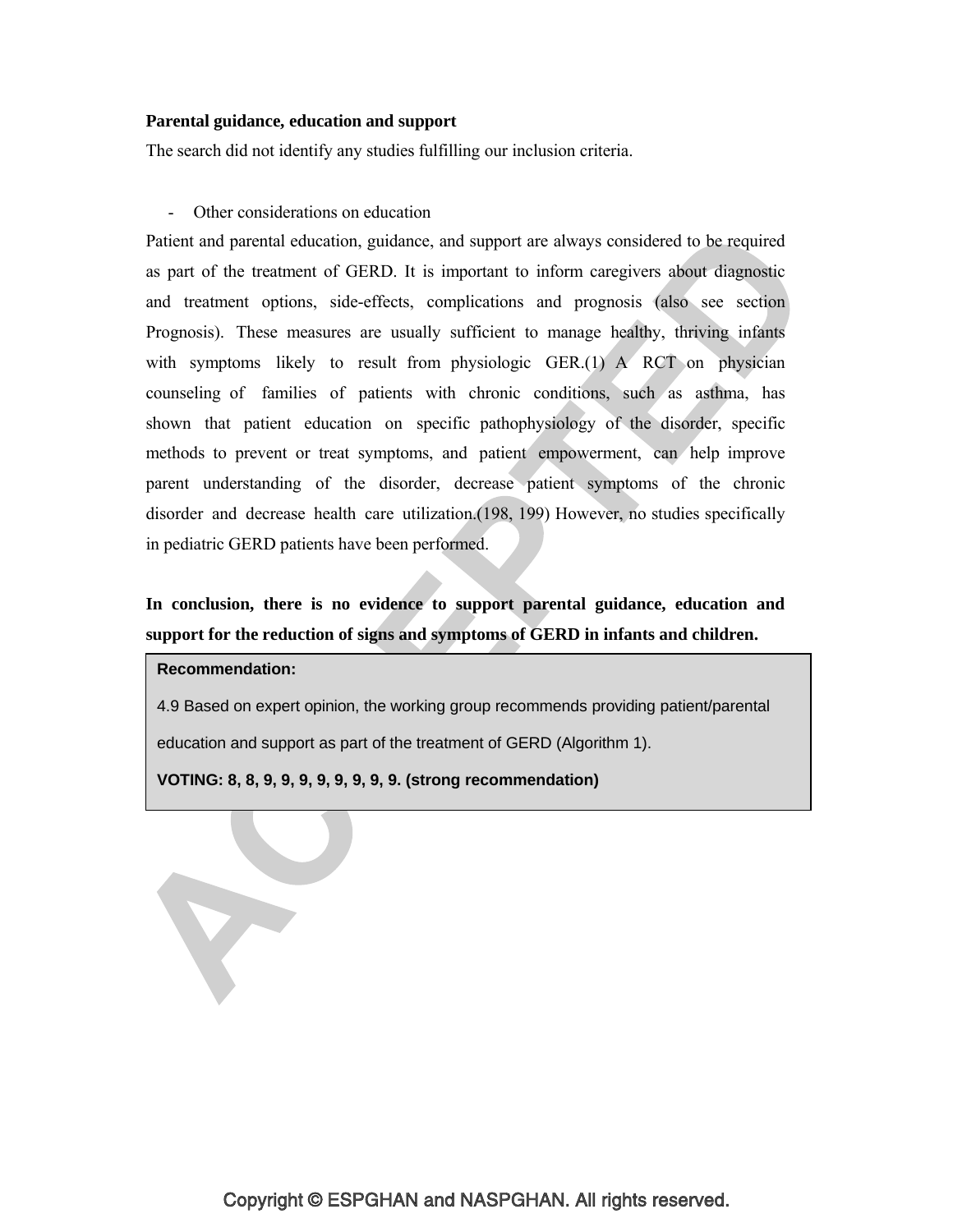# **Question 5: What are effective and safe pharmacologic treatment options for the reduction of signs and symptoms of GERD?**

Ten original studies and 25 systematic reviews were eligible for inclusion. After checking reference lists of these systematic reviews and the ESPGHAN/NASPGHAN 2009 and NICE 2015 guidelines (See Appendix A, Supplemental Digital Content 1, http://links.lww.com/MPG/B265, for summary of search strategy, results and study selection), 12 additional original studies could be included, resulting in a total of 22 original studies. Characteristics of included studies can be found in Appendix B3 (Supplemental Digital Content 2, http://links.lww.com/MPG/B266). GRADE profiles can be found in Appendix D (Supplemental Digital Content 4, http://links.lww.com/MPG/B268). Algorithm 1 and 2 display the therapeutic approach to respectively the infant and child with GERD. For recommended dosages for the different drugs we refer to Table 4.

#### **Anti-acids and alginates**

Alginates and antacids are designed to neutralize acid and contain either sodium/potassium bicarbonate, or aluminium, magnesium or calcium salts and are typically used to treat acid related disorders such as heartburn or dyspepsia. The search yielded two studies assessing the use of alginates (one containing 225mg sodium alginate and 87.5mg magnesium alginate (170) and one containing magnesium alginate and simethicone (200) versus placebo one study also assessed the use of alginates versus rice-starch thickened formula.(170) Two additional studies assessed the use of alginates vs H2RAs (see section 5).(201, 202) A recent Cochrane review on the currently available pharmacological interventions used to treat children with GER was also reviewed.(203) No studies meeting our inclusion criteria on the use of anti-acids were identified.

Ummarino, et al., assessed GER symptoms using I-GERQ-R questionnaire scores. While they reported that median I-GERQ-R scores were more significantly reduced in the intervention group compared with no intervention  $(p < 0.0001)$  or thickened feedings (p < 0.002), no comparison between groups at end of study period was made.(170) Ummarino, et al., reported on the number of infants with persisting symptoms at week 4 and 8, showing a significant decrease in the number of infants regurgitating at week 8 when treated with alginates compared with no intervention  $(RR = 0.04, 95\% \text{ CI } 0.01 - 0.25)$ and compared with thickened feedings (RR =  $0.26$ , 95% CI  $0.26 - 0.88$ ).(170) The other study, by Miller et al., found the number of vomiting/regurgitation episodes in 24 hours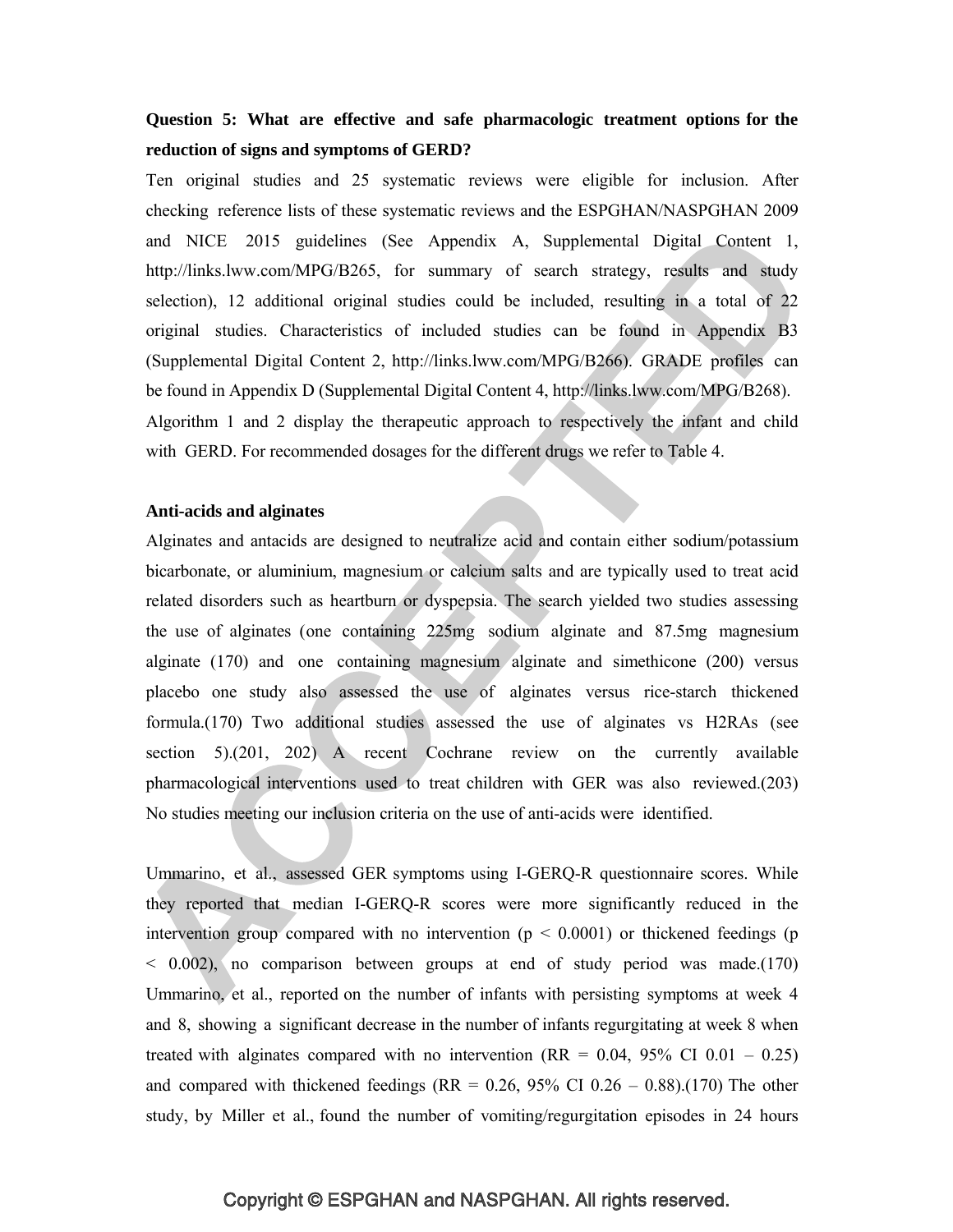at two weeks was significantly lower compared with baseline  $(p=0.009)$ , however the mean frequency of episodes did not differ statistically.(200) In both studies, no significant differences were found in the number of infants with more than one adverse (AE; RR=1.30, 95%CI =  $0.87 - 1.93$ ) or serious adverse event (SAE; RR=1.10, 95%CI 0.16  $-7.43$ ) or in the number of infants withdrawing from the study due to the occurrence of a(n) (S)AE (RR=0.63, 95%CI 0.20 – 1.99).(170, 200)The evidence for these findings ranged from low to very low quality.

**In conclusion, it is uncertain whether the use of alginates improves signs and symptoms of GER based on the I-GERQ-R questionnaire. The use of alginates may slightly improve visible regurgitation/vomiting as signs and symptoms of GER. It is uncertain whether the use of alginates for the reduction of signs and symptoms of GER in infants leads to side-effects.**

### **Other considerations for alginates:**

- pH-MII parameters

Del Buono et al. studied sodium and magnesium alginate and mannitol (but not bicarbonate) in infants up to six months of age using pH-MII impedance. The 24 hour-reflux burden or the number of reflux events per hour did not differ in patients receiving alginate compared with those receiving placebo.(204) However, the dosage described in the study was lower than that recommended by the manufacturer which may have influenced results. Furthermore, no data on visible regurgitation/vomiting events were reported, so no conclusions about improvement in GERD symptoms can be determined.

#### - Safety

Over the last five years, very few studies have assessed the efficacy and safety of alginates in childhood. Nevertheless, alginates on-demand and short-term treatment seem to have no significant side effects. The prolonged use of aluminium-containing antacids may lead to increased aluminium plasma concentrations in infants.(205, 206) Chronic high exposure or high-dose ingestion of calcium carbonate can cause milk-alkali syndrome; a triad of hypercalcemia, alkalosis and renal failure. Therefore, aluminium-containing antacids should not be used in children with renal impairment or in infants.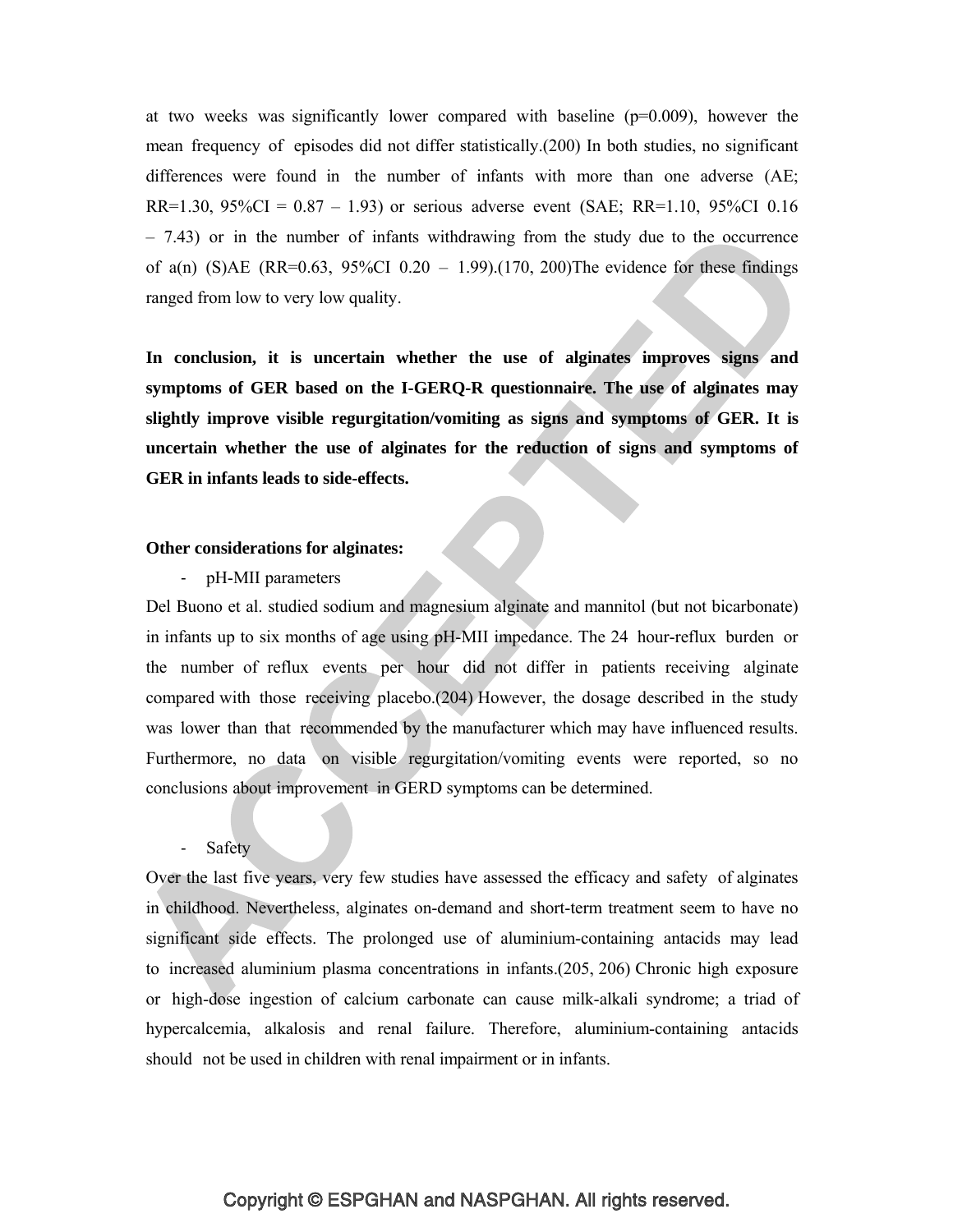#### - Other guidelines

In the recently published NICE guidelines, alginates are recommended as an alternative treatment to feed thickening agents in breastfed infants or as a trial in infants in whom symptoms persist despite conservative measures.(3) Additionally, the NICE working group recommends the use of antacids and antacid/alginates for symptom relief in young people suffering from heartburn who have gone through puberty. This recommendation is extrapolated from another NICE guideline on dyspepsia and GERD in adults.

As there is no evidence comparing alginates to any recommended feed thickening agent or on the use of antacids to treat GERD in children or adolescents, the current working group decided to suggest that antacids/alginates should not be used for chronic treatment of infants and children with GERD.

#### **Recommendation:**

5.1 The working group suggests not to use antacids/alginates for chronic treatment of

infants and children with GERD.

**VOTING: 6, 7, 8, 8, 8, 8, 9, 9, 9, 9. (weak recommendation)**

# **Acid suppressive therapy including proton pump inhibitors (PPIs) and histamine receptor antagonists (H2RAs)**

Results of acid suppression trials are discussed below. When assessing PPI efficacy in treating symptoms, esophagitis, or other GERD complications, the dose, method and timing of administration, variations in drug metabolism, and patient compliance must be considered.

#### **PPIs vs placebo**

The search yielded seven studies that compared the use of proton-pump inhibitors (PPIs) versus placebo in the treatment of GERD. Definitions of GERD varied widely among studies and included criteria based on pH-monitoring, endoscopic findings, reported clinical symptoms and/or an I-GERQ-R score  $> 16.177$ ) Efficacy of different PPIs were assessed, including lansoprazole (207), esomeprazole (156, 208, 209), rabeprazole (210), pantoprazole (177) and omeprazole.(211) No study comparing different types of PPIs was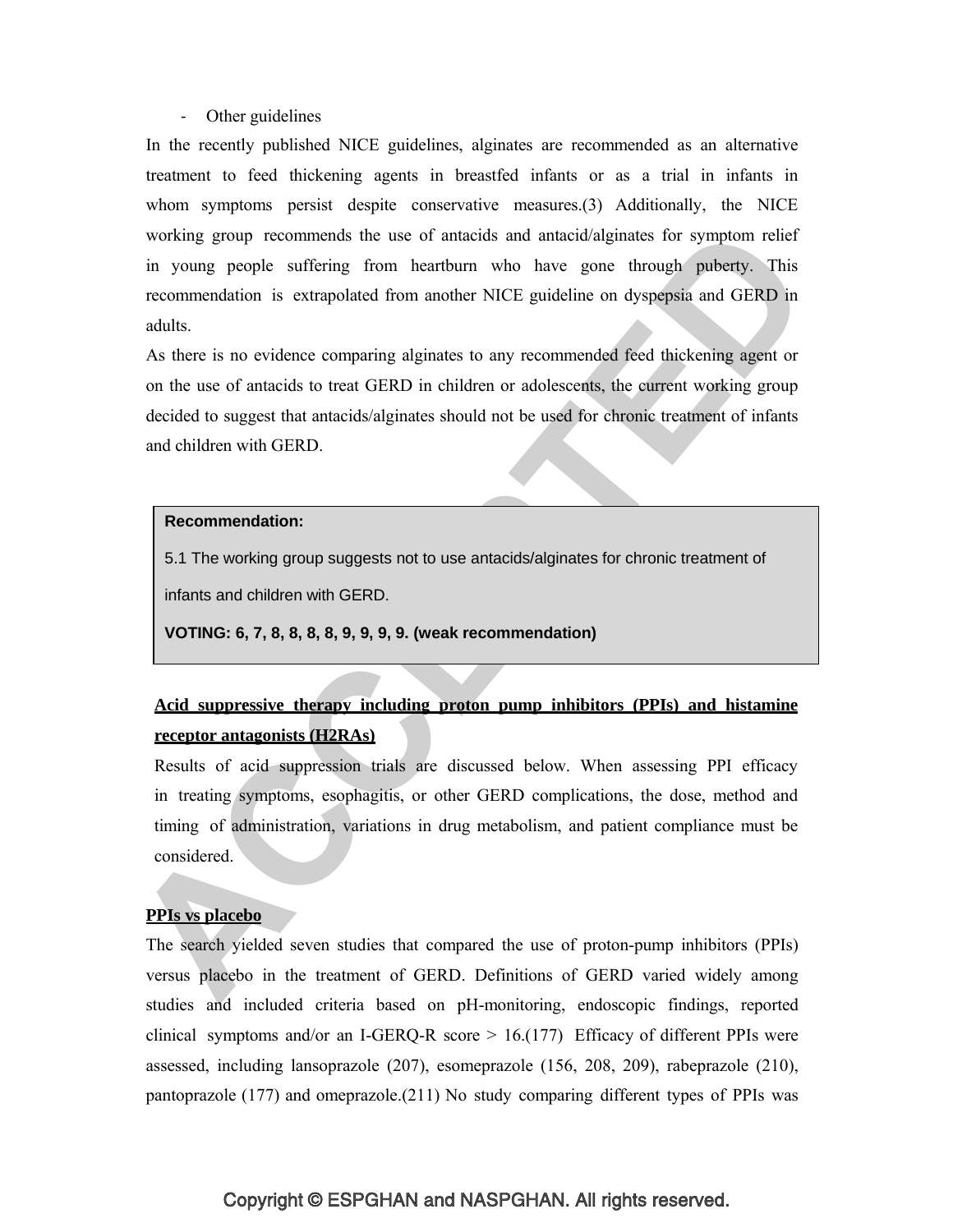found. In one study, GERD symptoms were assessed by using the I-GERQ-R score. Although no data were reported, the authors stated that there were no significant differences in I-GERQ-R score in the infants treated with rabeprazole. Quality of evidence was very low.(210) Six studies (all in infants  $\leq$  12 months) reported on the efficacy of PPIs in the treatment of crying and/or irritability. None of the six studies identified significant differences in symptom improvement (including symptoms such as crying, cough, arching) between infants who received PPI and those receiving placebo. The evidence was of low to very low quality.(177, 207-211) Four studies of infants with GERD (confirmed by pH-metry) used regurgitation as a primary outcome, and all four found that PPIs did not reduce the frequency of overt regurgitation compared with infants who received placebo.(177, 207, 208, 210) In PPI treated patients, reported side effects included upper and lower respiratory infections, constipation, diarrhea, eczema and vomiting amongst others, but in all studies but one, their incidence was not more common than placebo.(177, 207-212) In the single study that reported adverse events at a greater rate than placebo, the following side effects were reported: upper and lower respiratory infections, diarrhea, otitis media, epididymal infection, arachnoid cyst, febrile convulsion, *Klebsiella* infection and dehydration.(207)

**In conclusion, it is uncertain whether the use of PPIs reduces crying/distress, visible vomiting/regurgitation or signs and symptoms of GERD based on the I-GERQ-R questionnaire in infants with GERD when compared with placebo. It is uncertain whether the use of PPIs leads to side-effects in infants with GERD compared with placebo.**

#### **H2RAs vs placebo**

The search identified three studies on the use of H2RAs, all assessing a different agent: ranitidine, cimetidine and nizatidine. The studies were conducted in mixed populations of both infants and children.(213-215) In two studies, all patients had evidence of reflux esophagitis based on endoscopy.(213, 215) In the other study, infants with a history of GERD symptoms were included.(214)

One study found that compared with baseline, regurgitation and vomiting were reduced more in infants and children who received cimetidine compared to those receiving placebo after four and eight weeks of therapy. However, there was no evidence that cimetidine improved symptoms of crying or distress or heartburn or colic over placebo. The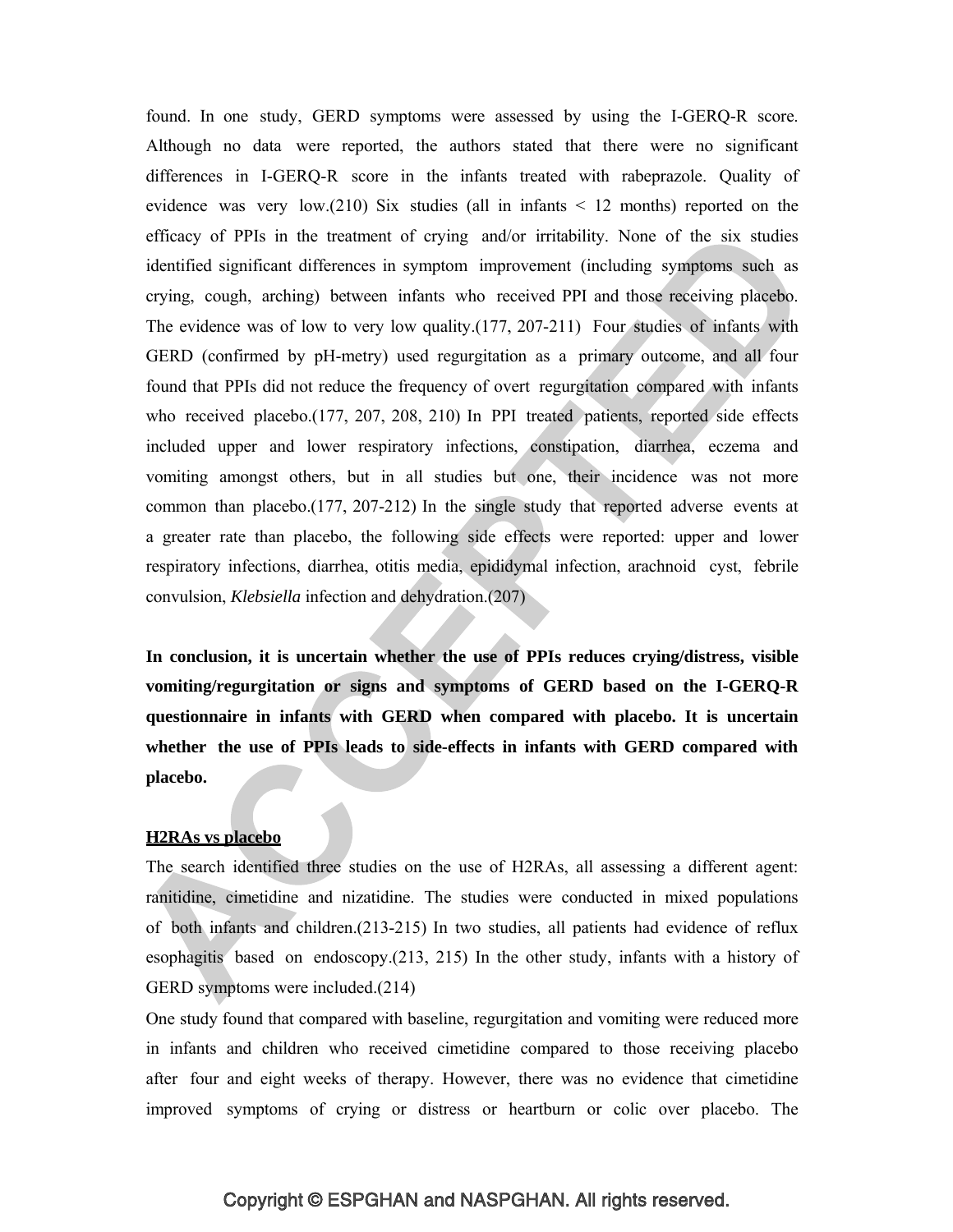evidence for these findings was of very low quality.(215) Two studies found that endoscopic and histological features of esophagitis were reduced in infants and children who received H2RAs compared with placebo. The quality of the evidence for this finding was low to very low.(213, 215) No serious adverse events were reported in any of the three trials. In one other study, the number of infants with more than one (treatment related) adverse event (AE) did not differ between infants and children treated with ranitidine or placebo.(214)

**In conclusion, it is uncertain whether the use of H2RAs reduces crying/distress, visible regurgitation/vomiting or heartburn in children with GERD compared withplacebo. It is uncertain whether the use of H2RAs improves histology/erosive esophagitis in children with GERD compared with placebo. It is uncertain whether the use of H2RAs leads to side-effects in infants and children with GERD compared with placebo.**

### **PPIs vs H2RAs**

The search yielded two studies that compared omeprazole versus ranitidine in infants and children with GERD based on clinical symptoms and results of pH-metry and/or endoscopy.(30, 216) The quality of evidence of both studies was very low. Ummarino, et al, found no significant difference in symptom severity scores of crying/distress or chest pain between the groups treated with omeprazole versus ranitidine based on the mean differences in symptom scores after eight weeks of treatment compared with baseline.(216) In the other eight-week study, Cucchiara, et al, found no statistically significant difference in esophagitis healing between infants and children with refractory GERD who received high dose ranitidine compared with omeprazole. The evidence for this finding was of very low quality.(30)

**In conclusion, it is uncertain whether the use of omeprazole reduces crying/distress or chest pain as signs and symptoms of GERD in infants and children with GERD compared with ranitidine. It is uncertain whether the use of omeprazole improves histology/macroscopy in infants and children with GERD compared with ranitidine. It is uncertain whether the use of omeprazole leads to more side-effects in infants and children with GERD compared with ranitidine.**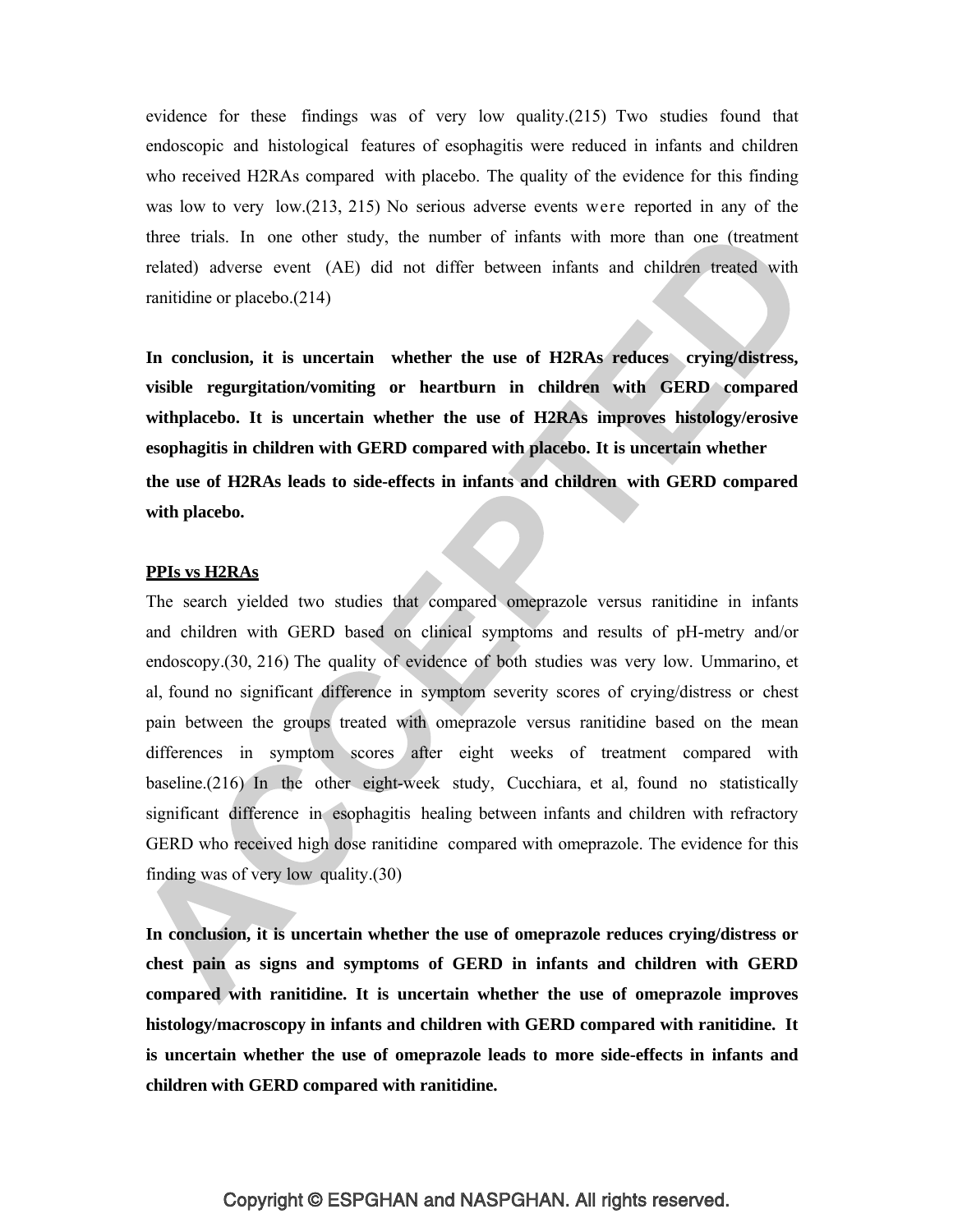#### **PPIs vs antacid**

The search yielded one study that compared esomeprazole vs. an antacid (aluminum hydroxide, magnesium hydroxide and simethicone) in infants with GERD as defined by authors. All infants also received positioning therapy (left-lateral position) during the study period.(156) Based on results of this study, no significant differences were found between esomeprazole- versus antacid-treated infants regarding the number of crying episodes or total minutes of crying. The quality of evidence was very low.(156)

**In conclusion, it is uncertain whether the use of esomeprazole reduces crying/distress as signs and symptoms of GERD in infants with GERD compared with antacids.**

#### **H2RAs vs antacid/alginate**

The search identified two studies that compared the use of an H2RA with an antacid/alginate. Oderda, et al, compared famotidine versus an alginate-antacid mixture (0.5 gr algenic acid, 0.1 gr aluminum hydroxide, 0.025 gr magnesium trisilicate and 0.17 gr sodium bicarbonate) in children with endoscopy-confirmed esophagitis.(201) Cucchiara, et al, investigated infants and children with a diagnosis of GERD based upon radiology, pH-metry and/or endoscopy results, comparing cimetidine with a liquid magnesium hydroxide and aluminum hydroxide mixture to determine the primary outcome of symptom resolution.(202) No statistically significant differences were found in erosive esophagitis or histology between infants and children receiving a H2RA and those receiving an antacid/alginate. The quality of evidence was very low.

**In conclusion, it is uncertain whether the use of an H2RA improves histology/macroscopy in infants and children with GERD compared with antacids/alginates.**

### **PPIs vs feeding intervention**

The search yielded one study on the use of lansoprazole (comparing two doses, 15mg once a day vs 7.5mg twice a day) vs hydrolyzed formula in infants with GERD defined by an I-GERQ-R score  $> 16.217$ ) Both of the lansoprazole groups experienced significantly greater improvement in symptoms, defined as an improvement in I-GERQ-R scores, over the course of the 2 week trial compared with the hydrolysate formula, but no differences were found in the degree of symptom response between the two lansoprazole doses. The quality of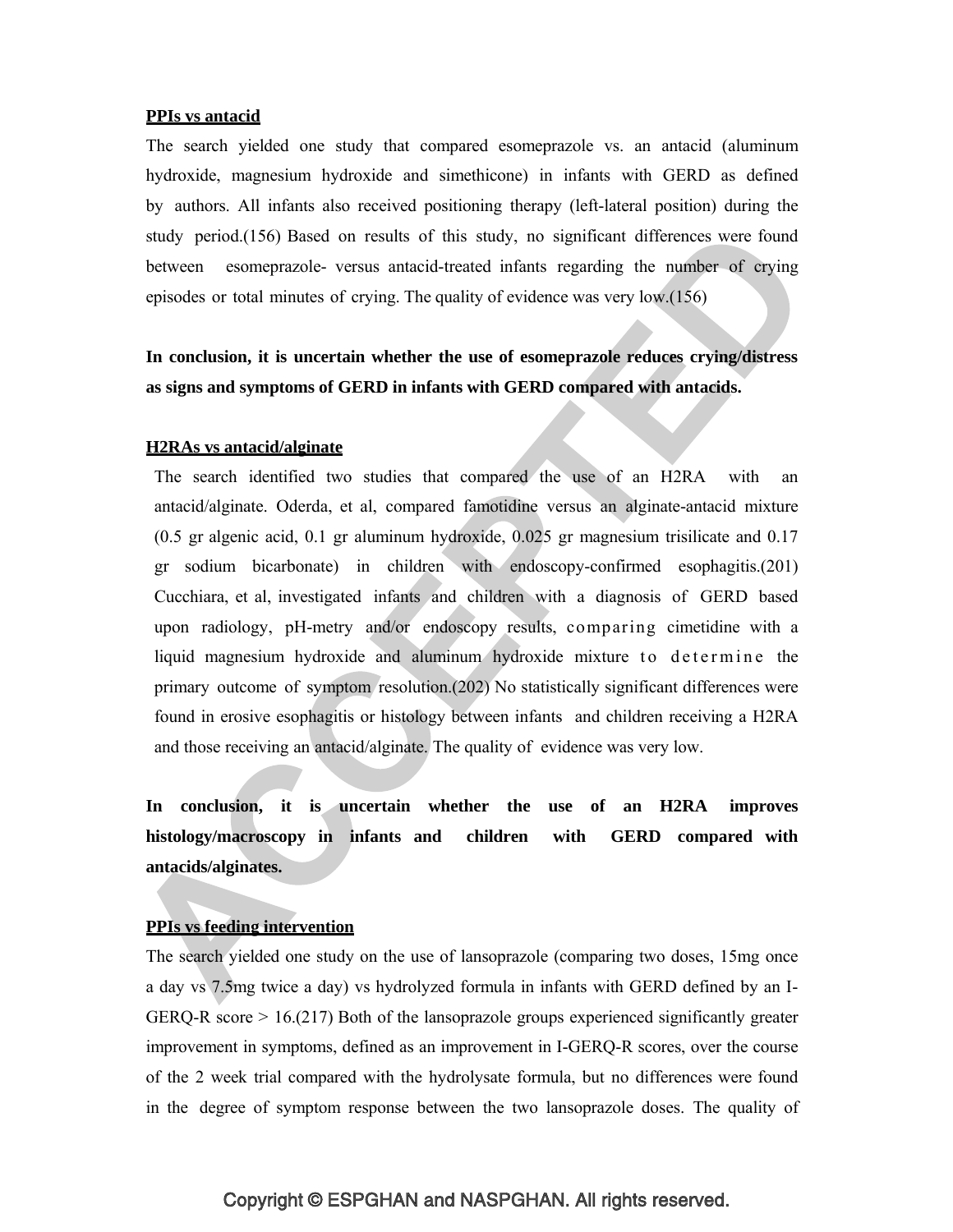evidence was very low. Although not predefined as an outcome measure, no adverse events of treatment were reported during the study period.

**In conclusion, it is uncertain whether the use of lansoprazole improves signs and symptoms based on the I-GERQ-R questionnaire in infants with GERD compared with hydrolyzed formula. It is uncertain whether the use of lansoprazole leads to more side-effects in infants with GERD compared with hydrolyzed formula.**

#### **H2RAs vs sucralfate**

The search identified one study comparing cimetidine with sucralfate in children with endoscopy-based diagnosis of erosive esophagitis in an eight-week trial.(218) The study reported no significant differences in endoscopic healing between the groups treated with cimetidine versus sucralfate. Quality of the evidence was very low. Although not included as predefined outcome measure, no adverse events were reported by any of the study subjects.

**In conclusion, it is uncertain whether the use of cimetidine improves histology/macroscopy in infants and children with GERD when compared to sucralfate. It is uncertain whether the use of cimetidine leads to more side-effects in infants and children with GERD compared with sucralfate.**

### **Other considerations for treatment:**

- PPIs vs H2RAs

Although their pharmacological mechanisms differ, both PPIs and H2RAs are acidsuppressing agents and thus similar outcomes can be expected. Although the studies are imperfect, symptom control between H2RA and PPIs is comparable. Rates of healing of erosive or histologic esophagitis are higher after 12 weeks of therapy with a PPI in contrast to H2RA.(1) Although evidence in children is very low, evidence in adults with erosive esophagitis shows that PPIs are superior to any other pharmacological treatments.(51, 219-221) Limited data are available on rates of esophagitis relapse seen after discontinuation of therapy. A single pediatric study by Boccia et al. showed a low microscopic esophagitis recurrence rate and GERD symptom recurrence long term after healing with omeprazole, irrespective of the maintenance therapy.(222) Therefore, based upon evidence from adult literature and expert opinion, the working group recommends PPIs as first-line treatment.(223) However, the working group also concluded that the decision of which to use should be based on practical considerations,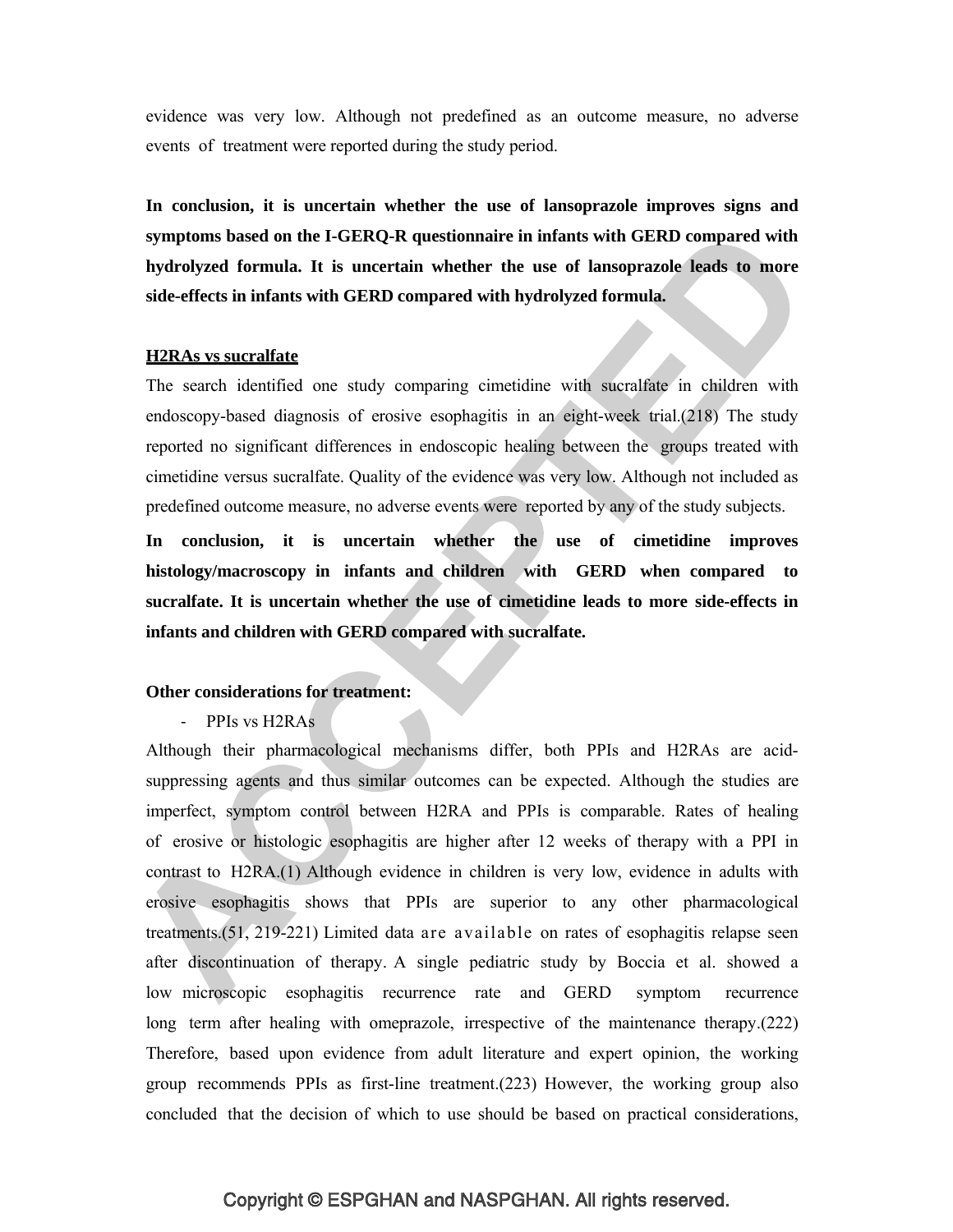such as ease of administration and medication cost and suggests H2RAs as a second line therapy in the treatment of esophagitis caused by acid reflux when PPIs are not available. Choice of PPIs or H2RA depends entirely on availability and cost, as no evidence supports superiority of any one PPI or H2RA over another.

From a dosing perspective, the pediatric trials for the healing of erosive and microscopic esophagitis have shown consistently high rates of healing at PPI doses of 1- 1.7 mg/kg/day (see Table 4)(83, 224, 225)

#### - Safety

Despite the fact that none of the GRADE approved studies reported any serious adverse events in children taking H2RA or PPIs, case control studies show increased risk of infection in infants and children taking these medications compared to non-users. These infections include necrotizing enterocolitis, pneumonia, upper respiratory tract infections, sepsis, urinary tract infections, and *Clostridium difficile* infections.(51, 226, 227) Acid has a protective effect against bacterial gastrointestinal infections, and it is therefore important that widespread unnecessary usage of acid suppressive medications be avoided, and that when these drugs are used, unnecessarily long-term usage be avoided whenever possible. Thus, it is important to be able to identify those children and young people with reflux esophagitis and symptoms responsive to acid suppression therapy so that treatment is used appropriately. Additionally, the working group also recommends the importance of regular assessment of the ongoing need for long-term acid suppression therapy in infants and children with GERD.

While increased risk of fractures, dementia, myocardial infarction, and renal disease have been reported in PPI users, no pediatric evidence convincingly documents these risks, and these studies are often confounded by comorbidities found in patients taking PPIs. However, given the mounting data in adults questioning the safety of these medications in multiple organ systems, these medications should be prescribed only when there is a clear diagnosis of GERD and, whenever possible, the lowest doses should be prescribed for the shortest length of time possible. There is a critical need for PPI safety studies in pediatrics, particularly because of the high rates of prescribing in this vulnerable population.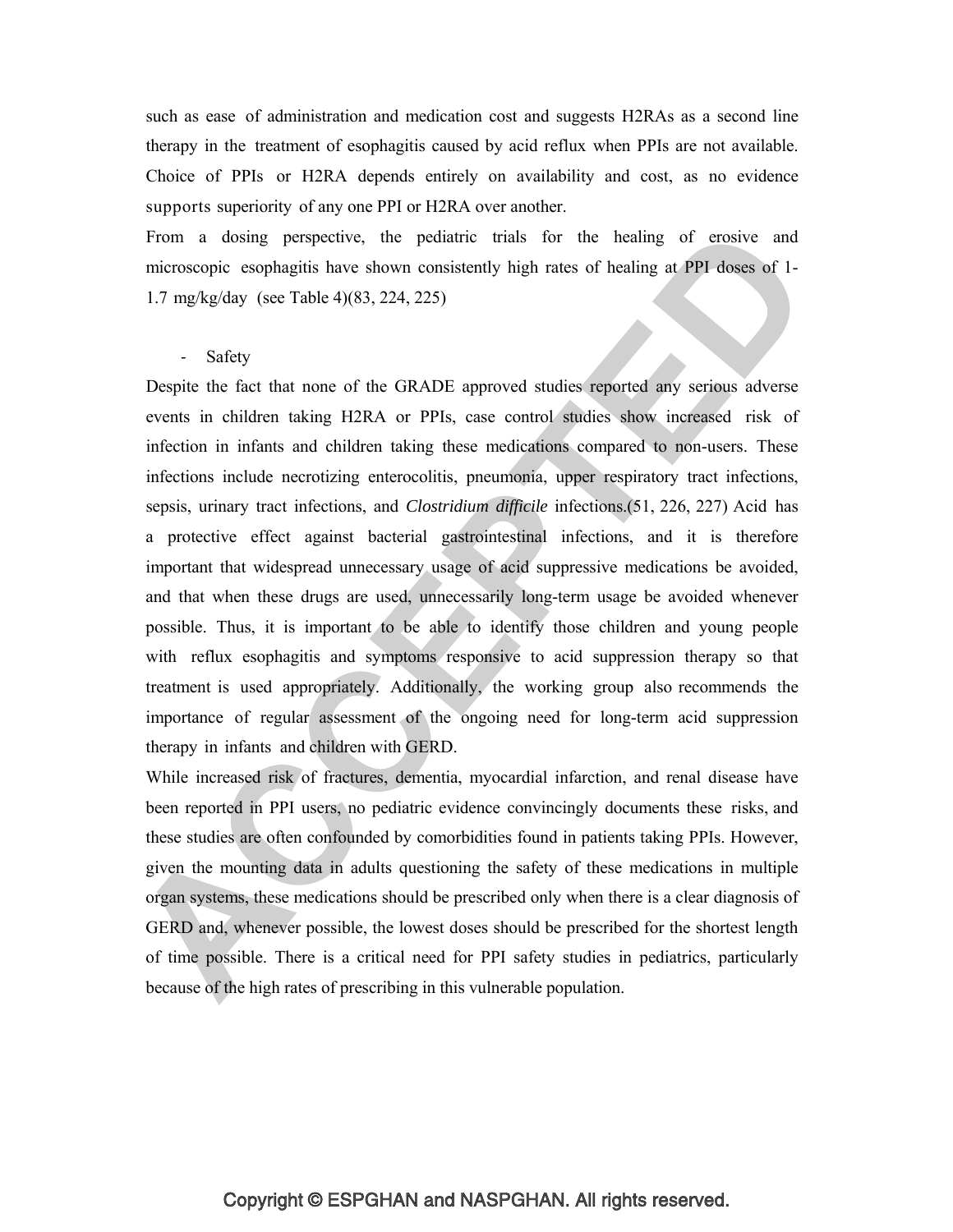### **Recommendations:**

5.2 Based on expert opinion, the working group recommends the use of PPIs as first-line treatment of reflux-related erosive esophagitis in infants and children with GERD (Algorithm 2).

**VOTING: 7, 7, 8, 9, 9, 9, 9, 9, 9, 9. (strong recommendation)**

5.3 Based on expert opinion, the working group suggests to use H2RAs in the treatment of reflux related erosive esophagitis in infants and children if PPIs are not available or contra-indicated (Algorithm 2).

**VOTING: 7, 8, 8, 8, 9, 9, 9, 9, 9, 9. (weak recommendation)**

#### **Recommendations:**

5.4 The working group recommends not to use H2RA or PPI for the

treatment of crying/distress in otherwise healthy infants.

**VOTING: 5, 7, 7, 8, 9, 9, 9, 9, 9, 9. (strong recommendation)**

5.5 The working group recommends that H2RA or PPI should not be used for the treatment of visible regurgitation in otherwise healthy infants.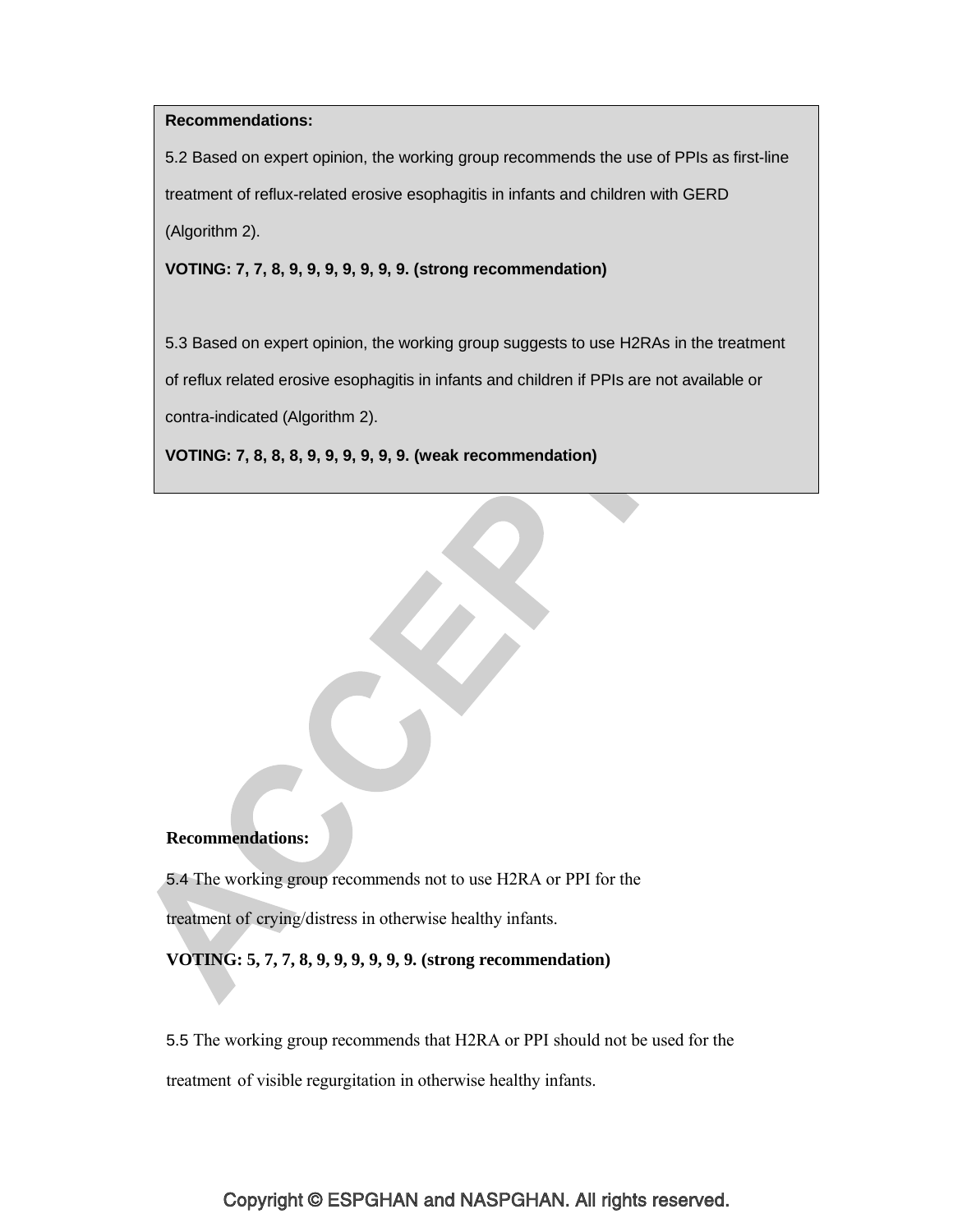#### **VOTING: 7, 8, 8, 8, 9, 9, 9, 9, 9, 9. (strong recommendation)**

5.6 Based on expert opinion, the working group recommends a 4-8 week course of H2RAs or PPIs for treatment of typical symptoms (i.e. heartburn, retrosternal or epigastric pain) in children with GERD (Algorithm 2).

**VOTING: 7, 7, 8, 8, 8, 8, 9, 9, 9, 9. (strong recommendation)**

5.7 Based on expert opinion, the working group suggests not to use H2RAs or PPIs in patients with extraesophageal symptoms (i.e. cough, wheezing, asthma), except in the presence of typical GERD symptoms and/or diagnostic testing suggestive of GERD. **VOTING: 6, 6, 6, 6, 8, 8, 8, 8, 8, 9. (weak recommendation)**

5.8 Based on expert opinion, the working group recommends evaluation of treatment efficacy and exclusion of alternative causes of symptoms in infants and children not responding to  $4 - 8$  weeks of optimal medical therapy for GERD (Algorithm 2). **VOTING: 6, 7, 7, 8, 8, 8, 8, 9, 9, 9. (strong recommendation)** 5.9 Based on expert opinion, the working group recommends the regular assessment of the ongoing need of long-term acid suppression therapy in infants and children with GERD (Algorithm 2).

**VOTING: 6, 7, 7, 9, 9, 9, 9, 9, 9, 9. (strong recommendation)**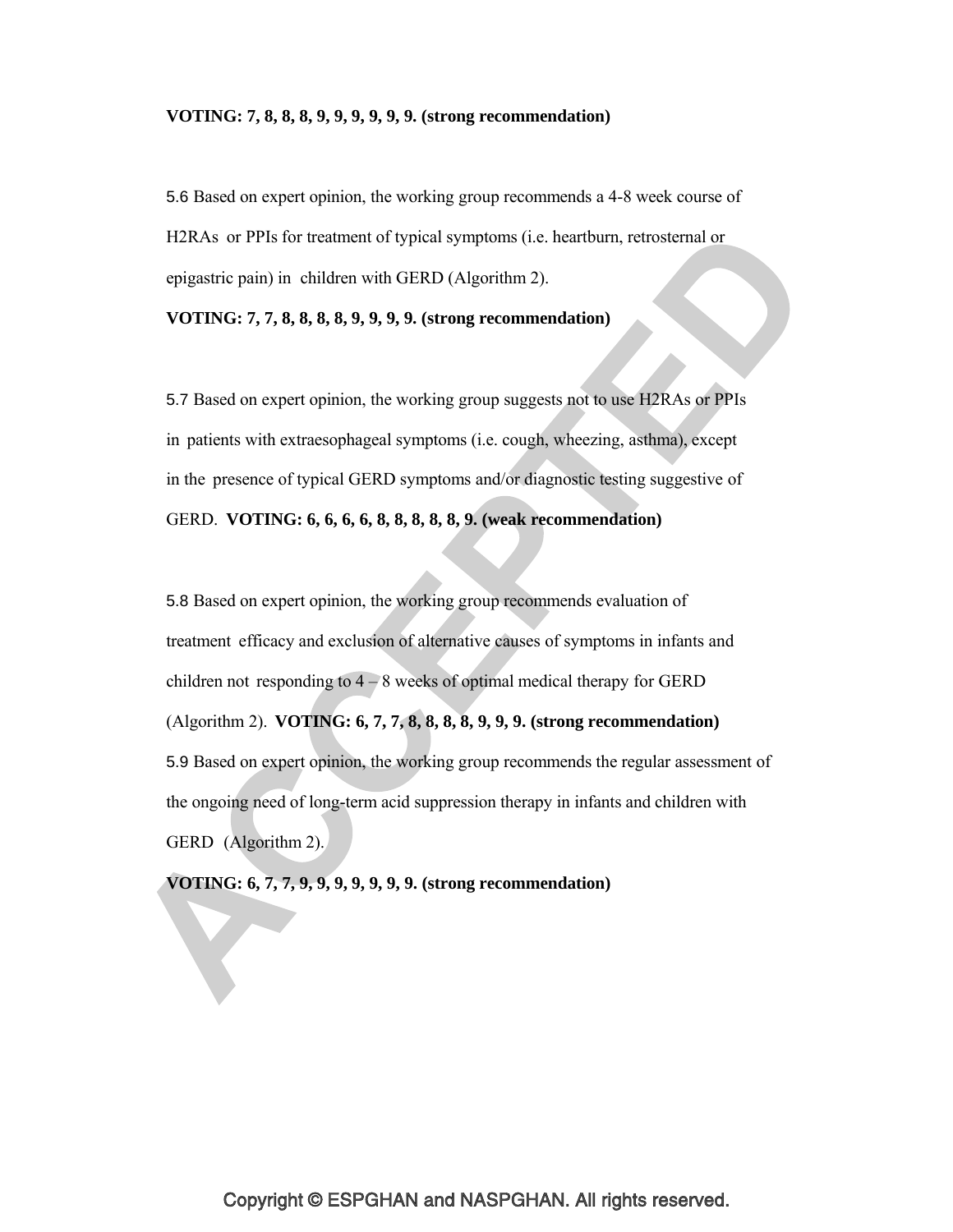### **Prokinetics**

#### **Baclofen vs placebo**

The search identified one double-blinded placebo RCT of baclofen versus placebo in 30 children with intractable GERD symptoms, applying manometry, pH-metry and gastric emptying results as outcome measures. Each patient was blinded to receive drug or placebo, and manometry and pH recording were performed for 2 hours after each drug was administered. Baclofen significantly reduced the rates of acid reflux and TLESRs and improved gastric emptying measured by breath testing. Although this study did not assess symptom response, it did report on the total number of adverse events and was therefore included for review. Based upon this study, no significant difference in the number of adverse events was found between study groups. The quality of evidence was very low.(228)

### **Other considerations for baclofen use:**

Baclofen reduces the frequency of TLESRs, reduces acid reflux and accelerates gastric emptying, but it has not been evaluated in controlled trials for treatment of GERD in children.(225) Based on adult literature review, baclofen may be useful for treatment of GERD patients, but should not be regarded as first-choice therapy largely because of the potential side effects seen in adult studies.(229)

Safety of baclofen:

Side effects such as dyspeptic symptoms, drowsiness, dizziness, fatigue, and lowered threshold for seizures have been reported in adults, but not in children possibly due to the limited number of treated children. Such side-effects preclude its routine use.

**In conclusion, it is uncertain if the use of baclofen for the reduction of signs and symptoms in infants and children with GERD leads to side-effects compared with placebo.**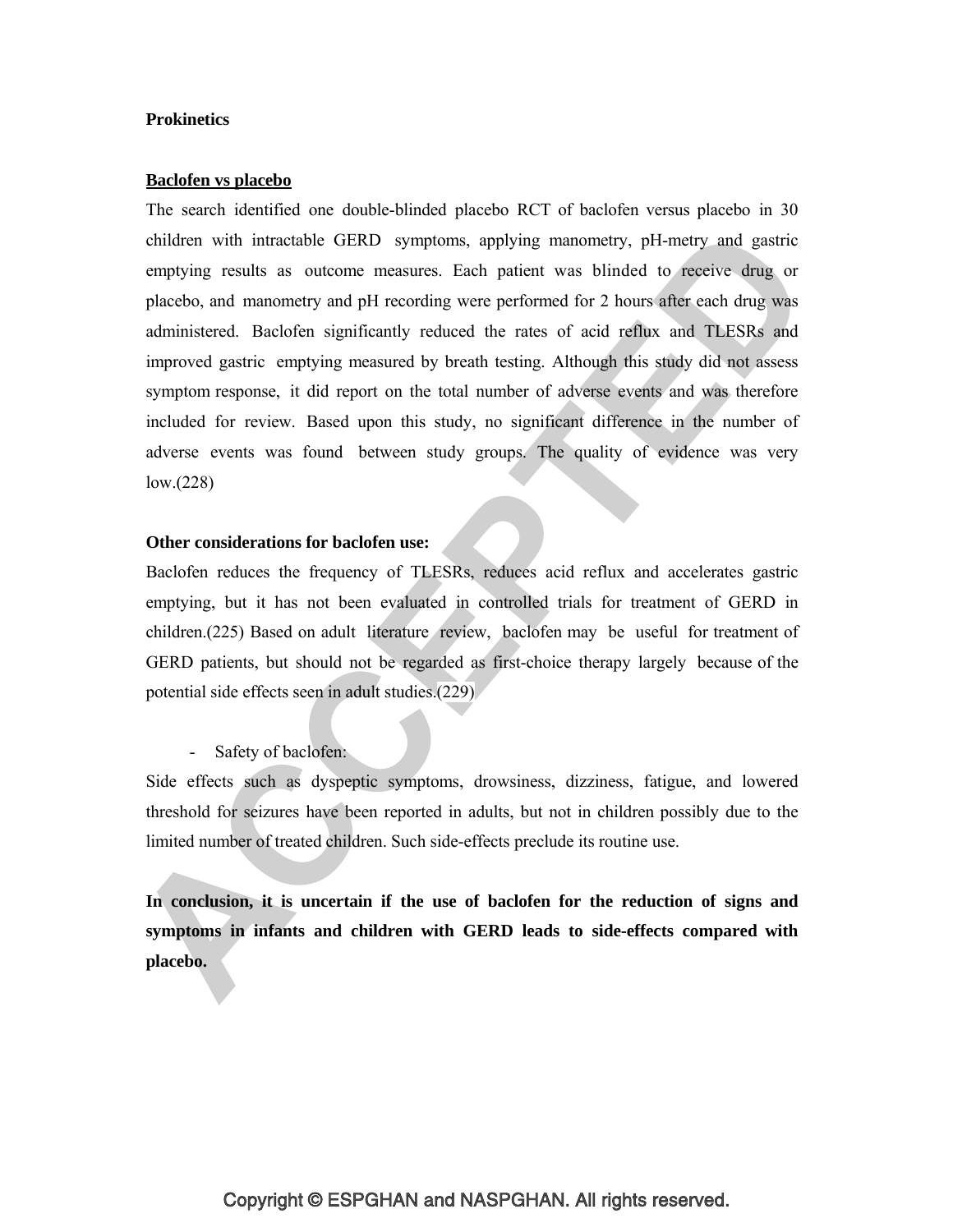#### **Recommendation:**

5.10 Based on expert opinion, the working group suggests that baclofen can be considered prior to surgery in children in whom other pharmacological treatments have failed.

**VOTING: 6, 6, 6, 6, 7, 7, 7, 8, 8, 8. (weak recommendation)**

### **Domperidone and metoclopramide**

#### **Domperidone vs placebo**

The search identified two studies comparing domperidone and placebo.(230, 231) De Loore et al. investigated infants and children with a clinical diagnosis of GER, defined by the presence of vomiting after a meal (230), while Carroccio et al. evaluated symptomatic infants and children with GERD confirmed by pH- metry.(231) Based upon the results of De Loore et al. in which 47 infants and children were randomized to a twoweek double-blind trial comparing domperidone, metoclopramide or placebo, domperidone led to significant improvement in the percentage of patients vomiting at the end of the treatment period compared with placebo (p<0.001). Carroccio et al., randomized patients to domperidone alone, domperidone with 2 different antacids or placebo and found that domperidone, when paired with antacids, reduced GERD symptoms (though not assessed as required to be included for analysis as an outcome measure in the current guideline) as well as pH-metry variables compared with placebo.(230) Both studies reported no side-effects. Quality of evidence was very low.(230, 231)

**In conclusion, it is uncertain whether the use of domperidone reduces visible regurgitation/vomiting as signs and symptoms in infants and children with GER compared with placebo. It is uncertain whether the use of domperidone for the reduction of signs and symptoms in infants and children with GER(D) leads to more side-effects compared with placebo.**

### **Metoclopramide vs placebo**

The search identified three studies on the use of metoclopramide versus placebo. Two were conducted in infants with pH-metry-confirmed GERD (232, 233), and one was done in both infants and children with a clinical diagnosis of GERD.(230) One of these studies was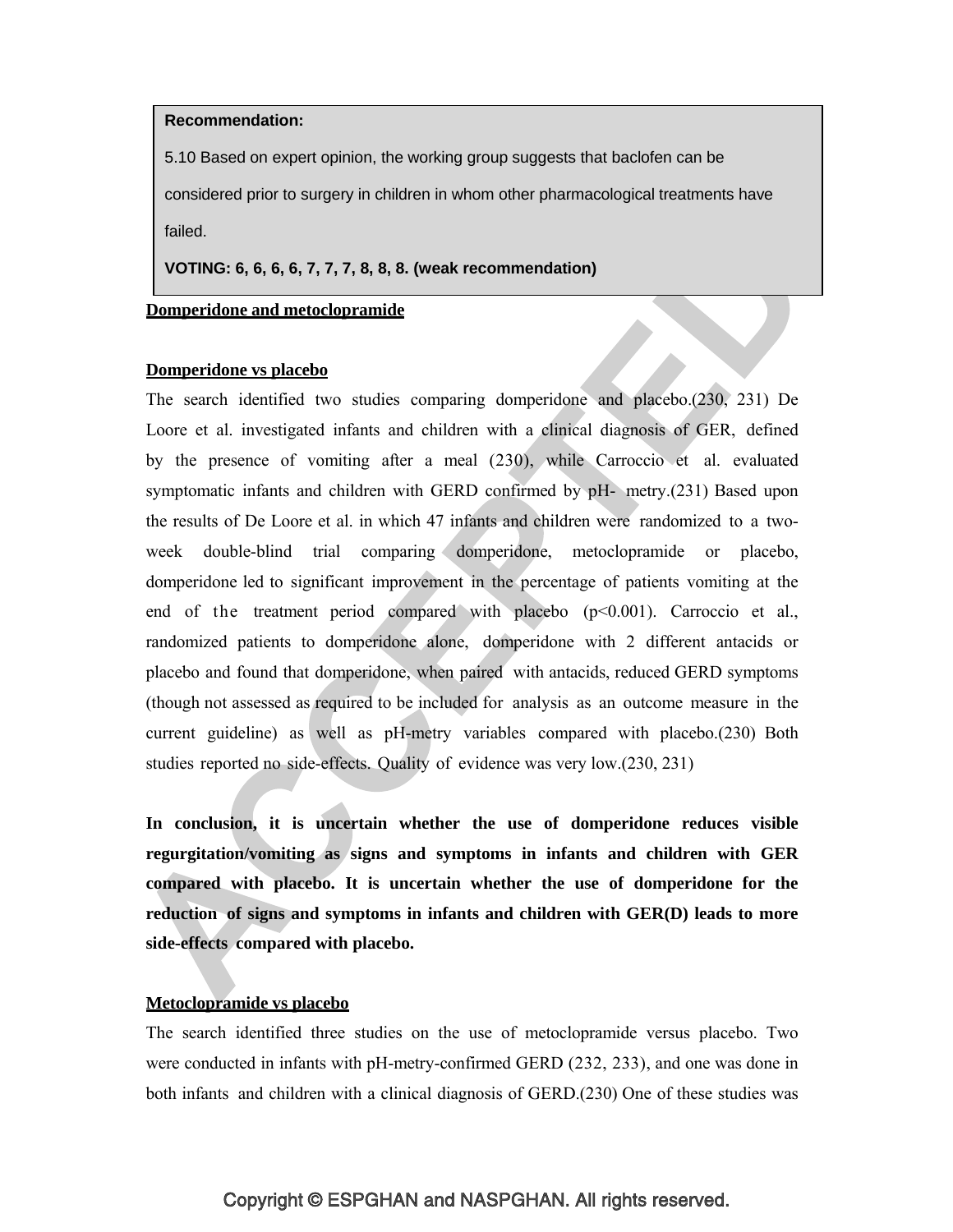conducted in a cross-over design, and two were randomized controlled trials.(230, 232, 233) De Loore et al., reported a two-week double-blind trial comparing domperidone, metoclopramide and placebo, and found significant improvement in the percentage of patients vomiting in those receiving metoclopramide compared with placebo  $(p<0.001)$ , however no raw data were provided. The quality of evidence was very low.(230) Though not included as a predefined outcome measure in the present guideline, neither the study by Tolia et al. nor the study by De Loore et al. found significant improvement based on pH-metry parameters(230, 232) No significant adverse events were reported during the study period.(230, 232)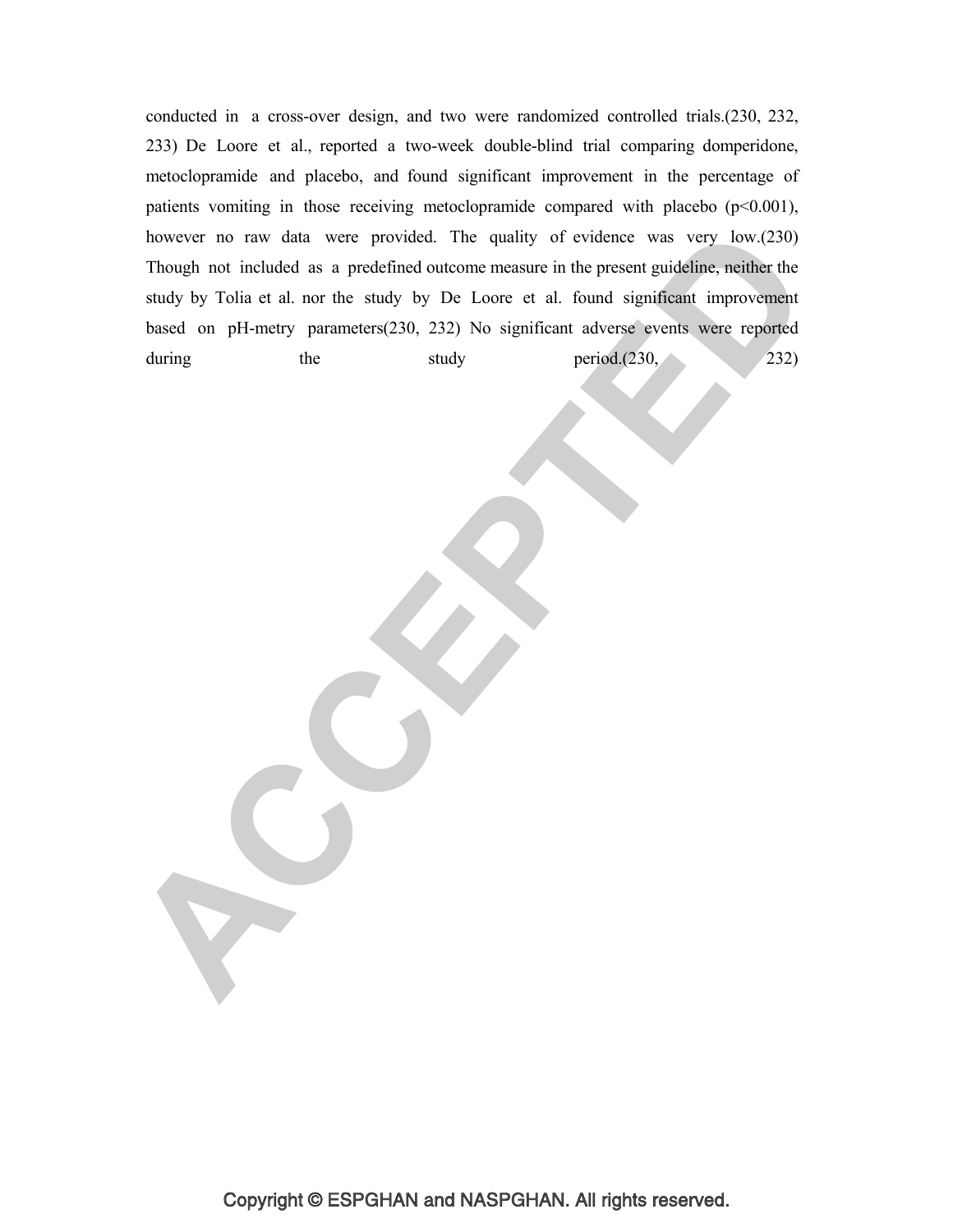**In conclusion, it is uncertain whether the use of metoclopramide improves visible regurgitation/vomiting as signs and symptoms in infants and children with GER. It is uncertain whether the use of metoclopramide for the reduction of signs and symptoms in infants and children with GER(D) leads to more side-effects compared with placebo.**

### **Domperidone vs metoclopramide**

The search yielded one study comparing domperidone and metoclopramide in infants and children with a clinical diagnosis of GER defined by pronounced vomiting after meals.(230) De Loore, et al, found significant improvement in the percentage of patients vomiting at the end of treatment in the group treated with domperidone compared with metoclopramide ( $p<0.05$ ), however no raw data were provided. Quality of evidence was very low. No side effects were reported during the study period.(230)

**In conclusion, it is uncertain whether the use of domperidone reduces visible regurgitation/vomiting as signs and symptoms in infants and children with GER compared with metoclopramide. It is uncertain whether the use of domperidone for the reduction of signs and symptoms in infants and children with GER leads to more side- effects compared with metoclopramide.**

Safety of domperidone and metoclopramide:

Domperidone and metoclopramide are antidopaminergic agents that facilitate gastric emptying. Over the last 5 years, one meta-analysis has been completed on the safety of metoclopramide that reviewed 108 (57 prospective) studies.(234) The most common adverse effects were extrapyramidal symptoms (9%; 95%CI 5-17%), diarrhea (6%; 95%CI 4-9%), and sedation (multiple-dose studies: 6%; 95%CI 3-12). Dysrhythmia, respiratory distress/arrest, neuroleptic malignant syndrome, and tardive dyskinesia were rarely associated with metoclopramide use. Its therapeutic dosage is very close to the toxic dosage resulting in a very narrow safe dosing range. In some countries, regulatory agencies have removed it from the market because of its side effects and in 2013, the European Medicines Agency released a statement that the risk of neurological adverse for metoclopramide outweighed the benefit when taken for a prolonged amount of time at a high dose. A similar warning was made by the Food and Drug Administration in 2009, and Health Canada issued a statement in 2015 declaring that metoclopramide is contraindicated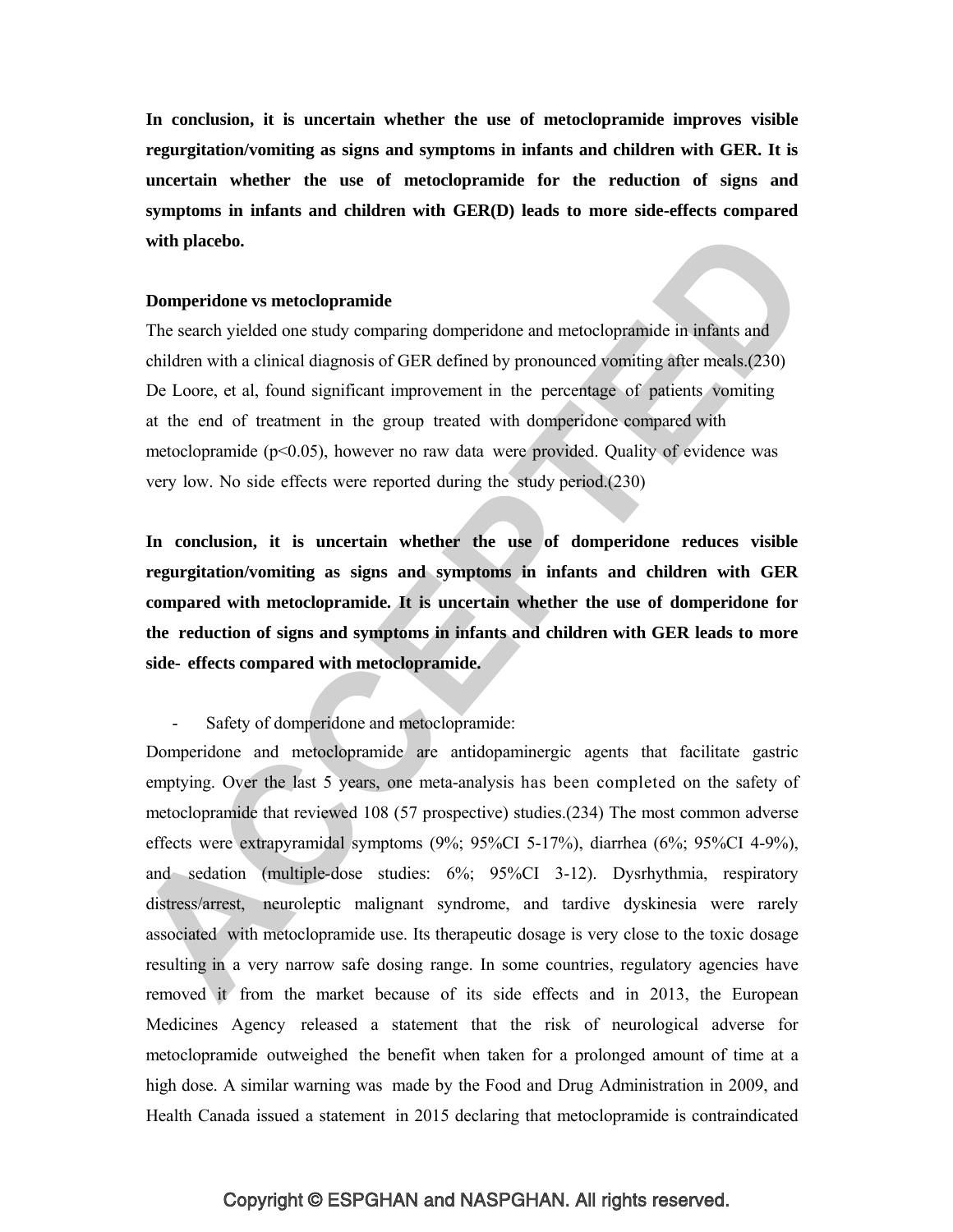in infants <1 year of age due to its side-effects. As with metoclopramide, the side effect concerns relative to medication efficacy with domperidone are significant. The most concerning and significant adverse event related to its use is prolongation of the QTc interval, an event that has been reported in 1 out of 5 pediatric studies although there are conflicting results among studies and heterogeneity among study populations.(235) Domperidone also has been associated with extrapyramidal central nervous system side effects, which preclude its routine use.(212, 236-239) In 2014, the Medicine and Healthcare products Regulatory Authority (MHRA) released a statement that there was a small risk of adverse cardiac events (specifically serious ventricular arrhythmia and sudden cardiac death) with the use of domperidone. Domperidone is not available in the United States and Health Canada has issued a warning related to its use in 2012 because of the risk of sudden death. The working group was therefore concerned that these agents should only be considered for use following specialist advice and as a last-line therapy. Insufficient evidence of clinical efficacy exists to justify routine use of either metoclopramide or domperidone for GERD, and these agents should thus not be regarded as an initial treatment for GERD in infants and children.

#### **Recommendation:**

5.11 The working group suggests not to use domperidone in the treatment of GERD in infants and children.

**VOTING: 6, 7, 8, 8, 8, 9, 9, 9, 9, 9. (weak recommendation)**

5.12 The working group suggests not to use metoclopramide in the treatment of GERD in infants and children.

**VOTING: 8, 8, 9, 9, 9, 9, 9, 9, 9, 9. (weak recommendation)**

### **Other prokinetics (i.e. erythromycin, cisapride and bethanechol)**

**Cisapride**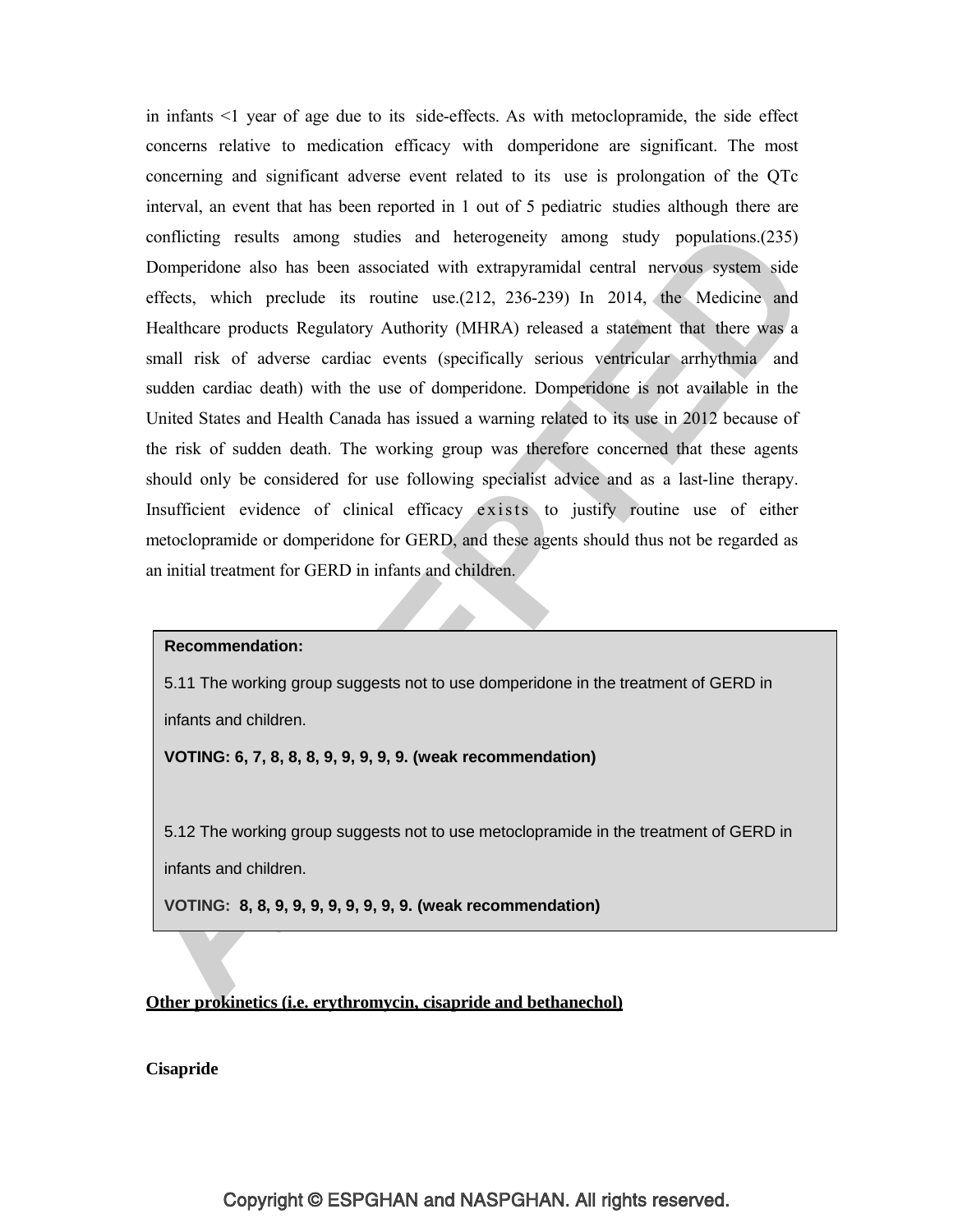Cisapride is a mixed serotonergic agent that facilitates the release of acetylcholine at synapses in the myenteric plexus, thereby increasing gastric emptying and improving esophageal and intestinal peristalsis. It was withdrawn from the market of most countries more than 10 years ago, after it was found to produce prolongation of the QTc interval, increasing the risk of sudden death.(1) Thereafter, its use has been restricted to heavily regulated, limited-access programs supervised by a pediatric gastroenterologist and to patients in clinical trials, safety studies, or registries.(1) The treatment principles for GERD are not different, and it was for these reasons that the working group decided (though several RCTs on the efficacy of cisapride in pediatrics exist to remove cisapride from the available treatment options for GERD.(240-245)

### **Erythromycin or bethanechol**

The search did not identify any studies fulfilling our inclusion criteria. However, one randomized controlled trial of erythromycin (5 mg/kg every 8 hours) versus placebo met inclusion criteria for the treatment of feeding intolerance, using improvement in reflux burden measured by pH-metry and improvement of GERD symptoms as secondary outcomes. In this study, erythromycin and placebo both improved pH-metry parameters, time to full enteral feeds and GERD symptoms equally.(246) Subsequent placebo controlled randomized trials in infants using higher dose erythromycin (4-12.5 mg/kg/dose TID-QID) showed improvement in time to full enteral feedings and/or weight gain, although reflux endpoints were not assessed.(247-249) While good evidence shows that erythromycin may improve feeding tolerance in infants, no evidence supports the benefit of erythromycin for treatment of GERD.

#### **Other considerations**

Bethanechol, a direct cholinergic agonist, is not approved by the FDA for use in children, has been studied in a few trials in pediatric GERD, has uncertain efficacy, and carries a high potential of side effects. (250, 251) Erythromycin and azithromycin, motilin agonists not approved by the FDA for treatment of GERD, are sometimes used in patients with gastroparesis to accelerate gastric emptying. Patients with aerodigestive disorders may derive some benefit due to its anti-inflammatory properties for the lung, although bethanechol is not approved by the FDA for use in children.(1) In a single randomized controlled crossover study of azithromycin in adults undergoing pH-MII testing, no reduction was reported in the total number of reflux events measured by pH-MII, but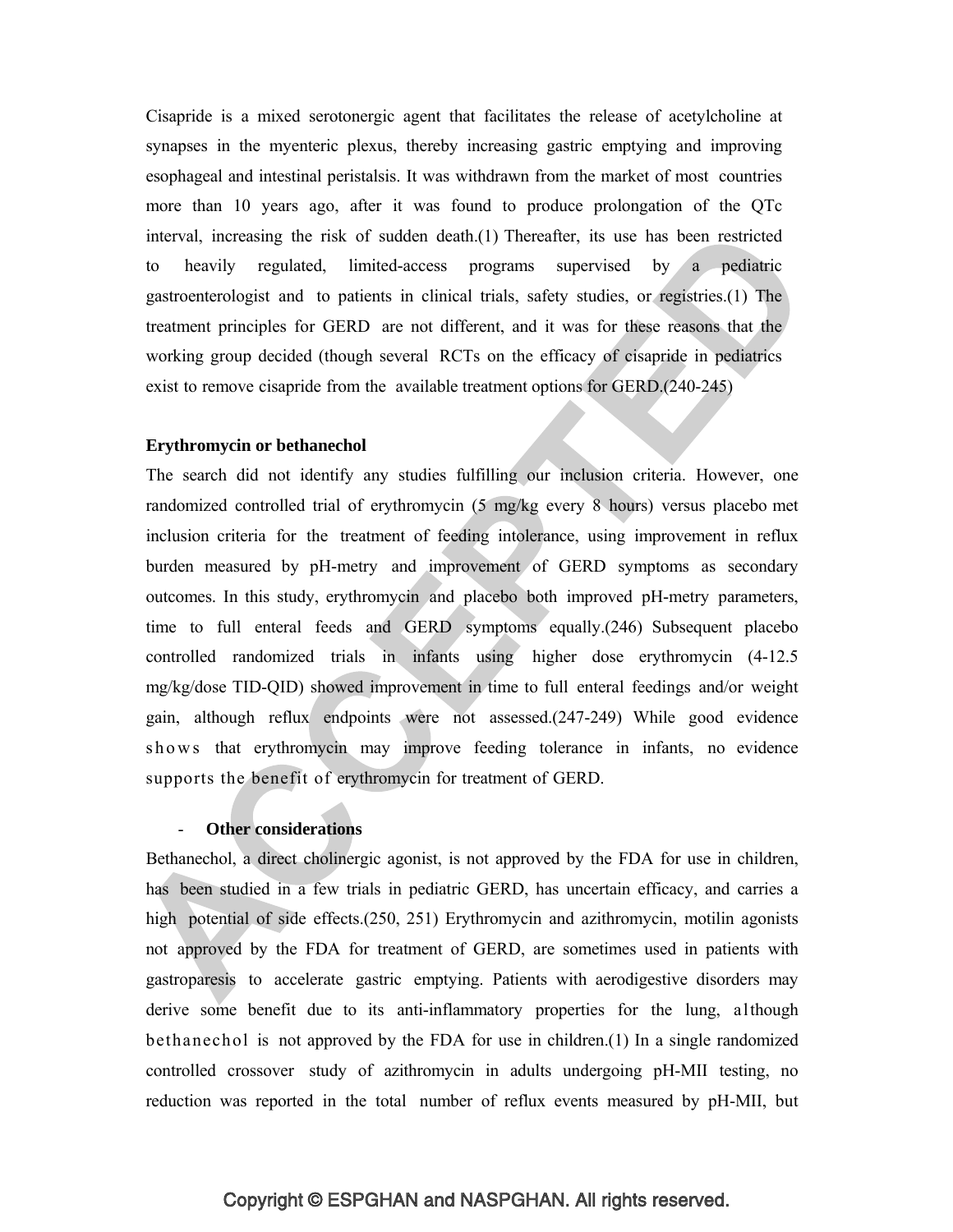reduction was observed in the percentage of time pH was <4.(252) Although its role in the therapy of GER and GERD has not been investigated, erythromycin is in widespread use in the NHS and in the United States as a prokinetic.(3)

**In conclusion, there is no evidence to support the use of bethanechol or erythromycin for the treatment of GERD in infants and children.**

#### **Recommendation:**

5.13 Based on expert opinion, the working group suggests not to use any other prokinetics (i.e. erythromycin, betanechol) as first line treatment in infants and children with GERD.

**VOTING: 8, 8, 8, 8, 9, 9, 9, 9, 9, 9 (weak recommendation)**

#### **Question 6:**

**Which infants and children would benefit from surgical treatment (i.e. fundoplication) after (non)-pharmacological treatment and what are the efficacies of these surgical therapies?**

### **Fundoplication**

The search did not identify any RCTs meeting our inclusion criteria concerning surgical treatment of infants and children with GERD refractory to non-pharmacological and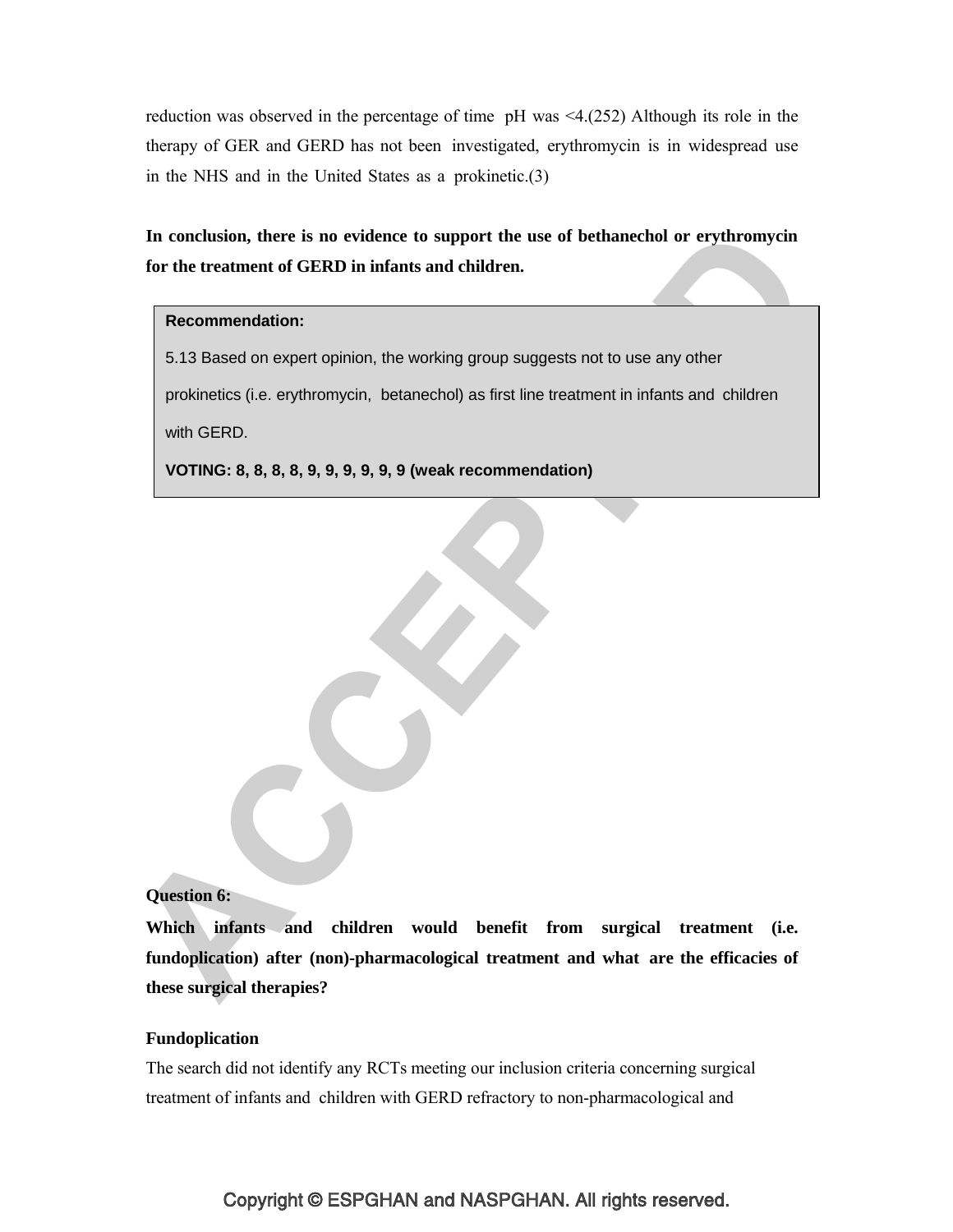pharmacological treatment. (See Appendix A, Supplemental Digital Content 1, http://links.lww.com/MPG/B265, for summary of search strategy, results and study selection). Only comparative studies  $(2 RCTs (253, 254)$  and one observational study $(255)$ ) were identified. This question is thus answered based on expert opinion and earlier published guidelines and literature relevant to the research question with a recognition of the publication bias often found in the surgical literature. $(1, 3)$ 

### - **Other considerations when considering fundoplication**

Antireflux surgery is usually undertaken after other options have failed or as an option to manage GERD-related complications.(1) Fundoplication decreases reflux by increasing the LES baseline pressure, decreasing the number of TLESRs and the nadir pressure during swallow induced relaxation, increasing the length of the intra-abdominal esophagus, accentuating the angle of His and reducing a hiatal hernia if present. Different antireflux surgical approaches exist. Laparoscopic Nissen fundoplication is considered the gold standard for surgical treatment of severe GERD and has largely replaced open Nissen fundoplication as the preferred antireflux surgery due to its decreased morbidity, shorter hospital stay, and fewer perioperative problems.(256) Robot-assisted Nissen fundoplication represents a safe alternative to conventional laparoscopic surgery in children, but does not provide any substantial clinical advantage.(257)

Most of the literature on surgical therapy in children with GERD consists of retrospective case series in which documentation of the diagnosis of GERD and details of previous medical therapy are lacking. This makes it difficult to assess the indications for and responses to surgery. Moreover, children with underlying conditions predisposing to the most severe forms of GERD comprise a large percentage of many surgical series. In general, outcomes of antireflux surgery have been more carefully evaluated in adults than in children.

In adults, laparoscopic fundoplication is associated with approximately 95% patient satisfaction and improved quality of life in patients with chronic GERD. According to the guidelines written by the Society of American Gastrointestinal and Endoscopic Surgeons (SAGES), surgical procedures for GERD are curative in 85%-93% of cases.(258, 259) A systematic review of adult literature found that antireflux surgery may be superior in preventing esophageal adenocarcinoma compared with medical therapy in patients with Barrett's esophagus.(260) Failure rates of fundoplication in adults range from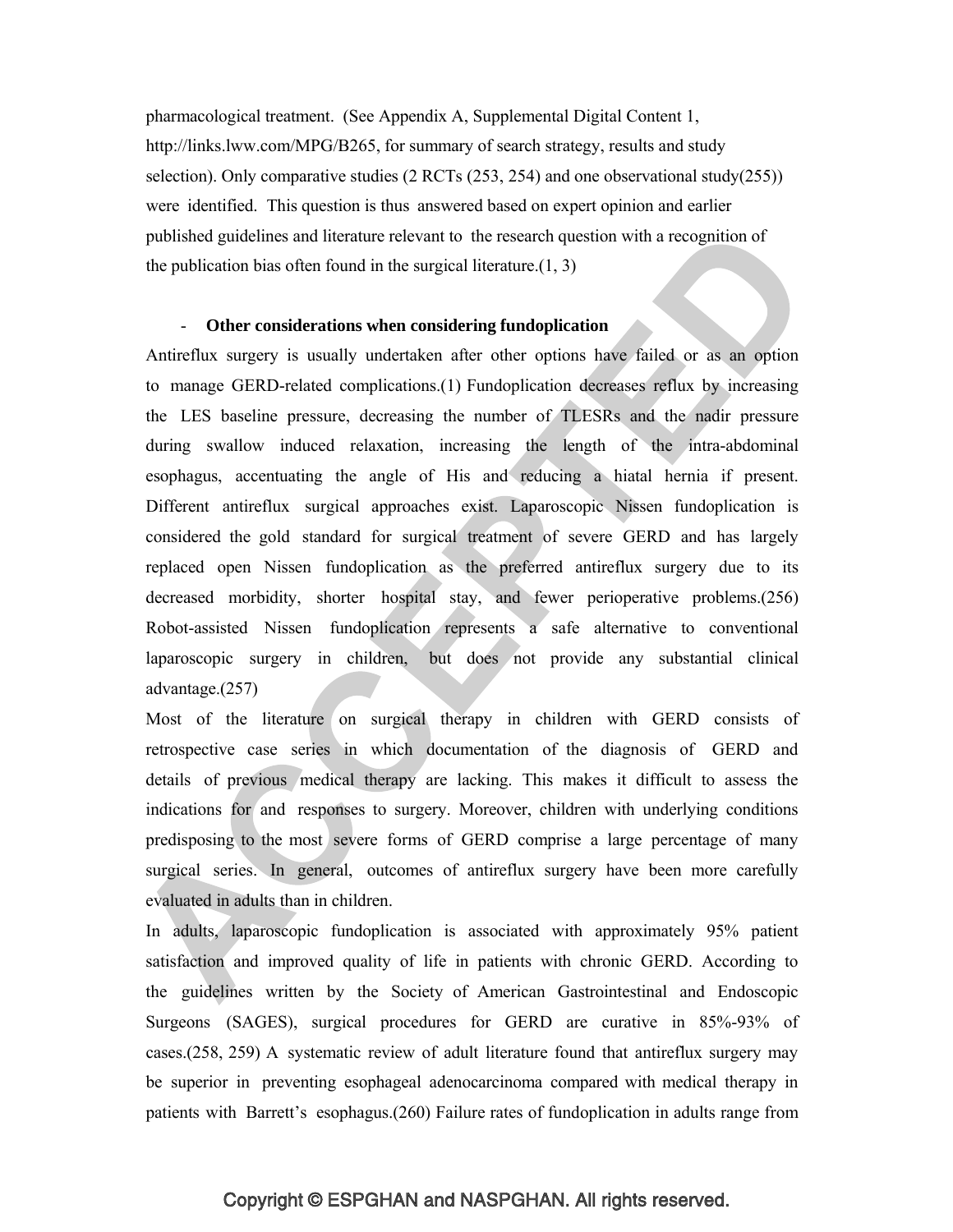3 – 16%, however between 37% and 62% of patients are taking PPI a few years after the intervention.(256, 261, 262) Postoperative dysphagia, though often resolving over time, is the most commonly reported complication reported in adult and pediatric literature.(263- 265) In a large cohort analysis from the National Surgical Quality Improvement Program (NSQIP) database, surgical mortality was less than 0.05% in patients younger than 70 years of age. $(266)$ 

Based on a systematic review of pediatric literature, antireflux surgery in children shows a good overall success rate (median 86%) in terms of complete relief of typical GERD symptoms.(267) In a recent survival analysis, 5-year survival post-fundoplication ranged from 59% up to almost 100%, with the lowest survival in the children with neurologic compromise.(268) Based upon a prospective, multicenter study in 25 children (age 2-18 years) with therapy-resistant GERD, laparoscopic antireflux surgery reduced reflux symptoms, total acid exposure time and number of (weakly) acidic reflux episodes. However, persisting/recurrent reflux symptoms were reported in 3/25 patients and newonset dysphagia also developed in 3 patients.(269) Outcome of surgery does not seem to be influenced by surgical technique, although postoperative dysphagia seems to occur less frequently after partial fundoplication.(267) In a retrospective review of 823 children (age < 18 years) who underwent Nissen fundoplication, the incidence of redo fundoplication was 12.2%. This risk increased with hiatal dissection, retching, and younger age at initial surgery.(270) Another series of 2008 fundoplications in children (age range 5 – 19 years) reported wrap failure rates of 4.6% after initial surgery and 6.8% after redo surgery.(256) Antireflux surgery has the poorest success rate in the treatment of extraesophageal symptoms including aspiration pneumonia. In the population of children with extraesophageal symptoms, multiple studies have failed to show consistent benefit, including no reduction of mechanical ventilation, pneumonias or asthma.(271- 274) Furthermore, pediatric data report no significant reduction in the use of acid suppression medication after fundoplication, with more than 75% of patients taking medication 1 year after surgery.(274)

Antireflux surgery may be of benefit in children with confirmed GERD who have failed or are significantly non-adherent to optimal medical therapy or who have life-threatening complications of proven GERD. Before surgery, it is essential to rule out non-GERD causes of symptoms and ensure that the diagnosis of chronic-relapsing GERD is firmly established. It is important to provide families with appropriate education and a realistic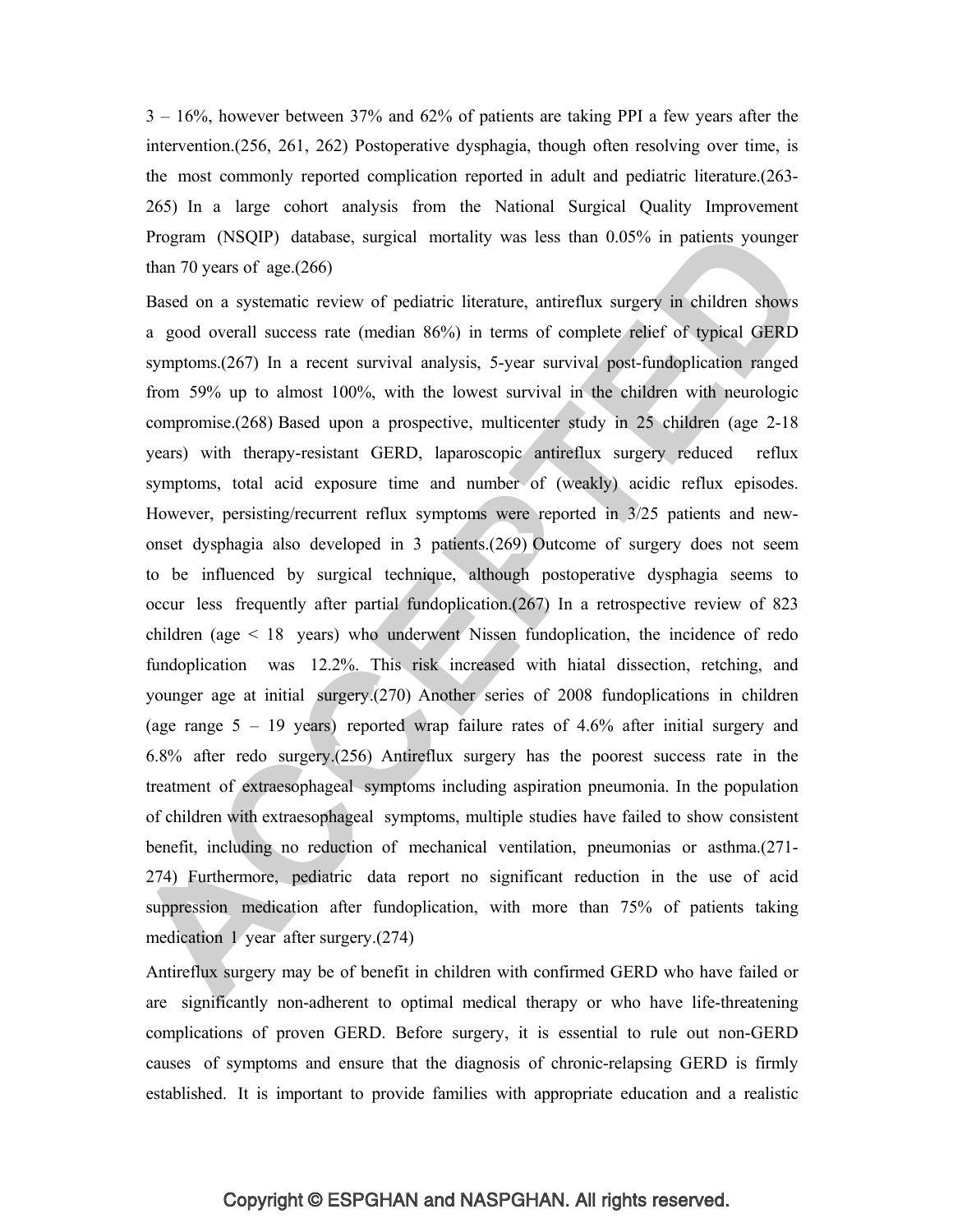understanding of the potential complications of surgery, including symptom recurrence (Question 4).(1) In all cases, the risks of surgery need to be weighed against the potential benefit and patient selection is critical; only patients with clearly proven GERD should be considered for surgery. Risks from fundoplication including gas-bloat, early satiety/pain, dysphagia, retching, dumping syndrome, worsening aspiration risk from esophageal stasis, and wrap slipping/unwrapping resulting in the need for reoperation. In all cases, the risks and benefits of surgical intervention should be weighed against those of medications and/or post-pyloric feeds.

#### **Recommendations:**

6.1 Based on expert opinion, the working group suggests antireflux surgery, including fundoplication, can be considered in infants and children with GERD and:

- life threatening complications (e.g.cardiorespiratory failure) of GERD after failure of optimal medical treatment
- symptoms refractory to optimal therapy (question 4, 5, 6), after appropriate evaluation to exclude other underlying diseases
- ‐ chronic conditions (i.e. neurologically impaired, cystic fibrosis) with a significant risk of GERD-related complications
- the need for chronic pharmacotherapy for control of signs and/or symptoms of GERD.

**VOTING: 5, 7, 7, 7, 8, 9, 9, 9, 9, 9. (weak recommendation)**

#### **Other surgical interventions for the treatment of refractory GERD**

The search did not identify any RCTs meeting our inclusion criteria concerning infants and children with GERD, refractory to non-pharmacological and pharmacological treatment, investigating the efficacy of new treatment options not already discussed elsewhere in the guidelines compared with no treatment or any other pharmacological treatment (See Appendix A (Supplemental Digital Content 1, http://links.lww.com/MPG/B265) for summary of search strategy, results and study selection). This question is thus answered based on expert opinions and earlier published guidelines and literature relevant to the research question. $(1, 3)$ 

#### **Total esophagogastric disconnection:**

Total esophagogastric disconnection (TED, Bianchi procedure) is an alternative surgical procedure in resistant GERD. It was first described in 1997 by Bianchi as a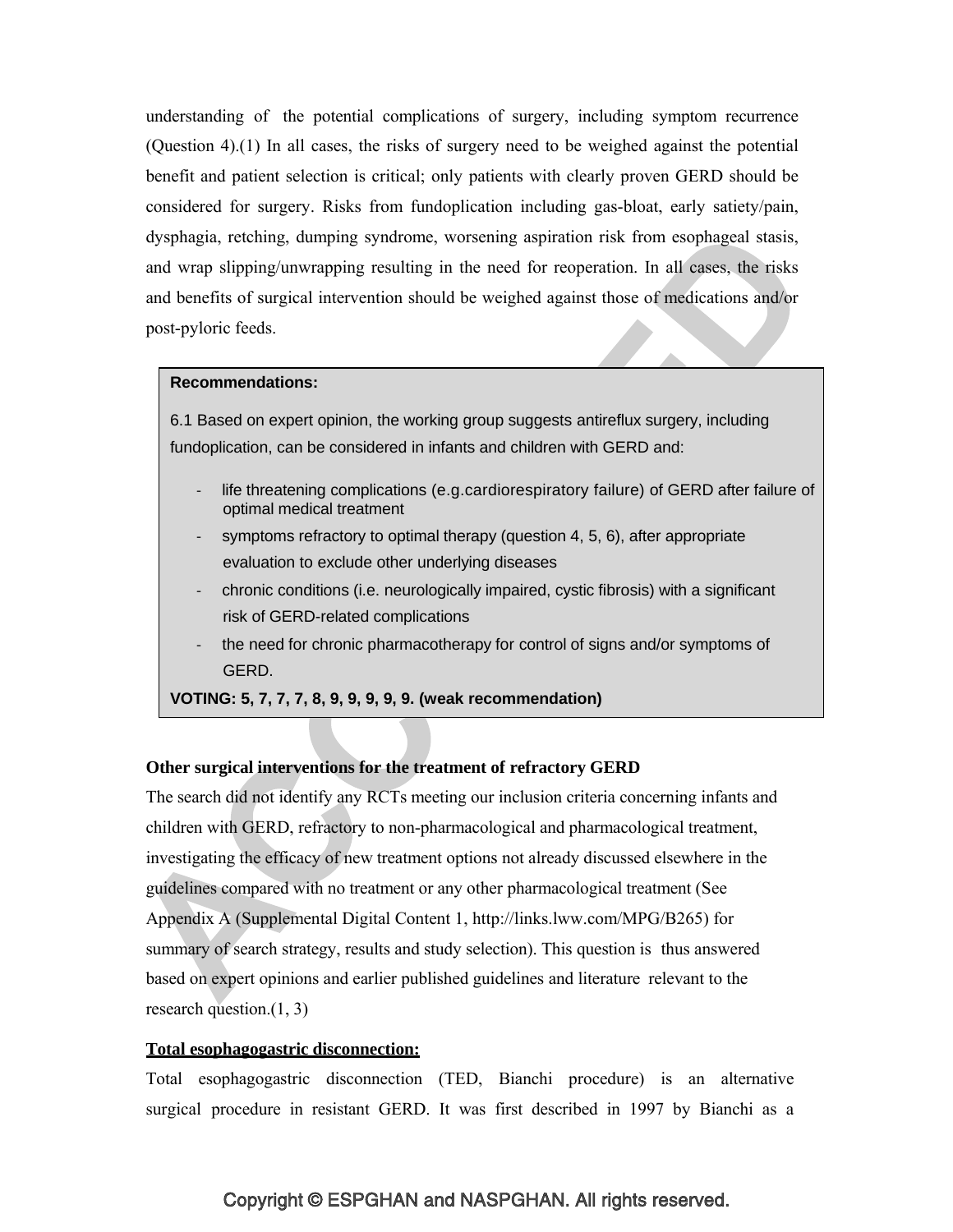new surgical procedure to treat severe GERD in children with neurological impairment, but has also been proposed in other conditions, such as esophageal atresia, tracheoesophageal fistula, or caustic esophageal lesions.

This procedure permanently eliminates GERD by transecting the esophagus from the stomach and creating an esophagojejunal anastomosis. The biliopancreatic limb is then anastomosed to the jejunal loop approximately 30 cm distal to the esophagojejunal anastomosis to drain the gastric contents. Gastric feedings may still be utilized via a gastrostomy tube in the remnant stomach without the risk of reflux.

In a non-randomized prospective comparative study, Gatti, et al, reported on 12 neurologically impaired children who underwent fundoplication with gastrostomy and 14 who underwent TED. The latter group showed a significant benefit for growth, respiratory infections, hospital stay, feeding time, and quality of life.(275) In another retrospective study of 20 neurologically impaired children, TED was as beneficial as Nissen fundoplication for controlling GERD, but with a lower failure rate.(276) As esophagogastric disconnection was considered a safe definitive solution for GERD, because it eliminates the risk of recurrent reflux, some authors have recommended its use as a primary treatment of choice for severely neurologically impaired patients who are experiencing GERD and are completely dependent on tube feeds.(277) A recent systematic review of 181 cases of TED (117 primary operations and 64 rescue procedures) reported 16.0% early complications and 15.5% late complications including 3.3% deaths related to the procedure and  $11.6\%$  requiring re-operation.(278) In a recent retrospective long term study comparing TED and fundoplication in neurologically impaired children, Lansdale, et al, showed that TED was effective in controlling GERD. However, TED was more likely to require intensive care, and operative time, length of stay and time to full feeds were all longer.(279) In addition, long term complications have been recently reported, including stenosis of the esophagojejunal anastomosis up to 9 years after TED, requiring repeated dilations, and Barrett esophagus 8 to 9 years after TED.(280) Nutritional and metabolic complications including dumping syndrome and chronic digestive malabsorption (i.e. Vitamin B12) are frequent after TED, requiring prolonged enteral nutrition.(281)

**In conclusion, no evidence supports total esophagogastric disconnection in infants and children with GERD refractory to pharmacological treatment.**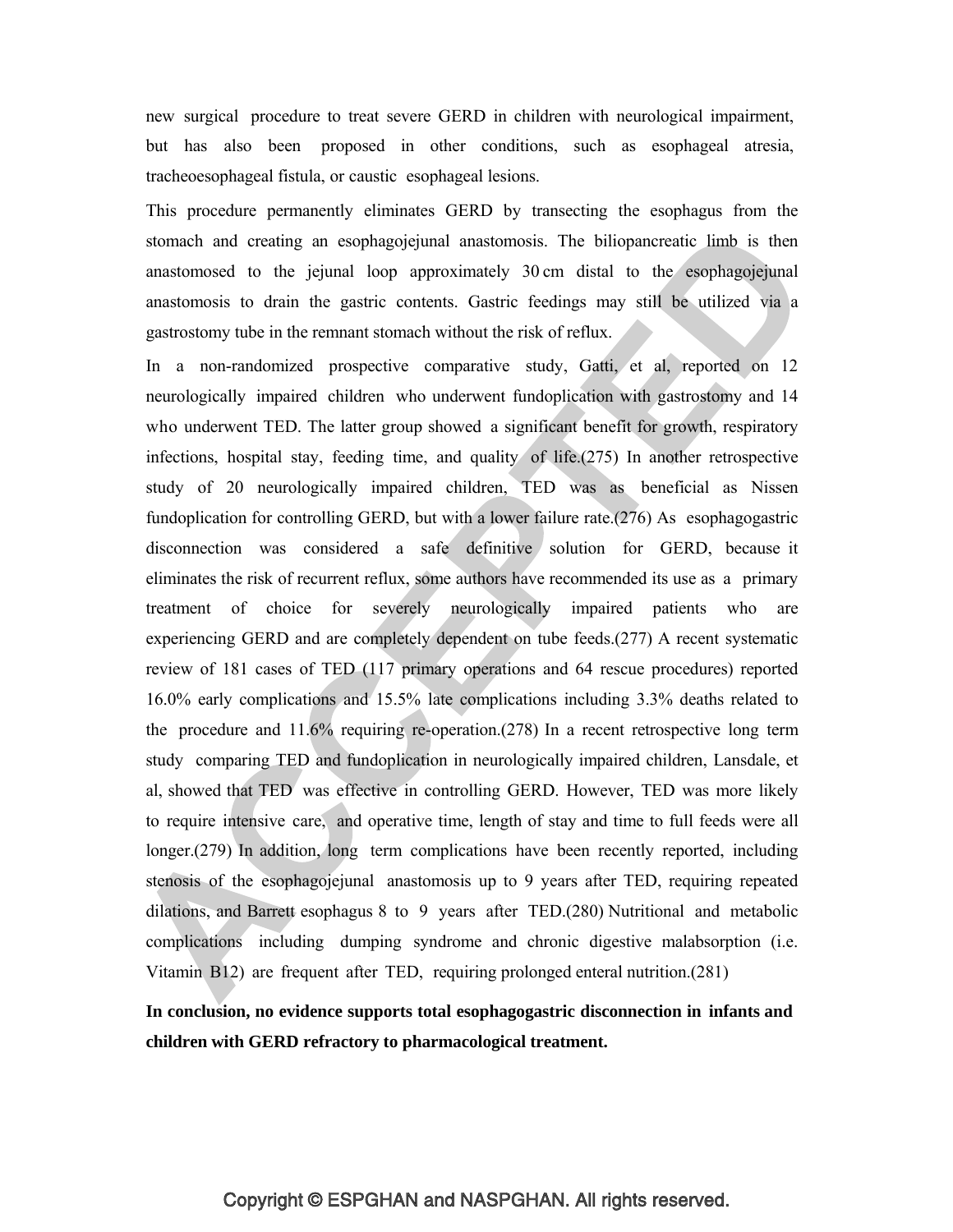#### **Recommendations:**

6.2 Based on expert opinion, the working group recommends not to use total esophagogastric disconnection as a first line surgical treatment in infants and children with GERD refractory to optimal treatment.

**VOTING: 8, 8, 9, 9, 9, 9, 9, 9, 9, 9. (strong recommendation)**

6.3 Based on expert opinion, the working group suggests the use of total esophagogastric disconnection can be considered as a rescue procedure for neurologically impaired children with a failed fundoplication.

**VOTING: 7, 7, 7, 8, 8, 8, 9, 9, 9, 9. (weak recommendation)**

### **Transpyloric/jejunal feeding:**

Transpyloric/jejunal feeding outcomes have been studied in two groups: patients with extraesophageal reflux complications (aspiration pneumonia, apnea and bradycardia) and infants with growth concerns. For treatment of extraesophageal reflux, large database studies in children suggest that rates of GERD complications (aspiration pneumonia) in children with neurologic disability are comparable between patients who received fundoplication and those receiving transpyloric feedings.(271, 282) Interestingly, in these studies, the patients with transpyloric feeding actually had higher rates of comorbidities despite similar outcomes suggesting that transpyloric feeding has equivalent efficacy to fundoplication even in children with significant comorbidities. The strength of these studies lies in their large numbers and their well-defined outcomes. One of the limitations to these studies (and studies of fundoplication as well) is patient comorbidities that may bias the outcomes. For example, children with neurologic compromise frequently have oropharyngeal dysphagia with resultant aspiration. Because transpyloric feeding (or fundoplication) has no impact on swallowing function, aspiration pneumonias may persist because of the contribution of swallowing dysfunction independently of reflux burden. Therefore, the impact of transpyloric feeding alone is impossible to assess and any beneficial effects may be negated by the severity of swallowing dysfunction.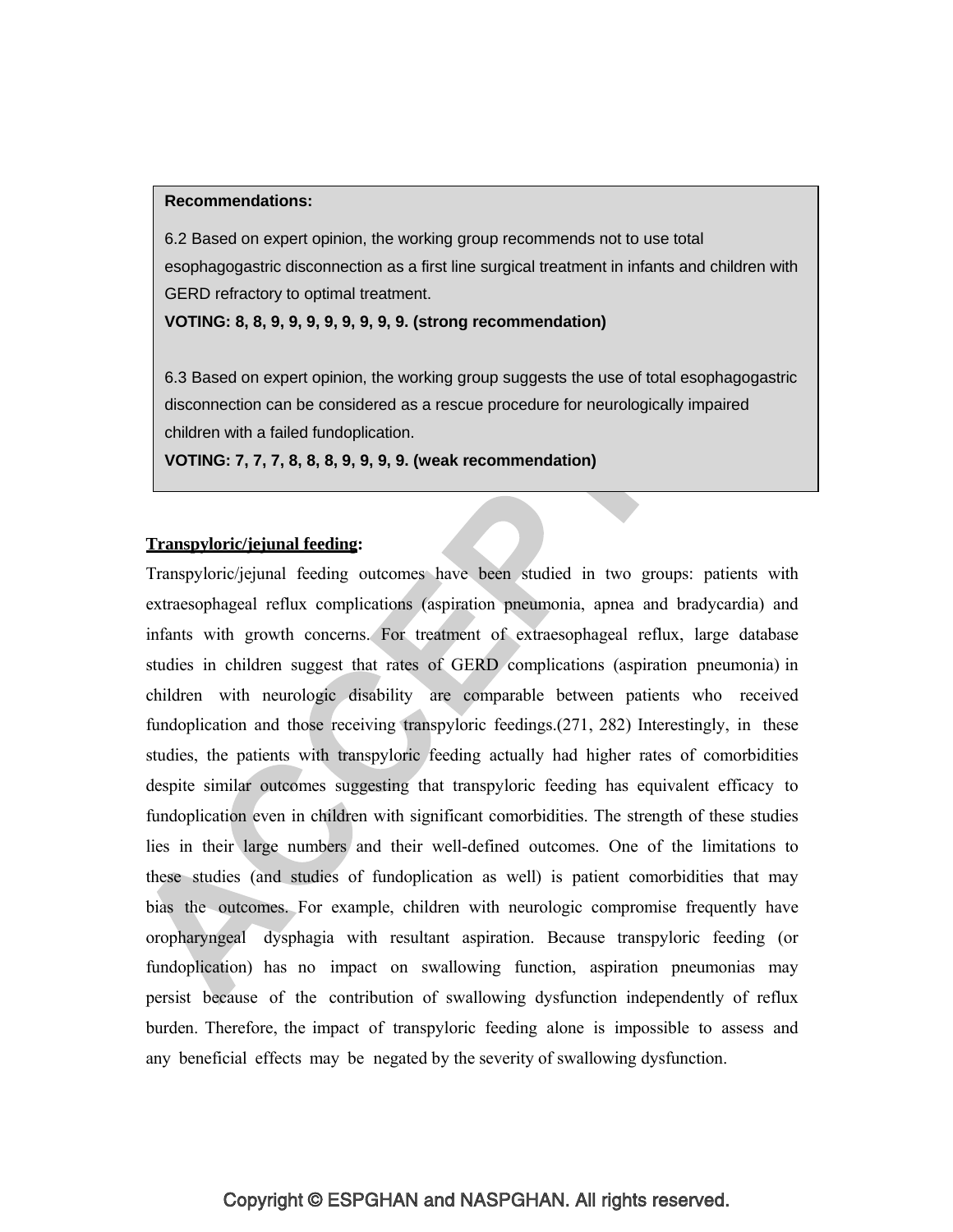Transpyloric feedings are also used in the neonatal population. Studies of neonates with apnea and bradycardia suggest that transpyloric feeding may have some benefit in the reduction of the rates of both apnea and bradycardia in the post-transpyloric feeding compared with pre-transpyloric feeding period within a given infant.(283, 284) Several older RCTs of gastric versus transpyloric feeds in infants failed to show any benefit in growth or pneumonia.(285, 286)

No studies compare reflux burden within patients when they are fed into the stomach compared with when they are then fed into the small intestine to determine the reflux benefit of transpyloric feeds within individual patients. However, in studies using pH-MII in children receiving transpyloric feeding, rates of reflux (mean  $22.6\pm21.5$  per 24 hours) are comparable or lower than previously reported numbers of reflux in children who underwent fundoplication (median 66 (18-87) per 24 hours).(78, 287)

The enthusiasm with transpyloric feeding is tempered by the high complication rates related to tube placement and malfunction. Studies report high rates of complication including clogging (29%), dislodgement (66%), intussusception (20%), and perforation (2-3%).(288, 289)

**In conclusion, no evidence supports transpyloric/jejunal feeding in infants and children with GERD refractory to pharmacological treatment.**

#### **Recommendation:**

6.4 Based on expert opinion, the working group suggests that the use of transpyloric/jejunal feedings can be considered in the treatment of infants and children with GERD refractory to optimal treatment as an alternative of fundoplication.

**VOTING: 5, 6, 7, 8, 8, 8, 8, 9, 9, 9. (weak recommendation)**

### **Radiofrequency ablation:**

Despite the efficacy of fundoplication for the treatment of GERD refractory to medical treatment, there has been an interest in trying to develop less invasive and equally effective, endoscopic treatments for GERD. Stretta, a form of radiofrequency ablation of the lower esophageal sphincter (LES) represents one of the options available for this purpose. Stretta has returned to the market in 2010 after a four-year hiatus when its original company filed for bankruptcy.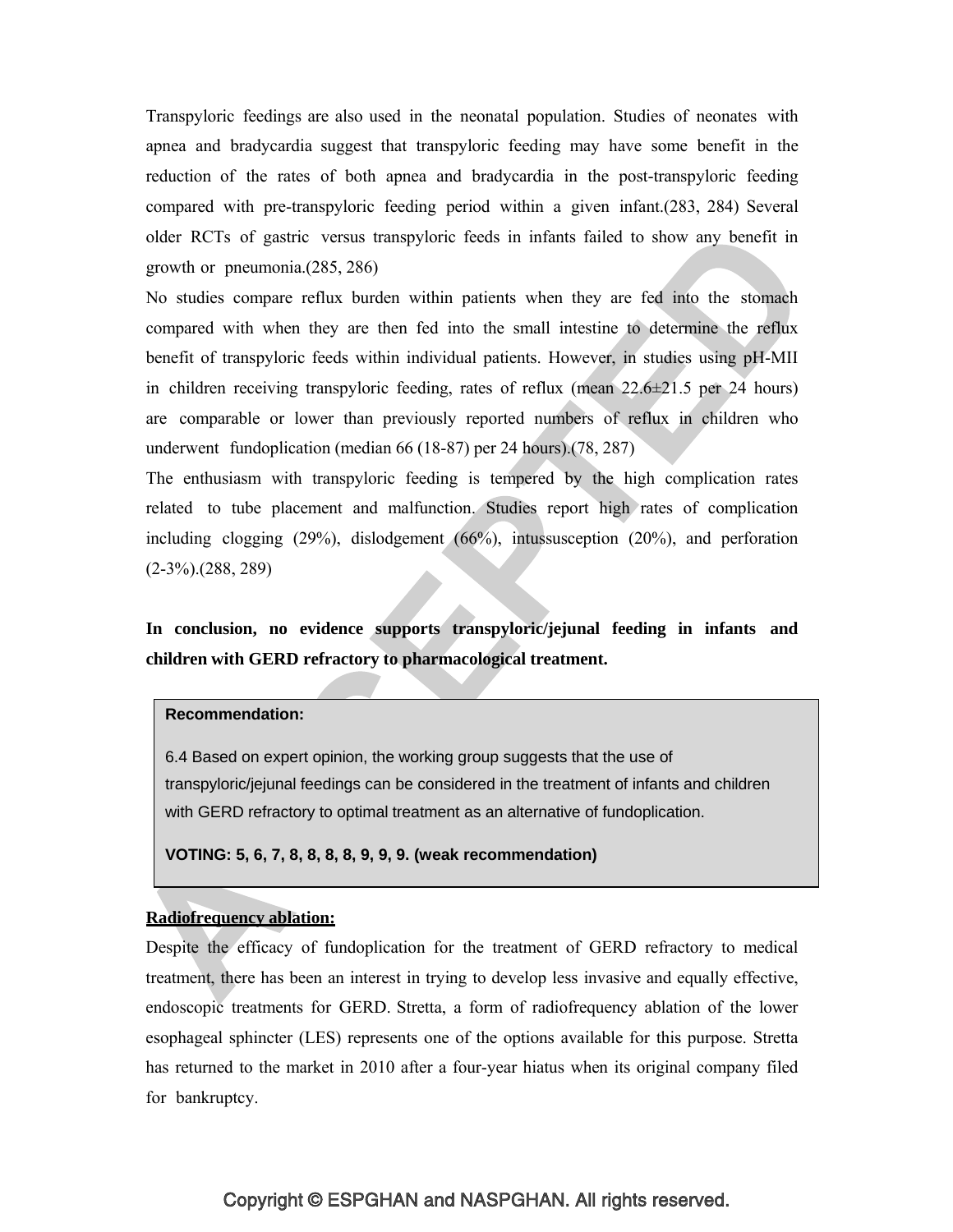The Stretta procedure was initially considered by the Society of American Gastrointestinal and Endoscopic Surgeons (SAGES) an effective procedure for the management of GERD and an acceptable modality in patients who had declined a fundoplication.(290) A more recent meta-analysis concluded that compared with sham therapy the use of Stretta in adults with GERD does not produce significant changes in physiologic parameters, including reflux events, quality of life and reflux medication discontinuation.(51) Much like a previous report from the American College of Gastroenterology, it concluded that "The usage of current endoscopy therapy or transoral incisionless fundoplication cannot be recommended as an alternative to medical or traditional surgical therapy.(291) No RCTs have been reported in children on the use of Stretta for GERD. Two published case series from the same group of investigators were completed in children.(291, 292) A small group of children (6 and 8 respectively) received the procedure, and most children seemed to benefit symptomatically from the Stretta after a follow-up ranging between 6 and 15 months. The group of patients was very heterogeneous, with several of them having already having undergone fundoplication; some post-operative complications (aspiration, gastric dilation) were reported. No pH-metric or endoscopic follow-up was performed.

## **In conclusion, no evidence supports radiofrequency ablation in infants and children with GERD refractory to pharmacological treatment.**

#### **Recommendation:**

6.5 Based on expert opinion, the working group recommends not to use radiofrequency ablation in infants and children with GERD refractory to optimal treatment.

**VOTING: 8, 8, 8, 8, 8, 9, 9, 9, 9, 9. (strong recommendation)**

### **Endoscopic full thickness plication:**

Endoluminal endoscopic gastroplication has been described in children as an alternative to surgical fundoplication. Currently, use of this treatment is precluded in infants and toddlers by size of the equipment. A recent review of the adult literature shows an overall patient satisfaction of 72% with an overall PPI discontinuation rate of 67% across all studies, with a mean follow-up of 8.3 months. pH-metry parameters were not consistently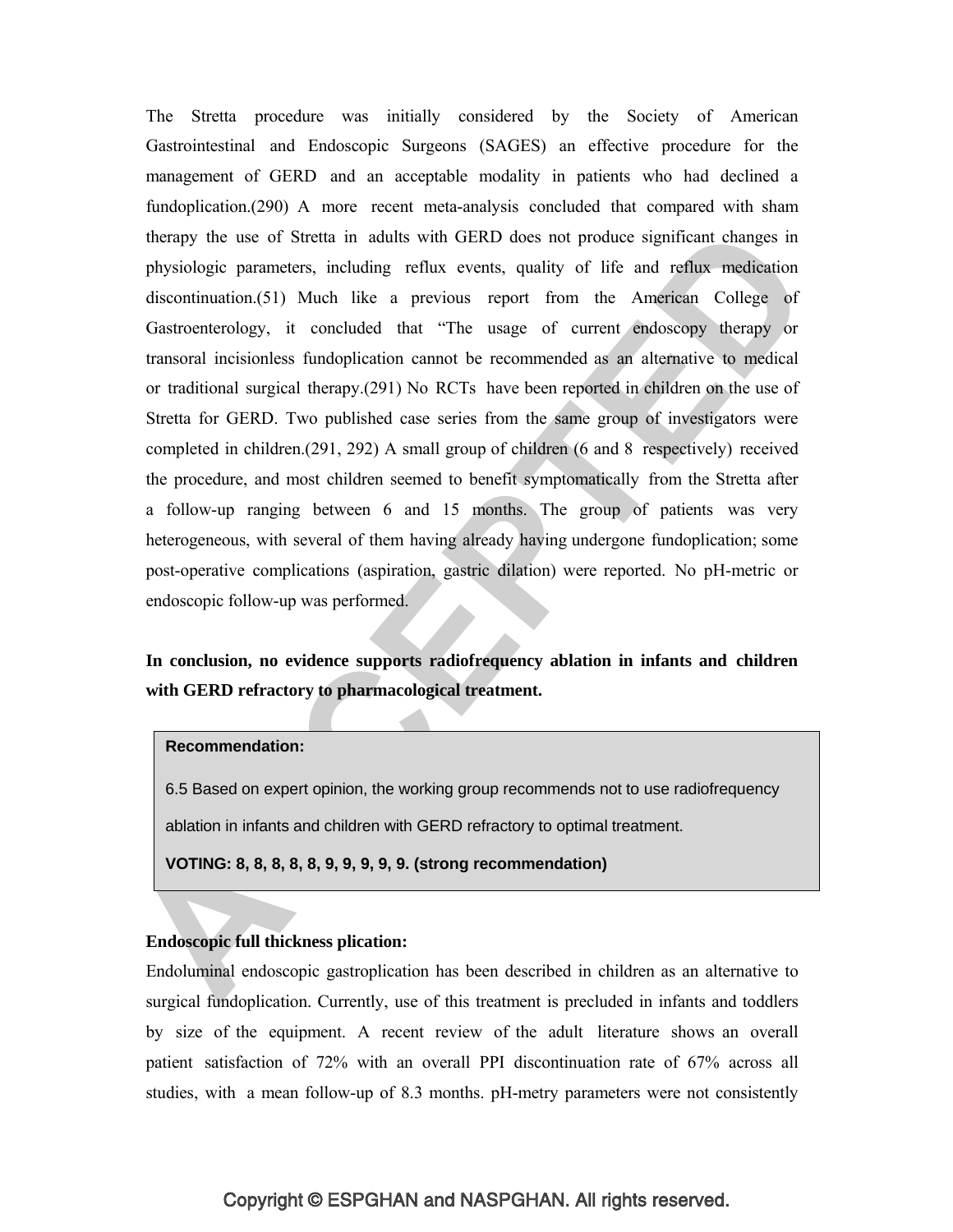normalized. The major complication rate was 3.2%, and the failure rate was 7.2% across all studies.(293) No RCTs using this technique were found in the pediatric literature. Two published case series describe the use of this technique in children with GERD. Both reports were from the same group of investigators and described the same group of 17 patients (age range 6 to 15 years) with GERD refractory to or dependent on medical therapy. After endoluminal gastroplication, all patients except one had been able to discontinue medications for reflux but three had recurrent symptoms requiring a repeat procedure 2 to 24 months postoperatively.(294)Three years after surgery, 9 patients (56%) were still off antireflux medication.(295)

**In conclusion, no evidence supports endoscopic full thickness plication in infants and children with GERD refractory to pharmacological treatment**

#### **Recommendation:**

Y

6.6 Based on expert opinion, the working group suggests not to use endoscopic full

thickness plication in children with GERD refractory to optimal treatment.

**VOTING: 8, 8, 8, 8, 8, 9, 9, 9, 9, 9. (weak recommendation)**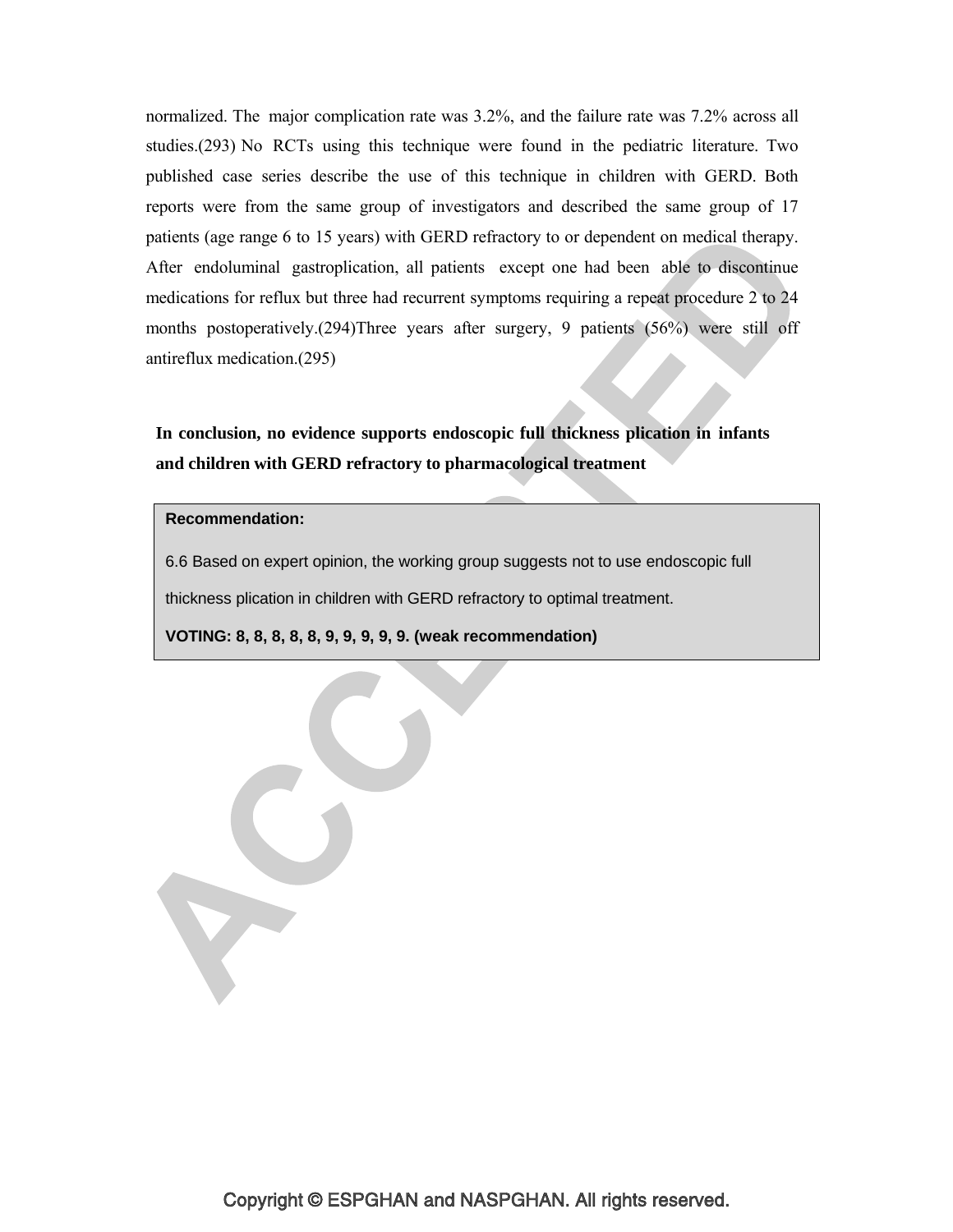## **Question 7: What is the prognosis of GERD in infants and children and what are prognostic factors?**

Four original studies were eligible for inclusion.(296-299) No additional studies were identified through bibliographic review of included studies or after checking reference lists of the ESPGHAN/NASPGHAN 2009 and NICE 2015 guidelines (See Appendix A, Supplemental Digital Content 1, http://links.lww.com/MPG/B265, for summary of search strategy, results and study selection). Characteristics of included studies can be found in Appendix B4 (Supplemental Digital Content 2, http://links.lww.com/MPG/B266). Two studies were conducted in a general pediatric department (299, 300), one study in a pediatric gastroenterology department ( 2 9 7 ) and one study in the primary care setting  $(298)$ . Appendix C2 (Supplemental Digital Content 3, http://links.lww.com/MPG/B267) summarizes the risk of bias assessment (QUIPS tool) for the included studies. All studies scored high or moderate risk of bias in at least two of the six domains.

#### **The prognosis of GERD in infants and children**

|  |                          | Results of reported outcome measures of GERD related symptoms and complications are |                               |    |
|--|--------------------------|-------------------------------------------------------------------------------------|-------------------------------|----|
|  | summarized in Appendix E |                                                                                     | (Supplemental Digital Content | 5. |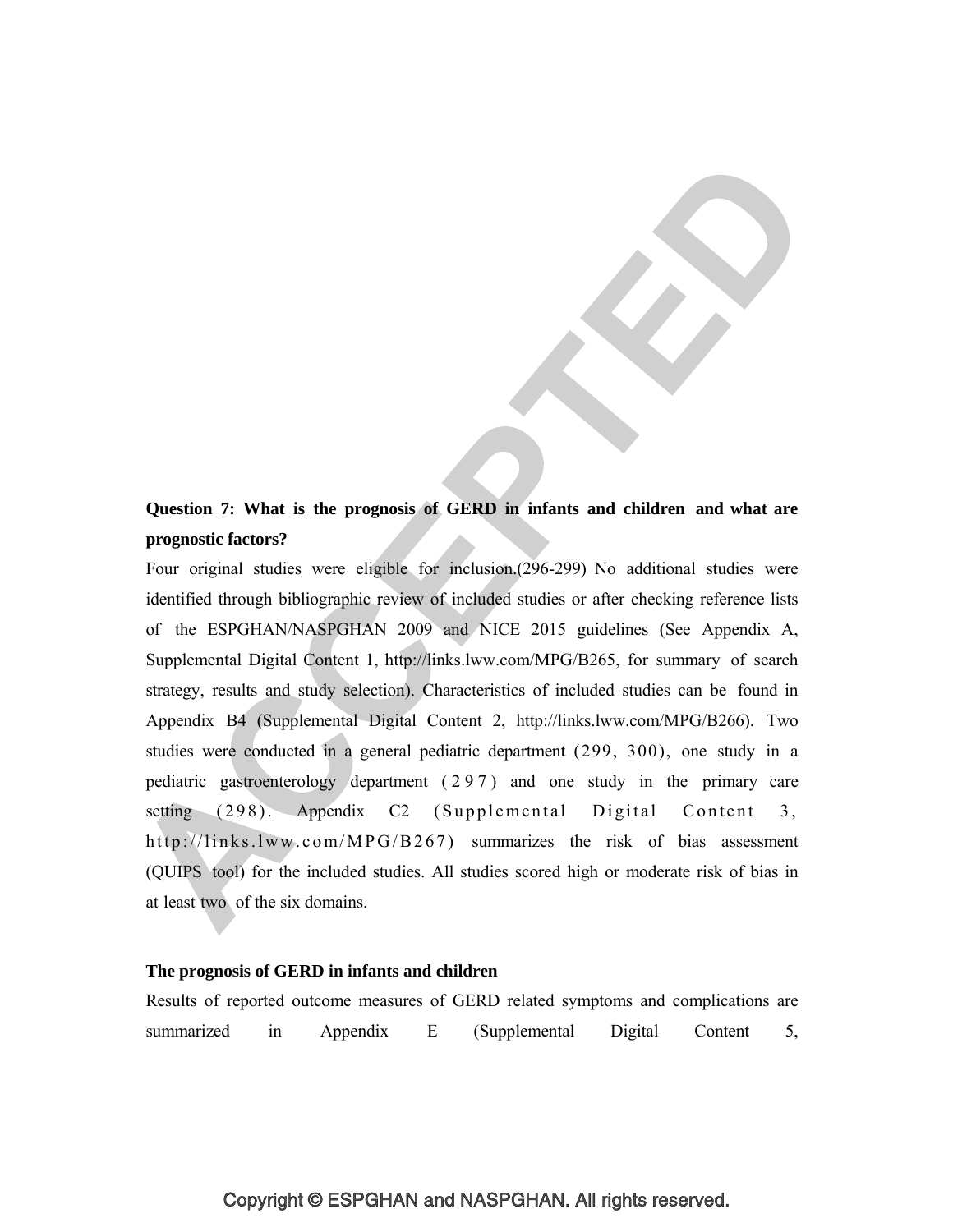http://links.lww.com/MPG/B269). Three studies used a definition of esophagitis as an outcome measure.(296-298) In these three studies, none of the evaluated patients developed Barrett's esophagus at follow-up (12 months to  $> 5$  years). In one UK database study by Ruigomez et al.,1242 children with newly diagnosed GERD based on the presence of symptoms were followed (mean follow up:  $4 \pm 1.9$  years) and only 40 ultimately underwent endoscopy and had evidence of esophagitis.(298) Orenstein et al. prospectively followed 19 children who had histologic evidence of esophagitis to determine the natural history of untreated esophagitis. While 9 patients withdrew from the study or required medication intervention, 10 infants followed for one year had persistent microscopic esophagitis despite complete symptom resolution (I-GERQ-R score < 7).(296) El-Serag el al. performed a study of adults (median age 20 years, SD: 4) who had GERD symptoms for over 15 years and found that, of the patients who underwent endoscopy, 21% (3/14) had erosive esophagitis.(297) Of the studies reporting on long-term medication use in patients with esophagitis, 46-69% of patients were taking long term acid suppression.(296, 297)

### **Prognostic factors in infants and children with GERD**

Y

Two studies analyzed a total of seven prognostic determinants in 18 associations with the occurrence of GERD symptoms and/or complications at follow-up.(297, 298) Results on prognostic factors are summarized in Appendix E (Supplemental Digital Content 5, http://links.lww.com/MPG/B269). Age of onset of GERD symptoms < 5 years and the use of acid-suppression at time of initial diagnosis may result in less favorable outcome. Firm conclusions, however, are limited by the poor quality of the studies. No evidence exists showing an association between gender, ethnicity, and/or family history of GERD or number of visits to the primary care physician.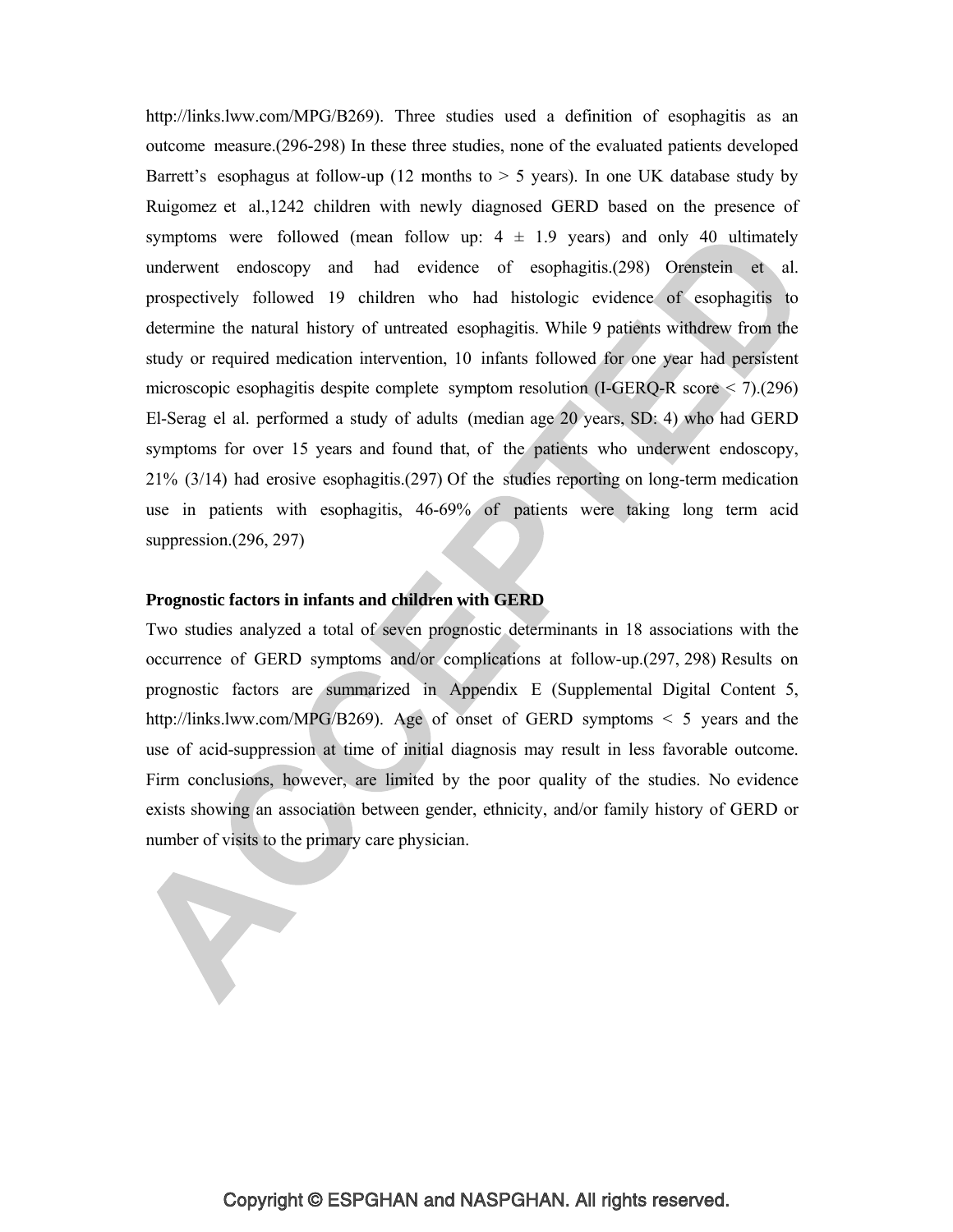**Question 8: What is the appropriate evaluation of infants and children 0-18 years with GERD refractory to non-pharmacological and pharmacological treatment?** As mentioned previously in questions 3 and 5, the working group recommends a 4-8 week empiric course of H2RAs or PPIs for the treatment of typical symptoms (i.e. heartburn,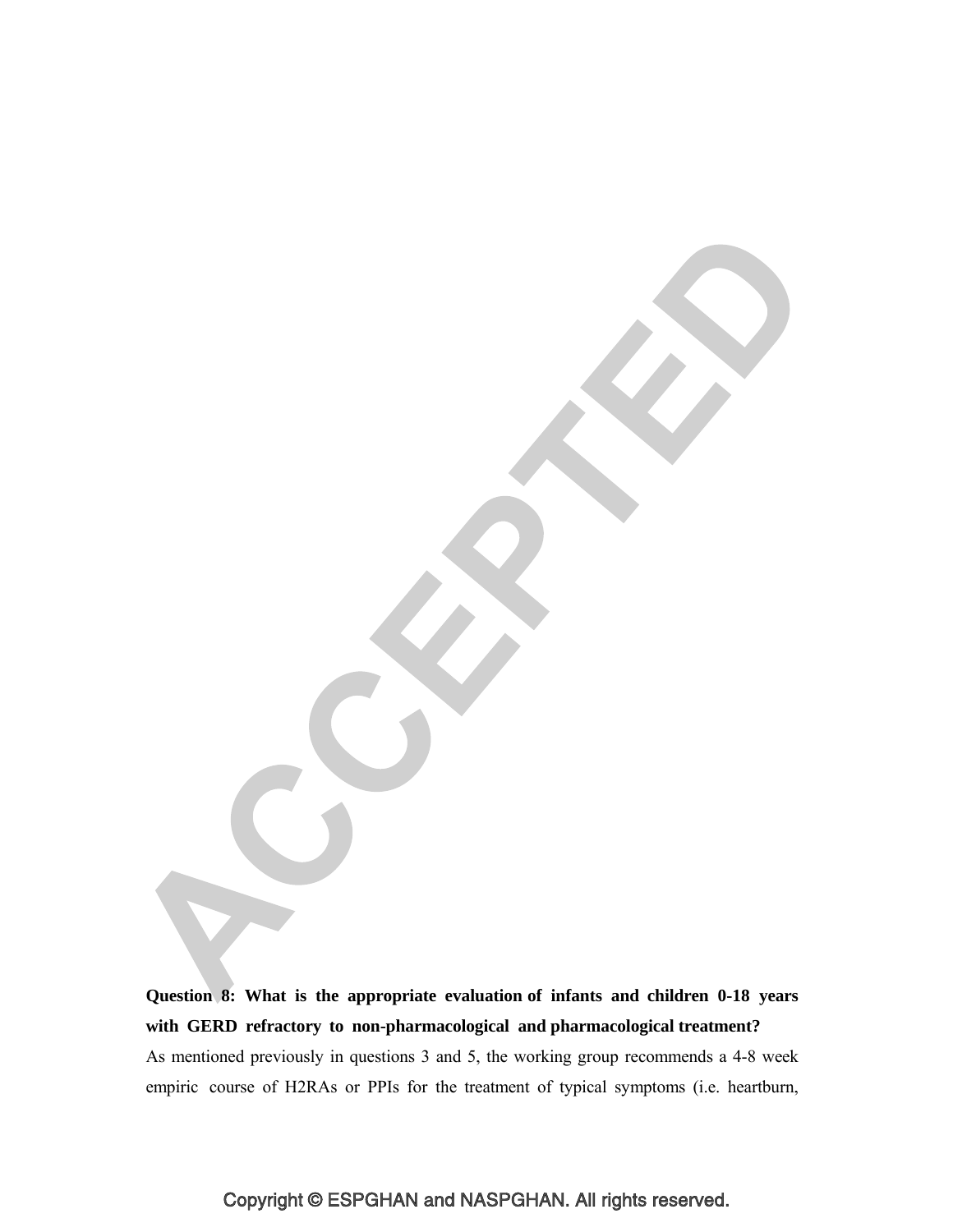retrosternal or epigastric pain) in children with GERD (Algorithm 2). Treatment efficacy should be evaluated after  $4 - 8$  weeks of therapy. When symptoms persist despite adequate medical treatment, providers should (re-)evaluate treatment compliance and differential diagnoses. Most frequently, failure of treatment will be due to one of these two causes. If compliance with optimal medical therapy for GERD (See Questions 4 and 5) is confirmed, careful attention should be given to the presence of alarm signs or symptoms that may suggest unrecognized differential diagnoses that mimic GERD.

Regardless of response, after  $4 - 8$  weeks of optimal GERD therapy, it is recommended to try to wean the patient from therapy. If symptoms do not improve or recur, additional testing should be considered to determine etiology of symptoms. In certain situations, such as lack of access to pediatric gastroenterologist, PPI may be restarted and the patient referred for additional evaluation.

In this context, the evaluation may include investigations to confirm the persistence of GERD and/or evaluate its nature (e.g. NERD) and/or assess for the presence of differential diagnoses to explain the persisting symptom profile. An esophagogastroduodenoscopy with biopsies (if not performed within 6 months prior) and upper GI series (if not performed within 12 months before) should be performed to (re-)confirm anatomy and exclude other causes by histology of the biopsies. Other investigations such as esophageal manometry or gastric emptying, should be performed based on individual patient history (See Question 3 and Algorithms 1 (infants) and 2 (children)).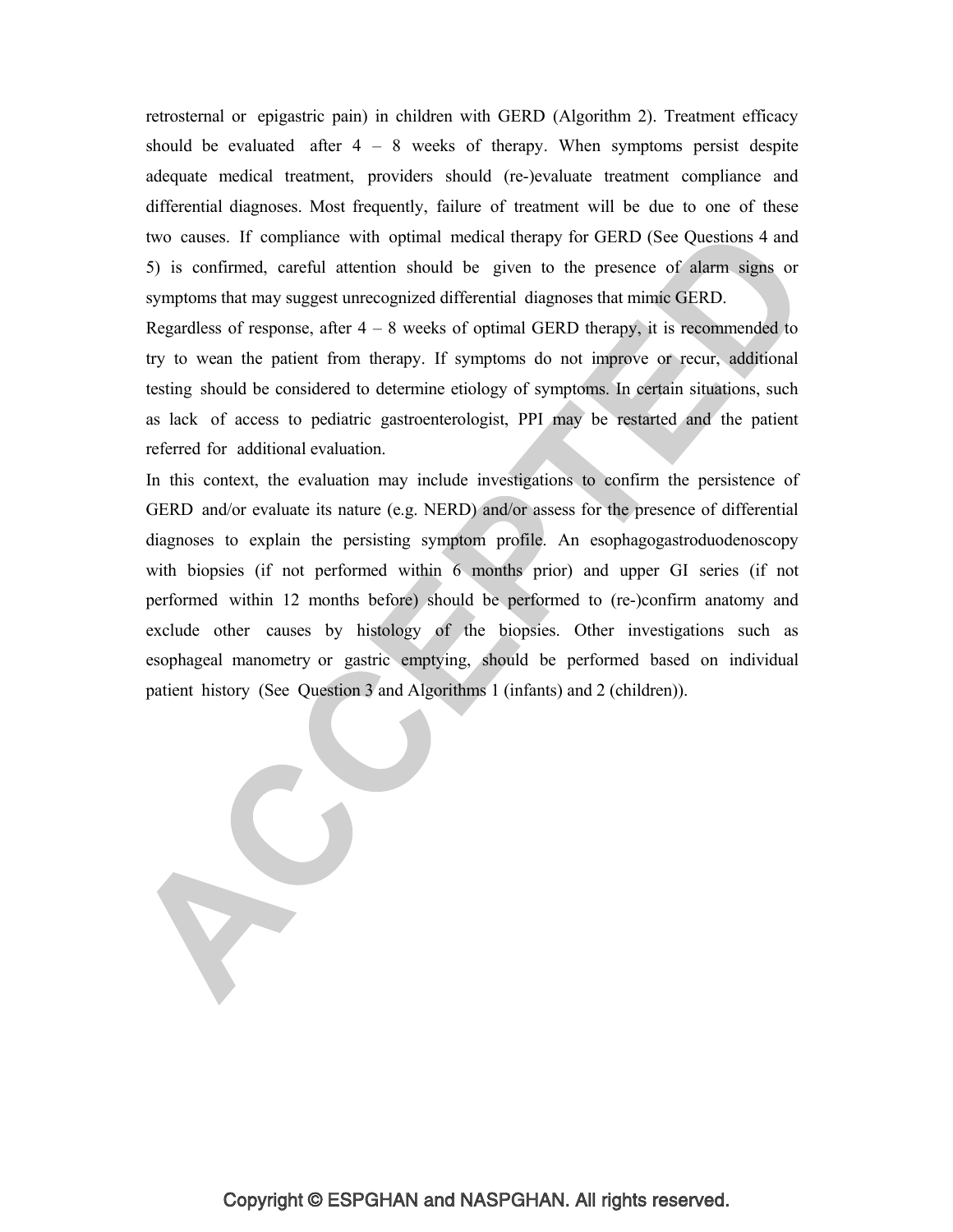### **Recommendations:**

8.1 Based on expert opinion, the working group recommends evaluation of treatment efficacy and exclusion of alternative causes of symptoms in infants and children not responding to 4 – 8 weeks of optimal therapy for GERD.

**VOTING: 6, 7, 7, 8, 8, 8, 8, 9, 9, 9. (strong recommendation)**

8.2 Based on expert opinion, the working group recommends to refer infants and children with GERD to the pediatric gastroenterologist if:

- There are alarm signs or symptoms suggesting an underlying gastrointestinal disease (Table 3)
- Patients are refractory to optimal treatment (Question 1)
- Patients cannot be permanently weaned from pharmacological treatment within 6

–12 months (additional evaluation should be considered after 4 - 8 weeks of

optimal GERD therapy if clinically indicated)

**VOTING: 7, 8, 8, 8, 8, 8, 8, 8, 8, 9, 9. (strong recommendation)**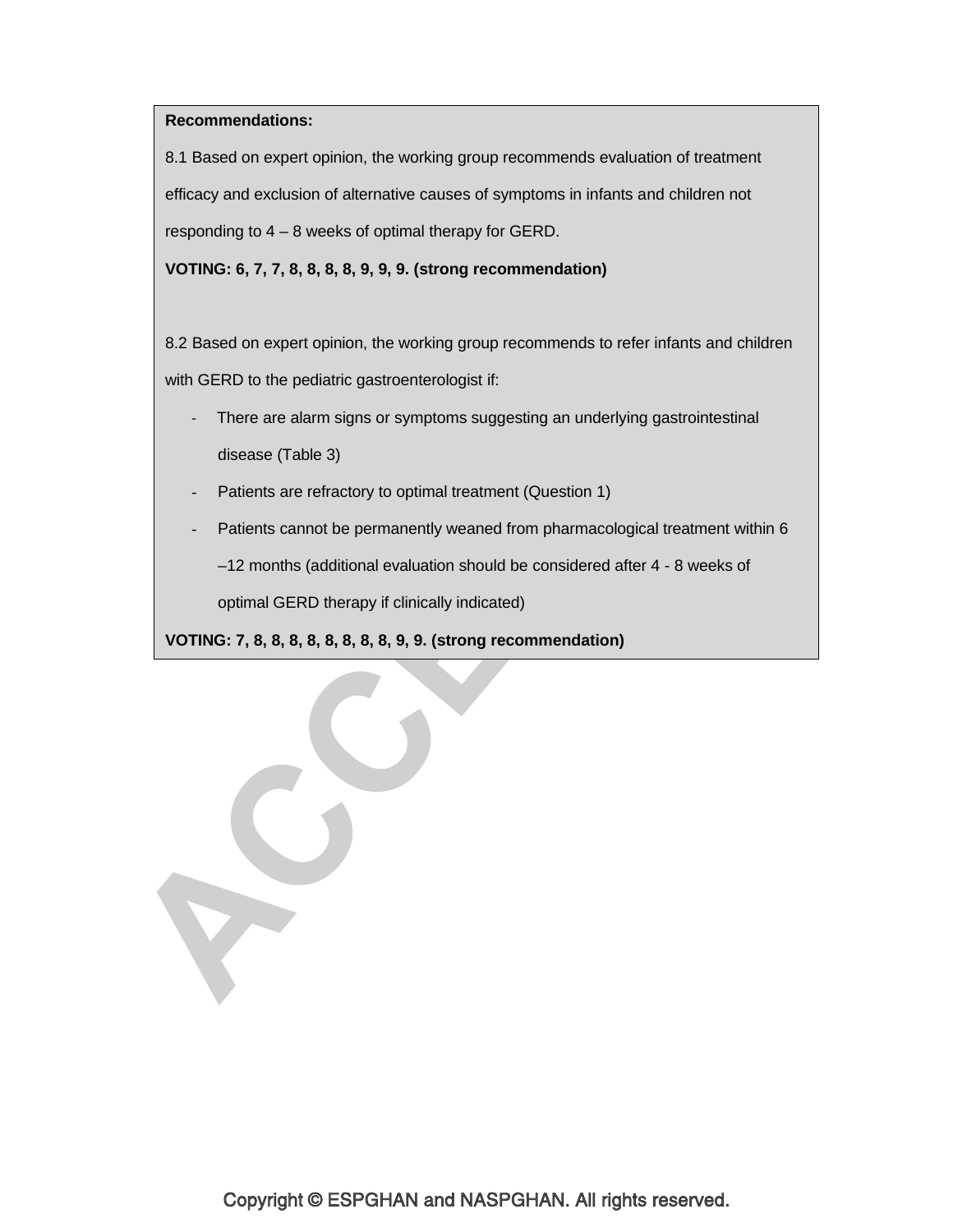### **SUMMARY OF THE DEFINITIONS**

| GER:                        | the passage of gastric contents into the esophagus with or      |
|-----------------------------|-----------------------------------------------------------------|
|                             | without regurgitation and vomiting.                             |
| <b>GERD:</b>                | when GER leads to troublesome symptoms and/or                   |
| complications.              |                                                                 |
| <b>Refractory GERD:</b>     | GERD not responding to optimal treatment after eight weeks.     |
| <b>Optimal Therapy:</b>     | Maximum pharmacologic and/or non-pharmacologic therapy          |
| based                       |                                                                 |
|                             | on the region of practice of the subspecialist                  |
|                             |                                                                 |
| <b>Infants:</b>             | under 12 months                                                 |
| <b>Children:</b>            | 12 months to 18 years                                           |
| <b>Regurgitation:</b>       | the passage of refluxed contents into the pharynx, mouth or     |
| from                        |                                                                 |
|                             | The mouth. Other terms such as 'spitting-up', 'posseting', and  |
|                             | 'spilling' are considered equivalent to regurgitation.          |
| <b>Vomiting:</b>            | a coordinated autonomic and voluntary motor response,           |
|                             | causing forceful expulsion of gastric contents through the      |
|                             | mouth.                                                          |
| <b>Rumination:</b>          | effortless regurgitation of recently ingested food into the     |
| mouth                       |                                                                 |
|                             | With subsequent mastication and re-swallowing.                  |
| <b>Rumination syndrome:</b> | distinct clinical entity in which rumination follows in minutes |
|                             | after ingestion of a meal, does not occur during sleep          |
|                             | and does not respond to standard treatment for gastro-          |
|                             | esophageal reflux. In infant rumination syndrome, this          |
|                             | involves repetitive contractions of the abdominal wall          |
|                             | muscles, diaphragm and tongue. (301, 302)                       |
| Reflux hypersensitivity:    | patients with esophageal symptoms (heartburn or chest           |
| pain)                       |                                                                 |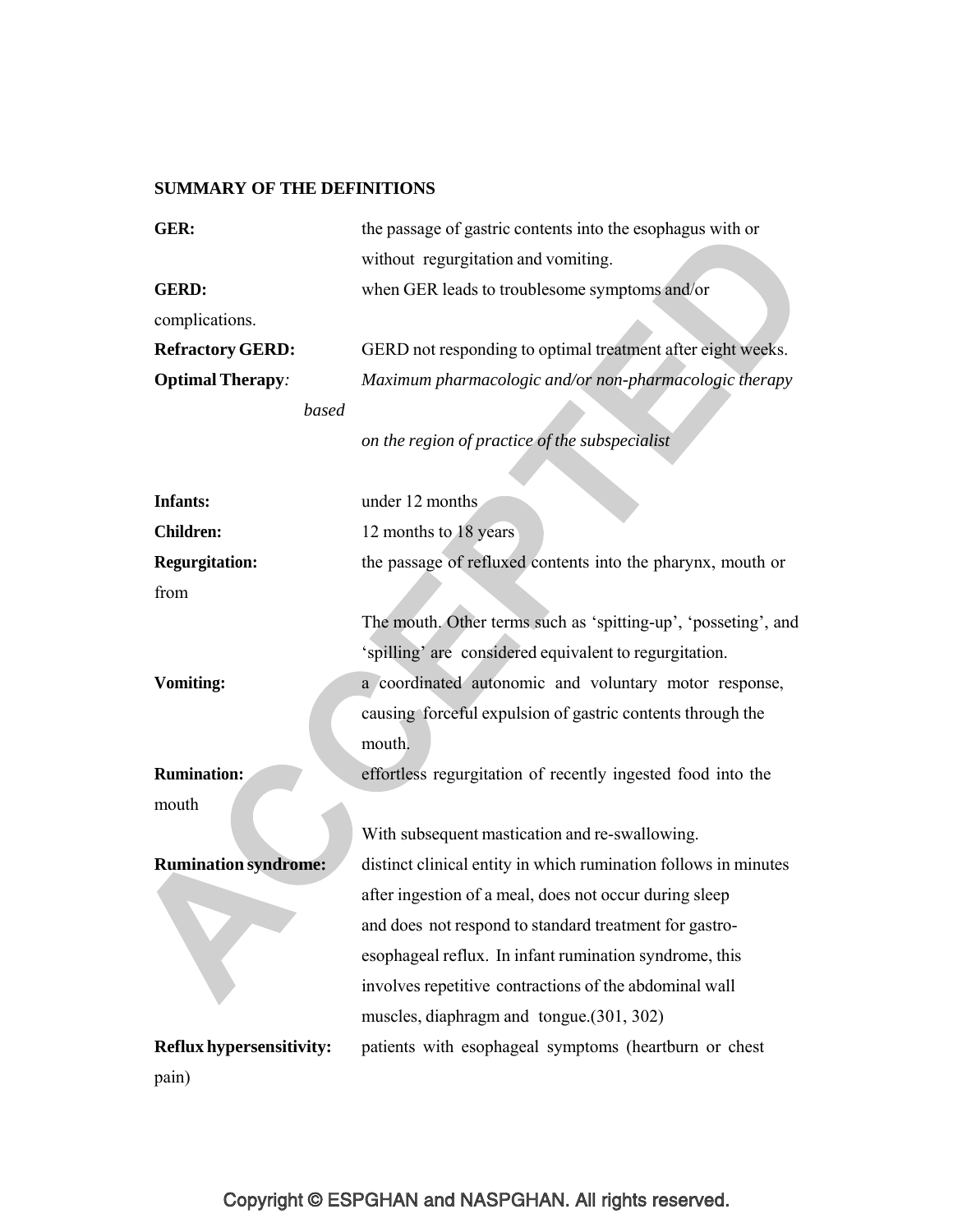|                              | who lack evidence of reflux on endoscopy or abnormal acid                                |
|------------------------------|------------------------------------------------------------------------------------------|
|                              | burden on reflux monitoring, but do have evidence that                                   |
|                              | reflux events trigger symptoms.                                                          |
| <b>Functional Heartburn:</b> | patients with esophageal symptoms (heartburn or chest pain)                              |
| who                          |                                                                                          |
|                              | lack evidence of reflux on endoscopy or abnormal acid                                    |
|                              | burden on reflux monitoring, and do not have evidence that                               |
|                              | symptoms are triggered by reflux events.                                                 |
|                              | <b>Non-erosive reflux disease</b> patients with esophageal symptoms who lack evidence of |
| reflux                       |                                                                                          |
| (NERD):                      | on endoscopy but do have and abnormal acid burden that may                               |
|                              | or may not trigger symptoms.                                                             |

### **SUMMARY OF THE RECOMMENDATIONS:**

#### 1. **Definitions**

1.1. We recommend using the following definitions for GER/GERD for all infants and children.

**GER:** *the passage of gastric contents into the esophagus with or without regurgitation and vomiting.*

**GERD:** *when GER leads to troublesome symptoms and/or complications.* **Refractory GERD:** *GERD not responding to optimal treatment after eight weeks.*

#### 2. **Red flags**

2.1 We recommend to use Tables 1-3 for symptoms and signs that may be associated with gastroesophageal reflux disease (GERD), for alarm symptoms and diagnostic clues to identify an alternative underlying disease which are responsible for the symptoms.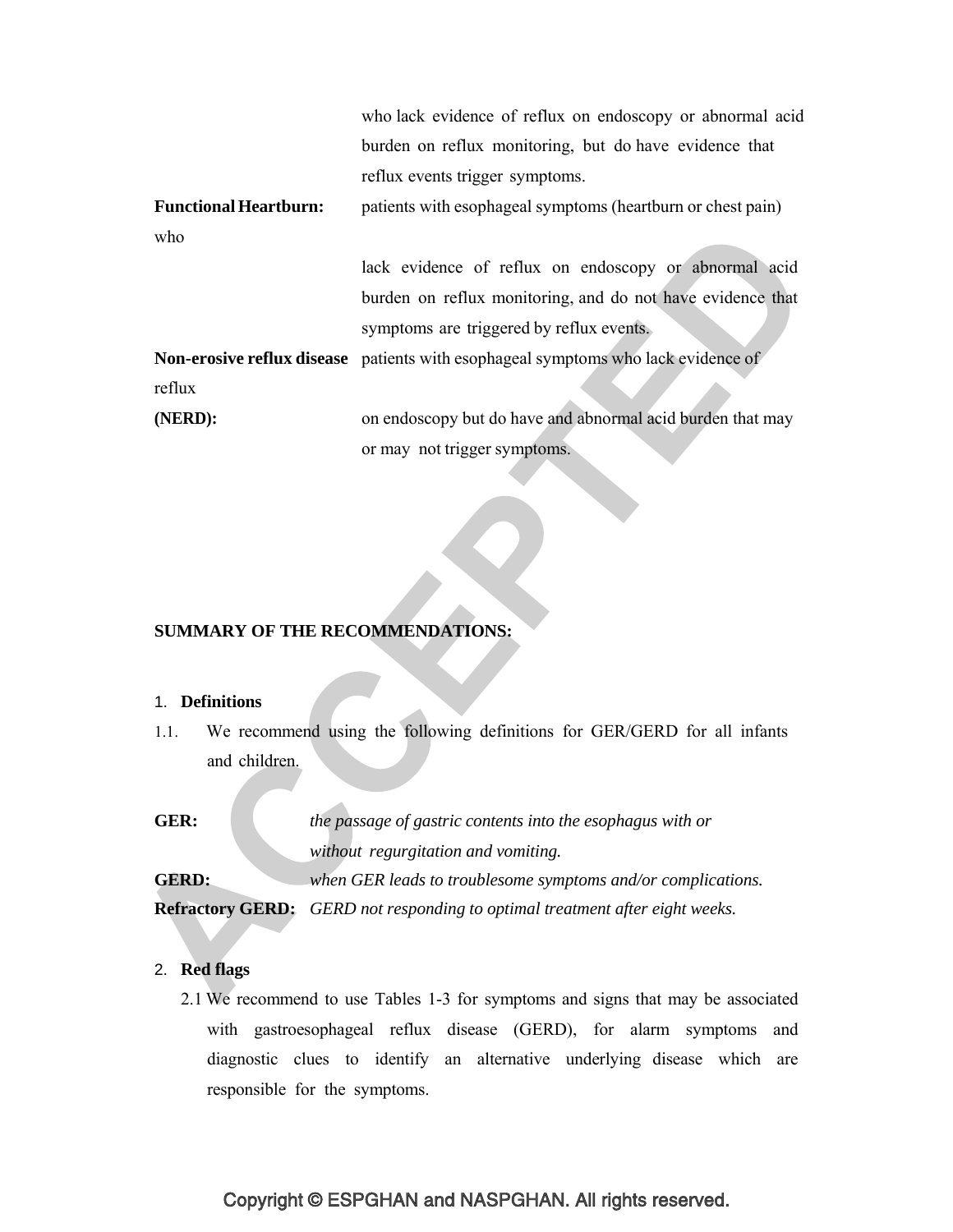#### 3. **Diagnostic interventions for GERD**

- 3.1 We suggest not to use barium contrast studies for the diagnosis of GERD in infants and children.
- 3.2 We suggest to use barium contrast studies to exclude anatomical abnormalities.
- 3.3 We suggest not to use ultrasonography for the diagnosis of GERD in infants and children.
- 3.4 We suggest to use ultrasonography to exclude anatomical abnormalities.
- 3.5 We suggest not to use esophago-gastro-duodenoscopy to diagnose GERD in infants and children.
- 3.6 We suggest to use esophago-gastro-duodenoscopy with biopsies to assess complications of GERD, in case an underlying mucosal disease is suspected and prior to escalation of therapy.
- 3.7 We suggest that salivary pepsin should not be used for the diagnosis of GERD in infants and children.
- 3.8 We suggest not to use currently available extraesophageal biomarkers for the diagnosis of GERD in infants and children.
- 3.9 We suggest not to use manometry for the diagnosis of GERD in infants and children.
- 3.10 We suggest to consider to use manometry when a motility disorder is suspected.
- 3.11 We suggest scintigraphy should not be used for the diagnosis of GERD in infants and children.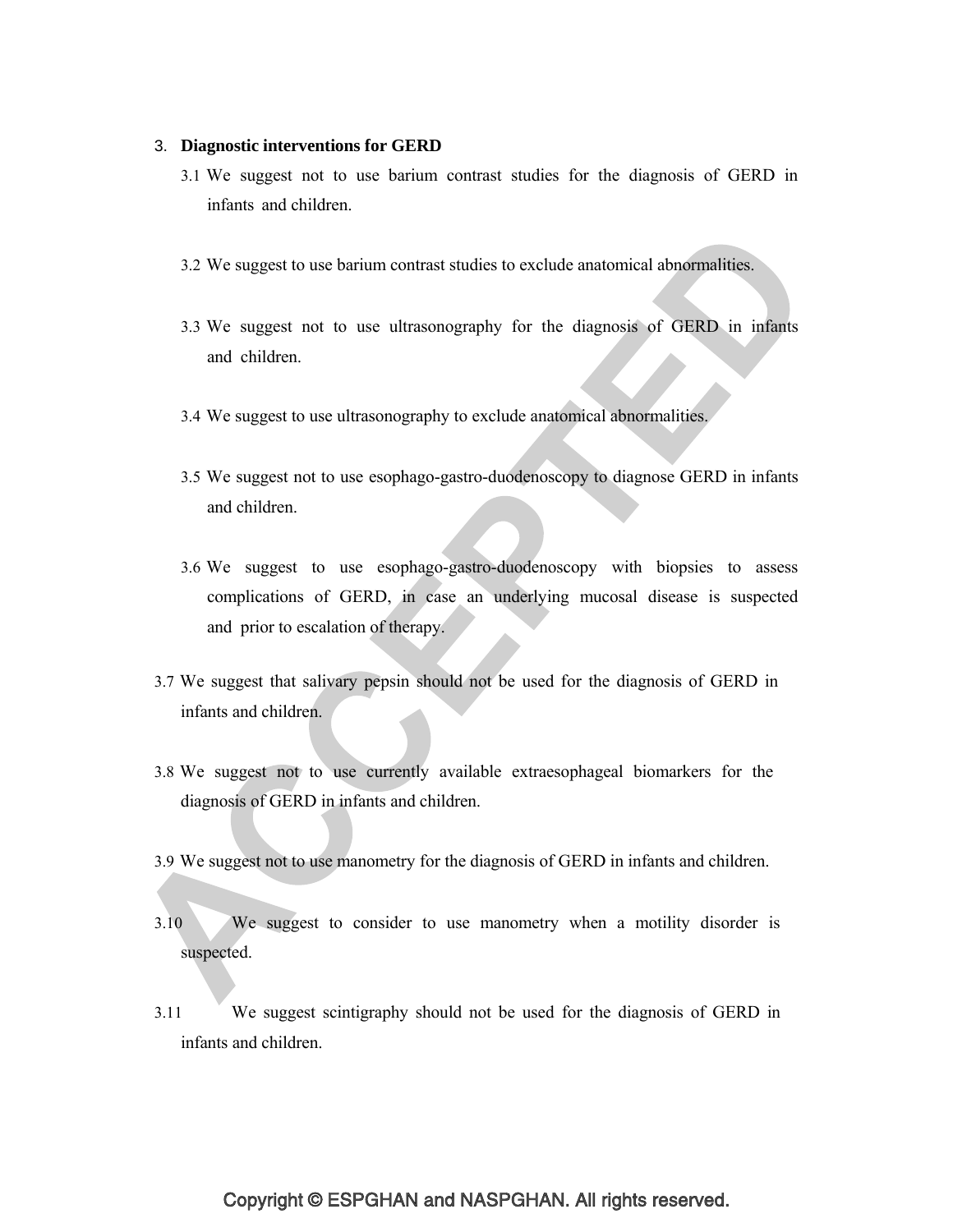- 3.12 We suggest not to use transpyloric/jejunal feeding trials for the diagnosis of GERD in infants and children.
- 3.13 We suggest not to use a trial of PPIs as a diagnostic test for GERD in infants.
- 3.14 We suggest a 4 8 week trial of PPIs for typical symptoms (heartburn, retrosternal or epigastric pain) in children as a diagnostic test for GERD (See Questions 5 and 8 for further therapeutic recommendations).
- 3.15 We suggest not to use a trial of PPIs as a diagnostic test for GERD in patients presenting with extraesophageal symptoms.
- 3.16 We suggest, when pH-MII is not available, to consider to use pH-metry only to
- 1. Correlate persistent troublesome symptoms with acid gastroesophageal reflux events (See also under pH-MII)
- 2. Clarify the role of acid reflux in the etiology of esophagitis and other signs and symptoms suggestive for GERD.
- 3. Determine the efficacy of acid suppression therapy.
- 3.17 We suggest to consider to use pH-MII testing only to
	- 1. Correlate persistent troublesome symptoms with acid and non-acid gastroesophageal reflux events
	- 2. Clarify the role of acid and non-acid reflux in the etiology of esophagitis and other signs and symptoms suggestive for GERD.
	- 3. Determine the efficacy of acid suppression therapy.
	- 4. Differentiate NERD, hypersensitive esophagus and functional heartburn in patients with normal endoscopy.

### 4. **Non-pharmacological treatment**

4.1 We suggest use thickened feedings for treating visible regurgitation/vomiting in infants with GERD (Algorithm 1).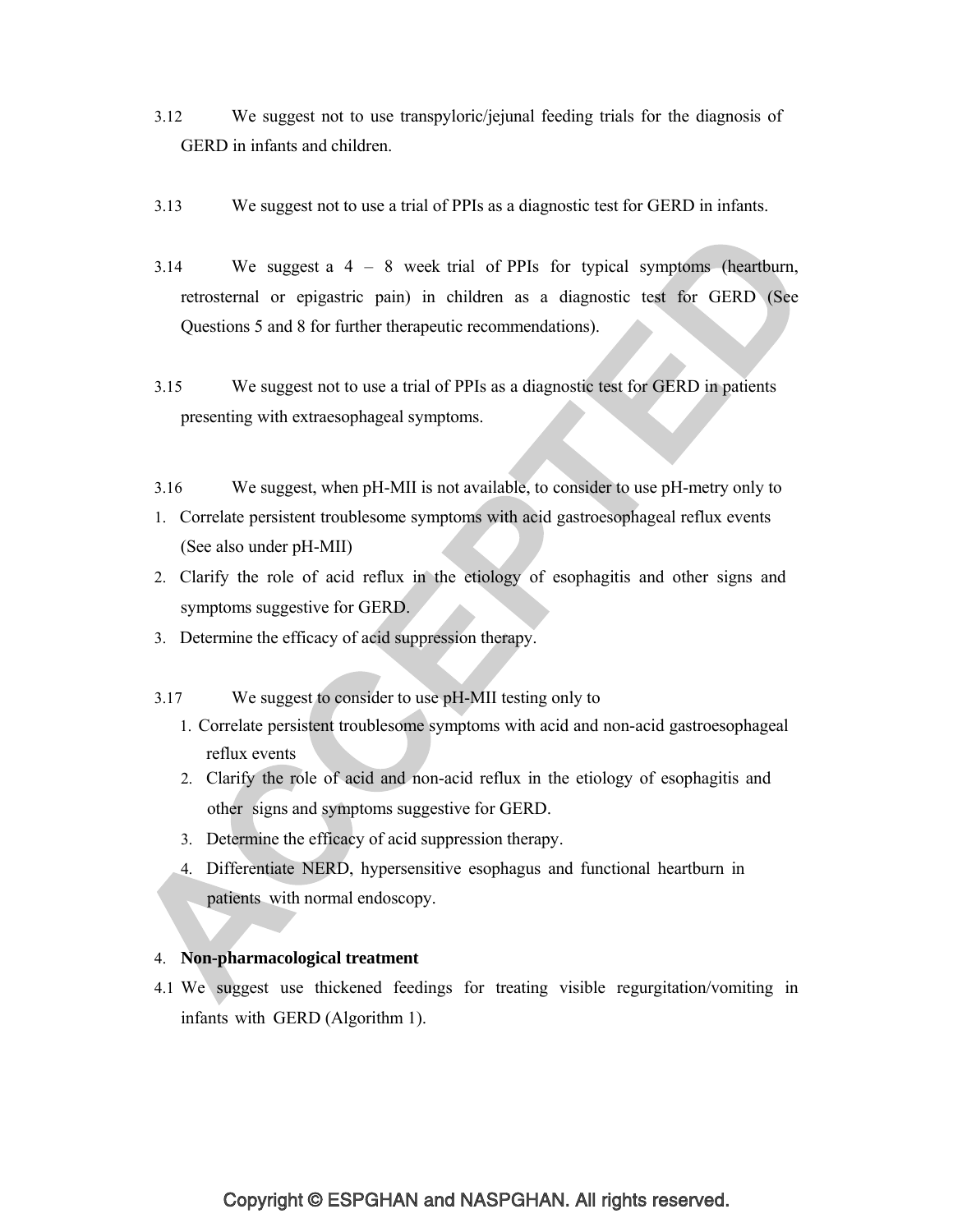- 4.2 We suggest to modify feeding volumes and frequency according to age and weight to avoid overfeeding in infants with GERD (Algorithm 1).
- 4.3 We suggest a 2 4 week trial of extensively hydrolyzed protein-based (or aminoacid based) formula in infants suspected of GERD after optimal nonpharmacological treatment has failed (Algorithm 1, or see ESPGHAN 2012 CMPA guidelines).(178)
- 4.4 We recommend not to use positional therapy (i.e. head elevation, lateral and prone positioning) to treat symptoms of GERD in sleeping infants.
- 4.5 We suggest to consider to use of head elevation or left lateral positioning to treat symptoms of GERD in children.
- 4.6 We suggest not to use massage therapy to treat infant GERD.
- 4.7 We suggest not to use currently available lifestyle interventions or complementary treatments such as prebiotics, probiotics, or herbal medications to treat GERD.
- 4.8 We suggest to inform caregivers and children that excessive body weight is associated with an increased prevalence of GERD.
- 4.9 We recommend to provide patient/parental education and support as part of the treatment of GERD (Algorithm 1).

#### 5. **Pharmacological treatment**

- 5.1 We suggest not to use antacids/alginates for chronic treatment of infants and children with GERD.
- 5.2 We recommend the use of PPIs as first-line treatment of reflux-related erosive esophagitis in infants and children with GERD (Algorithm 2).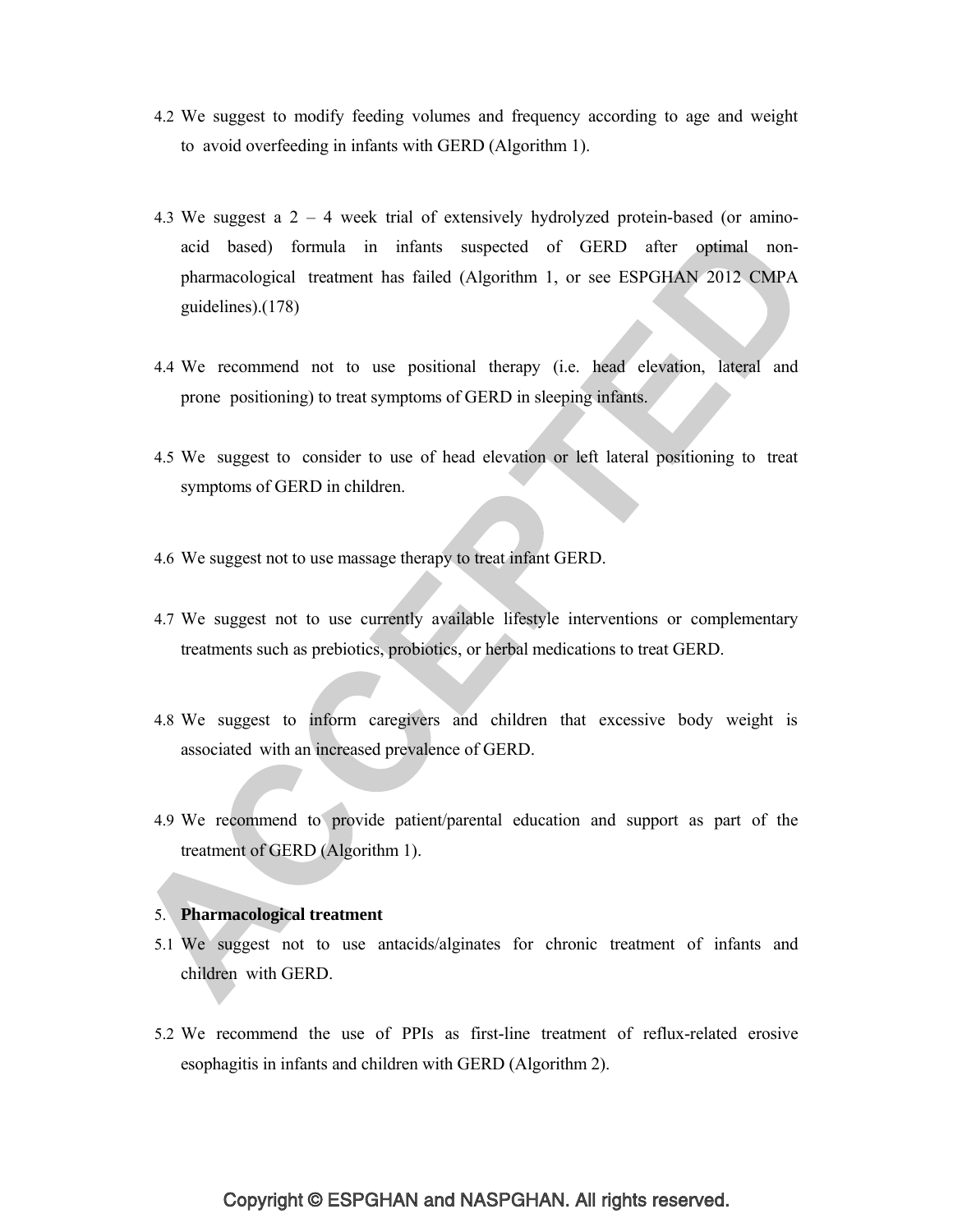- 5.3 We suggest to use H2RAs in the treatment of reflux related erosive esophagitis in infants and children if PPIs are not available or contra-indicated.
- 5.4 We recommend not to use H2RA or PPI for the treatment of crying/distress in otherwise healthy infants.
- 5.5 We recommend not to use H2RA or PPI for the treatment of visible regurgitation in otherwise healthy infants.
- 5.6 We recommend a 4 8 week course of H2RAs or PPIs for treatment of typical symptoms (i.e. heartburn, retrosternal or epigastric pain) in children with GERD (Algorithm 2).
- 5.7 We suggest not to use H2RAs or PPIs in patients with extraesophageal symptoms (i.e. cough, wheezing, asthma), except in the presence of typical GERD symptoms and/or diagnostic testing suggestive of GERD.
- 5.8 We recommend evaluation of treatment efficacy and exclusion of alternative causes of symptoms in infants and children not responding to  $4 - 8$  weeks of optimal medical therapy for GERD (Algorithm 2).
- 5.9 We recommend the regular assessment of the ongoing need of long-term acid suppression therapy in infants and children with GERD (Algorithm 2)
- 5.10 We suggest to consider the use of baclofen prior to surgery in children in whom other pharmacological treatments have failed.
- 5.11 We suggest not to use domperidone in the treatment of GERD in infants and children.
- 5.12 We suggest not to use metoclopramide in the treatment of GERD in infants and children.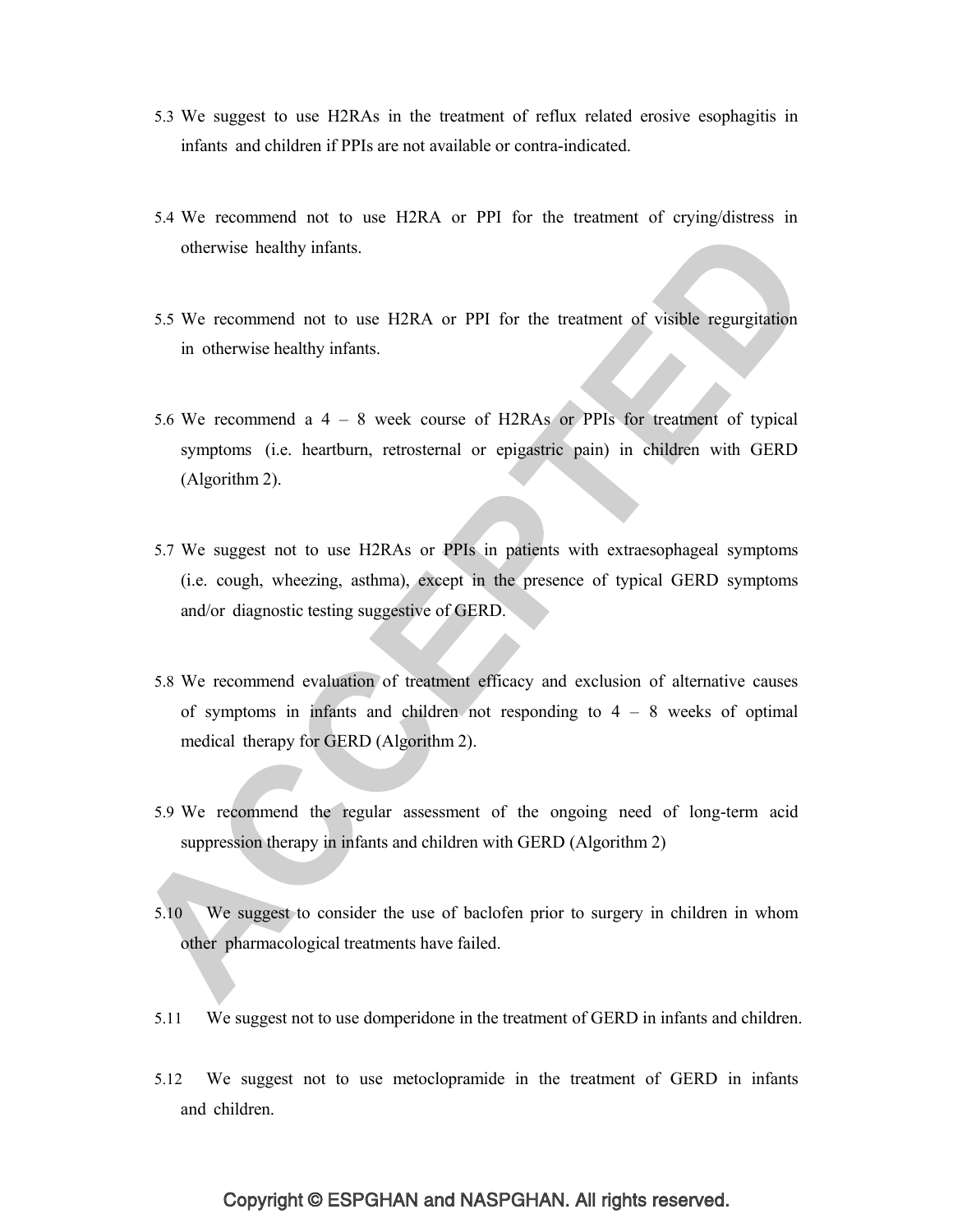5.13 We suggest not to use any other prokinetics (i.e. erythromycin, bethanechol) as a first line treatment in infants and children with GERD.

#### 6. **Surgical treatment and new treatment options**

- 6.1 We suggest to consider antireflux surgery, including fundoplication, in infants and children with GERD and:
	- ‐ life threatening complications such as apneas or BRUE after failure of optimal medical treatment
	- symptoms refractory to optimal therapy (Question 4, 5, 6), after appropriate evaluation to exclude other underlying diseases
	- ‐ chronic conditions (i.e. neurologically impaired, cystic fibrosis) with a significant risk of GERD related complications
	- the need for chronic pharmacotherapy for control of signs and/or symptoms of GERD.
- 6.2 We recommend not to use total esophagogastric disconnection as a first line surgical treatment in infants and children with GERD refractory to optimal treatment.
- 6.3 We suggest to consider to use total esophagogastric disconnection as a rescue procedure for neurologically impaired children with a failed fundoplication.
- 6.4 We suggest to consider the use of transpyloric/jejunal feedings in the treatment of infants and children with GERD refractory to optimal treatment as an alternative of fundoplication.
- 6.5 We recommend not to use radiofrequency ablation in infants and children with GERD refractory to optimal treatment.
- 6.6 We suggest not to use endoscopic full thickness plication in children with GERD refractory to optimal treatment.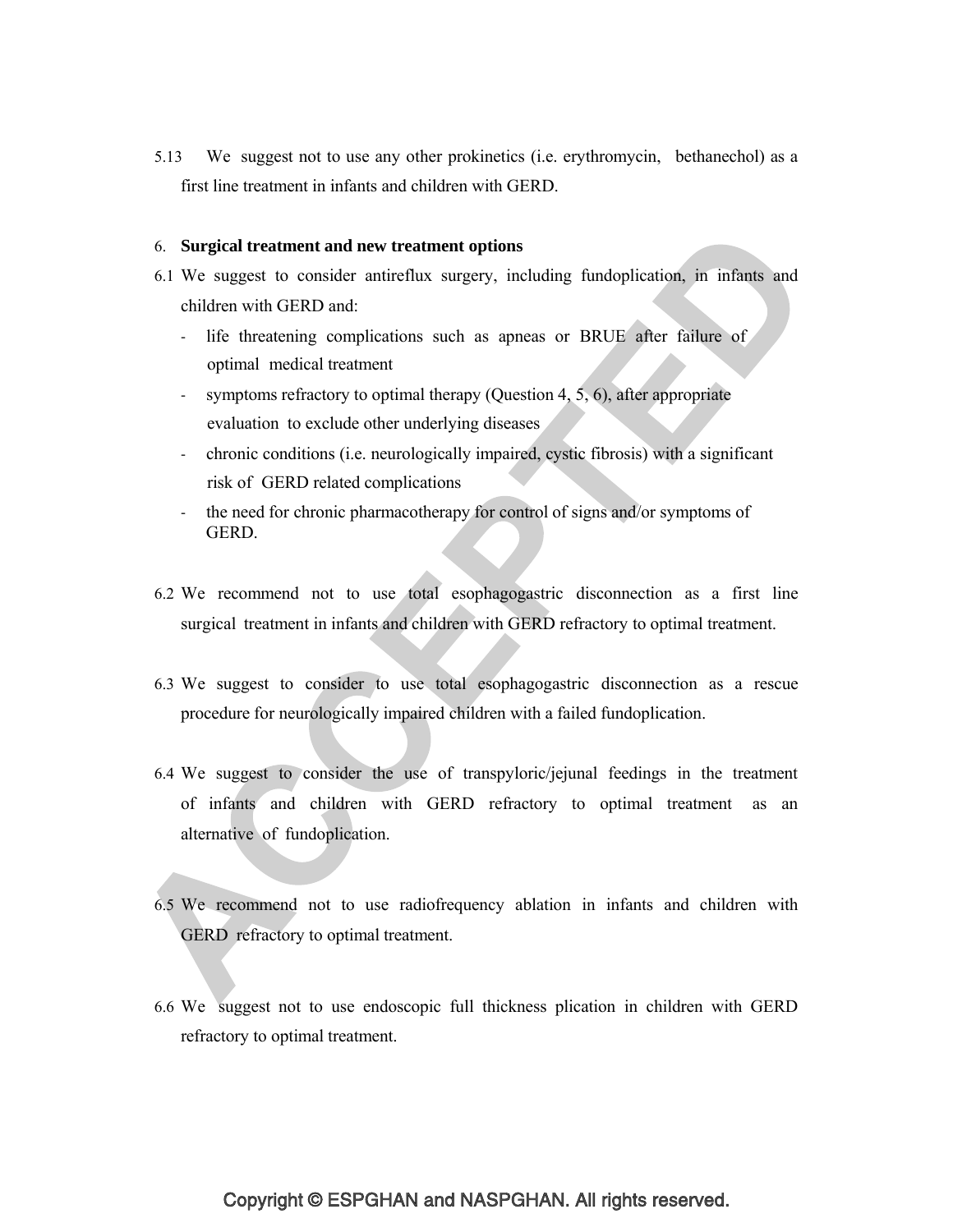### 8. **Evaluation of refractory GERD**

8.1 We recommend evaluation of treatment efficacy and exclusion of alternative causes of symptoms in infants and children not responding to  $4 - 8$  weeks of optimal therapy for GERD.

8.2 We recommend referral of infants and children with GERD to the pediatric gastroenterologist if:

- There are alarm signs or symptoms suggesting an underlying gastrointestinal disease (Table 3)

- Patients are refractory to optimal treatment (Question 1)

- Patients cannot be permanently weaned from pharmacological treatment within  $6 - 12$  months (see 8: additional evaluation should be considered after 4 - 8 weeks of optimal GERD therapy if clinically indicated)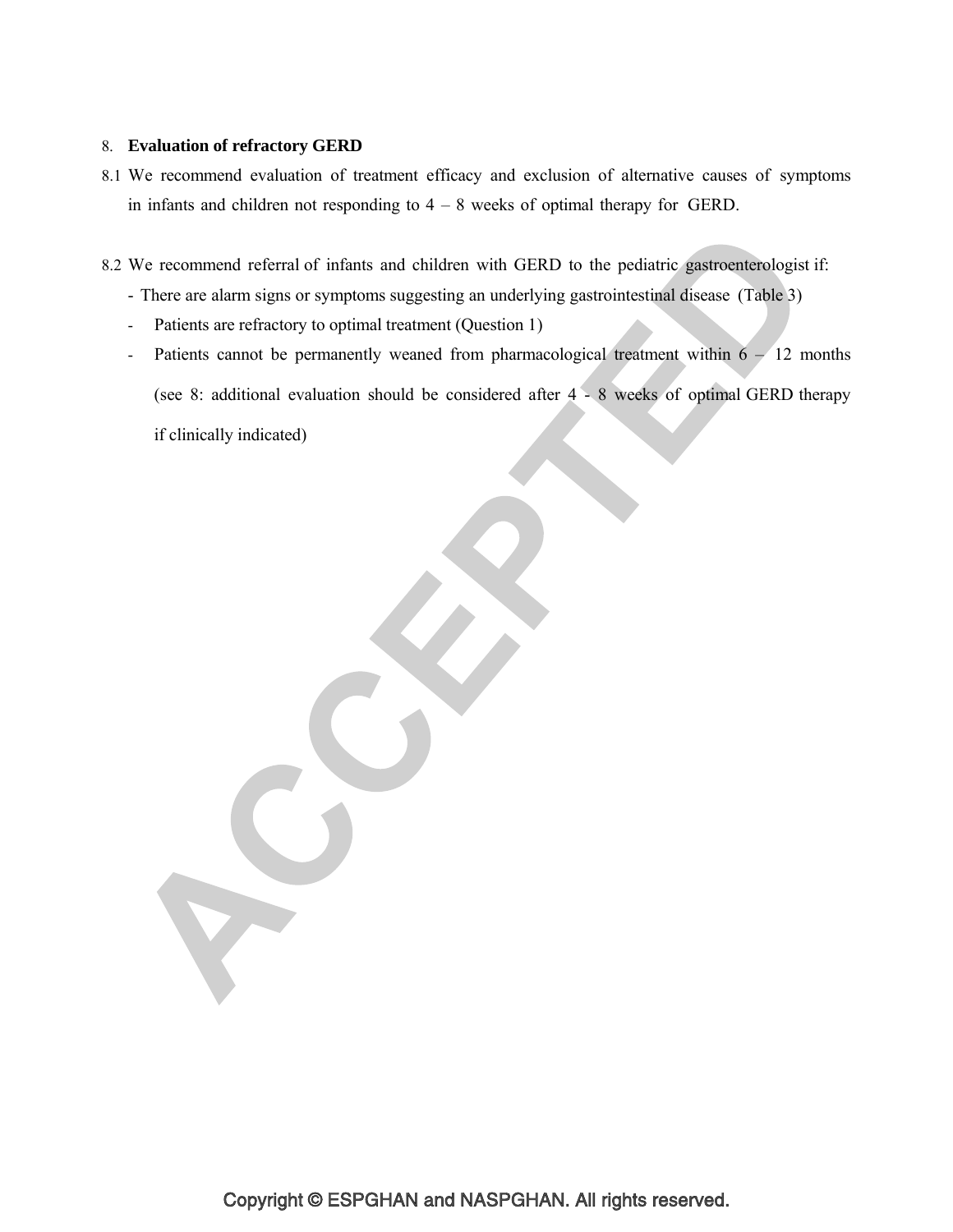### **References**

- 1 Vandenplas Y, Rudolph CD, Di Lorenzo C, et al. Pediatric gastroesophageal reflux clinical practice guidelines: joint recommendations of the North American Society for Pediatric Gastroenterology, Hepatology, and Nutrition (NASPGHAN) and the European Society for Pediatric Gastroenterology, Hepatology, and Nutrition (ESPGHAN). J Pediatr Gastroenterol Nutr 2009;49(4):498-547.
- 2 Shekelle P, Woolf S, Grimshaw JM, et al. Developing clinical practice guidelines: reviewing, reporting, and publishing guidelines; updating guidelines; and the emerging issues of enhancing guideline implementability and accounting for comorbid conditions in guideline development. Implement Sci 2012;7:62.
- 3 Davies I, Burman-Roy S, Murphy MS. Gastro-oesophageal reflux disease in children: NICE guidance. Bmj 2015;350:g7703.
- 4 Brouwers MC, Kho ME, Browman GP, et al. AGREE II: advancing guideline development, reporting, and evaluation in health care. Prev Med 2010;51(5):421-4.
- 5 Guyatt GH, Oxman AD, Vist GE, et al. GRADE: an emerging consensus on rating quality of evidence and strength of recommendations. BMJ 2008;336(7650):924-6.
- 6 Orenstein SR. Symptoms and reflux in infants: Infant Gastroesophageal Reflux Questionnaire Revised (I-GERQ-R)--utility for symptom tracking and diagnosis. Curr Gastroenterol Rep 2010;12(6):431-6.
- 7 Whiting P, Rutjes AW, Reitsma JB, et al. The development of QUADAS: a tool for the quality assessment of studies of diagnostic accuracy included in systematic reviews. BMC Med Res Methodol 2003;3:25.
- 8 Davis P, Hayden J, Springer J, et al. Prognostic factors for morbidity and mortality in elderly patients undergoing acute gastrointestinal surgery: a systematic review. Can J Surg 2014;57(2):E44-52.
- 9 Hayden JA, Cote P, Bombardier C. Evaluation of the quality of prognosis studies in systematic reviews. Ann Intern Med 2006;144(6):427-37.
- 10 Sherman PM, Hassall E, Fagundes-Neto U, et al. [A global, evidence-based consensus on the definition of gastroesophageal reflux disease in the pediatric population]. Arch Pediatr 2010;17(11):1586-93.
- 11 Vakil N, van Zanten SV, Kahrilas P, et al. The Montreal definition and classification of gastroesophageal reflux disease: a global evidence-based consensus. Am J Gastroenterol 2006;101(8):1900-20; quiz 43.
- 12 Martigne L, Delaage PH, Thomas-Delecourt F, et al. Prevalence and management of gastroesophageal reflux disease in children and adolescents: a nationwide cross-sectional observational study. Eur J Pediatr 2012;171(12):1767-73.
- 13 Gupta SK, Hassall E, Chiu YL, et al. Presenting symptoms of nonerosive and erosive esophagitis in pediatric patients. Dig Dis Sci 2006;51(5):858-63.
- 14 Gunasekaran TS, Dahlberg M, Ramesh P, et al. Prevalence and associated features of gastroesophageal reflux symptoms in a Caucasian-predominant adolescent school population. Dig Dis Sci 2008;53(9):2373-9.
- 15 Stanford EA, Chambers CT, Craig KD. The role of developmental factors in predicting young children's use of a self-report scale for pain. Pain 2006;120(1-2):16-23.
- 16 von Baeyer CL, Spagrud LJ. Systematic review of observational (behavioral) measures of pain for children and adolescents aged 3 to 18 years. Pain 2007;127(1-2):140-50.
- 17 Krishnan U, Mousa H, Dall'Oglio L, et al. ESPGHAN-NASPGHAN Guidelines for the Evaluation and Treatment of Gastrointestinal and Nutritional Complications in Children With Esophageal Atresia-Tracheoesophageal Fistula. J Pediatr Gastroenterol Nutr 2016;63(5):550-70.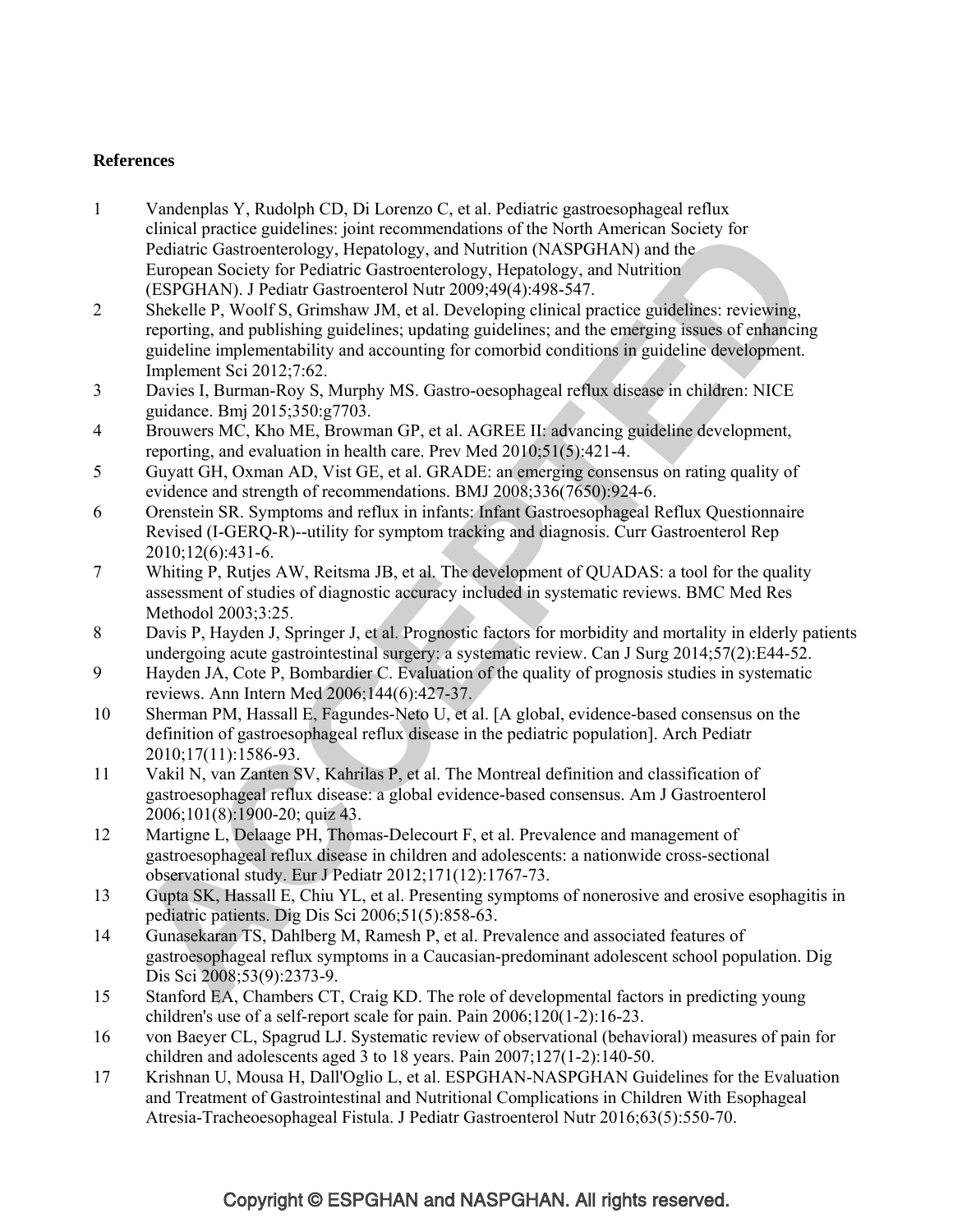- 18 Turck D, Braegger CP, Colombo C, et al. ESPEN-ESPGHAN-ECFS guidelines on nutrition care for infants, children, and adults with cystic fibrosis. Clin Nutr 2016;35(3):557-77.
- 19 Romano C, van Wynckel M, Hulst J, et al. European Society for Paediatric Gastroenterology, Hepatology and Nutrition Guidelines for the Evaluation and Treatment of Gastrointestinal and Nutritional Complications in Children With Neurological Impairment. J Pediatr Gastroenterol Nutr 2017;65(2):242-64.
- 20 Tolia V, Vandenplas Y. Systematic review: the extra-oesophageal symptoms of gastro-oesophageal reflux disease in children. Aliment Pharmacol Ther 2009;29(3):258-72.
- 21 Sherman PM, Hassall E, Fagundes-Neto U, et al. A global, evidence-based consensus on the definition of gastroesophageal reflux disease in the pediatric population. Am J Gastroenterol 2009;104(5):1278-95; quiz 96.
- 22 Gaffney KF. Infant exposure to environmental tobacco smoke. J Nurs Scholarsh 2001;33(4):343-7.
- 23 Orenstein SR, McGowan JD. Efficacy of conservative therapy as taught in the primary care setting for symptoms suggesting infant gastroesophageal reflux. J Pediatr 2008;152(3):310-4.
- 24 Hegar B, Dewanti NR, Kadim M, et al. Natural evolution of regurgitation in healthy infants. Acta Paediatr 2009;98(7):1189-93.
- 25 van der Pol RJ, Smits MJ, Venmans L, et al. Diagnostic accuracy of tests in pediatric gastroesophageal reflux disease. J Pediatr 2013;162(5):983-7.e1-4.
- 26 Farhath S, He Z, Saslow J, et al. Detection of pepsin in mouth swab: correlation with clinical gastroesophageal reflux in preterm infants. J Matern Fetal Neonatal Med 2013;26(8):819-24.
- 27 Patra S, Singh V, Chandra J, et al. Diagnostic modalities for gastro-esophageal reflux in infantile wheezers. J Trop Pediatr 2011;57(2):99-103.
- 28 Arasu TS, Wyllie R, Fitzgerald JF, et al. Gastroesophageal reflux in infants and children comparative accuracy of diagnostic methods. J Pediatr 1980;96(5):798-803.
- 29 Boix-Ochoa J, Lafuenta JM, Gil-Vernet JM. Twenty-four hour exophageal pH monitoring in gastroesophageal reflux. J Pediatr Surg 1980;15(1):74-8.
- 30 Cucchiara S, Minella R, Iervolino C, et al. Omeprazole and high dose ranitidine in the treatment of refractory reflux oesophagitis. Arch Dis Child 1993;69(6):655-9.
- 31 Cucchiara S, Staiano A, Gobio Casali L, et al. Value of the 24 hour intraoesophageal pH monitoring in children. Gut 1990;31(2):129-33.
- 32 Da Dalt L, Mazzoleni S, Montini G, et al. Diagnostic accuracy of pH monitoring in gastrooesophageal reflux. Arch Dis Child 1989;64(10):1421-6.
- 33 Ravelli AM, Villanacci V, Ruzzenenti N, et al. Dilated intercellular spaces: a major morphological feature of esophagitis. J Pediatr Gastroenterol Nutr 2006;42(5):510-5.
- 34 Kahn A, Rebuffat E, Sottiaux M, et al. Sleep apneas and acid esophageal reflux in control infants and in infants with an apparent life-threatening event. Biol Neonate 1990;57(3-4):144-9.
- 35 Dalla Vecchia LK, Grosfeld JL, West KW, et al. Reoperation after Nissen fundoplication in children with gastroesophageal reflux: experience with 130 patients. Ann Surg 1997;226(3):315-21; discussion 21-3.
- 36 Schneider A, Gottrand F, Sfeir R, et al. Postoperative lower esophageal dilation in children following the performance of Nissen fundoplication. Eur J Pediatr Surg 2012;22(5):399-403.
- 37 Duncan DR, Amirault J, Mitchell P, et al. Oropharyngeal Dysphagia is Strongly Correlated With Apparent Life-Threatening Events. J Pediatr Gastroenterol Nutr 2016.
- 38 Weir KA, McMahon S, Taylor S, et al. Oropharyngeal aspiration and silent aspiration in children. Chest 2011;140(3):589-97.
- 39 Weir K, McMahon S, Barry L, et al. Clinical signs and symptoms of oropharyngeal aspiration and dysphagia in children. Eur Respir J 2009;33(3):604-11.
- 40 Westra SJ, Wolf BH, Staalman CR. Ultrasound diagnosis of gastroesophageal reflux and hiatal hernia in infants and young children. J Clin Ultrasound 1990;18(6):477-85.
- 41 Jang HS, Lee JS, Lim GY, et al. Correlation of color Doppler sonographic findings with pH measurements in gastroesophageal reflux in children. J Clin Ultrasound 2001;29(4):212-7.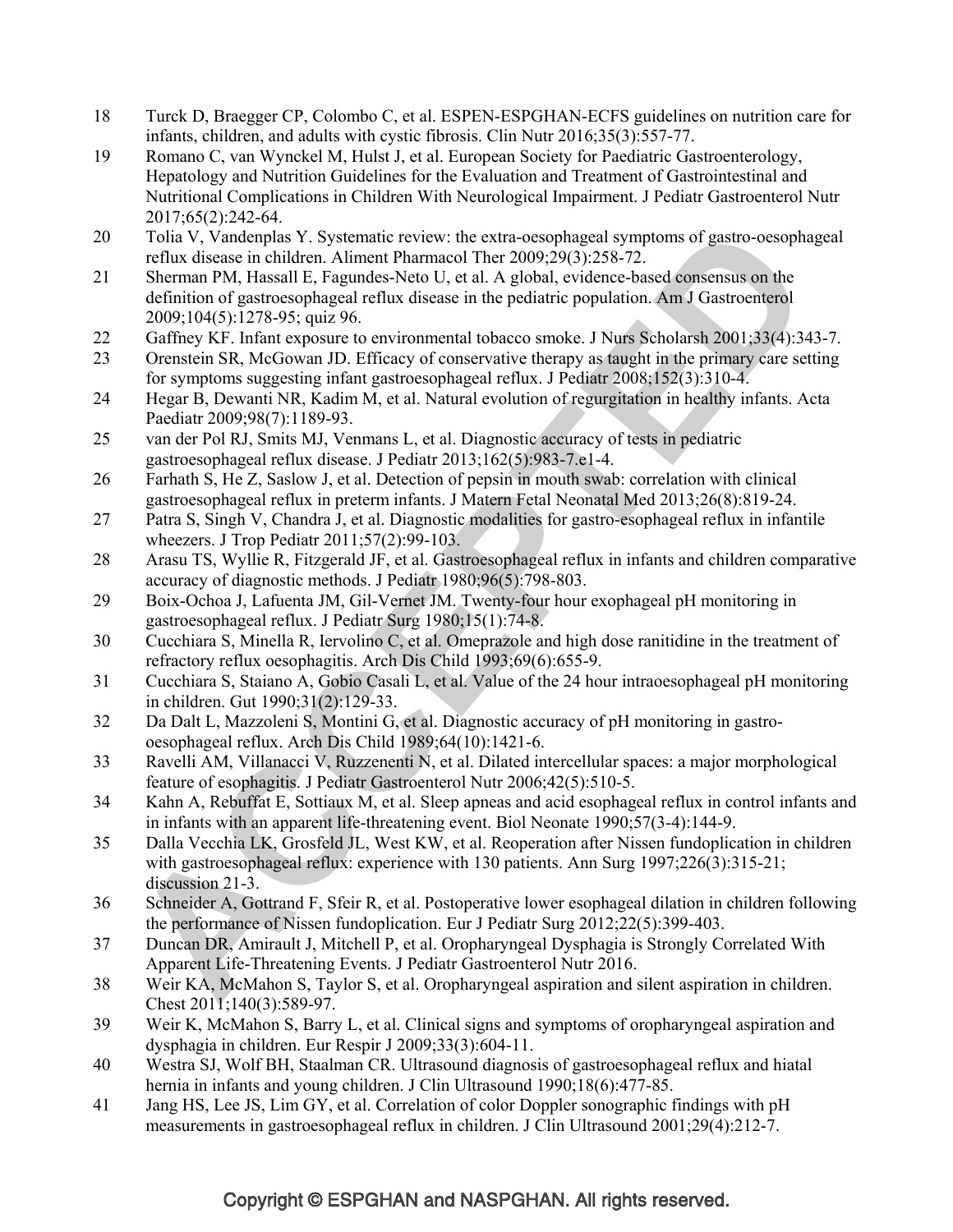- 42 Cucchiara S, Minella R, D'Armiento F, et al. Histologic grading of reflux oesophagitis and its relationship with intra-oesophageal and intragastric pH variables. European Journal of Gastroenterology & Hepatology 1993;5(8):621-26.
- 43 Winter HS, Madara JL, Stafford RJ, et al. Intraepithelial eosinophils: a new diagnostic criterion for reflux esophagitis. Gastroenterology 1982;83(4):818-23.
- 44 Thakkar K, El-Serag HB, Mattek N, et al. Complications of pediatric EGD: a 4-year experience in PEDS-CORI. Gastrointest Endosc 2007;65(2):213-21.
- 45 Samer Ammar M, Pfefferkorn MD, Croffie JM, et al. Complications after outpatient upper GI endoscopy in children: 30-day follow-up. Am J Gastroenterol 2003;98(7):1508-11.
- 46 Friedt M, Welsch S. An update on pediatric endoscopy. Eur J Med Res 2013;18:24.
- 47 Hill CA, Ramakrishna J, Fracchia MS, et al. Prevalence of eosinophilic esophagitis in children with refractory aerodigestive symptoms. JAMA Otolaryngol Head Neck Surg 2013;139(9):903-6.
- 48 Rosen R, Amirault J, Johnston N, et al. The utility of endoscopy and multichannel intraluminal impedance testing in children with cough and wheezing. Pediatr Pulmonol 2014;49(11):1090-6.
- 49 Kubik M, Thottam P, Shaffer A, et al. The role of the otolaryngologist in the evaluation and diagnosis of eosinophilic esophagitis. Laryngoscope 2017;127(6):1459-64.
- 50 Pouw RE, Bredenoord AJ. Mistakes in the use of PPIs and how to avoid them. . UEG Education 2017;17:15-17.
- 51 Katz PO, Gerson LB, Vela MF. Guidelines for the diagnosis and management of gastroesophageal reflux disease. Am J Gastroenterol 2013;108(3):308-28; quiz 29.
- 52 Dy F, Amirault J, Mitchell PD, et al. Salivary Pepsin Lacks Sensitivity as a Diagnostic Tool to Evaluate Extraesophageal Reflux Disease. J Pediatr 2016;177:53-8.
- 53 Fortunato JE, D'Agostino RB, Jr., Lively MO. Pepsin in saliva as a biomarker for oropharyngeal reflux compared with 24-hour esophageal impedance/pH monitoring in pediatric patients. Neurogastroenterol Motil 2016.
- 54 Rosen R, Johnston N, Hart K, et al. The presence of pepsin in the lung and its relationship to pathologic gastro-esophageal reflux. Neurogastroenterol Motil 2012;24(2):129-33, e84-5.
- 55 Farrell S, McMaster C, Gibson D, et al. Pepsin in bronchoalveolar lavage fluid: a specific and sensitive method of diagnosing gastro-oesophageal reflux-related pulmonary aspiration. J Pediatr Surg 2006;41(2):289-93.
- 56 Krishnan U, Mitchell JD, Messina I, et al. Assay of tracheal pepsin as a marker of reflux aspiration. J Pediatr Gastroenterol Nutr 2002;35(3):303-8.
- 57 O'Reilly RC, He Z, Bloedon E, et al. The role of extraesophageal reflux in otitis media in infants and children. Laryngoscope 2008;118(7 Part 2 Suppl 116):1-9.
- 58 Abdel-aziz MM, El-Fattah AM, Abdalla AF. Clinical evaluation of pepsin for laryngopharyngeal reflux in children with otitis media with effusion. Int J Pediatr Otorhinolaryngol 2013;77(10):1765- 70.
- 59 Crapko M, Kerschner JE, Syring M, et al. Role of extra-esophageal reflux in chronic otitis media with effusion. Laryngoscope 2007;117(8):1419-23.
- 60 Abd El-Fattah AM, Abdul Maksoud GA, Ramadan AS, et al. Pepsin assay: a marker for reflux in pediatric glue ear. Otolaryngol Head Neck Surg 2007;136(3):464-70.
- 61 Rosen R, Fritz J, Nurko A, et al. Lipid-laden macrophage index is not an indicator of gastroesophageal reflux-related respiratory disease in children. Pediatrics 2008;121(4):e879-84.
- 62 Barrett MW, Myers JC, Watson DI, et al. Detection of bile reflux: in vivo validation of the Bilitec fibreoptic system. Dis Esophagus 2000;13(1):44-50.
- 63 Vaezi MF, Lacamera RG, Richter JE. Validation studies of Bilitec 2000: an ambulatory duodenogastric reflux monitoring system. Am J Physiol 1994;267(6 Pt 1):G1050-7.
- 64 Mattioli G, Sacco O, Repetto P, et al. Necessity for surgery in children with gastrooesophageal reflux and supraoesophageal symptoms. Eur J Pediatr Surg 2004;14(1):7-13.
- 65 Loots C, van Herwaarden MY, Benninga MA, et al. Gastroesophageal reflux, esophageal function, gastric emptying, and the relationship to dysphagia before and after antireflux surgery in children. J Pediatr 2013;162(3):566-73.e2.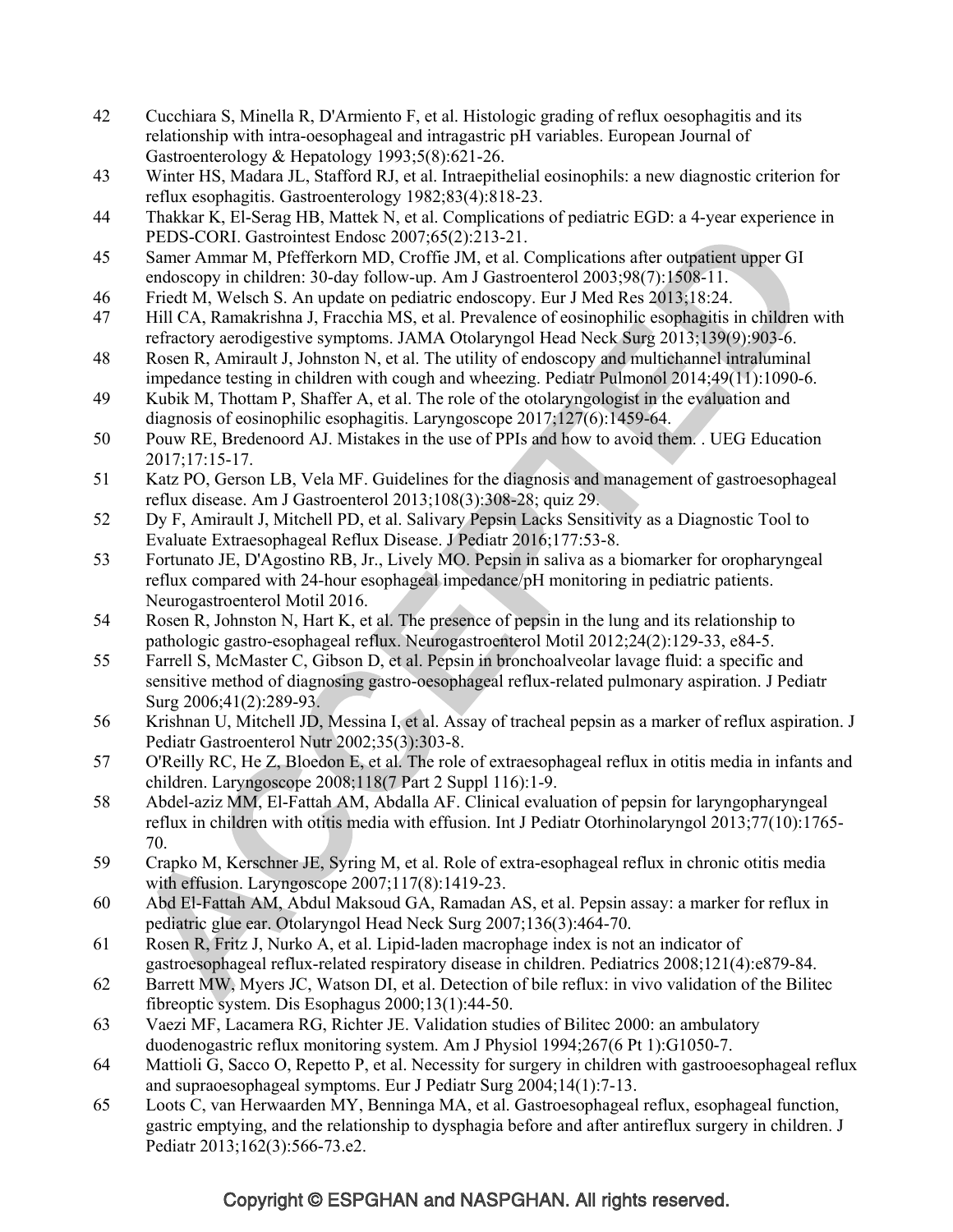- 66 Smits MJ, Loots CM, Benninga MA, et al. New insights in gastroesophageal reflux, esophageal function and gastric emptying in relation to dysphagia before and after anti-reflux surgery in children. Curr Gastroenterol Rep 2013;15(10):351.
- 67 Tucker E, Knowles K, Wright J, et al. Rumination variations: aetiology and classification of abnormal behavioural responses to digestive symptoms based on high-resolution manometry studies. Aliment Pharmacol Ther 2013;37(2):263-74.
- 68 Kessing BF, Bredenoord AJ, Smout AJ. Objective manometric criteria for the rumination syndrome. Am J Gastroenterol 2014;109(1):52-9.
- 69 Rosen R, Rodriguez L, Nurko S. Pediatric rumination subtypes: A study using high-resolution esophageal manometry with impedance. Neurogastroenterol Motil 2017;29(5).
- 70 Singendonk MMJ, Oors JM, Bredenoord AJ, et al. Objectively diagnosing rumination syndrome in children using esophageal pH-impedance and manometry. Neurogastroenterol Motil 2017;29(5).
- 71 Grunder FR, Aspirot A, Faure C. High Resolution Esophageal Manometry Patterns in Children and Adolescents with Rumination Syndrome. J Pediatr Gastroenterol Nutr 2017.
- 72 Rosen R, Amirault J, Giligan E, et al. Intraesophageal pressure recording improves the detection of cough during multichannel intraluminal impedance testing in children. J Pediatr Gastroenterol Nutr 2014;58(1):22-6.
- 73 Heyman S. Gastric emptying in children. J Nucl Med 1998;39(5):865-9.
- 74 Rudd TG, Christie DL. Demonstration of gastroesophageal reflux in children by radionuclide gastroesophagography. Radiology 1979;131(2):483-6.
- 75 Vandenplas Y, Derde MP, Piepsz A. Evaluation of reflux episodes during simultaneous esophageal pH monitoring and gastroesophageal reflux scintigraphy in children. J Pediatr Gastroenterol Nutr 1992;14(3):256-60.
- 76 Abell TL, Camilleri M, Donohoe K, et al. Consensus recommendations for gastric emptying scintigraphy: a joint report of the American Neurogastroenterology and Motility Society and the Society of Nuclear Medicine. J Nucl Med Technol 2008;36(1):44-54.
- 77 Ravelli AM, Panarotto MB, Verdoni L, et al. Pulmonary aspiration shown by scintigraphy in gastroesophageal reflux-related respiratory disease. Chest 2006;130(5):1520-6.
- 78 Rosen R, Hart K, Warlaumont M. Incidence of gastroesophageal reflux during transpyloric feeds. J Pediatr Gastroenterol Nutr 2011;52(5):532-5.
- 79 Stone B, Hester G, Jackson D, et al. Effectiveness of Fundoplication or Gastrojejunal Feeding in Children With Neurologic Impairment. Hosp Pediatr 2017;7(3):140-48.
- 80 van der Pol RJ, Smits MJ, van Wijk MP, et al. Efficacy of proton-pump inhibitors in children with gastroesophageal reflux disease: a systematic review. Pediatrics 2011;127(5):925-35.
- 81 Haddad I, Kierkus J, Tron E, et al. Efficacy and safety of rabeprazole in children (1-11 years) with gastroesophageal reflux disease. J Pediatr Gastroenterol Nutr 2013;57(6):798-807.
- 82 Fiedorek S, Tolia V, Gold BD, et al. Efficacy and safety of lansoprazole in adolescents with symptomatic erosive and non-erosive gastroesophageal reflux disease. J Pediatr Gastroenterol Nutr 2005;40(3):319-27.
- 83 Baker R, Tsou VM, Tung J, et al. Clinical results from a randomized, double-blind, dose-ranging study of pantoprazole in children aged 1 through 5 years with symptomatic histologic or erosive esophagitis. Clin Pediatr (Phila) 2010;49(9):852-65.
- 84 Tolia V, Ferry G, Gunasekaran T, et al. Efficacy of lansoprazole in the treatment of gastroesophageal reflux disease in children. J Pediatr Gastroenterol Nutr 2002;35 Suppl 4:S308-18.
- 85 Gilger MA, Tolia V, Vandenplas Y, et al. Safety and Tolerability of Esomeprazole in Children With Gastroesophageal Reflux Disease. J Pediatr Gastroenterol Nutr 2015;60 Suppl 1:S16-23.
- 86 Bautista J, Fullerton H, Briseno M, et al. The effect of an empirical trial of high-dose lansoprazole on symptom response of patients with non-cardiac chest pain--a randomized, double-blind, placebocontrolled, crossover trial. Aliment Pharmacol Ther 2004;19(10):1123-30.
- 87 Fass R, Fennerty MB, Ofman JJ, et al. The clinical and economic value of a short course of omeprazole in patients with noncardiac chest pain. Gastroenterology 1998;115(1):42-9.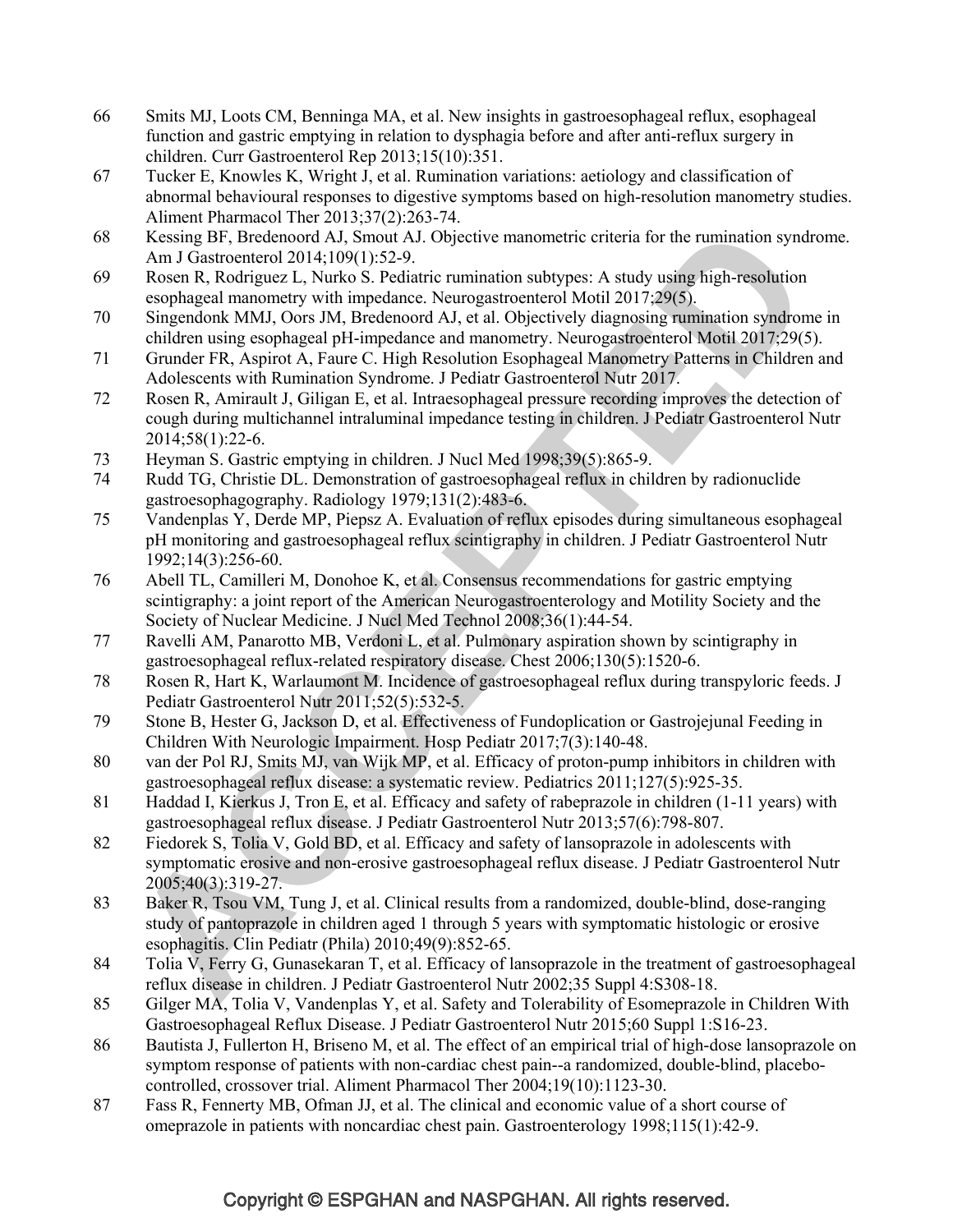- 88 Fass R, Murthy U, Hayden CW, et al. Omeprazole 40 mg once a day is equally effective as lansoprazole 30 mg twice a day in symptom control of patients with gastro-oesophageal reflux disease (GERD) who are resistant to conventional-dose lansoprazole therapy-a prospective, randomized, multi-centre study. Aliment Pharmacol Ther 2000;14(12):1595-603.
- 89 Talley NJ, Armstrong D, Junghard O, et al. Predictors of treatment response in patients with nonerosive reflux disease. Aliment Pharmacol Ther 2006;24(2):371-6.
- 90 Savarino E, Zentilin P, Savarino V. NERD: an umbrella term including heterogeneous subpopulations. Nat Rev Gastroenterol Hepatol 2013;10(6):371-80.
- 91 Cheng FK, Albert DM, Maydonovitch CL, et al. Categorization of patients with reflux symptoms referred for pH and impedance testing while off therapy. Clin Gastroenterol Hepatol 2015;13(5):867- 73.
- 92 Lang JE, Holbrook JT, Mougey EB, et al. Lansoprazole Is Associated with Worsening Asthma Control in Children with the CYP2C19 Poor Metabolizer Phenotype. Ann Am Thorac Soc 2015;12(6):878-85.
- 93 Holbrook JT, Wise RA, Gold BD, et al. Lansoprazole for children with poorly controlled asthma: a randomized controlled trial. Jama 2012;307(4):373-81.
- 94 Chang AB, Lasserson TJ, Gaffney J, et al. Gastro-oesophageal reflux treatment for prolonged nonspecific cough in children and adults. Cochrane Database Syst Rev 2011(1):Cd004823.
- 95 Patwari AK, Bajaj P, Kashyp R, et al. Diagnostic modalities for gastroesophageal reflux. Indian J Pediatr 2002;69(2):133-6.
- 96 Vandenplas Y, Salvatore S, Devreker T, et al. Gastro-oesophageal reflux disease: oesophageal impedance versus pH monitoring. Acta Paediatr 2007;96(7):956-62.
- 97 Chiou E, Rosen R, Jiang H, et al. Diagnosis of supra-esophageal gastric reflux: correlation of oropharyngeal pH with esophageal impedance monitoring for gastro-esophageal reflux. Neurogastroenterol Motil 2011;23(8):717-e326.
- 98 Chiou E, Rosen R, Nurko S. Effect of different pH criteria on dual-sensor pH monitoring in the evaluation of supraesophageal gastric reflux in children. J Pediatr Gastroenterol Nutr 2011;52(4):399-403.
- 99 Salvatore S, Arrigo S, Luini C, et al. Esophageal impedance in children: symptom-based results. J Pediatr 2010;157(6):949-54.e1-2.
- 100 Omari TI, Schwarzer A, vanWijk MP, et al. Optimisation of the reflux-symptom association statistics for use in infants being investigated by 24-hour pH impedance. J Pediatr Gastroenterol Nutr 2011;52(4):408-13.
- 101 Farahmand F, Sabbaghian M, Ghodousi S, et al. Gastroesophageal reflux disease and tooth erosion: a cross-sectional observational study. Gut Liver 2013;7(3):278-81.
- 102 Ganesh M, Hertzberg A, Nurko S, et al. Acid Rather Than Nonacid Reflux Burden Is a Predictor of Tooth Erosion. J Pediatr Gastroenterol Nutr 2016;62(2):309-13.
- 103 Krishnan U, Mousa H, Dall'Oglio L, et al. ESPGHAN-NASPGHAN Guidelines for the Evaluation and Treatment of Gastrointestinal and Nutritional Complications in Children with Esophageal Atresia- Tracheoesophageal Fistula. J Pediatr Gastroenterol Nutr 2016.
- 104 Papadopoulou A, Koletzko S, Heuschkel R, et al. Management guidelines of eosinophilic esophagitis in childhood. J Pediatr Gastroenterol Nutr 2014;58(1):107-18.
- 105 Liacouras CA, Furuta GT, Hirano I, et al. Eosinophilic esophagitis: updated consensus recommendations for children and adults. J Allergy Clin Immunol 2011;128(1):3-20.e6; quiz 21-2.
- 106 Palm K, Sawicki G, Rosen R. The impact of reflux burden on Pseudomonas positivity in children with cystic fibrosis. Pediatr Pulmonol 2012;47(6):582-7.
- 107 Vandenplas Y, Hauser B. An updated review on gastro-esophageal reflux in pediatrics. Expert Rev Gastroenterol Hepatol 2015;9(12):1511-21.
- 108 Croffie JM, Fitzgerald JF, Molleston JP, et al. Accuracy and tolerability of the Bravo catheter-free pH capsule in patients between the ages of 4 and 18 years. J Pediatr Gastroenterol Nutr 2007;45(5):559-63.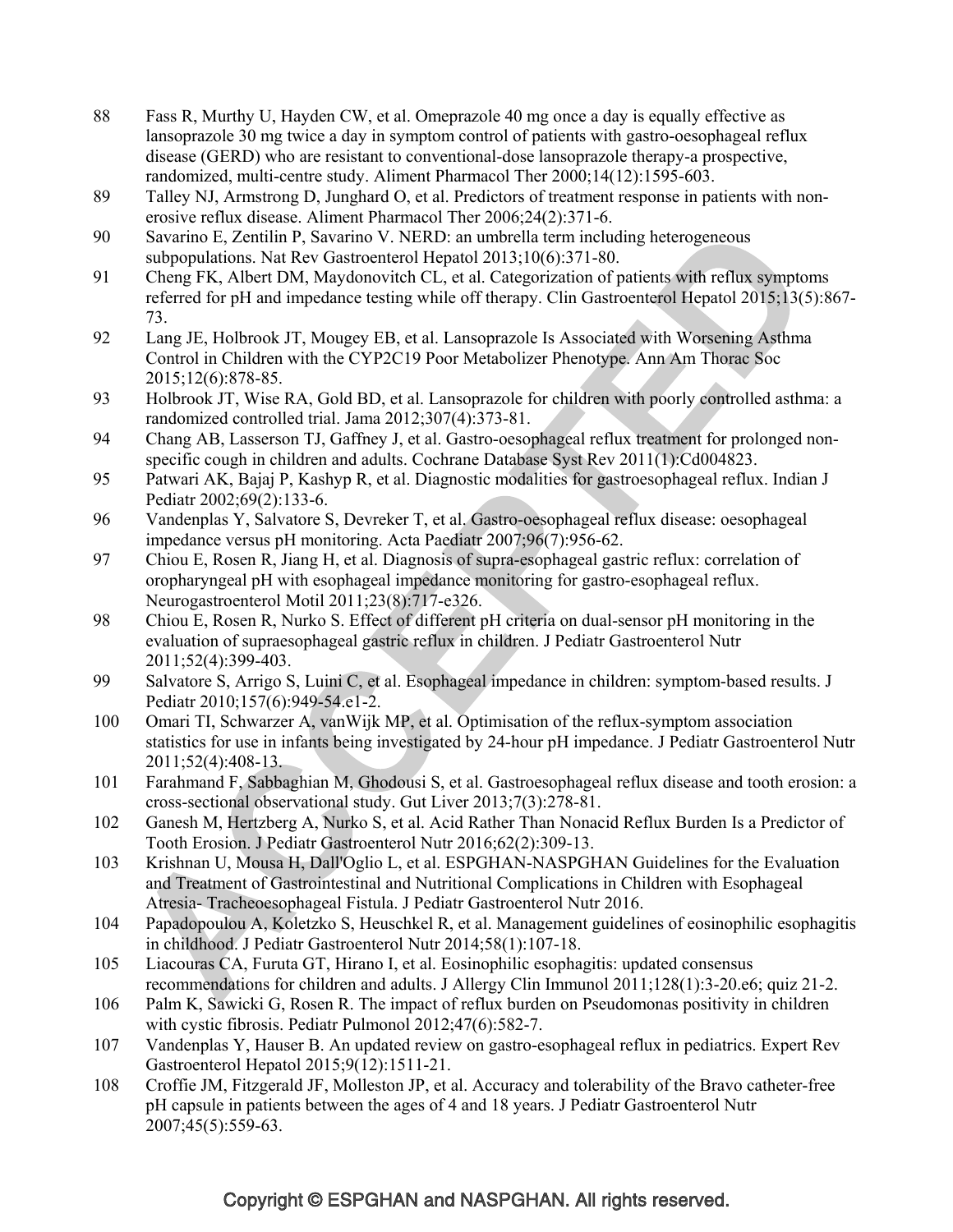- 109 Rao NM, Campbell DI, Rao P. Two years' experience of using the Bravo wireless oesophageal pH monitoring system at a single UK tertiary centre. Acta Paediatr 2017;106(2):312-15.
- 110 Cabrera J, Davis M, Horn D, et al. Esophageal pH monitoring with the BRAVO capsule: experience in a single tertiary medical center. J Pediatr Gastroenterol Nutr 2011;53(4):404-8.
- 111 Rodriguez L, Morley-Fletcher A, Souza A, et al. Effect of anesthesia on gastroesophageal reflux in children: a study using BRAVO wireless pH study measurements. Neurogastroenterol Motil 2015;27(11):1553-8.
- 112 Chawla A, Girda E, Walker G, et al. Effect of Propofol on Acid Reflux Measured with the Bravo pH Monitoring System. ISRN Gastroenterol 2013;2013:605931.
- 113 Ummarino D, Vandermeulen L, Roosens B, et al. Gastroesophageal reflux evaluation in patients affected by chronic cough: Restech versus multichannel intraluminal impedance/pH metry. Laryngoscope 2013;123(4):980-4.
- 114 Mazzoleni G, Vailati C, Lisma DG, et al. Correlation between oropharyngeal pH-monitoring and esophageal pH-impedance monitoring in patients with suspected GERD-related extra-esophageal symptoms. Neurogastroenterol Motil 2014;26(11):1557-64.
- 115 Fitzpatrick AM, Holbrook JT, Wei CY, et al. Exhaled breath condensate pH does not discriminate asymptomatic gastroesophageal reflux or the response to lansoprazole treatment in children with poorly controlled asthma. J Allergy Clin Immunol Pract 2014;2(5):579-86.e7.
- 116 Rosen R, Mitchell PD, Amirault J, et al. The Edematous and Erythematous Airway Does Not Denote Pathologic Gastroesophageal Reflux. J Pediatr 2017;183:127-31.
- 117 Wenzl TG, Silny J, Schenke S, et al. Gastroesophageal reflux and respiratory phenomena in infants: status of the intraluminal impedance technique. J Pediatr Gastroenterol Nutr 1999;28(4):423-8.
- 118 Rosen R, Nurko S. The importance of multichannel intraluminal impedance in the evaluation of children with persistent respiratory symptoms. Am J Gastroenterol 2004;99(12):2452-8.
- 119 Omari TI, Barnett CP, Benninga MA, et al. Mechanisms of gastro-oesophageal reflux in preterm and term infants with reflux disease. Gut 2002;51(4):475-9.
- 120 Rosen R, Lord C, Nurko S. The sensitivity of multichannel intraluminal impedance and the pH probe in the evaluation of gastroesophageal reflux in children. Clin Gastroenterol Hepatol 2006;4(2):167- 72.
- 121 Imam H, Shay S, Ali A, et al. Bolus transit patterns in healthy subjects: a study using simultaneous impedance monitoring, videoesophagram, and esophageal manometry. Am J Physiol Gastrointest Liver Physiol 2005;288(5):G1000-6.
- 122 Peter CS, Wiechers C, Bohnhorst B, et al. Detection of small bolus volumes using multiple intraluminal impedance in preterm infants. J Pediatr Gastroenterol Nutr 2003;36(3):381-4.
- 123 Rosen R, Lord C, Nurko S. The sensitivity of multi-channel intraluminal impedance (MII) compared to pH probe in the detection of gastroesophgeal reflux in children. Clinical Gastroenterology and Hepatology 2006;4(2):167-72.
- 124 Francavilla R, Magista AM, Bucci N, et al. Comparison of esophageal pH and multichannel intraluminal impedance testing in pediatric patients with suspected gastroesophageal reflux. J Pediatr Gastroenterol Nutr 2010;50(2):154-60.
- 125 Wenzl TG, Moroder C, Trachterna M, et al. Esophageal pH monitoring and impedance measurement: a comparison of two diagnostic tests for gastroesophageal reflux. J Pediatr Gastroenterol Nutr 2002;34(5):519-23.
- 126 Rosen R, Furuta G, Fritz J, et al. Role of acid and nonacid reflux in children with eosinophilic esophagitis compared with patients with gastroesophageal reflux and control patients. J Pediatr Gastroenterol Nutr 2008;46(5):520-3.
- 127 Mousa H, Machado R, Orsi M, et al. Combined multichannel intraluminal impedance-pH (MII-pH): multicenter report of normal values from 117 children. Curr Gastroenterol Rep 2014;16(8):400.
- 128 Heard R, Castell J, Castell DO, et al. Characterization of patients with low baseline impedance on multichannel intraluminal impedance-pH reflux testing. J Clin Gastroenterol 2012;46(7):e55-7.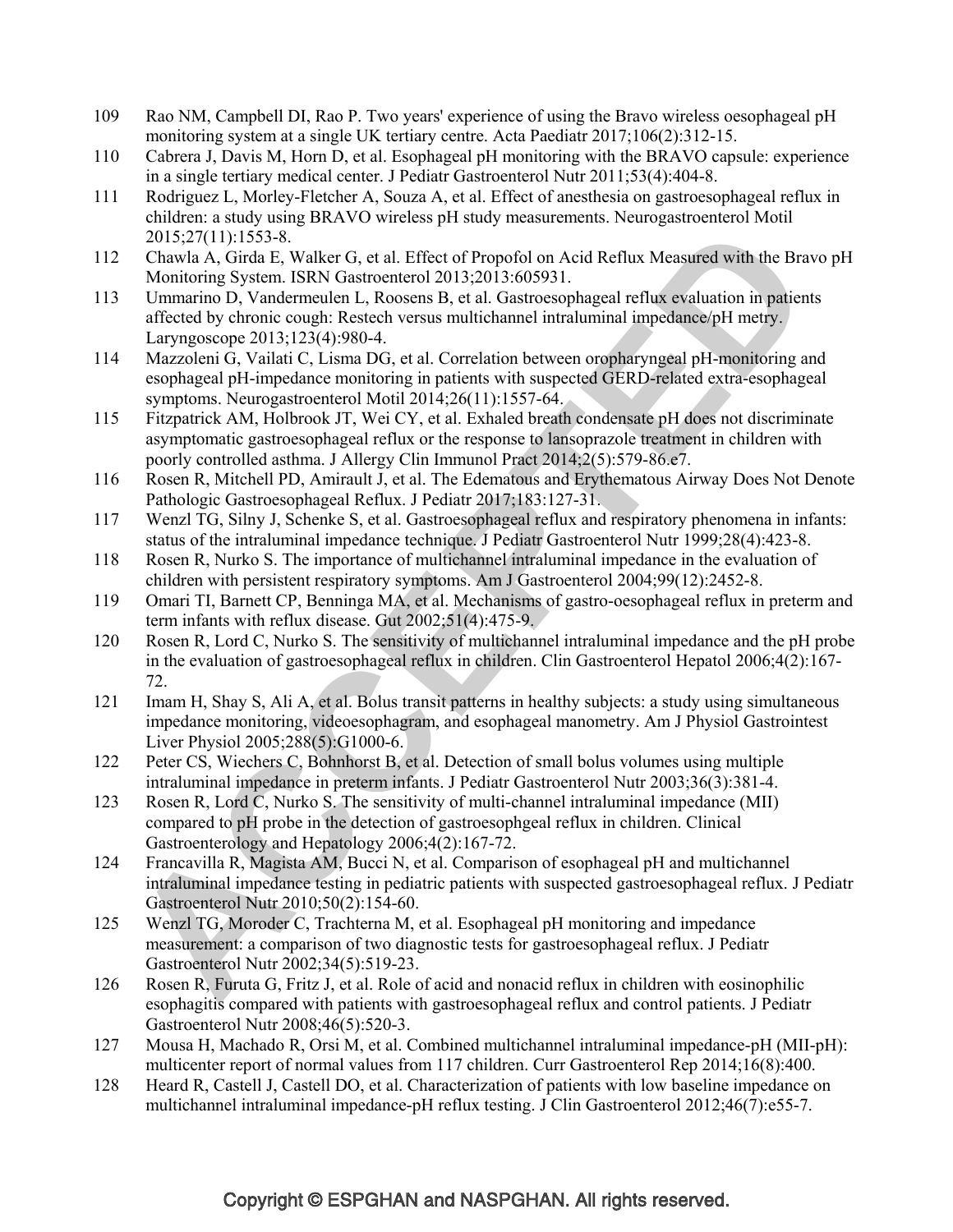- 129 Smits MJ, Loots CM, van Wijk MP, et al. An expert panel-based study on recognition of gastroesophageal reflux in difficult esophageal pH-impedance tracings. Neurogastroenterol Motil 2015;27(5):637-45.
- 130 Wenzl TG, Benninga MA, Loots CM, et al. Indications, methodology, and interpretation of combined esophageal impedance-pH monitoring in children: ESPGHAN EURO-PIG standard protocol. J Pediatr Gastroenterol Nutr 2012;55(2):230-4.
- 131 Loots CM, van Wijk MP, Blondeau K, et al. Interobserver and intraobserver variability in pHimpedance analysis between 10 experts and automated analysis. J Pediatr 2012;160(3):441-46.e1.
- 132 Pilic D, Höfs C, Weitmann S. Inter- and intraobserver agreement in 24-hour combined multiple intraluminal impedance and pH measurement in children - a quality assessment from the German Pediatric Impedance Group (G-PIG). J Pediatr Gastroenterol Nutr 2011;53:255-9.
- 133 Ravi K, DeVault KR, Murray JA, et al. Inter-observer agreement for multichannel intraluminal impedance-pH testing. Dis Esophagus 2010;23(7):540-4.
- 134 Rosen R, Levine P, Lewis J, et al. Reflux events detected by pH-MII do not determine fundoplication outcome. J Pediatr Gastroenterol Nutr 2010;50(3):251-5.
- 135 Duncan DR, Amirault J, Johnston N, et al. Gastroesophageal Reflux Burden, Even in Children That Aspirate, Does Not Increase Pediatric Hospitalization. J Pediatr Gastroenterol Nutr 2015.
- 136 Giacchino M, Savarino V, Savarino E. Distinction between patients with non-erosive reflux disease and functional heartburn. Ann Gastroenterol 2013;26(4):283-89.
- 137 Mahoney LB, Rosen R. The Prevalence of Rome IV Non-Erosive Esophageal Phenotypes in Children. Gastroenterology 2017;152(5):S708.
- 138 Savarino E, Zentilin P, Tutuian R, et al. The role of nonacid reflux in NERD: lessons learned from impedance-pH monitoring in 150 patients off therapy. Am J Gastroenterol 2008;103(11):2685-93.
- 139 Viazis N, Keyoglou A, Kanellopoulos AK, et al. Selective serotonin reuptake inhibitors for the treatment of hypersensitive esophagus: a randomized, double-blind, placebo-controlled study. Am J Gastroenterol 2012;107(11):1662-7.
- 140 Limsrivilai J, Charatcharoenwitthaya P, Pausawasdi N, et al. Imipramine for Treatment of Esophageal Hypersensitivity and Functional Heartburn: A Randomized Placebo-Controlled Trial. Am J Gastroenterol 2016;111(2):217-24.
- 141 Lopez-Alonso M, Moya MJ, Cabo JA, et al. Twenty-four-hour esophageal impedance-pH monitoring in healthy preterm neonates: rate and characteristics of acid, weakly acidic, and weakly alkaline gastroesophageal reflux. Pediatrics 2006;118(2):e299-308.
- 142 Corvaglia L, Rotatori R, Ferlini M, et al. The effect of body positioning on gastroesophageal reflux in premature infants: evaluation by combined impedance and pH monitoring. J Pediatr 2007;151(6):591-6, 96.e1.
- 143 Jadcherla SR, Chan CY, Moore R, et al. Impact of feeding strategies on the frequency and clearance of acid and nonacid gastroesophageal reflux events in dysphagic neonates. JPEN J Parenter Enteral Nutr 2012;36(4):449-55.
- 144 Ghezzi M, Silvestri M, Guida E, et al. Acid and weakly acid gastroesophageal refluxes and type of respiratory symptoms in children. Respir Med 2011;105(7):972-8.
- 145 Mattioli G, Pini-Prato A, Gentilino V, et al. Esophageal impedance/pH monitoring in pediatric patients: preliminary experience with 50 cases. Dig Dis Sci 2006;51(12):2341-7.
- 146 Condino AA, Sondheimer J, Pan Z, et al. Evaluation of gastroesophageal reflux in pediatric patients with asthma using impedance-pH monitoring. J Pediatr 2006;149(2):216-9.
- 147 Mousa H, Woodley FW, Metheney M, et al. Testing the association between gastroesophageal reflux and apnea in infants. Journal of Pediatric Gastroenterology and Nutrition 2005;41(2):169-77.
- 148 Salvatore S, Hauser B, Devreker T, et al. Esophageal impedance and esophagitis in children: any correlation? J Pediatr Gastroenterol Nutr 2009;49(5):566-70.
- 149 Hojsak I, Ivkovic L, Trbojevic T, et al. The role of combined 24-h multichannel intraluminal impedance-pH monitoring in the evaluation of children with gastrointestinal symptoms suggesting gastro-esophageal reflux disease. Neurogastroenterol Motil 2016;28(10):1488-93.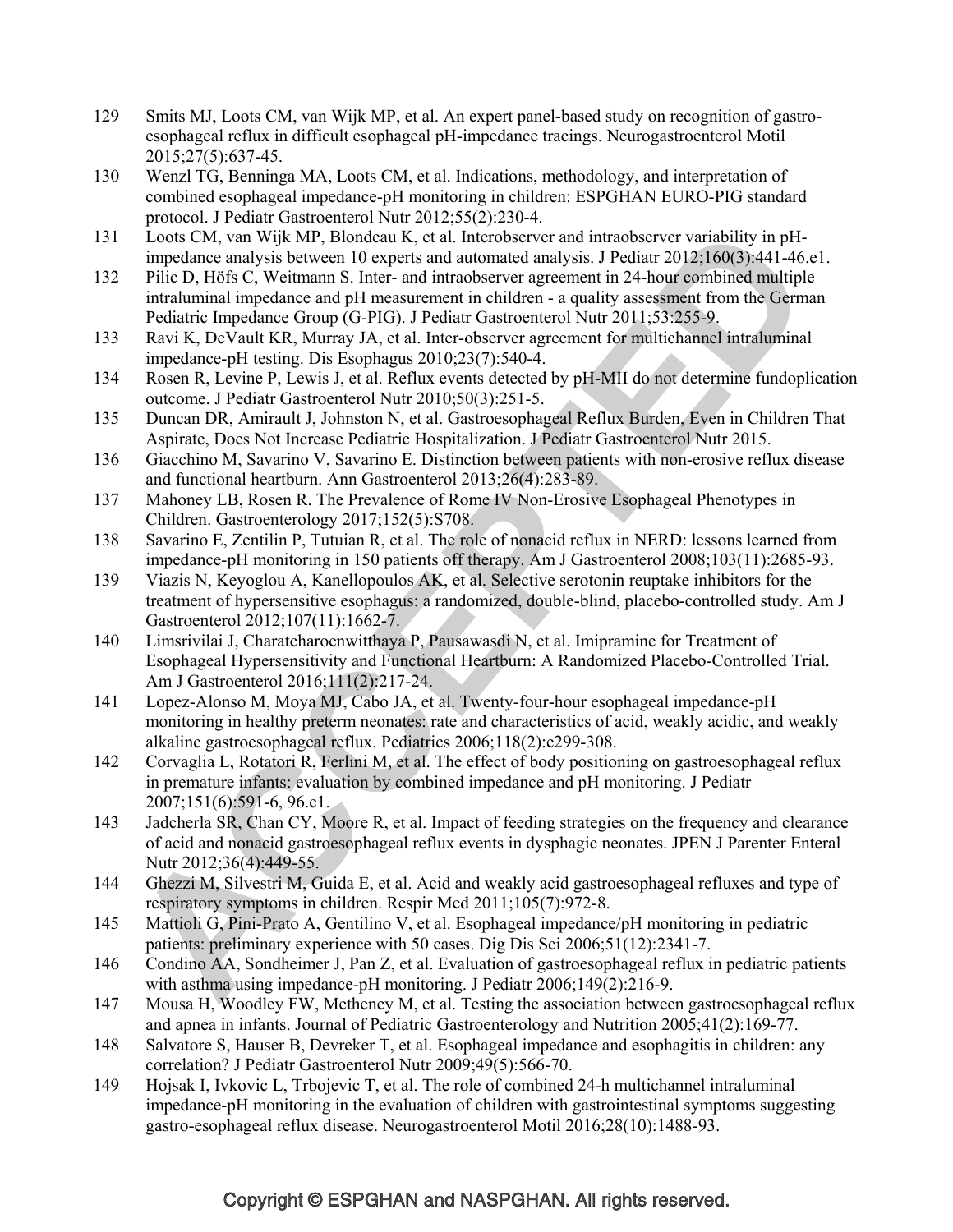- 150 Hemmink GJ, Bredenoord AJ, Weusten BL, et al. Esophageal pH-impedance monitoring in patients with therapy-resistant reflux symptoms: 'on' or 'off' proton pump inhibitor? Am J Gastroenterol 2008;103(10):2446-53.
- 151 Zerbib F, des Varannes SB, Roman S, et al. Normal values and day-to-day variability of 24-h ambulatory oesophageal impedance-pH monitoring in a Belgian-French cohort of healthy subjects. Aliment Pharmacol Ther 2005;22(10):1011-21.
- 152 Breumelhof R, Smout AJ. The symptom sensitivity index: a valuable additional parameter in 24-hour esophageal pH recording. Am J Gastroenterol 1991;86(2):160-4.
- 153 Weusten BL, Roelofs JM, Akkermans LM, et al. The symptom-association probability: an improved method for symptom analysis of 24-hour esophageal pH data. Gastroenterology 1994;107(6):1741-5.
- 154 Wiener GJ, Richter JE, Copper JB, et al. The symptom index: a clinically important parameter of ambulatory 24-hour esophageal pH monitoring. Am J Gastroenterol 1988;83(4):358-61.
- 155 Neu M, Pan Z, Workman R, et al. Benefits of massage therapy for infants with symptoms of gastroesophageal reflux disease. Biol Res Nurs 2014;16(4):387-97.
- 156 Loots C, Kritas S, van Wijk M, et al. Body positioning and medical therapy for infantile gastroesophageal reflux symptoms. J Pediatr Gastroenterol Nutr 2014;59(2):237-43.
- 157 Vandenplas Y, Hachimi-Idrissi S, Casteels A, et al. A clinical trial with an "anti-regurgitation" formula. Eur J Pediatr 1994;153(6):419-23.
- 158 Iacono G, Vetrano S, Cataldo F, et al. Clinical trial with thickened feeding for treatment of regurgitation in infants. Dig Liver Dis 2002;34(7):532-3.
- 159 Chao HC, Vandenplas Y. Comparison of the effect of a cornstarch thickened formula and strengthened regular formula on regurgitation, gastric emptying and weight gain in infantile regurgitation. Dis Esophagus 2007;20(2):155-60.
- 160 Xinias I, Mouane N, Le Luyer B, et al. Cornstarch thickened formula reduces oesophageal acid exposure time in infants. Dig Liver Dis 2005;37(1):23-7.
- 161 Ostrom KM, Jacobs JR, Merritt RJ, et al. Decreased regurgitation with a soy formula containing added soy fiber. Clin Pediatr (Phila) 2006;45(1):29-36.
- 162 Chao HC, Vandenplas Y. Effect of cereal-thickened formula and upright positioning on regurgitation, gastric emptying, and weight gain in infants with regurgitation. Nutrition 2007;23(1):23-8.
- 163 Miyazawa R, Tomomasa T, Kaneko H, et al. Effect of formula thickened with locust bean gum on gastric emptying in infants. J Paediatr Child Health 2006;42(12):808-12.
- 164 Miyazawa R, Tomomasa T, Kaneko H, et al. Effect of formula thickened with reduced concentration of locust bean gum on gastroesophageal reflux. Acta Paediatr 2007;96(6):910-4.
- 165 Miyazawa R, Tomomasa T, Kaneko H, et al. Effect of locust bean gum in anti-regurgitant milk on the regurgitation in uncomplicated gastroesophageal reflux. J Pediatr Gastroenterol Nutr 2004;38(5):479-83.
- 166 Moukarzel AA, Abdelnour H, Akatcherian C. Effects of a prethickened formula on esophageal pH and gastric emptying of infants with GER. J Clin Gastroenterol 2007;41(9):823-9.
- 167 Vanderhoof JA, Moran JR, Harris CL, et al. Efficacy of a pre-thickened infant formula: a multicenter, double-blind, randomized, placebo-controlled parallel group trial in 104 infants with symptomatic gastroesophageal reflux. Clin Pediatr (Phila) 2003;42(6):483-95.
- 168 Hegar B, Rantos R, Firmansyah A, et al. Natural evolution of infantile regurgitation versus the efficacy of thickened formula. J Pediatr Gastroenterol Nutr 2008;47(1):26-30.
- 169 Orenstein SR, Magill HL, Brooks P. Thickening of infant feedings for therapy of gastroesophageal reflux. J Pediatr 1987;110(2):181-6.
- 170 Ummarino D, Miele E, Martinelli M, et al. Effect of magnesium alginate plus simethicone on gastroesophageal reflux in infants. J Pediatr Gastroenterol Nutr 2015;60(2):230-5.
- 171 Horvath A, Dziechciarz P, Szajewska H. The effect of thickened-feed interventions on gastroesophageal reflux in infants: systematic review and meta-analysis of randomized, controlled trials. Pediatrics 2008;122(6):e1268-77.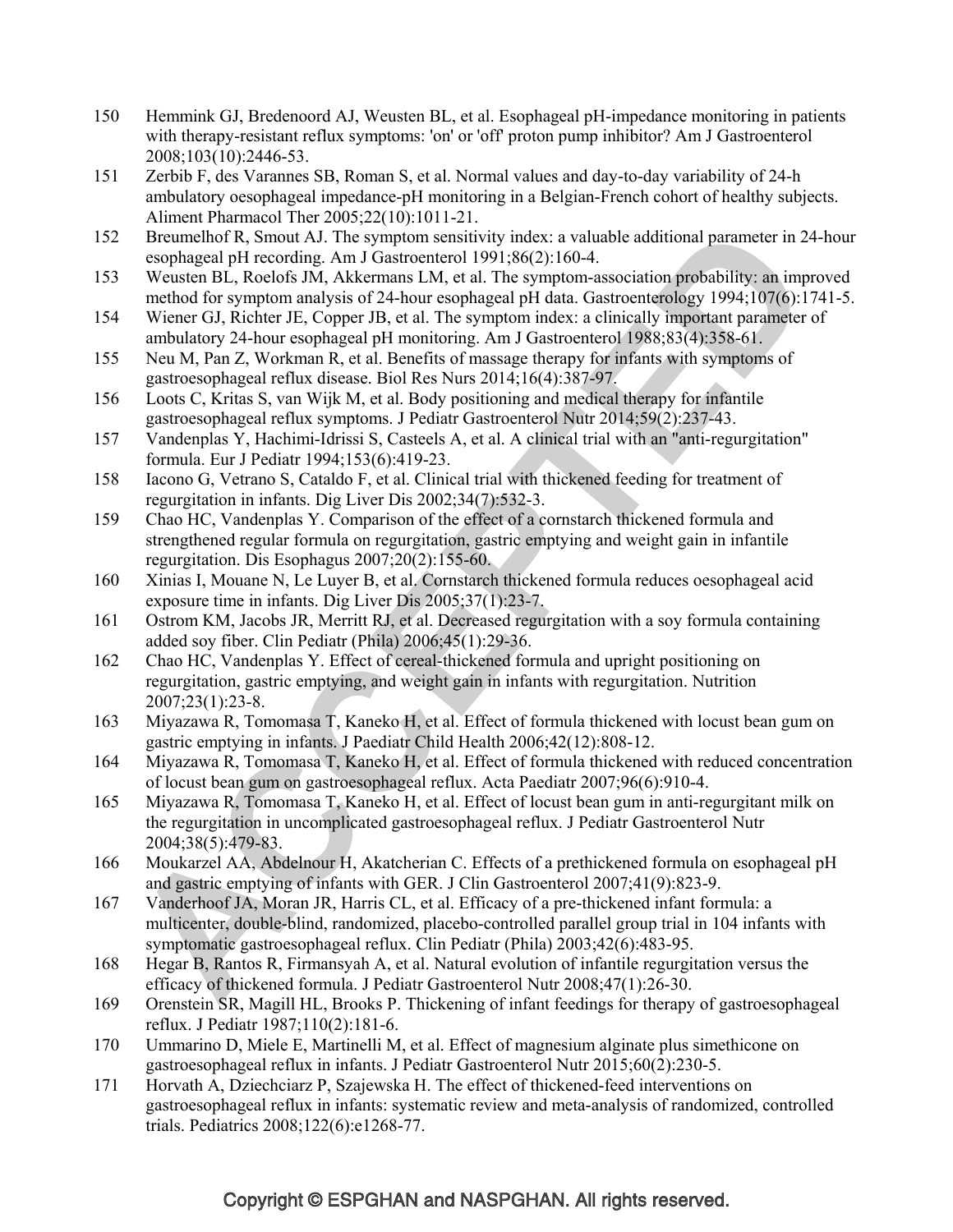- 172 Wenzl TG, Schneider S, Scheele F, et al. Effects of thickened feeding on gastroesophageal reflux in infants: a placebo-controlled crossover study using intraluminal impedance. Pediatrics 2003;111(4 Pt 1):e355-9.
- 173 Corvaglia L, Ferlini M, Rotatori R, et al. Starch thickening of human milk is ineffective in reducing the gastroesophageal reflux in preterm infants: a crossover study using intraluminal impedance. J Pediatr 2006;148(2):265-8.
- 174 Beal J, Silverman B, Bellant J, et al. Late onset necrotizing enterocolitis in infants following use of a xanthan gum-containing thickening agent. J Pediatr 2012;161(2):354-6.
- 175 Woods CW, Oliver T, Lewis K, et al. Development of necrotizing enterocolitis in premature infants receiving thickened feeds using SimplyThick(R). J Perinatol 2012;32(2):150-2.
- 176 Vandenplas Y, Benninga M, Broekaert I, et al. Functional gastro-intestinal disorder algorithms focus on early recognition, parental reassurance and nutritional strategies. Acta Paediatr 2016;105(3):244- 52.
- 177 Winter H, Kum-Nji P, Mahomedy SH, et al. Efficacy and safety of pantoprazole delayed-release granules for oral suspension in a placebo-controlled treatment-withdrawal study in infants 1-11 months old with symptomatic GERD. J Pediatr Gastroenterol Nutr 2010;50(6):609-18.
- 178 Koletzko S, Niggemann B, Arato A, et al. Diagnostic approach and management of cow's-milk protein allergy in infants and children: ESPGHAN GI Committee practical guidelines. J Pediatr Gastroenterol Nutr 2012;55(2):221-9.
- 179 Borrelli O, Mancini V, Thapar N, et al. Cow's milk challenge increases weakly acidic reflux in children with cow's milk allergy and gastroesophageal reflux disease. J Pediatr 2012;161(3):476- 81.e1.
- 180 Corvaglia L, Mariani E, Aceti A, et al. Extensively hydrolyzed protein formula reduces acid gastroesophageal reflux in symptomatic preterm infants. Early Hum Dev 2013;89(7):453-5.
- 181 Agostoni C, Axelsson I, Goulet O, et al. Soy protein infant formulae and follow-on formulae: a commentary by the ESPGHAN Committee on Nutrition. J Pediatr Gastroenterol Nutr 2006;42(4):352-61.
- 182 Bhatia J, Greer F. Use of soy protein-based formulas in infant feeding. Pediatrics 2008;121(5):1062- 8.
- 183 Katz Y, Gutierrez-Castrellon P, Gonzalez MG, et al. A comprehensive review of sensitization and allergy to soy-based products. Clin Rev Allergy Immunol 2014;46(3):272-81.
- 184 Alsalamah M, Makhajia M, Somers G, et al. Anaphylaxis to Milk After Elimination Diet for Eosinophilic Gastrointestinal Disease. Am J Gastroenterol 2016;111(5):752-3.
- 185 Maslin K, Grundy J, Glasbey G, et al. Cows' milk exclusion diet during infancy: Is there a long-term effect on children's eating behaviour and food preferences? Pediatr Allergy Immunol 2016;27(2):141-6.
- 186 Omari TI, Rommel N, Staunton E, et al. Paradoxical impact of body positioning on gastroesophageal reflux and gastric emptying in the premature neonate. J Pediatr 2004;145(2):194-200.
- 187 van Wijk MP, Benninga MA, Dent J, et al. Effect of body position changes on postprandial gastroesophageal reflux and gastric emptying in the healthy premature neonate. J Pediatr 2007;151(6):585-90, 90.e1-2.
- 188 Vandenplas Y, De Schepper J, Verheyden S, et al. A preliminary report on the efficacy of the Multicare AR-Bed in 3-week-3-month-old infants on regurgitation, associated symptoms and acid reflux. Arch Dis Child 2010;95(1):26-30.
- 189 Moon RY. SIDS and other sleep-related infant deaths: expansion of recommendations for a safe infant sleeping environment. Pediatrics 2011;128(5):1030-9.
- 190 Ness-Jensen E, Hveem K, El-Serag H, et al. Lifestyle Intervention in Gastroesophageal Reflux Disease. Clin Gastroenterol Hepatol 2016;14(2):175-82.e3.
- 191 Loots C, Smits M, Omari T, et al. Effect of lateral positioning on gastroesophageal reflux (GER) and underlying mechanisms in GER disease (GERD) patients and healthy controls. Neurogastroenterol Motil 2013;25(3):222-9, e161-2.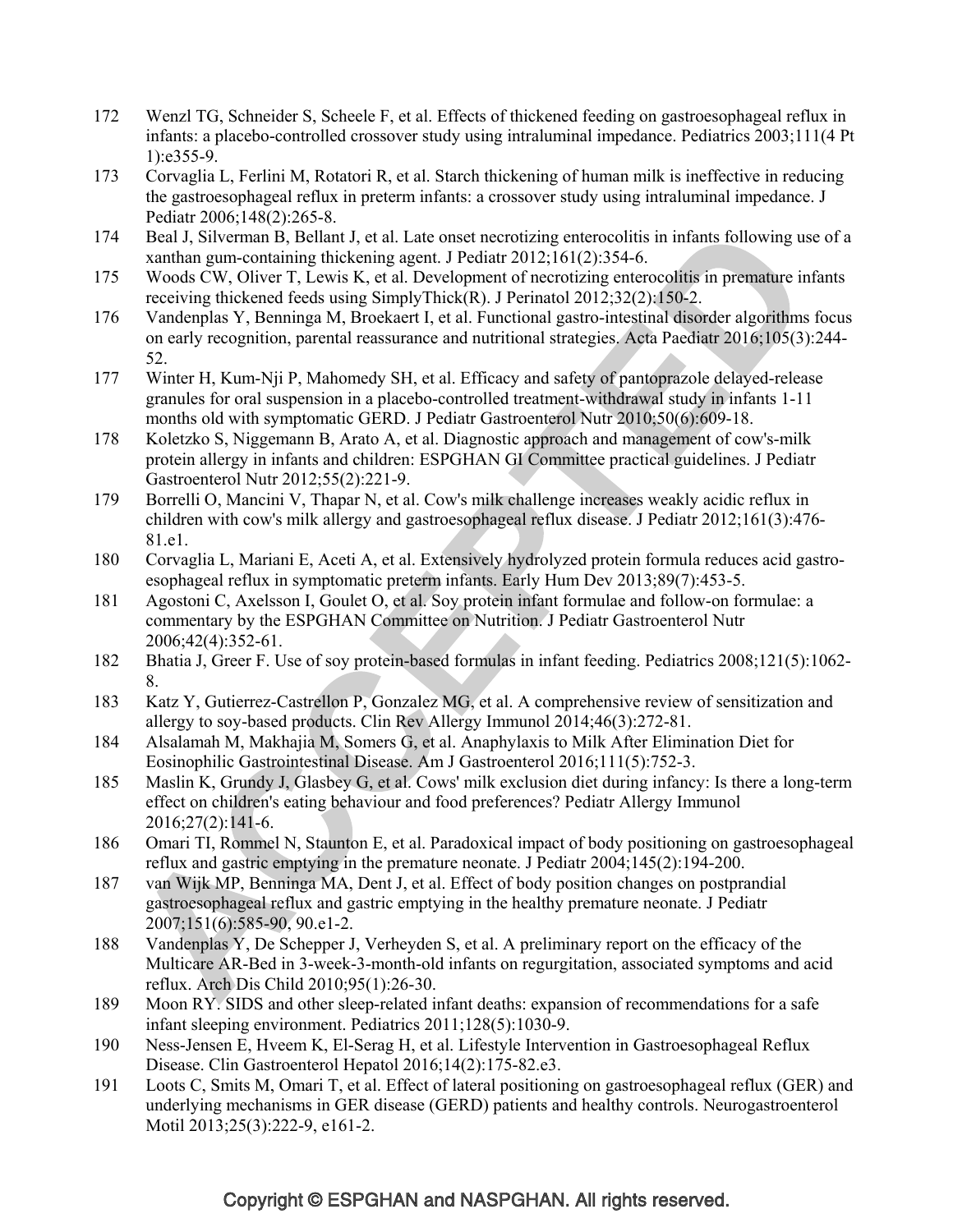- 192 Indrio F, Di Mauro A, Riezzo G, et al. Prophylactic use of a probiotic in the prevention of colic, regurgitation, and functional constipation: a randomized clinical trial. JAMA Pediatr 2014;168(3):228-33.
- 193 Koebnick C, Getahun D, Smith N, et al. Extreme childhood obesity is associated with increased risk for gastroesophageal reflux disease in a large population-based study. Int J Pediatr Obes 2011;6(2- 2):e257-63.
- 194 Pashankar DS, Corbin Z, Shah SK, et al. Increased prevalence of gastroesophageal reflux symptoms in obese children evaluated in an academic medical center. J Clin Gastroenterol 2009;43(5):410-3.
- 195 Malaty HM, Fraley JK, Abudayyeh S, et al. Obesity and gastroesophageal reflux disease and gastroesophageal reflux symptoms in children. Clin Exp Gastroenterol 2009;2:31-6.
- 196 Elitsur Y, Dementieva Y, Elitsur R, et al. Obesity is not a risk factor in children with reflux esophagitis: a retrospective analysis of 738 children. Metab Syndr Relat Disord 2009;7(3):211-4.
- 197 Kaltenbach T, Crockett S, Gerson LB. Are lifestyle measures effective in patients with gastroesophageal reflux disease? An evidence-based approach. Arch Intern Med 2006;166(9):965- 71.
- 198 Clark NM, Gong M. Management of chronic disease by practitioners and patients: are we teaching the wrong things? Bmj 2000;320(7234):572-5.
- 199 Cabana MD, Slish KK, Evans D, et al. Impact of physician asthma care education on patient outcomes. Pediatrics 2006;117(6):2149-57.
- 200 Miller S. Comparison of the efficacy and safety of a new aluminium-free paediatric alginate preparation and placebo in infants with recurrent gastro-oesophageal reflux. Curr Med Res Opin 1999;15(3):160-8.
- 201 Oderda G, Dell'Olio D, Forni M, et al. Treatment of childhood peptic oesophagitis with famotidine or alginate-antacid. Ital J Gastroenterol 1990;22(6):346-9.
- 202 Cucchiara S, Staiano A, Romaniello G, et al. Antacids and cimetidine treatment for gastrooesophageal reflux and peptic oesophagitis. Arch Dis Child 1984;59(9):842-7.
- 203 Tighe M, Afzal NA, Bevan A, et al. Pharmacological treatment of children with gastro-oesophageal reflux. Cochrane Database Syst Rev 2014(11):Cd008550.
- 204 Del Buono R, Wenzl TG, Ball G, et al. Effect of Gaviscon Infant on gastro-oesophageal reflux in infants assessed by combined intraluminal impedance/pH. Arch Dis Child 2005;90(5):460-3.
- 205 Woodard-Knight L, Fudge A, Teubner J, et al. Aluminium absorption and antacid therapy in infancy. J Paediatr Child Health 1992;28(3):257-9.
- 206 Tsou VM, Young RM, Hart MH, et al. Elevated plasma aluminum levels in normal infants receiving antacids containing aluminum. Pediatrics 1991;87(2):148-51.
- 207 Orenstein SR, Hassall E, Furmaga-Jablonska W, et al. Multicenter, double-blind, randomized, placebo-controlled trial assessing the efficacy and safety of proton pump inhibitor lansoprazole in infants with symptoms of gastroesophageal reflux disease. J Pediatr 2009;154(4):514-20.e4.
- 208 Davidson G, Wenzl TG, Thomson M, et al. Efficacy and safety of once-daily esomeprazole for the treatment of gastroesophageal reflux disease in neonatal patients. J Pediatr 2013;163(3):692-8.e1-2.
- 209 Winter H, Gunasekaran T, Tolia V, et al. Esomeprazole for the treatment of GERD in infants ages 1- 11 months. J Pediatr Gastroenterol Nutr 2012;55(1):14-20.
- 210 Hussain S, Kierkus J, Hu P, et al. Safety and efficacy of delayed release rabeprazole in 1- to 11 month-old infants with symptomatic GERD. J Pediatr Gastroenterol Nutr 2014;58(2):226-36.
- 211 Moore DJ, Tao BS, Lines DR, et al. Double-blind placebo-controlled trial of omeprazole in irritable infants with gastroesophageal reflux. J Pediatr 2003;143(2):219-23.
- 212 Cohen S, Bueno de Mesquita M, Mimouni FB. Adverse effects reported in the use of gastroesophageal reflux disease treatments in children: a 10 years literature review. Br J Clin Pharmacol 2015;80(2):200-8.
- 213 Cucchiara S, Gobio-Casali L, Balli F, et al. Cimetidine treatment of reflux esophagitis in children: an Italian multicentric study. J Pediatr Gastroenterol Nutr 1989;8(2):150-6.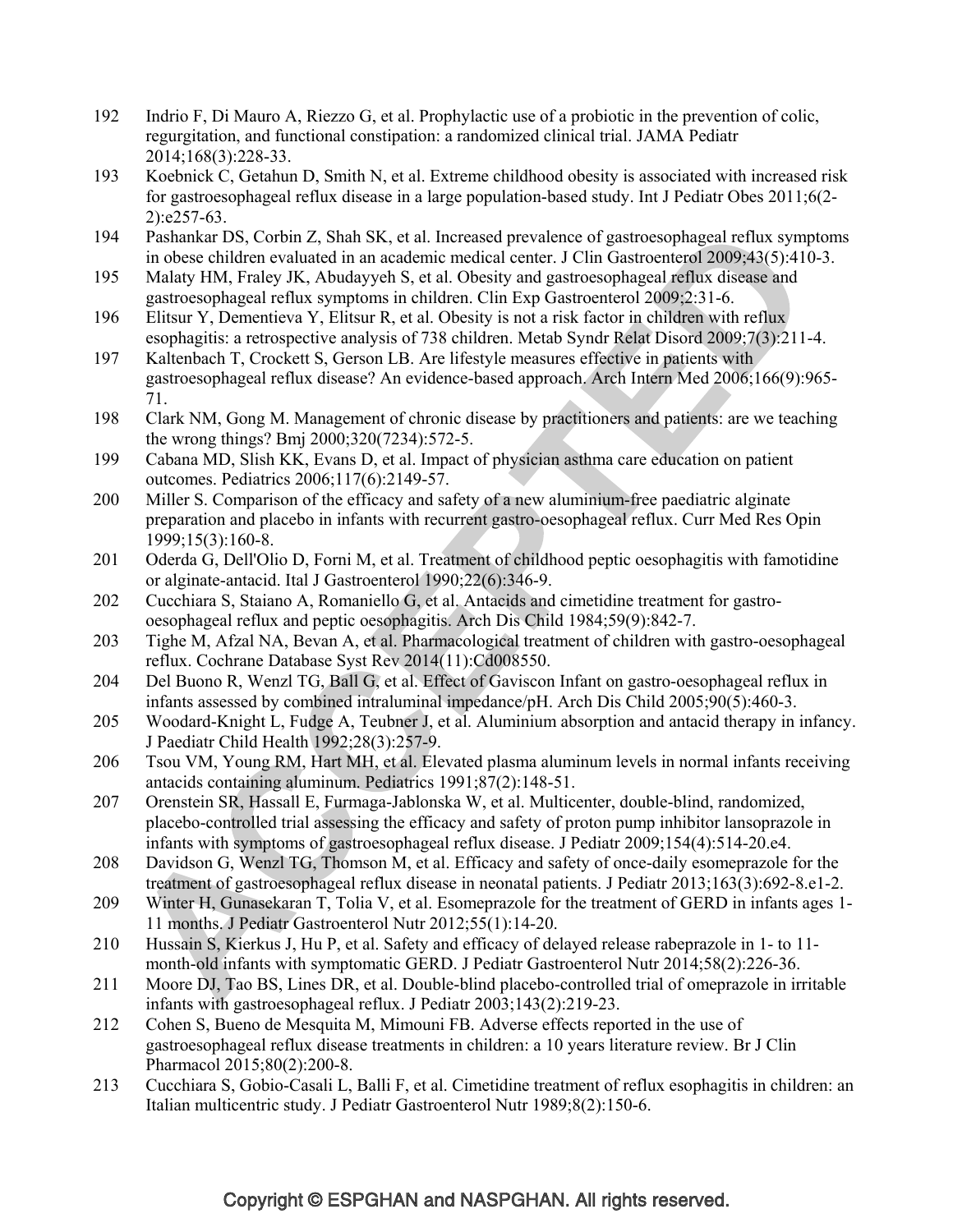- 214 Orenstein SR, Blumer JL, Faessel HM, et al. Ranitidine, 75 mg, over-the-counter dose: pharmacokinetic and pharmacodynamic effects in children with symptoms of gastro-oesophageal reflux. Aliment Pharmacol Ther 2002;16(5):899-907.
- 215 Simeone D, Caria MC, Miele E, et al. Treatment of childhood peptic esophagitis: a double-blind placebo-controlled trial of nizatidine. J Pediatr Gastroenterol Nutr 1997;25(1):51-5.
- 216 Ummarino D, Miele E, Masi P, et al. Impact of antisecretory treatment on respiratory symptoms of gastroesophageal reflux disease in children. Dis Esophagus 2012;25(8):671-7.
- 217 Khoshoo V, Dhume P. Clinical response to 2 dosing regimens of lansoprazole in infants with gastroesophageal reflux. J Pediatr Gastroenterol Nutr 2008;46(3):352-4.
- 218 Arguelles-Martin F, Gonzalez-Fernandez F, Gentles MG. Sucralfate versus cimetidine in the treatment of reflux esophagitis in children. Am J Med 1989;86(6a):73-6.
- 219 Cremonini F, Ziogas DC, Chang HY, et al. Meta-analysis: the effects of placebo treatment on gastrooesophageal reflux disease. Aliment Pharmacol Ther 2010;32(1):29-42.
- 220 Chiba N, De Gara CJ, Wilkinson JM, et al. Speed of healing and symptom relief in grade II to IV gastroesophageal reflux disease: a meta-analysis. Gastroenterology 1997;112(6):1798-810.
- 221 Labenz J, Malfertheiner P. Treatment of uncomplicated reflux disease. World J Gastroenterol 2005;11(28):4291-9.
- 222 Boccia G, Manguso F, Miele E, et al. Maintenance therapy for erosive esophagitis in children after healing by omeprazole: is it advisable? Am J Gastroenterol 2007;102(6):1291-7.
- 223 Sigterman KE, van Pinxteren B, Bonis PA, et al. Short-term treatment with proton pump inhibitors, H2-receptor antagonists and prokinetics for gastro-oesophageal reflux disease-like symptoms and endoscopy negative reflux disease. Cochrane Database Syst Rev 2013;5:Cd002095.
- 224 Faure C, Michaud L, Shaghaghi EK, et al. Lansoprazole in children: pharmacokinetics and efficacy in reflux oesophagitis. Aliment Pharmacol Ther 2001;15(9):1397-402.
- 225 Tolia V, Gilger MA, Barker PN, et al. Healing of erosive esophagitis and improvement of symptoms of gastroesophageal reflux disease after esomeprazole treatment in children 12 to 36 months old. J Pediatr Gastroenterol Nutr 2010;51(5):593-8.
- 226 Rosen R, Amirault J, Liu H, et al. Changes in gastric and lung microflora with acid suppression: acid suppression and bacterial growth. JAMA Pediatr 2014;168(10):932-7.
- 227 Trikha A, Baillargeon JG, Kuo YF, et al. Development of food allergies in patients with gastroesophageal reflux disease treated with gastric acid suppressive medications. Pediatr Allergy Immunol 2013;24(6):582-8.
- 228 Omari TI, Benninga MA, Sansom L, et al. Effect of baclofen on esophagogastric motility and gastroesophageal reflux in children with gastroesophageal reflux disease: a randomized controlled trial. J Pediatr 2006;149(4):468-74.
- 229 Li S, Shi S, Chen F, et al. The effects of baclofen for the treatment of gastroesophageal reflux disease: a meta-analysis of randomized controlled trials. Gastroenterol Res Pract 2014;2014:307805.
- 230 De Loore I, Van Ravensteyn H, Ameryckx L. Domperidone drops in the symptomatic treatment of chronic paediatric vomiting and regurgitation. A comparison with metoclopramide. Postgrad Med J 1979;55 Suppl 1:40-2.
- 231 Carroccio A, Iacono G, Montalto G, et al. Domperidone plus magnesium hydroxide and aluminum hydroxide: a valid therapy in children with gastroesophageal reflux. A double-blind randomized study versus placebo. Scand J Gastroenterol 1994;29(4):300-4.
- 232 Tolia V, Calhoun J, Kuhns L, et al. Randomized, prospective double-blind trial of metoclopramide and placebo for gastroesophageal reflux in infants. J Pediatr 1989;115(1):141-5.
- 233 Bellissant E, Duhamel JF, Guillot M, et al. The triangular test to assess the efficacy of metoclopramide in gastroesophageal reflux. Clin Pharmacol Ther 1997;61(3):377-84.
- 234 Lau Moon Lin M, Robinson PD, Flank J, et al. The Safety of Metoclopramide in Children: A Systematic Review and Meta-Analysis. Drug Saf 2016;39(7):675-87.
- 235 Morris AD, Chen J, Lau E, et al. Domperidone-Associated QT Interval Prolongation in Nononcologic Pediatric Patients: A Review of the Literature. Can J Hosp Pharm 2016;69(3):224-30.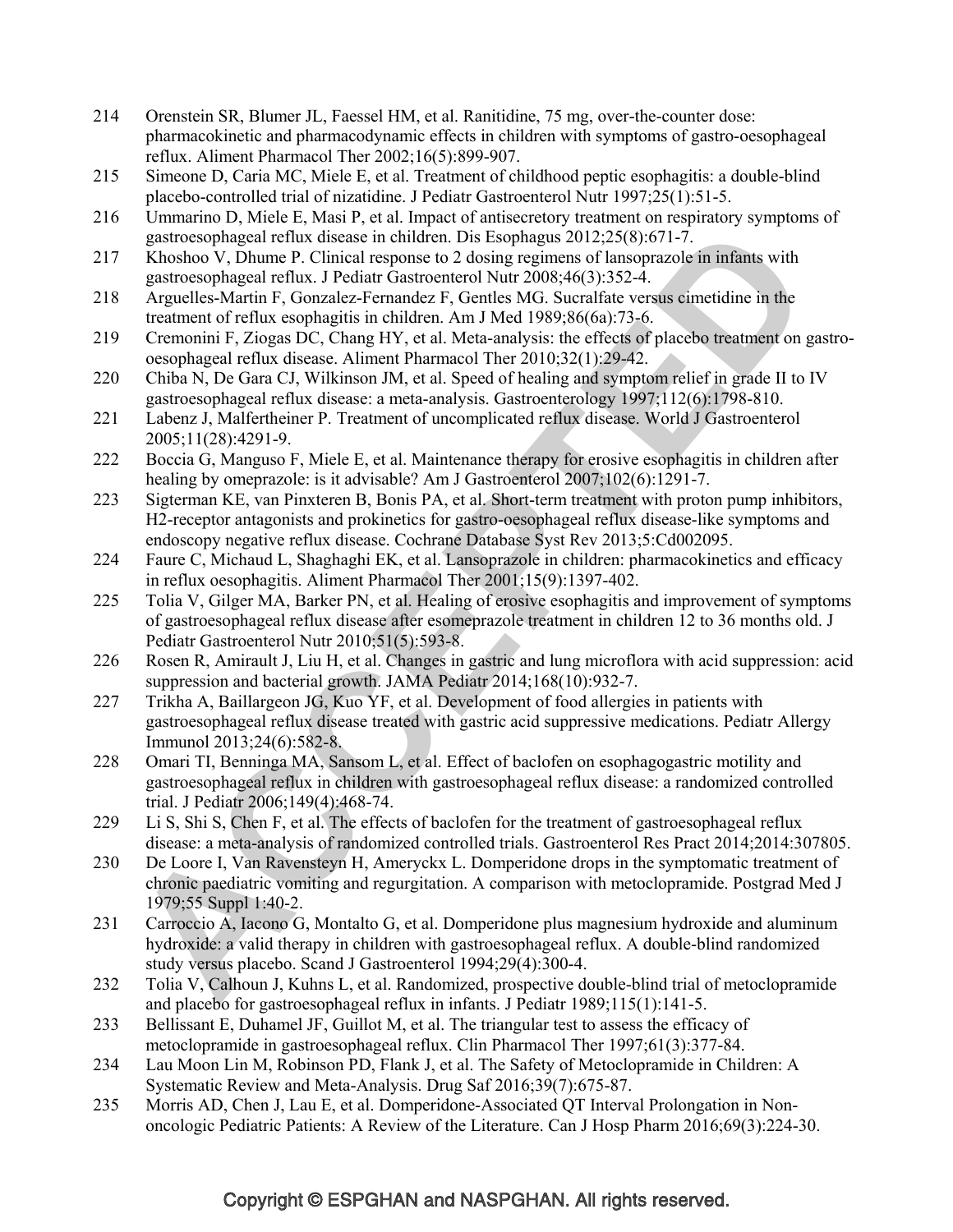- 236 Gunlemez A, Babaoglu A, Arisoy AE, et al. Effect of domperidone on the QTc interval in premature infants. J Perinatol 2010;30(1):50-3.
- 237 Vieira MC, Miyague NI, Van Steen K, et al. Effects of domperidone on QTc interval in infants. Acta Paediatr 2012;101(5):494-6.
- 238 Rocha CM, Barbosa MM. QT interval prolongation associated with the oral use of domperidone in an infant. Pediatr Cardiol 2005;26(5):720-3.
- 239 Ngoenmak T, Treepongkaruna S, Buddharaksa Y, et al. Effects of Domperidone on QT Interval in Children with Gastroesophageal Reflux Disease. Pediatr Neonatol 2016;57(1):60-4.
- 240 Cohen RC, O'Loughlin EV, Davidson GP, et al. Cisapride in the control of symptoms in infants with gastroesophageal reflux: A randomized, double-blind, placebo-controlled trial. J Pediatr 1999;134(3):287-92.
- 241 Vandenplas Y, de Roy C, Sacre L. Cisapride decreases prolonged episodes of reflux in infants. J Pediatr Gastroenterol Nutr 1991;12(1):44-7.
- 242 Van Eygen M, Van Ravensteyn H. Effect of cisapride on excessive regurgitation in infants. Clin Ther 1989;11(5):669-77.
- 243 Levy J, Hayes C, Kern J, et al. Does cisapride influence cardiac rhythm? Results of a United States multicenter, double-blind, placebo-controlled pediatric study. J Pediatr Gastroenterol Nutr 2001;32(4):458-63.
- 244 Scott RB, Ferreira C, Smith L, et al. Cisapride in pediatric gastroesophageal reflux. J Pediatr Gastroenterol Nutr 1997;25(5):499-506.
- 245 HBFG; EC, L; SC, C; CS, et al. Efficacy of cisapride in the treatment of gastroesophageal reflux (GER) in children. An Esp Pediatr 1994;40(1):5-8.
- 246 Ng SC, Gomez JM, Rajadurai VS, et al. Establishing enteral feeding in preterm infants with feeding intolerance: a randomized controlled study of low-dose erythromycin. J Pediatr Gastroenterol Nutr 2003;37(5):554-8.
- 247 Aly H, Abdel-Hady H, Khashaba M, et al. Erythromycin and feeding intolerance in premature infants: a randomized trial. J Perinatol 2007;27(1):39-43.
- 248 Ng PC, Lee CH, Wong SP, et al. High-dose oral erythromycin decreased the incidence of parenteral nutrition-associated cholestasis in preterm infants. Gastroenterology 2007;132(5):1726-39.
- 249 Nuntnarumit P, Kiatchoosakun P, Tantiprapa W, et al. Efficacy of oral erythromycin for treatment of feeding intolerance in preterm infants. J Pediatr 2006;148(5):600-5.
- 250 Levi P, Marmo F, Saluzzo C, et al. Bethanechol versus antiacids in the treatment of gastroesophageal reflux. Helv Paediatr Acta 1985;40(5):349-59.
- 251 Euler AR. Use of bethanechol for the treatment of gastroesophageal reflux. J Pediatr 1980;96(2):321- 4.
- 252 Rohof WO, Bennink RJ, de Ruigh AA, et al. Effect of azithromycin on acid reflux, hiatus hernia and proximal acid pocket in the postprandial period. Gut 2012;61(12):1670-7.
- 253 McHoney M, Wade AM, Eaton S, et al. Clinical outcome of a randomized controlled blinded trial of open versus laparoscopic Nissen fundoplication in infants and children. Ann Surg 2011;254(2):209- 16.
- 254 Knatten CK, Fyhn TJ, Edwin B, et al. Thirty-day outcome in children randomized to open and laparoscopic Nissen fundoplication. J Pediatr Surg 2012;47(11):1990-6.
- 255 Diaz DM, Gibbons TE, Heiss K, et al. Antireflux surgery outcomes in pediatric gastroesophageal reflux disease. Am J Gastroenterol 2005;100(8):1844-52.
- 256 Rothenberg SS. Two decades of experience with laparoscopic nissen fundoplication in infants and children: a critical evaluation of indications, technique, and results. J Laparoendosc Adv Surg Tech A 2013;23(9):791-4.
- 257 Hambraeus M, Arnbjornsson E, Anderberg M. A literature review of the outcomes after robotassisted laparoscopic and conventional laparoscopic Nissen fundoplication for gastro-esophageal reflux disease in children. Int J Med Robot 2013;9(4):428-32.
- 258 Stefanidis D, Hope WW, Kohn GP, et al. Guidelines for surgical treatment of gastroesophageal reflux disease. Surg Endosc 2010;24(11):2647-69.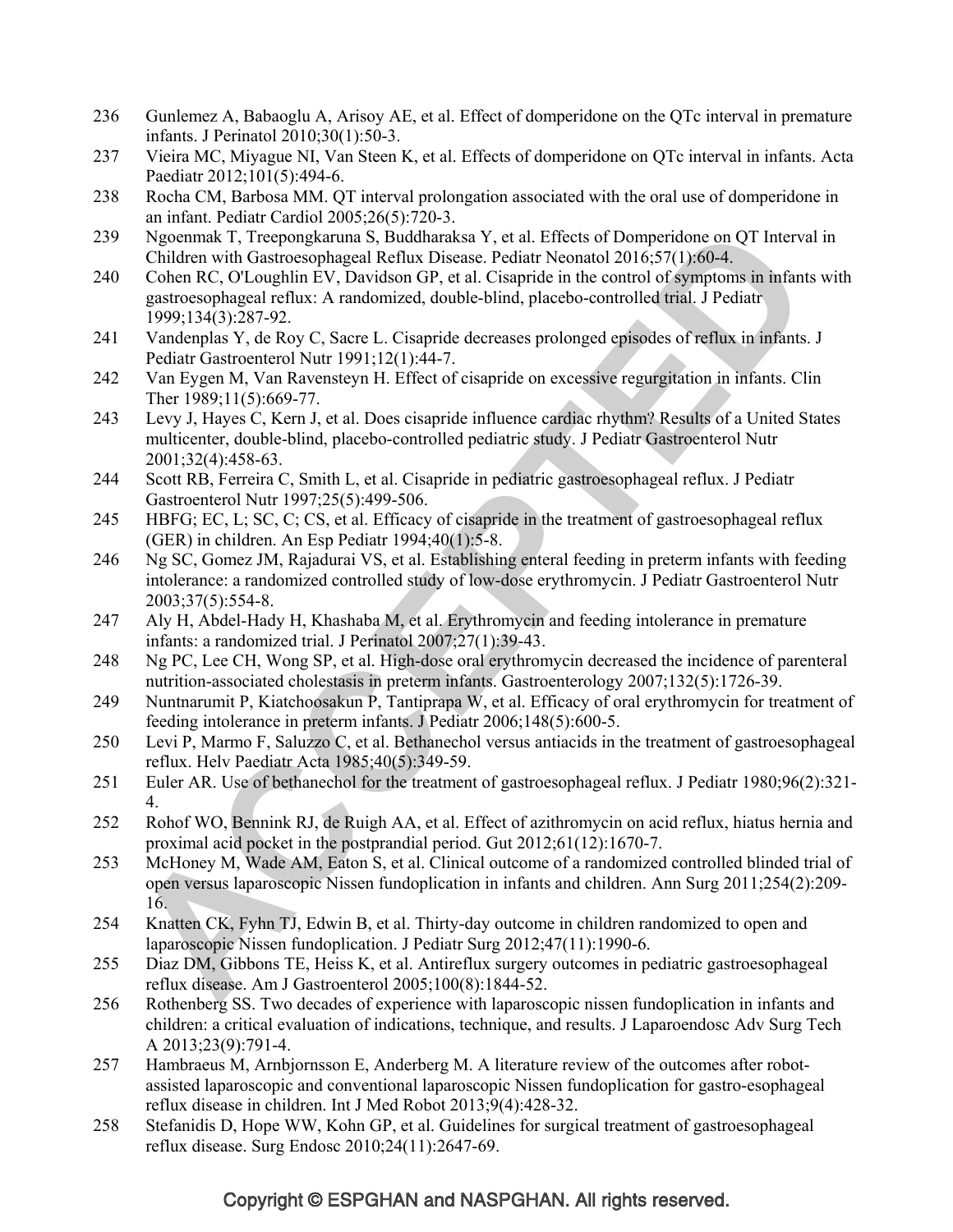- 259 Moore M, Afaneh C, Benhuri D, et al. Gastroesophageal reflux disease: A review of surgical decision making. World J Gastrointest Surg 2016;8(1):77-83.
- 260 Maret-Ouda J, Konings P, Lagergren J, et al. Antireflux Surgery and Risk of Esophageal Adenocarcinoma: A Systematic Review and Meta-analysis. Ann Surg 2016;263(2):251-7.
- 261 Kubiak R, Andrews J, Grant HW. Long-term outcome of laparoscopic nissen fundoplication compared with laparoscopic thal fundoplication in children: a prospective, randomized study. Ann Surg 2011;253(1):44-9.
- 262 Smith CD, McClusky DA, Rajad MA, et al. When fundoplication fails: redo? Ann Surg 2005;241(6):861-9; discussion 69-71.
- 263 Kellokumpu I, Voutilainen M, Haglund C, et al. Quality of life following laparoscopic Nissen fundoplication: assessing short-term and long-term outcomes. World J Gastroenterol 2013;19(24):3810-8.
- 264 Davis CS, Baldea A, Johns JR, et al. The evolution and long-term results of laparoscopic antireflux surgery for the treatment of gastroesophageal reflux disease. Jsls 2010;14(3):332-41.
- 265 Wakeman DS, Wilson NA, Warner BW. Current status of surgical management of gastroesophageal reflux in children. Curr Opin Pediatr 2016;28(3):356-62.
- 266 Niebisch S, Fleming FJ, Galey KM, et al. Perioperative risk of laparoscopic fundoplication: safer than previously reported-analysis of the American College of Surgeons National Surgical Quality Improvement Program 2005 to 2009. J Am Coll Surg 2012;215(1):61-8; discussion 68-9.
- 267 Mauritz FA, van Herwaarden-Lindeboom MY, Stomp W, et al. The effects and efficacy of antireflux surgery in children with gastroesophageal reflux disease: a systematic review. J Gastrointest Surg 2011;15(10):1872-8.
- 268 Wockenforth R, Gillespie CS, Jaffray B. Survival of children following Nissen fundoplication. Br J Surg 2011;98(5):680-5.
- 269 Mauritz FA, Conchillo JM, van Heurn LW, et al. Effects and efficacy of laparoscopic fundoplication in children with GERD: a prospective, multicenter study. Surg Endosc 2016.
- 270 Baerg J, Thorpe D, Bultron G, et al. A multicenter study of the incidence and factors associated with redo Nissen fundoplication in children. J Pediatr Surg 2013;48(6):1306-11.
- 271 Srivastava R, Berry JG, Hall M, et al. Reflux related hospital admissions after fundoplication in children with neurological impairment: retrospective cohort study. Bmj 2009;339:b4411.
- 272 Barnhart DC, Hall M, Mahant S, et al. Effectiveness of fundoplication at the time of gastrostomy in infants with neurological impairment. JAMA Pediatr 2013;167(10):911-8.
- 273 Goldin AB, Sawin R, Seidel KD, et al. Do antireflux operations decrease the rate of reflux-related hospitalizations in children? Pediatrics 2006;118(6):2326-33.
- 274 Lee SL, Sydorak RM, Chiu VY, et al. Long-term antireflux medication use following pediatric Nissen fundoplication. Arch Surg 2008;143(9):873-6; discussion 76.
- 275 Gatti C, di Abriola GF, Villa M, et al. Esophagogastric dissociation versus fundoplication: Which is best for severely neurologically impaired children? J Pediatr Surg 2001;36(5):677-80.
- 276 Goyal A, Khalil B, Choo K, et al. Esophagogastric dissociation in the neurologically impaired: an alternative to fundoplication? J Pediatr Surg 2005;40(6):915-8; discussion 18-9.
- 277 Morabito A, Lall A, Lo Piccolo R, et al. Total esophagogastric dissociation: 10 years' review. J Pediatr Surg 2006;41(5):919-22.
- 278 Peters RT, Goh YL, Veitch JM, et al. Morbidity and mortality in total esophagogastric dissociation: a systematic review. J Pediatr Surg 2013;48(4):707-12.
- 279 Lansdale N, McNiff M, Morecroft J, et al. Long-term and 'patient-reported' outcomes of total esophagogastric dissociation versus laparoscopic fundoplication for gastroesophageal reflux disease in the severely neurodisabled child. J Pediatr Surg 2015;50(11):1828-32.
- 280 Gottrand M, Michaud L, Guimber D, et al. Barrett esophagus and esophagojejunal anastomotic stenosis as complications of esophagogastric disconnection in children with esophageal atresia. J Pediatr Gastroenterol Nutr 2013;57(1):93-5.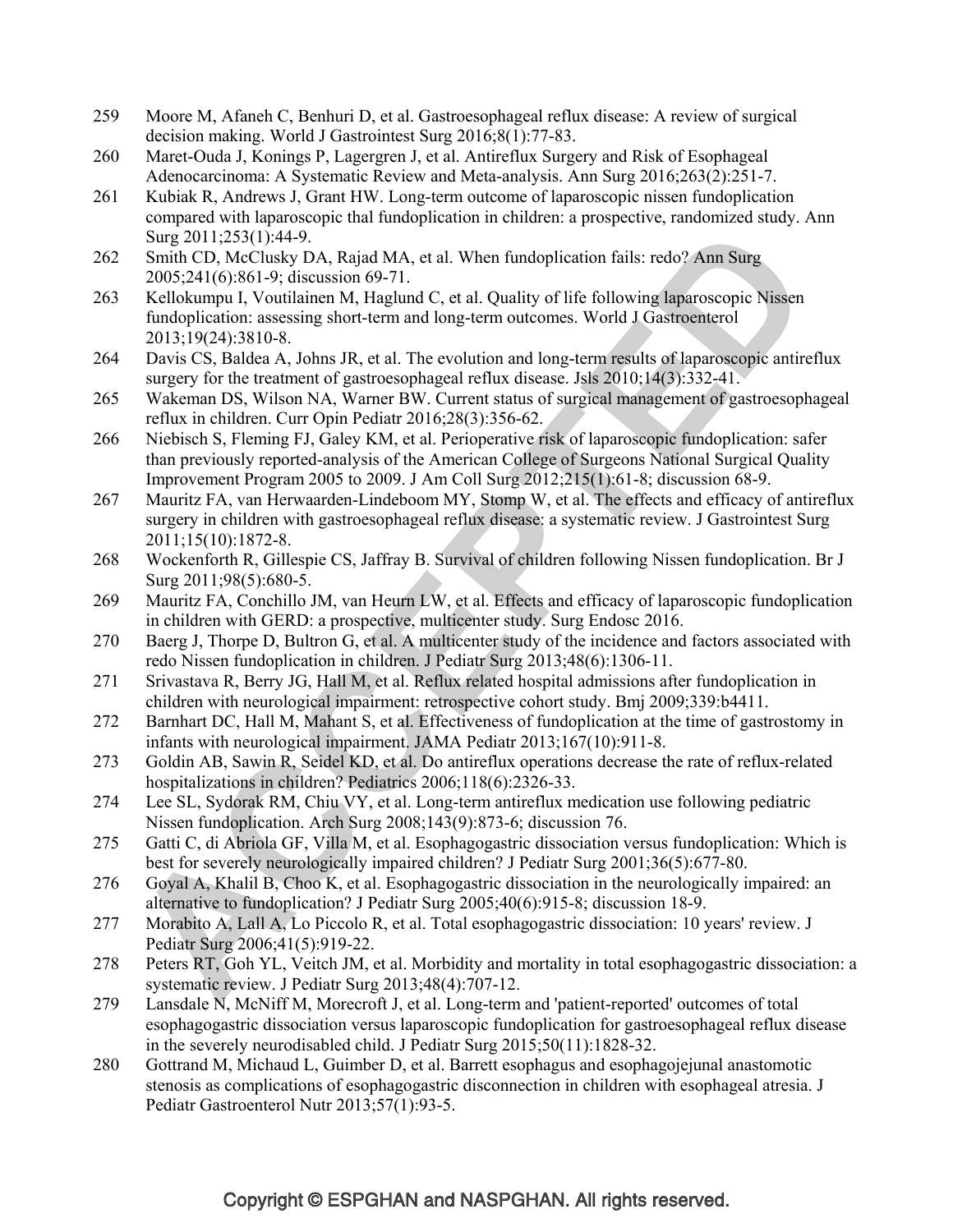- 281 Madre C, Serhal L, Michaud L, et al. Prolonged enteral feeding is often required to avoid long-term nutritional and metabolic complications after esophagogastric dissociation. J Pediatr Gastroenterol Nutr 2010;50(3):280-6.
- 282 Srivastava R, Downey EC, O'Gorman M, et al. Impact of fundoplication versus gastrojejunal feeding tubes on mortality and in preventing aspiration pneumonia in young children with neurologic impairment who have gastroesophageal reflux disease. Pediatrics 2009;123(1):338-45.
- 283 Malcolm WF, Smith PB, Mears S, et al. Transpyloric tube feeding in very low birthweight infants with suspected gastroesophageal reflux: impact on apnea and bradycardia. J Perinatol 2009;29(5):372-5.
- 284 Misra S, Macwan K, Albert V. Transpyloric feeding in gastroesophageal-reflux-associated apnea in premature infants. Acta Paediatr 2007;96(10):1426-9.
- 285 Pereira GR, Lemons JA. Controlled study of transpyloric and intermittent gavage feeding in the small preterm infant. Pediatrics 1981;67(1):68-72.
- 286 Macdonald PD, Skeoch CH, Carse H, et al. Randomised trial of continuous nasogastric, bolus nasogastric, and transpyloric feeding in infants of birth weight under 1400 g. Arch Dis Child 1992;67(4 Spec No):429-31.
- 287 Loots C, van Herwaarden MY, Benninga MA, et al. Gastroesophageal Reflux, Esophageal Function, Gastric Emptying, and the Relationship to Dysphagia before and after Antireflux Surgery in Children. J Pediatr 2012.
- 288 Wales PW, Diamond IR, Dutta S, et al. Fundoplication and gastrostomy versus image-guided gastrojejunal tube for enteral feeding in neurologically impaired children with gastroesophageal reflux. J Pediatr Surg 2002;37(3):407-12.
- 289 Campwala I, Perrone E, Yanni G, et al. Complications of gastrojejunal feeding tubes in children. J Surg Res 2015;199(1):67-71.
- 290 Auyang ED, Carter P, Rauth T, et al. SAGES clinical spotlight review: endoluminal treatments for gastroesophageal reflux disease (GERD). Surg Endosc 2013;27(8):2658-72.
- 291 Islam S, Geiger JD, Coran AG, et al. Use of radiofrequency ablation of the lower esophageal sphincter to treat recurrent gastroesophageal reflux disease. J Pediatr Surg 2004;39(3):282-6; discussion 82-6.
- 292 Liu DC, Somme S, Mavrelis PG, et al. Stretta as the initial antireflux procedure in children. J Pediatr Surg 2005;40(1):148-51; discussion 51-2.
- 293 Wendling MR, Melvin WS, Perry KA. Impact of transoral incisionless fundoplication (TIF) on subjective and objective GERD indices: a systematic review of the published literature. Surg Endosc 2013;27(10):3754-61.
- 294 Thomson M, Fritscher-Ravens A, Hall S, et al. Endoluminal gastroplication in children with significant gastro-oesophageal reflux disease. Gut 2004;53(12):1745-50.
- 295 Thomson M, Antao B, Hall S, et al. Medium-term outcome of endoluminal gastroplication with the EndoCinch device in children. J Pediatr Gastroenterol Nutr 2008;46(2):172-7.
- 296 Orenstein SR, Shalaby TM, Kelsey SF, et al. Natural history of infant reflux esophagitis: symptoms and morphometric histology during one year without pharmacotherapy. Am J Gastroenterol 2006;101(3):628-40.
- 297 El-Serag HB, Gilger M, Carter J, et al. Childhood GERD is a risk factor for GERD in adolescents and young adults. Am J Gastroenterol 2004;99(5):806-12.
- 298 Ruigomez A, Lundborg P, Johansson S, et al. Follow-up of a cohort of children and adolescents with gastro-esophageal reflux disease who were free of reflux esophagitis at initial diagnosis. Scand J Gastroenterol 2010;45(7-8):814-21.
- 299 Shepherd RW, Wren J, Evans S, et al. Gastroesophageal reflux in children. Clinical profile, course and outcome with active therapy in 126 cases. Clin Pediatr (Phila) 1987;26(2):55-60.
- 300 El-Serag HB, Sweet S, Winchester CC, et al. Update on the epidemiology of gastro-oesophageal reflux disease: a systematic review. Gut 2014;63(6):871-80.
- 301 Rasquin A, Di Lorenzo C, Forbes D, et al. Childhood functional gastrointestinal disorders: child/adolescent. Gastroenterology 2006;130(5):1527-37.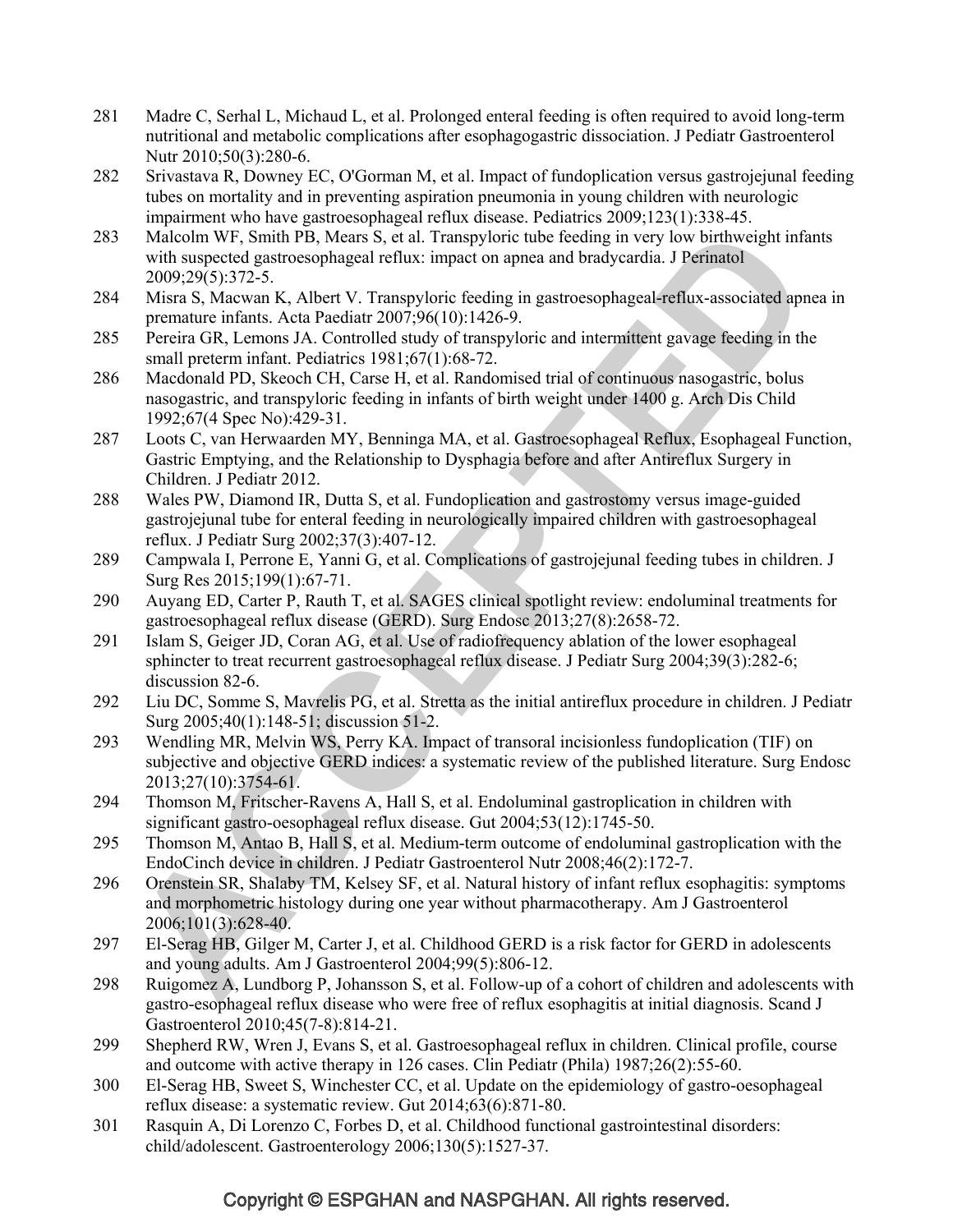302 Hyman PE, Milla PJ, Benninga MA, et al. Childhood functional gastrointestinal disorders: neonate/toddler. Gastroenterology 2006;130(5):1519-26.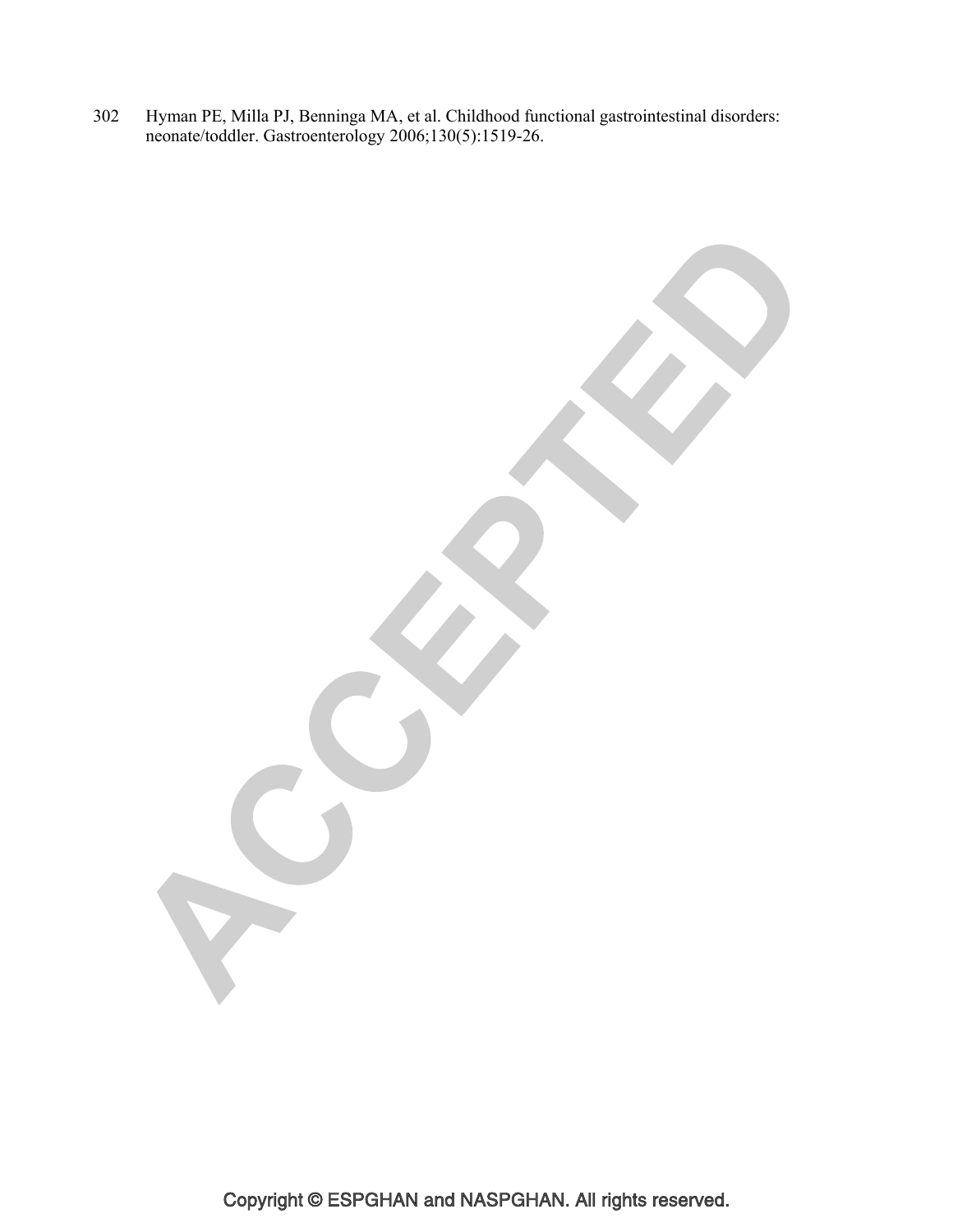#### **Figure 1 – Flow-chart to identify articles related to diagnostic testing**

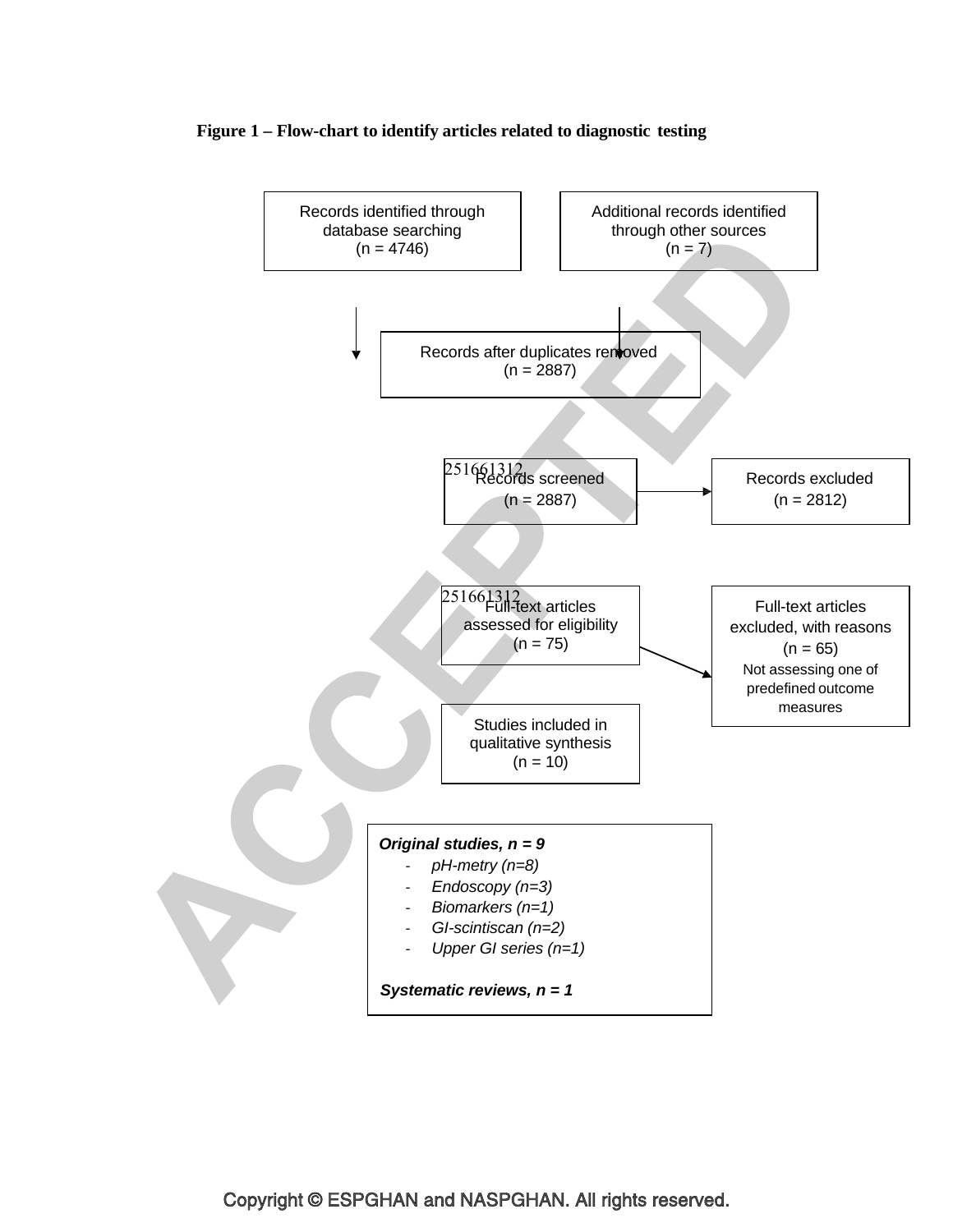## **Figure 2 – Flow-chart to identify articles related to non- pharmacologic therapies**

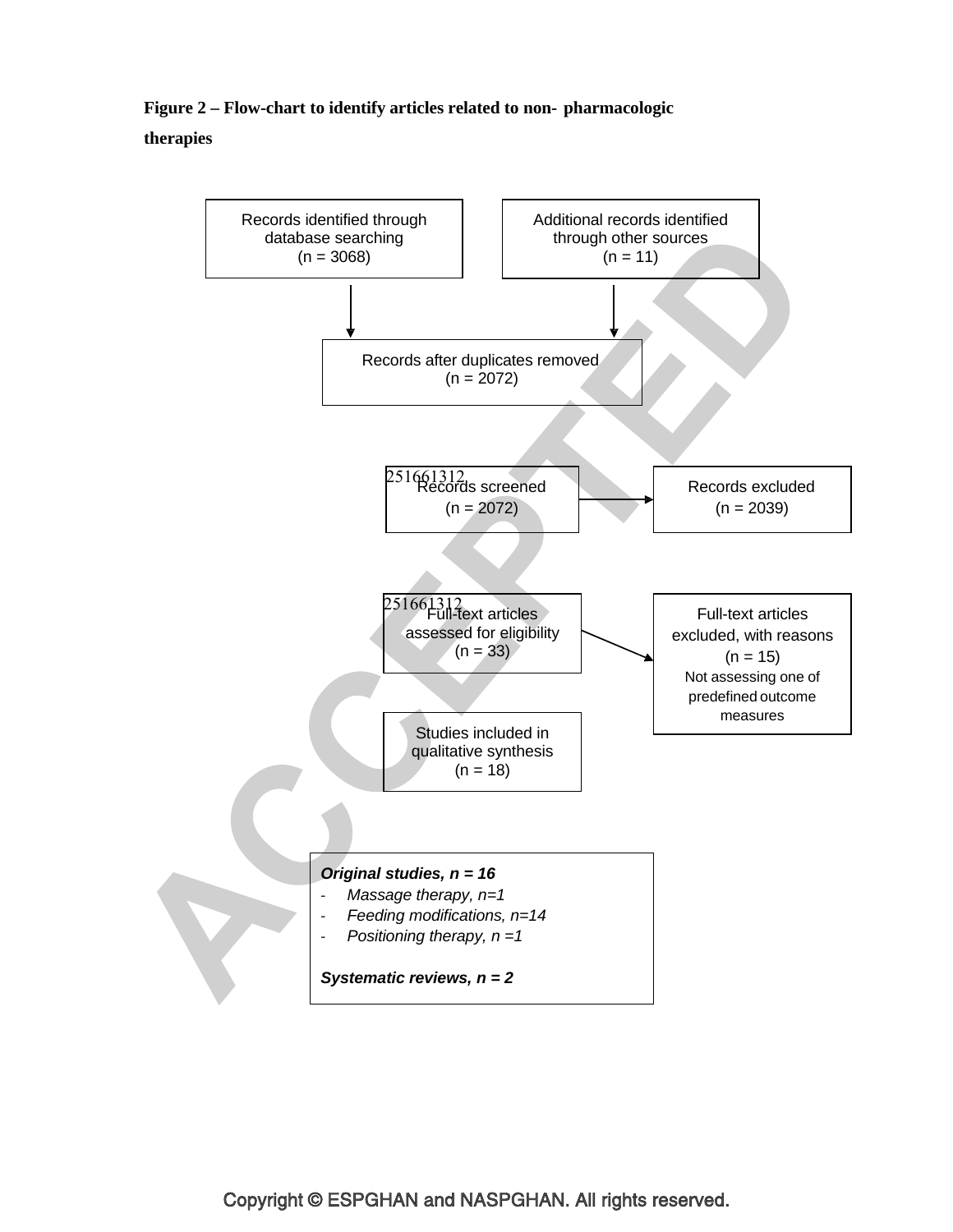

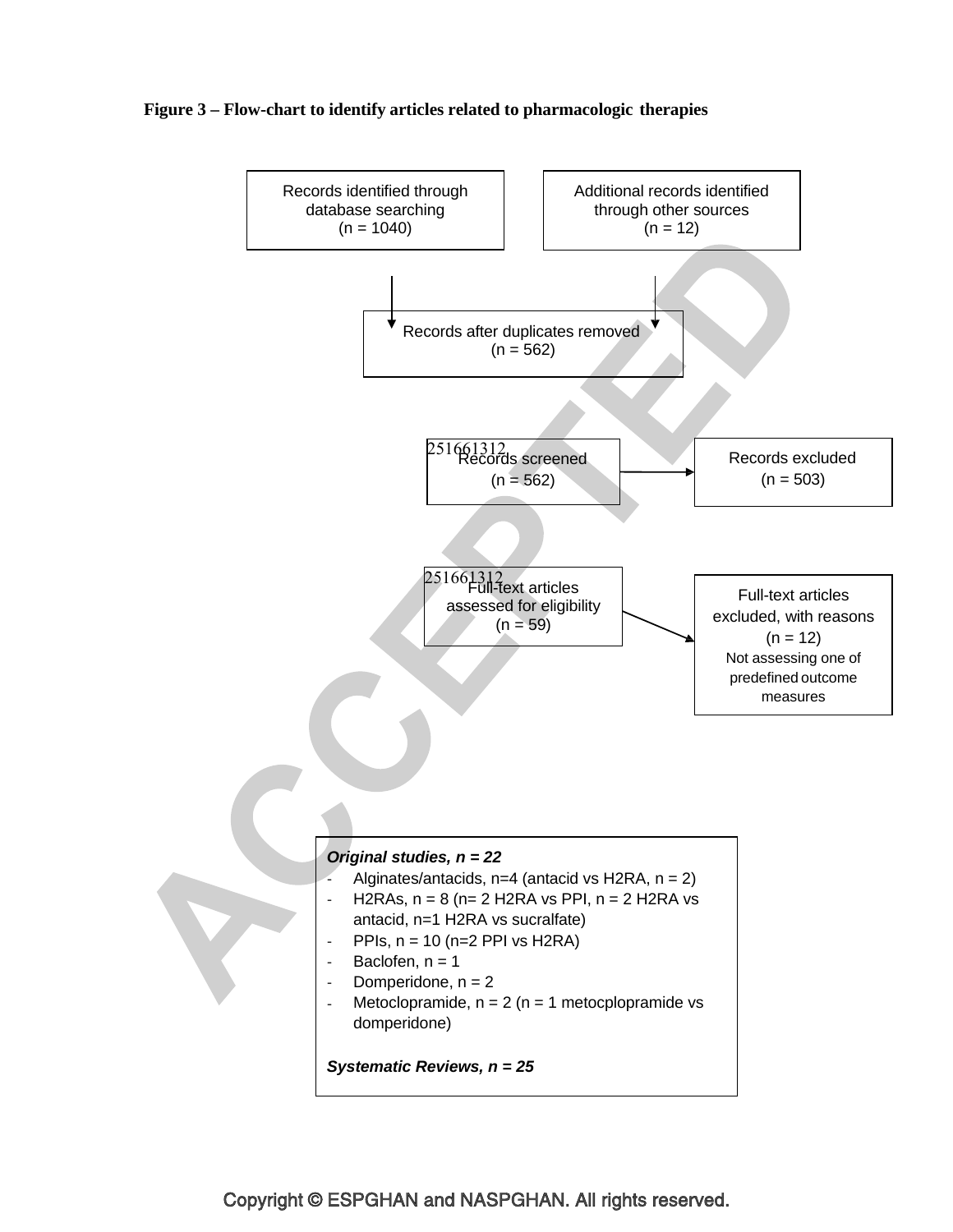**Figure 4 – Flow-chart to identify articles related to surgical therapies**

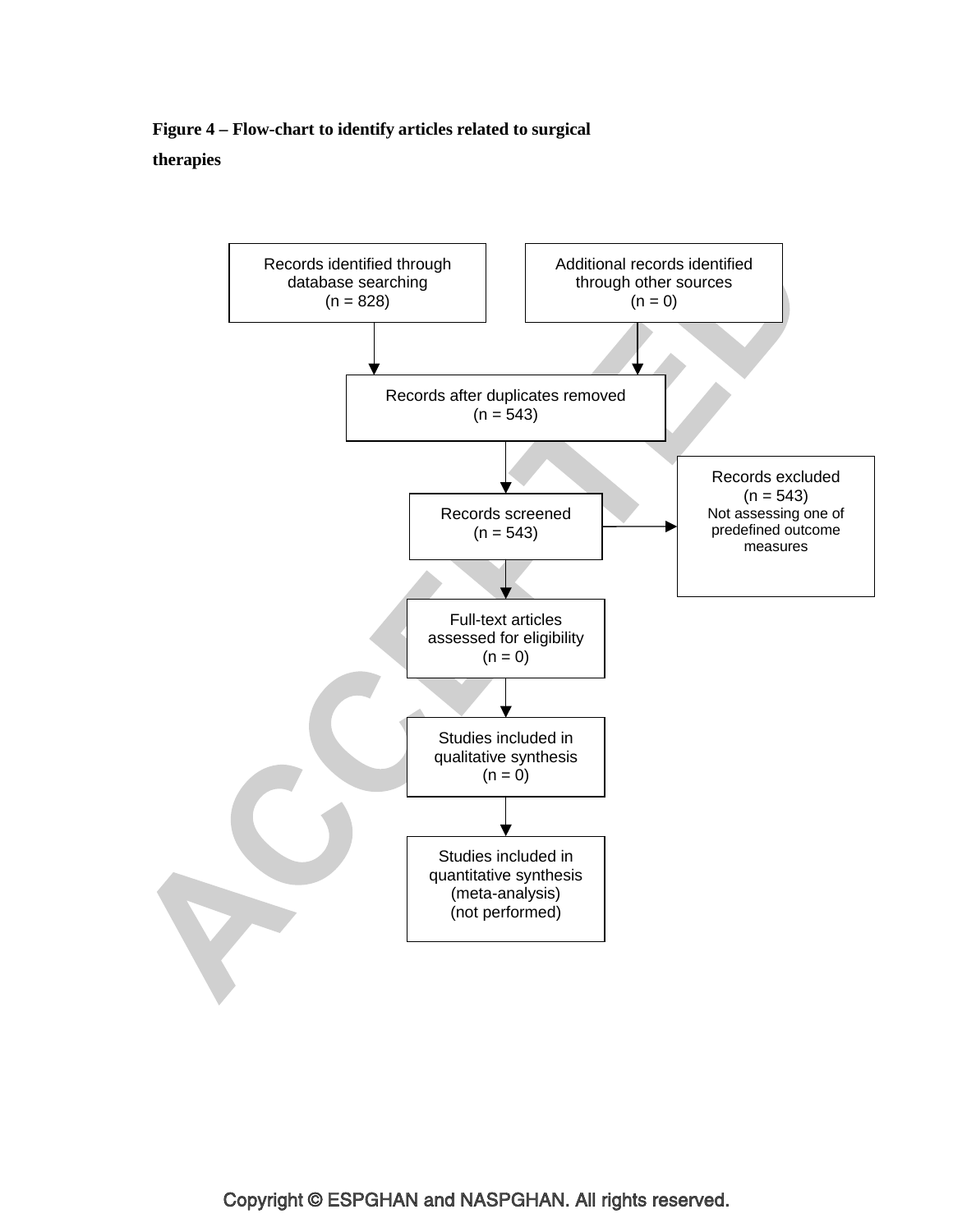### **Figure 5 – Flow-chart to identify articles related to GERD prognosis**

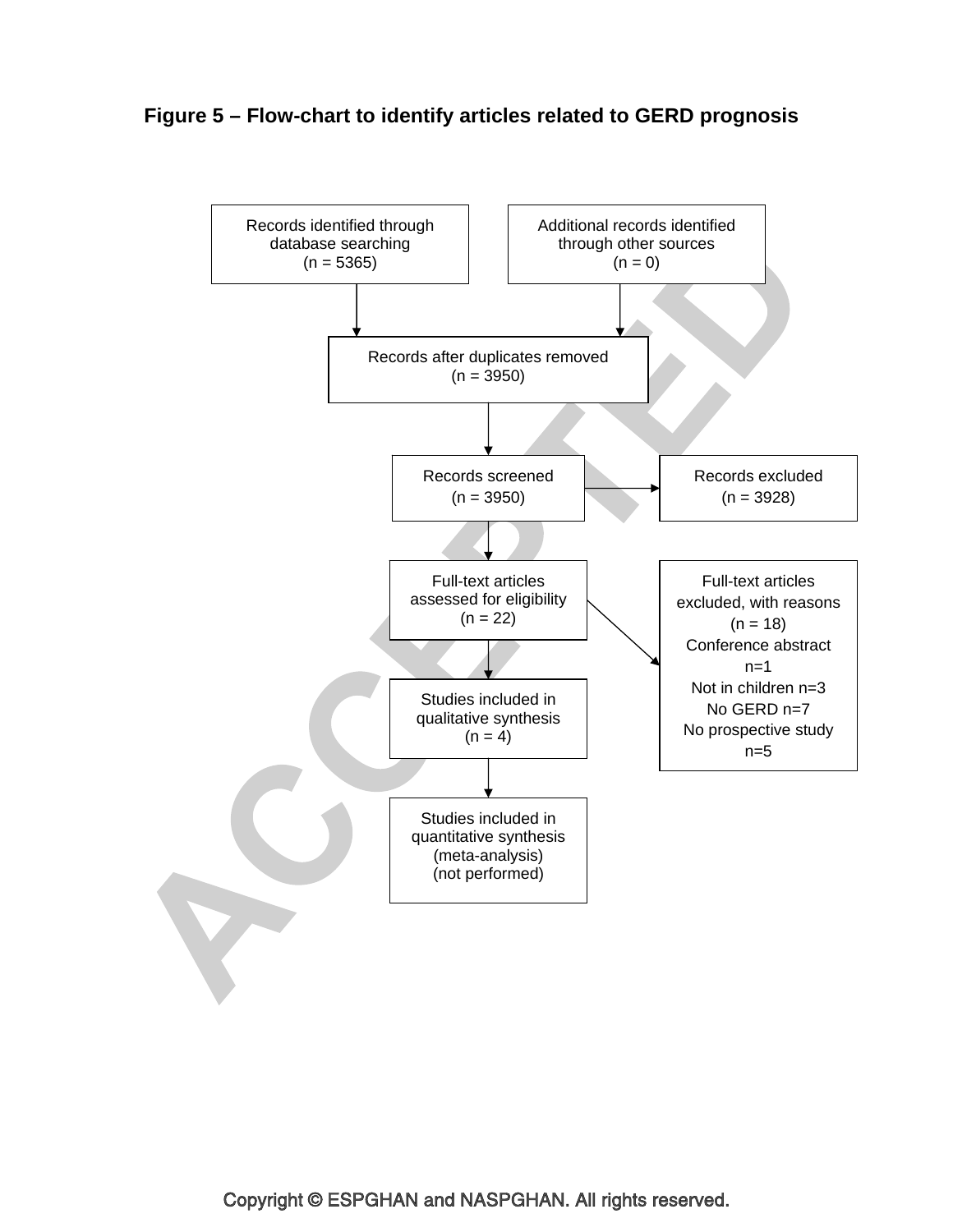| Symptoms                             | <b>Signs</b>                         |  |  |
|--------------------------------------|--------------------------------------|--|--|
| General:                             | General:                             |  |  |
| Discomfort/Irritability <sup>o</sup> | Dental erosion                       |  |  |
|                                      | Anemia                               |  |  |
| Failure to Thrive                    |                                      |  |  |
| Feeding refusal                      |                                      |  |  |
| Dystonic neck posturing (Sandifer    |                                      |  |  |
| syndrome)                            |                                      |  |  |
|                                      |                                      |  |  |
| Gastro-intestinal:                   | Gastro-intestinal:                   |  |  |
| Recurrent regurgitation with/without | Esophagitis                          |  |  |
| vomiting in the older child          | Esophageal stricture                 |  |  |
| Heartburn/chest pain*                | Barrett's esophagus                  |  |  |
| Epigastric pain*                     |                                      |  |  |
| Hematemesis                          |                                      |  |  |
| Dysphagia/odynophagia                |                                      |  |  |
| Airway:                              | Airway:                              |  |  |
| Wheezing                             | Apnea spells                         |  |  |
| Stridor                              | Brief resolved unexplained events    |  |  |
| Cough                                | (BRUEs)                              |  |  |
| Hoarseness                           | Asthma                               |  |  |
|                                      | Recurrent<br>pneumonia<br>associated |  |  |
|                                      | with aspiration                      |  |  |
|                                      | Recurrent otitis media               |  |  |

# **Table 1 - Symptoms and signs that may be associated with gastroesophageal reflux disease (GERD) in infants and children 0-18 years old.**

*\* Typical symptoms of GERD in older children* 

*°: If excessive irritability and pain is the single manifestation, it is unlikely to be related to GERD*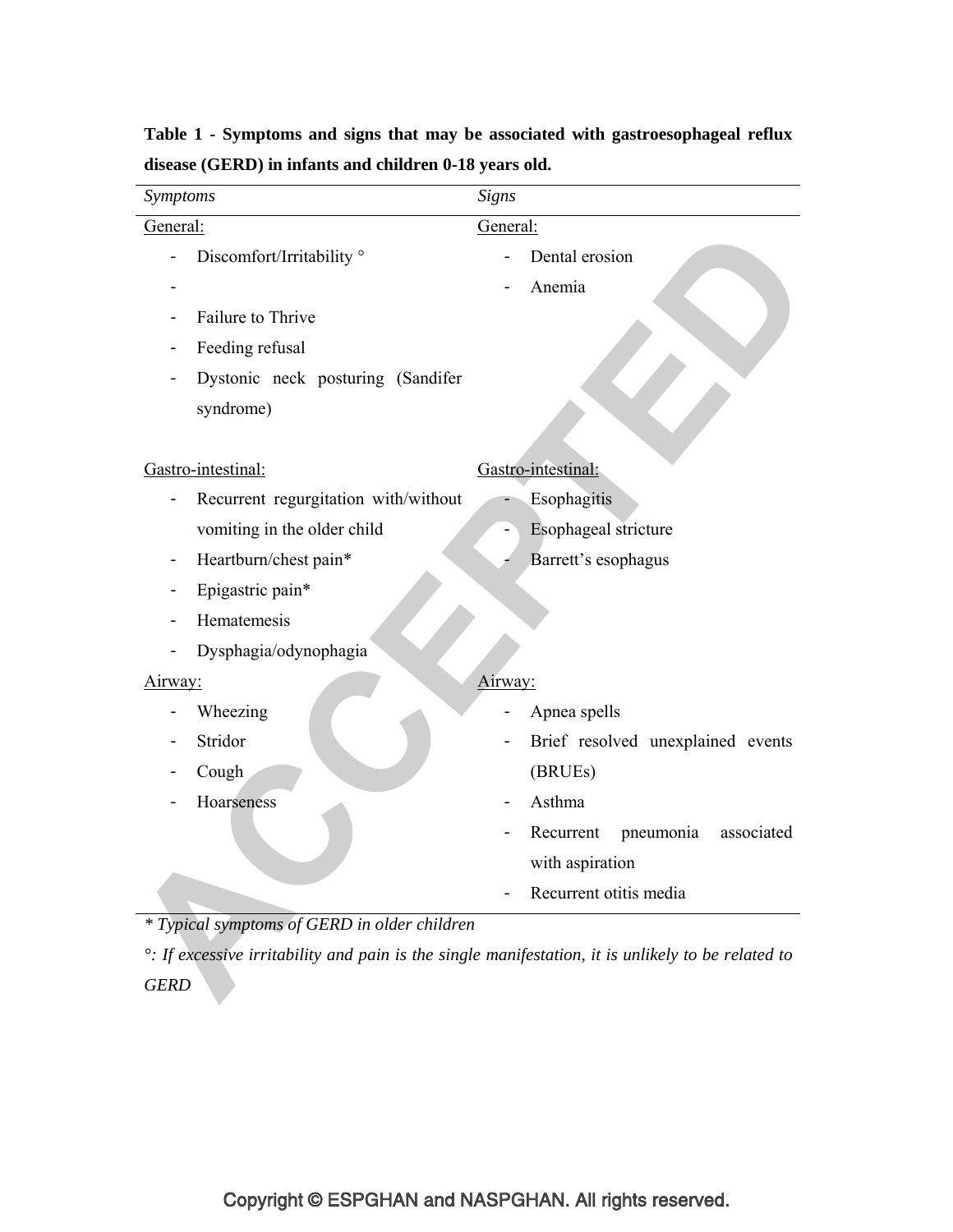| Symptoms and signs                      | Remarks                                                                          |  |  |  |  |  |  |
|-----------------------------------------|----------------------------------------------------------------------------------|--|--|--|--|--|--|
| General:                                |                                                                                  |  |  |  |  |  |  |
| Weight loss                             | Suggesting a variety of conditions, including                                    |  |  |  |  |  |  |
| Lethargy                                | systemic infections.                                                             |  |  |  |  |  |  |
| Fever                                   |                                                                                  |  |  |  |  |  |  |
| Excessive irritability/pain             |                                                                                  |  |  |  |  |  |  |
| Dysuria                                 | urinary<br>May<br>suggest<br>tract<br>infection,                                 |  |  |  |  |  |  |
|                                         | especially in infants and young children.                                        |  |  |  |  |  |  |
| Onset of regurgitation/vomiting $>6$    | Late onset as well as symptoms increasing or                                     |  |  |  |  |  |  |
| months or increasing/persisting $>12$ - | persisting after infancy, based on natural                                       |  |  |  |  |  |  |
| 18 months of age                        | course of the disease, may indicate a                                            |  |  |  |  |  |  |
|                                         | diagnosis other than GERD.                                                       |  |  |  |  |  |  |
| Neurological:                           |                                                                                  |  |  |  |  |  |  |
|                                         | Bulging fontanel/rapidly increasing May suggest raised intracranial pressure for |  |  |  |  |  |  |
| head circumference                      | example due to meningitis, brain tumor or                                        |  |  |  |  |  |  |
|                                         | hydrocephalus.                                                                   |  |  |  |  |  |  |
| Seizures                                |                                                                                  |  |  |  |  |  |  |
| Macro/microcephaly                      |                                                                                  |  |  |  |  |  |  |
|                                         |                                                                                  |  |  |  |  |  |  |
| Gastro-intestinal                       |                                                                                  |  |  |  |  |  |  |
| Persistent forceful vomiting            | Indicative of hypertrophic pyloric stenosis                                      |  |  |  |  |  |  |
|                                         | (infants up to 2 months old)                                                     |  |  |  |  |  |  |
| Nocturnal vomiting                      | May suggest increased intracranial pressure                                      |  |  |  |  |  |  |
| <b>Bilious</b> vomiting                 | intestinal<br>Regarded<br>symptom<br>of<br>as                                    |  |  |  |  |  |  |
|                                         | Possible<br>obstruction.<br>include<br>causes                                    |  |  |  |  |  |  |
|                                         | Hirschsprung disease, intestinal atresia or                                      |  |  |  |  |  |  |
|                                         | mid-gut volvulus or intussusception.                                             |  |  |  |  |  |  |
| Hematemesis                             | Suggests a potentially serious bleed from the                                    |  |  |  |  |  |  |
|                                         | esophagus, stomach or upper gut, possibly                                        |  |  |  |  |  |  |
|                                         | GERD-associated, occurring from acid-                                            |  |  |  |  |  |  |
|                                         | peptic disease <sup>1</sup> , Mallory-Weiss tear <sup>2</sup> or                 |  |  |  |  |  |  |
|                                         | reflux-esophagitis.                                                              |  |  |  |  |  |  |
|                                         |                                                                                  |  |  |  |  |  |  |

# **Table 2 – 'Red Flag' symptoms and signs that suggest disorders other than GERD**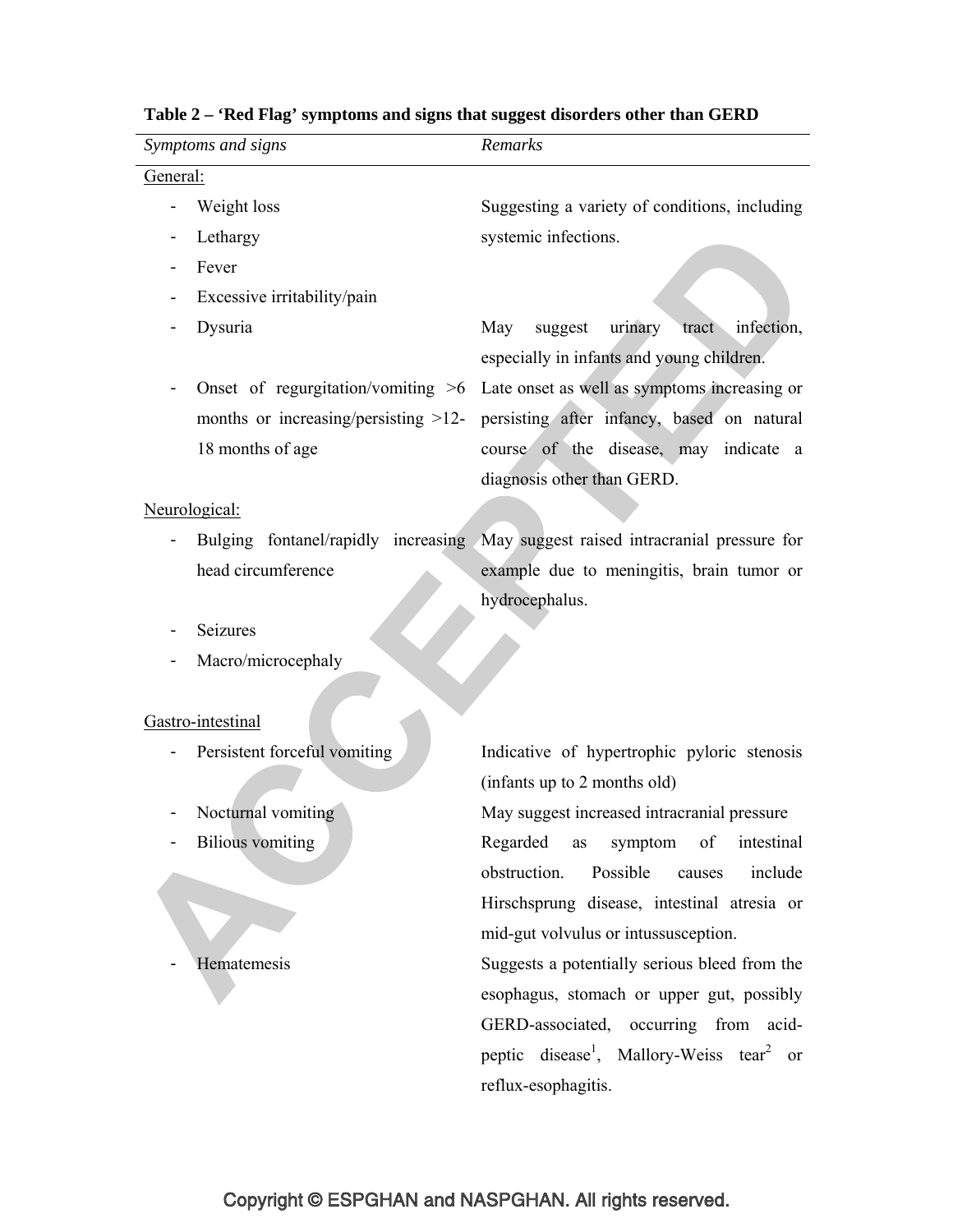| Chronic diarrhea            | May                                           | suggest                                | food | protein-induced                               |
|-----------------------------|-----------------------------------------------|----------------------------------------|------|-----------------------------------------------|
|                             |                                               | gastroenteropathy <sup>3</sup> .       |      |                                               |
| Rectal bleeding             | Indicative of multiple conditions, including  |                                        |      |                                               |
|                             |                                               |                                        |      | bacterial gastroenteritis, inflammatory bowel |
|                             | disease, as well as acute surgical conditions |                                        |      |                                               |
|                             |                                               |                                        |      | and food protein-induced gastroenteropathy    |
|                             |                                               | rectal bleeding <sup>3</sup> (bleeding |      | caused<br>by                                  |
|                             | proctocolitis).                               |                                        |      |                                               |
| <b>Abdominal Distension</b> |                                               |                                        |      | Indicative of obstruction, dysmotility, or    |
|                             |                                               | anatomic abnormalities                 |      |                                               |

*1. Especially with NSAID use* 

*2. Associated with vomiting* 

*3. More likely in infants with eczema and/or a strong family history of atopic disease* 

S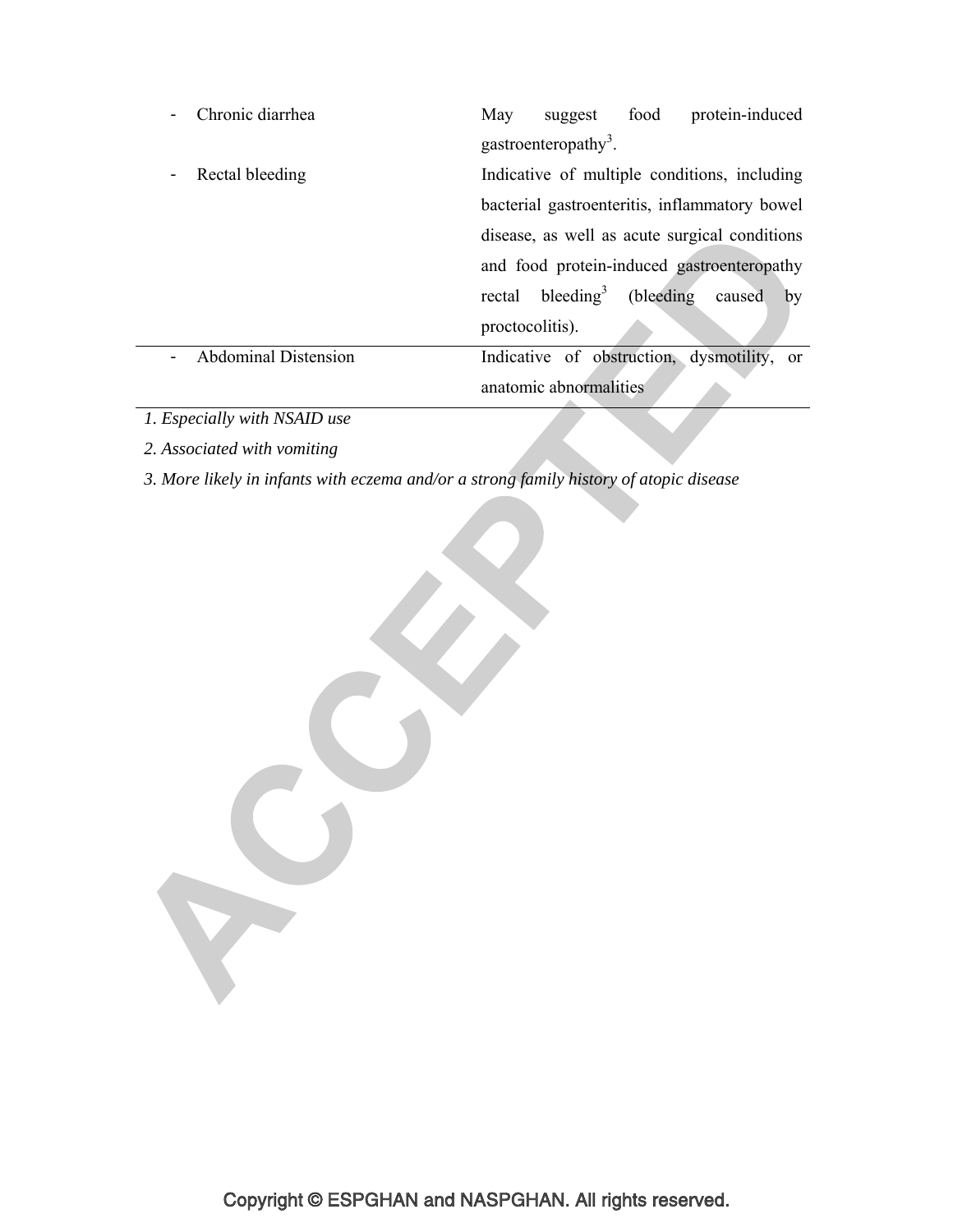### **Table 3 – Differential diagnosis of gastroesophageal reflux disease (GERD)\***

#### **Gastrointestinal obstruction**

- Pyloric stenosis
- Malrotation with volvulus
- **Intussusception**
- Hirschsprung disease
- Antral/duodenal web
- Foreign body
- Incarcerated hernia
- Superior mesenteric artery (SMA) syndrome

### **Neurologic**

- **Hydrocephalus**
- Subdural hematoma
- Intracranial hemorrhage
- Intracranial mass

#### **Metabolic/endocrine**

- Galactosemia
- Hereditary fructose intolerance
- Urea cycle defects
- Amino and organic acidemias
- Fatty acid oxidation disorders
- Metabolic acidosis

- Congenital adrenal hyperplasia/adrenal crisis

#### **Toxic**

- Lead poisoning
- Other toxins

# **Cardiac**

Heart failure

### **Other gastrointestinal disorders**

- **Achalasia**
- **Gastroparesis**
- **Gastroenteritis**
- Peptic ulcer
- Eosinophilic esophagitis
- Food allergy/intolerance
- Inflammatory bowel disease
- **Pancreatitis**
- **Appendicitis**

### **Infectious**

- Sepsis/meningitis
- Urinary tract infection
- Upper/lower airway infection
- Otitis media
- **Hepatitis**

### **Others**

- Pediatric

conditi

on falsification

(PCF)/factitious disorder

by proxy (FDP)

- Child neglect or abuse
- Self-induced vomiting
- Cyclic vomiting syndrome
- Rumination syndrome
- Vascular ring
- Autonomic dysfunction
- **\*** Adapted from the ESPGHAN/NASPGHAN 2009 GERD guidelines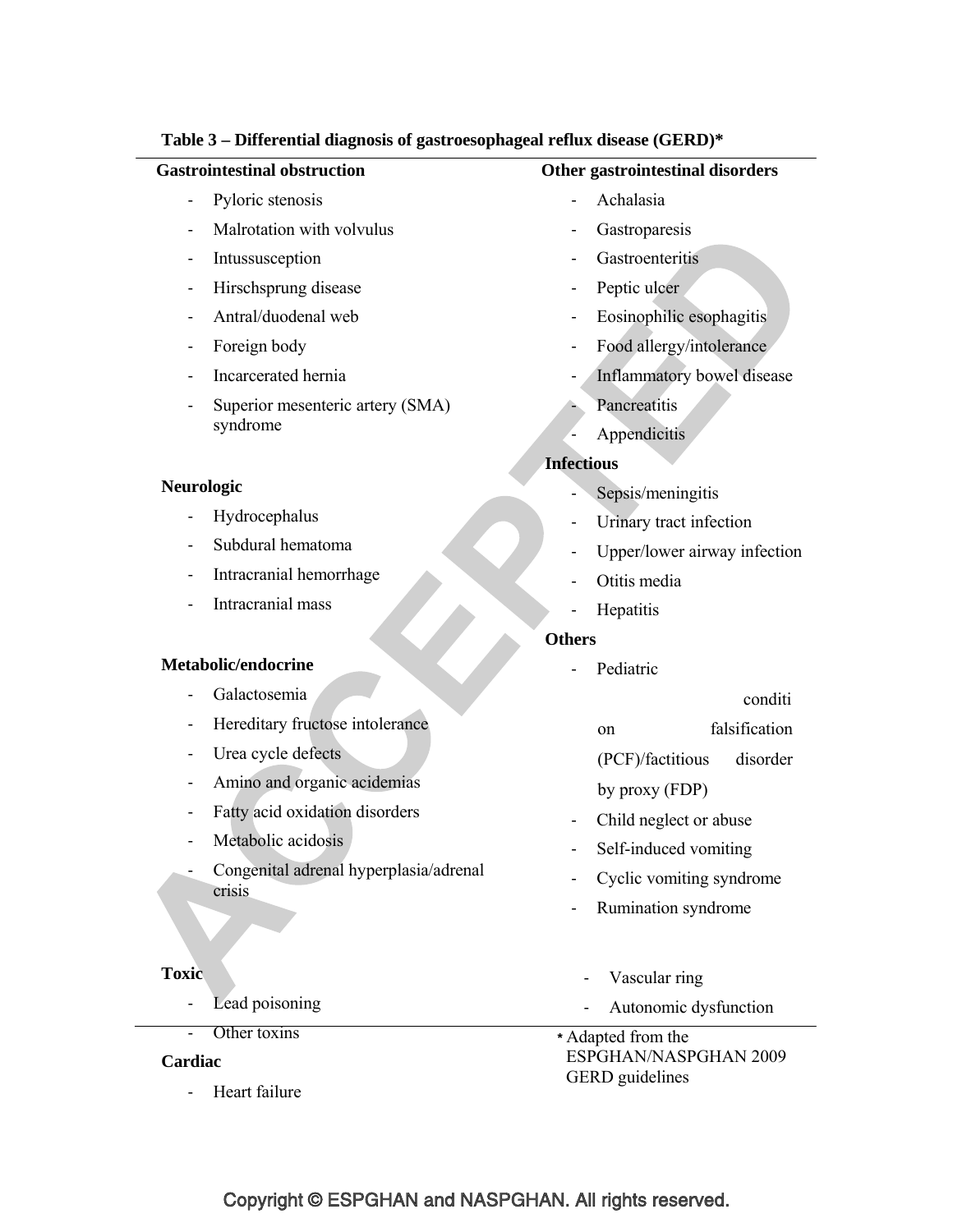# **Renal**

- Obstructive uropathy
- Renal insufficiency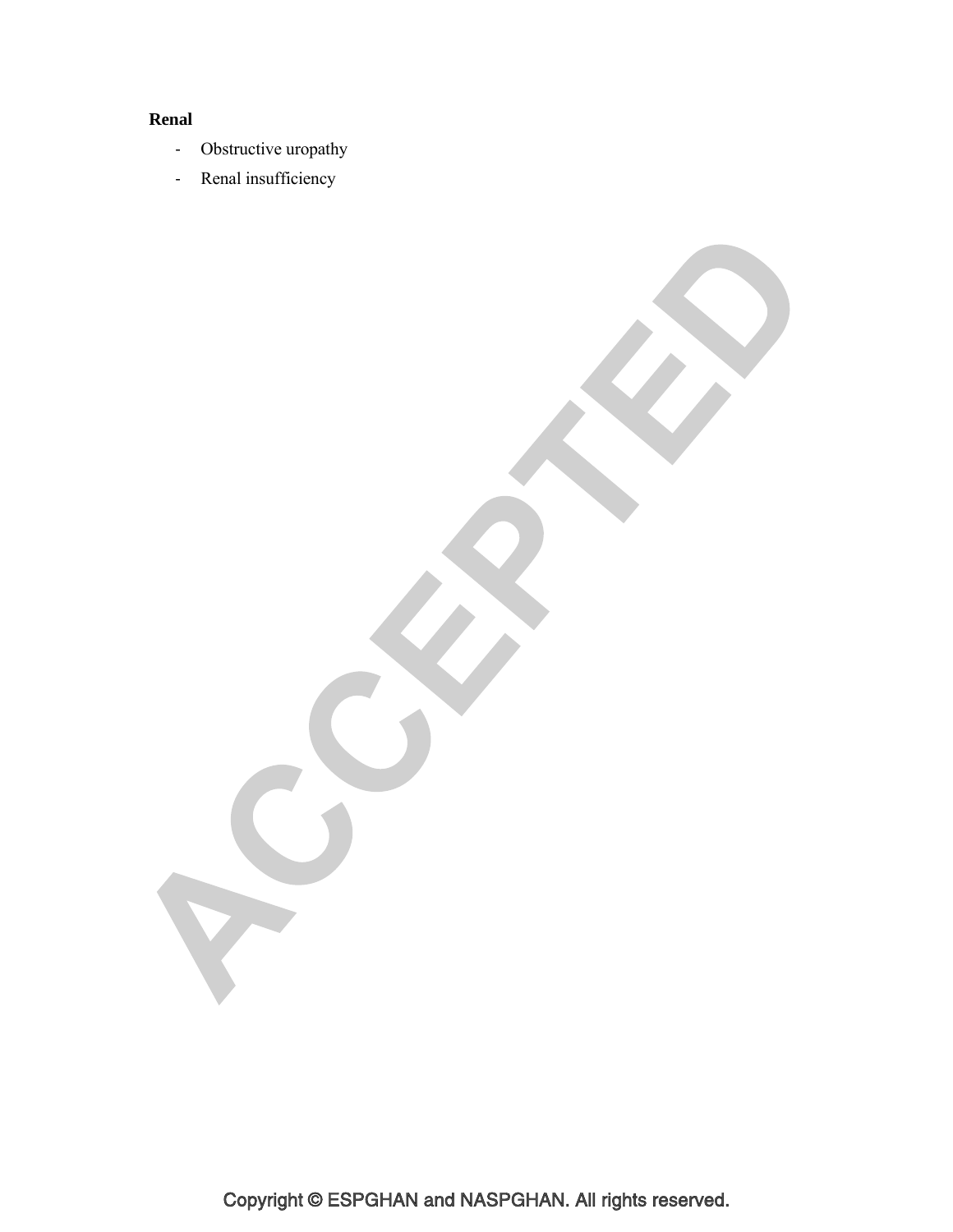| reflux disease           |                                                 |                                        |                        |  |  |  |
|--------------------------|-------------------------------------------------|----------------------------------------|------------------------|--|--|--|
| <b>Drugs</b>             |                                                 | Recommended pediatric dosages          | <b>Maximum</b> dosages |  |  |  |
|                          |                                                 |                                        | (based upon adult      |  |  |  |
|                          |                                                 |                                        | dosage)                |  |  |  |
|                          | <b>Histamine-2 Receptor Antagonists (H2RAs)</b> |                                        |                        |  |  |  |
| $\overline{\phantom{a}}$ | Ranitidine                                      | $5-10$ mg/kg/day                       | 300 mg                 |  |  |  |
|                          | Cimetidine                                      | 30-40 mg/kg/day                        | 800 mg                 |  |  |  |
|                          | Nizatidine                                      | $10-20$ mg/kg/day                      | 300 mg                 |  |  |  |
|                          | Famotidine                                      | $1$ mg/kg/day                          | 40 mg                  |  |  |  |
|                          |                                                 |                                        |                        |  |  |  |
|                          | <b>Proton Pump Inhibitors (PPIs)</b>            |                                        |                        |  |  |  |
|                          | Omeprazole                                      | $1-4$ mg/kg/day                        | $40$ mg                |  |  |  |
|                          | Lansoprazole                                    | 2 mg/kg/day for infants                | $30 \text{ mg}$        |  |  |  |
|                          | Esomeprazole                                    | 10 mg/day (weight $\leq$ 20kg) or      | $40 \text{ mg}$        |  |  |  |
|                          |                                                 | 20 mg/day (weight >20kg)               |                        |  |  |  |
|                          | Pantoprazole                                    | $1-2$ mg/kg/day                        | $40$ mg                |  |  |  |
|                          |                                                 |                                        |                        |  |  |  |
| <b>Prokinetics</b>       |                                                 |                                        |                        |  |  |  |
|                          | Metoclopramide                                  | $0.4 - 0.9$ mg/kg/day                  | $60$ mg                |  |  |  |
|                          | Domperidone                                     | $0.8-0.9$ mg/kg/day                    | $30 \text{ mg}$        |  |  |  |
|                          | Baclofen                                        | $0.5$ mg/kg/day                        | 80 mg                  |  |  |  |
|                          |                                                 |                                        |                        |  |  |  |
| <b>Antacids</b>          |                                                 |                                        |                        |  |  |  |
|                          | Mg alginate plus                                | 2.5 ml $3x/day$ (weight < 5kg) or      | NA                     |  |  |  |
|                          | simethicone                                     | 5 ml $3x/day$ (weight $>5$ kg)         |                        |  |  |  |
|                          | Sodium alginate                                 | 225 mg sodium alginate and             | NA                     |  |  |  |
|                          |                                                 | magnesium alginate 87.5 mg) in a       |                        |  |  |  |
|                          |                                                 | total $0.65$ g                         |                        |  |  |  |
|                          |                                                 | One sachet/day (weight $\leq$ 4.54 kg) |                        |  |  |  |
|                          |                                                 | or                                     |                        |  |  |  |
|                          |                                                 | Two sachet/day (weight $>4.54$ kg)     |                        |  |  |  |
|                          |                                                 |                                        |                        |  |  |  |

**Table 4 - Dosages of most frequently used drugs for the treatment of gastroesophageal** 

NA; no data available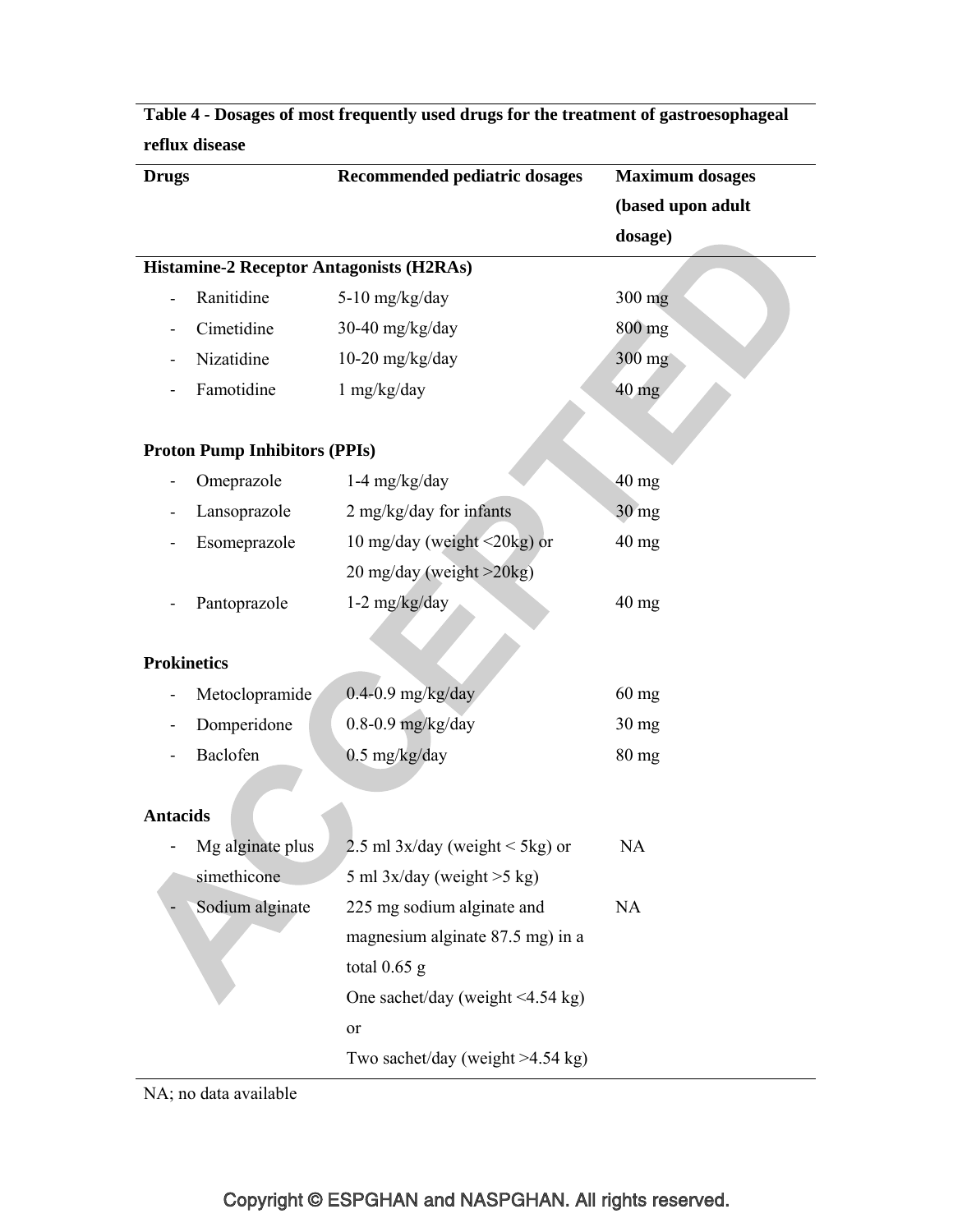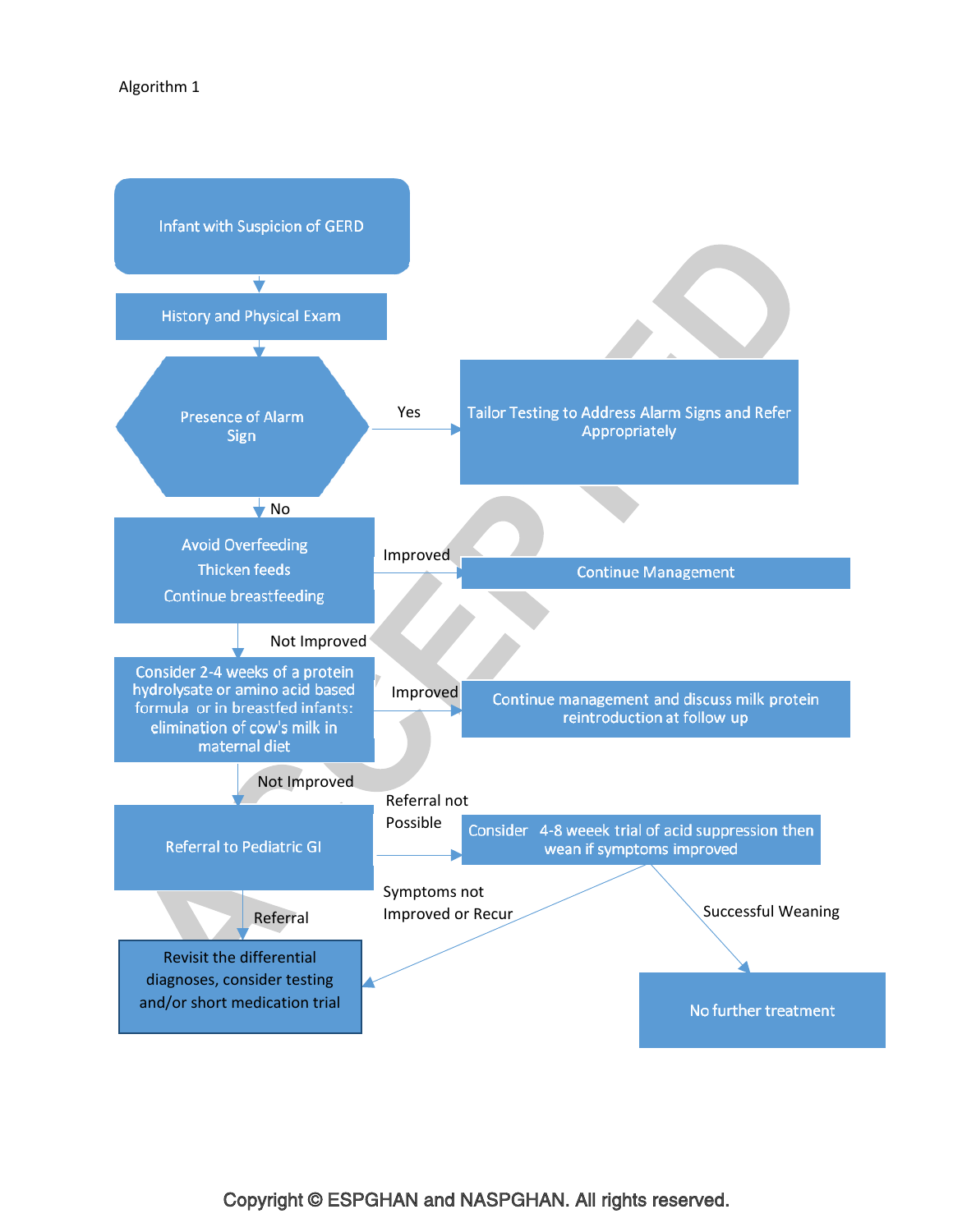